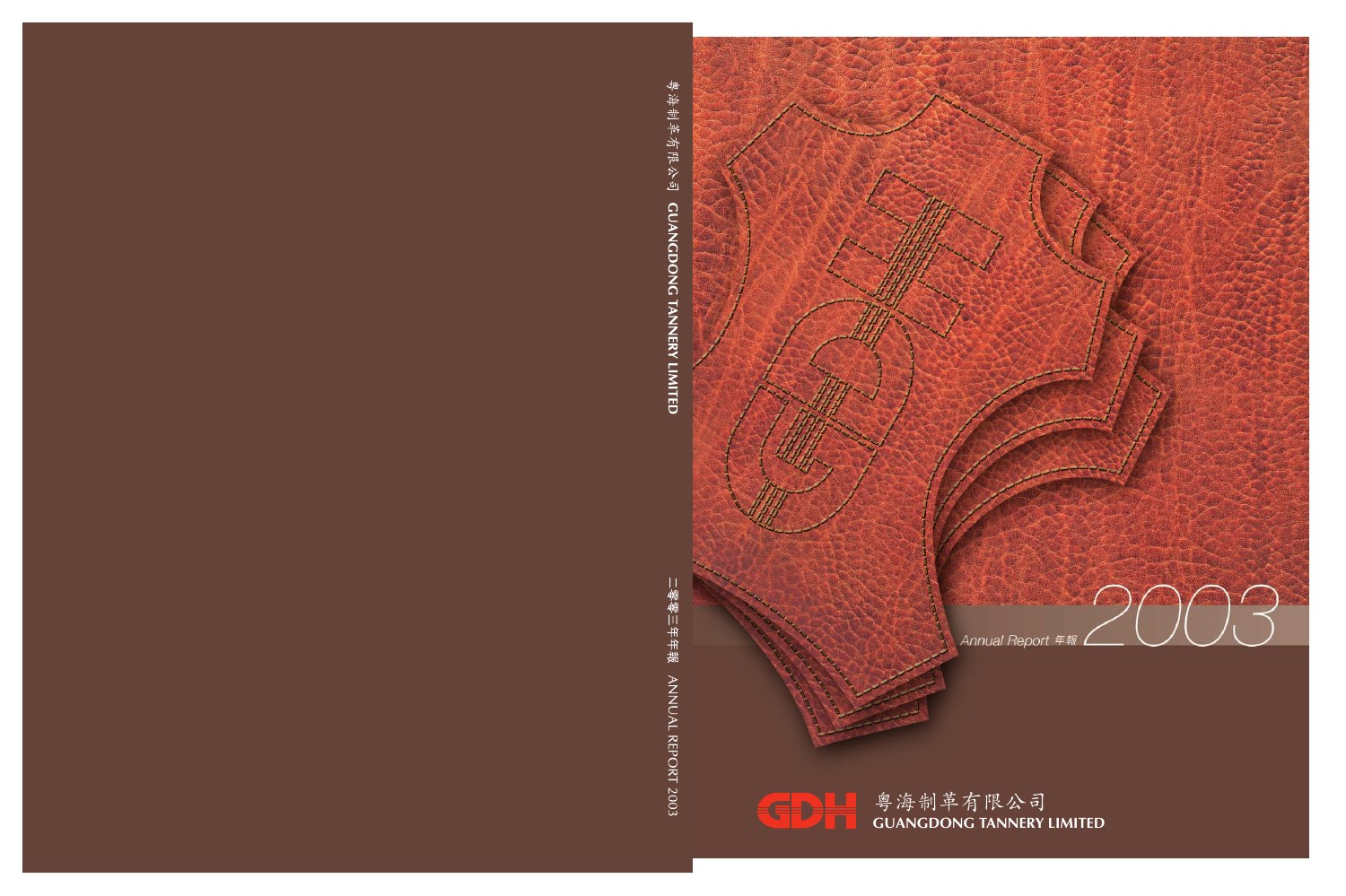

# Contents

| <b>Corporate Information</b>                                   | $\overline{2}$ |
|----------------------------------------------------------------|----------------|
| <b>Chairman's Statement</b>                                    | $3 - 5$        |
| <b>Management Discussion and Analysis</b>                      | $6 - 13$       |
| <b>Biographical Details of Directors and Senior Management</b> | $14 - 16$      |
| <b>Report of the Directors</b>                                 | $17 - 29$      |
| <b>Report of the Auditors</b>                                  | $30 - 31$      |
| <b>Consolidated Profit and Loss Account</b>                    | 32             |
| <b>Consolidated Balance Sheet</b>                              | 33             |
| <b>Consolidated Summary Statement of Changes in Equity</b>     | 34             |
| <b>Consolidated Cash Flow Statement</b>                        | $35 - 36$      |
| <b>Balance Sheet</b>                                           | 37             |
| <b>Notes to Financial Statements</b>                           | $38 - 100$     |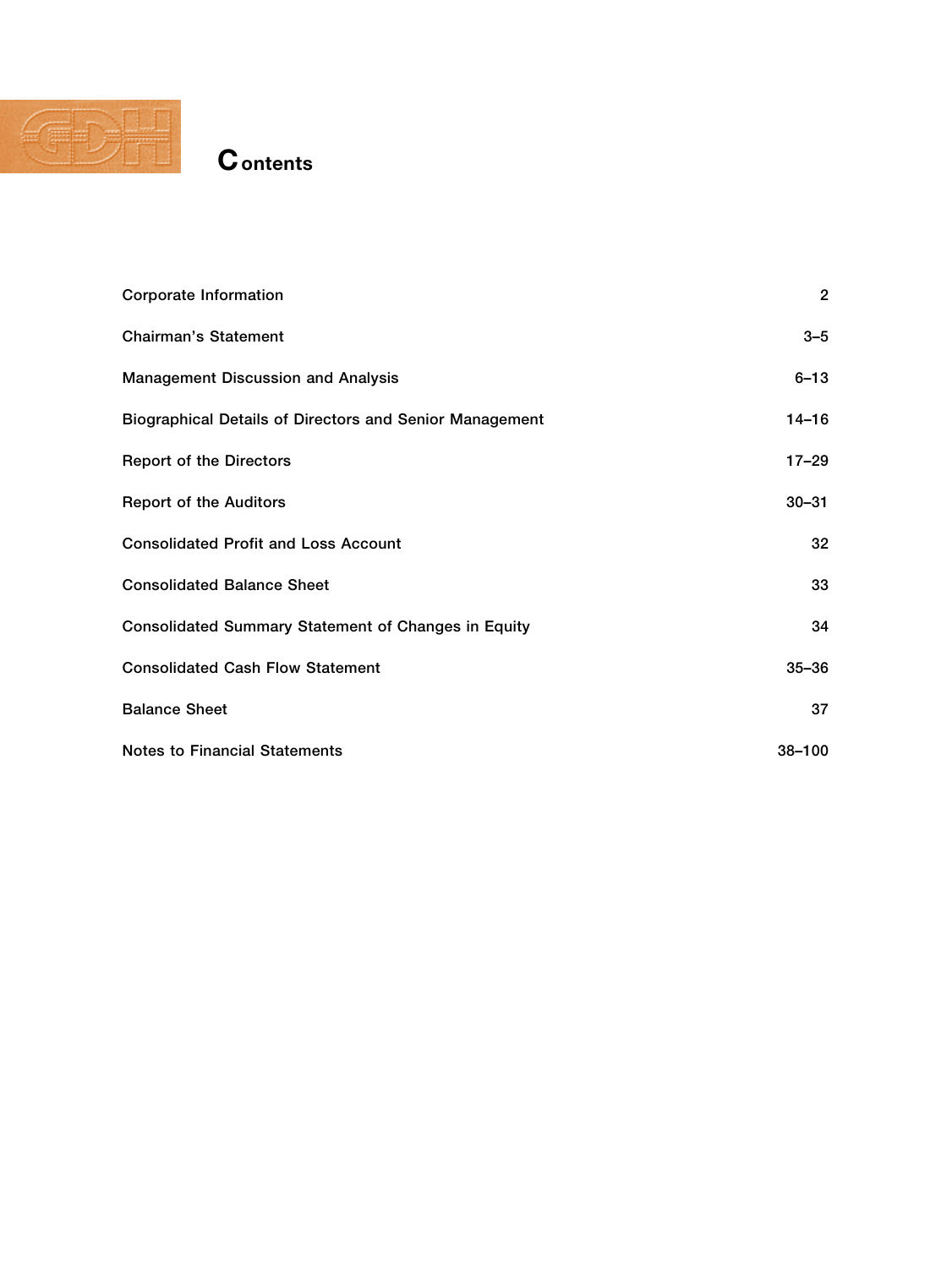

## Corporate Information

#### Board of Directors

Wu Jiesi (Honorary President) Zhang Chunting (Chairman) Chen Hong (Managing Director) Hui Wai Man Lawrence (Director & Chief Financial Officer) Xiong Guangyang Cheng Hok Lai James\* Fung Lak\* Ho Lam Lai Ping Theresa Chan Hee Kwan

\* Independent Non-Executive Director

# Company Secretary

Chan Miu Ting

Auditors Ernst & Young

#### Share Registrar

Tengis Limited Ground Floor, BEA Harbour View Centre 56 Gloucester Road Wanchai Hong Kong

#### Registered Office

29th Floor Guangdong Investment Tower 148 Connaught Road Central Hong Kong

Telephone: (852) 23081013 Facsimile: (852) 23947836 Internet Address: www.gdtann.com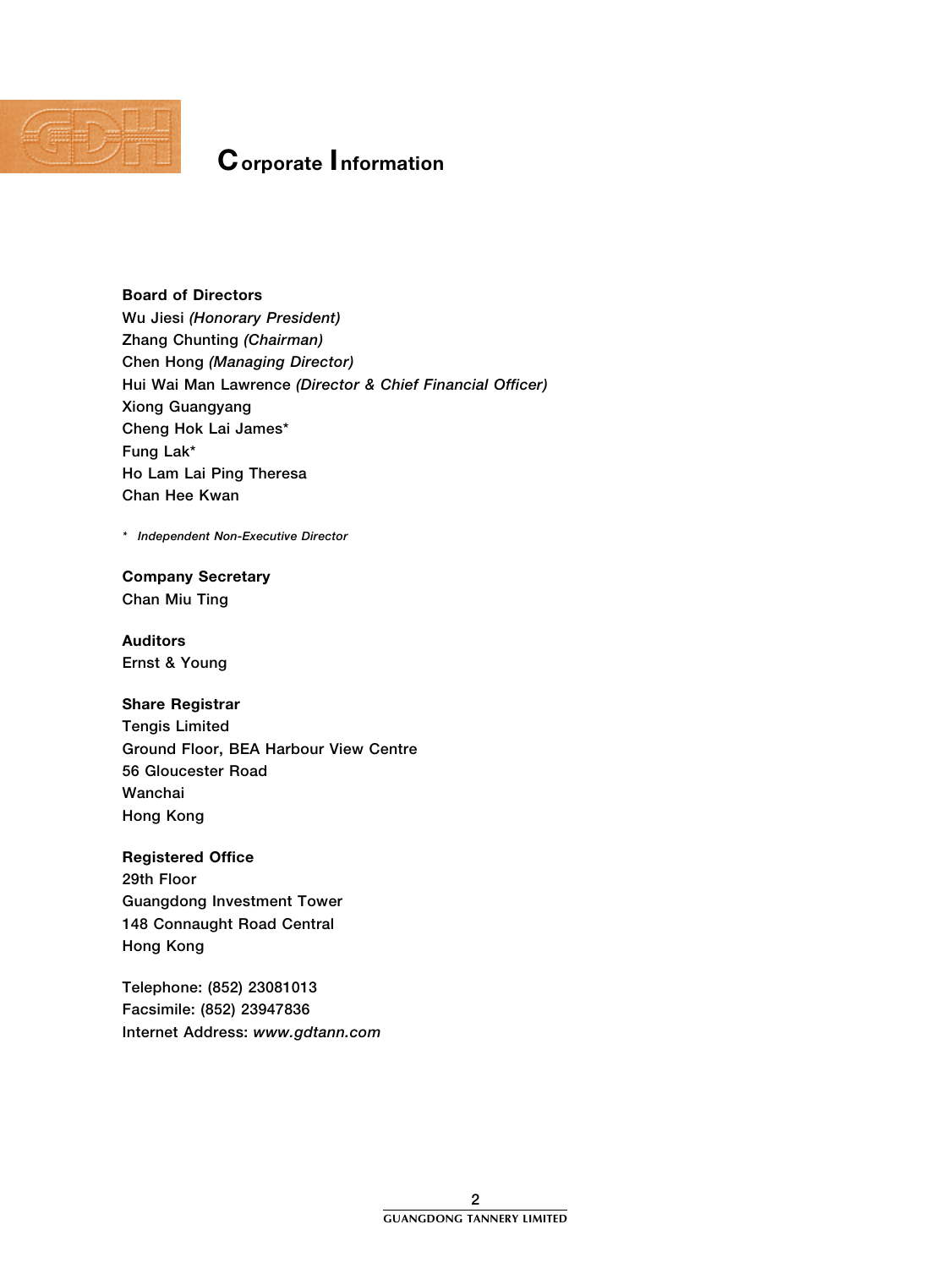

## Chairman's Statement

I am pleased to report that our ongoing programs of corporate restructuring and rationalizing the management structure since two years ago have delivered encouraging results. A direct management mechanism has been established, under which management of production, supply, distribution and finance are centralized at two production bases in Nanhai and Xuzhou. In the meantime, we have established a solid position as a significant and influential player in the PRC's leather market.

The outbreak of Severe Acute Respiratory Syndrome ("SARS") in China earlier the year had caused widespread worries and uncertainties. This had a negative impact on the Group as our daily process of business negotiations and trading was hindered, and orders from customers were postponed. Fortunately, our operations have returned to normal in the second half of 2003, with business activities resumed almost to the same level before the SARS outbreak. The key to the Group's resilience lies in our shrewd actions to open up new markets in the wake of the SARS epidemic, to strengthen our long-term solid relationship with customers, and to continue our ongoing drive for quality enhancement.

In December 2003, the Group disposed of its entire 100% interest in Nanhai Tannery & Leather Products Limited to a subsidiary of GDH Limited. It was a strategic move to minimize the impact of the ''Nanhai Tannery Incident'' on the Group. However, in February and March 2004, certain bank accounts of 南海市通遠皮革有限公司 (Nanhai City Tongyuan Tanning Company Limited) ("Tongyuan Tannery''), a subsidiary of the Group, were frozen by the Guangzhou Customs in the PRC. A written notification was later sent to Tongyuan Tannery by the Guangzhou Customs demanding payment of an amount of RMB36,989,441.92. Tongyuan Tannery will continue to follow up with the Guangzhou Customs to resolve the matter and will, if necessary, take all such steps as may be required to safeguard its rights and position. As the freezing of its bank accounts has severely affected its operations, Tongyuan Tannery has suspended all of its operations on 19 March 2004 and started to lay off its existing staff.

The Group strives to effectively resolve the problem of reduced production and sales volume triggered by the suspension of Tongyuan Tannery's operations, while taking proactive steps to address the environmental issues that have long been a major concern facing the leather industry. To offset part of the impacts from shrinking business following the suspension of Tongyuan Tannery's operations, we have embarked on a northward shift of operations, underpinned by the establishment of Xuzhou Tannery as a major production base. At the same time, a larger proportion of upstream processing will be outsourced so that the negative impact on the environment that may be caused by our expanded operations can be minimized.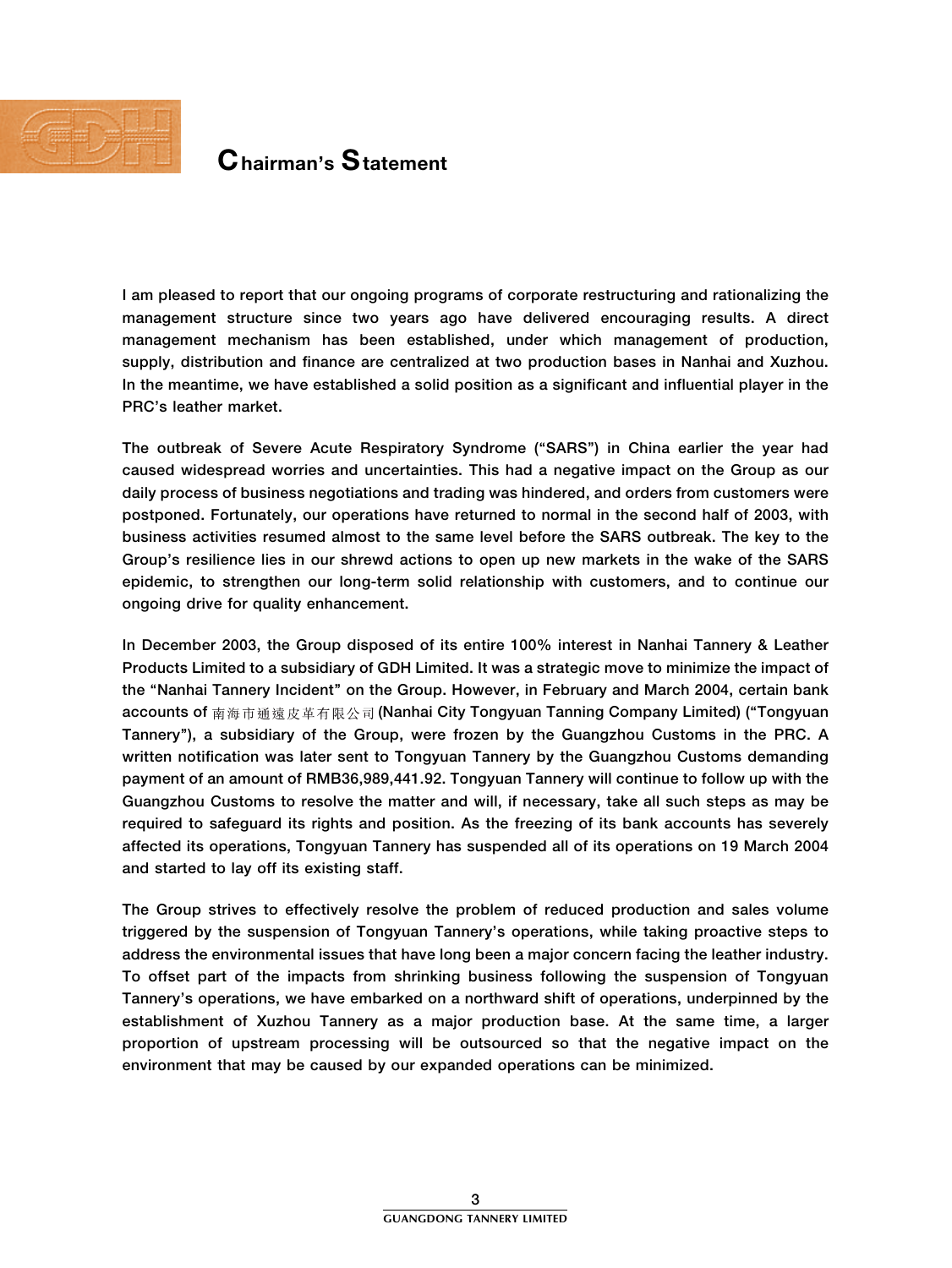

## $C$ hairman's  $S$ tatement (Cont'd)

Operating results of Xuzhou Nanhai Tannery & Leather Products Limited (''Xuzhou Nanhai Tannery'') have improved markedly for the second consecutive year. This is primarily due to an effective reduction in production costs as competition is introduced into the sourcing process by way of open tender under the "Sunshine" program. In addition, a notable growth in production and sales volume has been recorded as the leather products manufactured in the PRC are well received by customers given their unique quality and design. We aim to double the annual capacity of Xuzhou Nanhai Tannery to 18,000,000 sq.ft., and initiatives have been made to expand its production equipment and auxiliary facilities. Xuzhou Nanhai Tannery is set to be a major source of profit contribution to the Group over the next few years, as it will become a production base for the Group's leather products made in the PRC. Plans are underway to restructure Xuzhou Gangwei Colour Packaging Limited, another company in Xuzhou, to include production, processing and distribution of leather products as a new core business. Its idle plant will be used for downstream processing of imported cow hides, with an annual production capacity of 15,000,000 sq.ft. We target to complete this restructuring program within this year, and new streams of revenue will be created for the Group following its completion.

After years of a general slowdown, the leather industry has turned the corner in the first quarter of 2004, showing positive signs of a steady recovery. The summer sales, previously commenced only when the summer season set in, have started to grow as early as in January this year, with selling prices also picking up. Given this favourable environment, I have confidence that the Group is well poised to benefit from the strong demand in the leather market in 2004.

2004 will continue to be a difficult year for the Group. However, we are steadfast in an aim to enhance further our competitiveness in the leather industry, and to achieve a higher market share. Active efforts will be made in different areas to accomplish our objectives as follows:

#### 1. To resolve completely the Tongyuan Tannery Incident

We are determined to effectively resolve the problems associated with the suspension of Tongyuan Tannery's operations, such as lay-off of existing staff and collection of trade receivables. We will take all possible steps to avoid any further damages made to the Company.

In the meantime, negotiations with the Guangzhou Customs are actively underway in order that the ''Tongyuan Tannery Incident'' can be resolved as early as possible. We are studying the proposal to resume the operations of Tongyuan Tannery and establish it as a processing base for the two tanneries in Xuzhou. Proposals to lease or to dispose of Tongyuan Tannery are also being considered.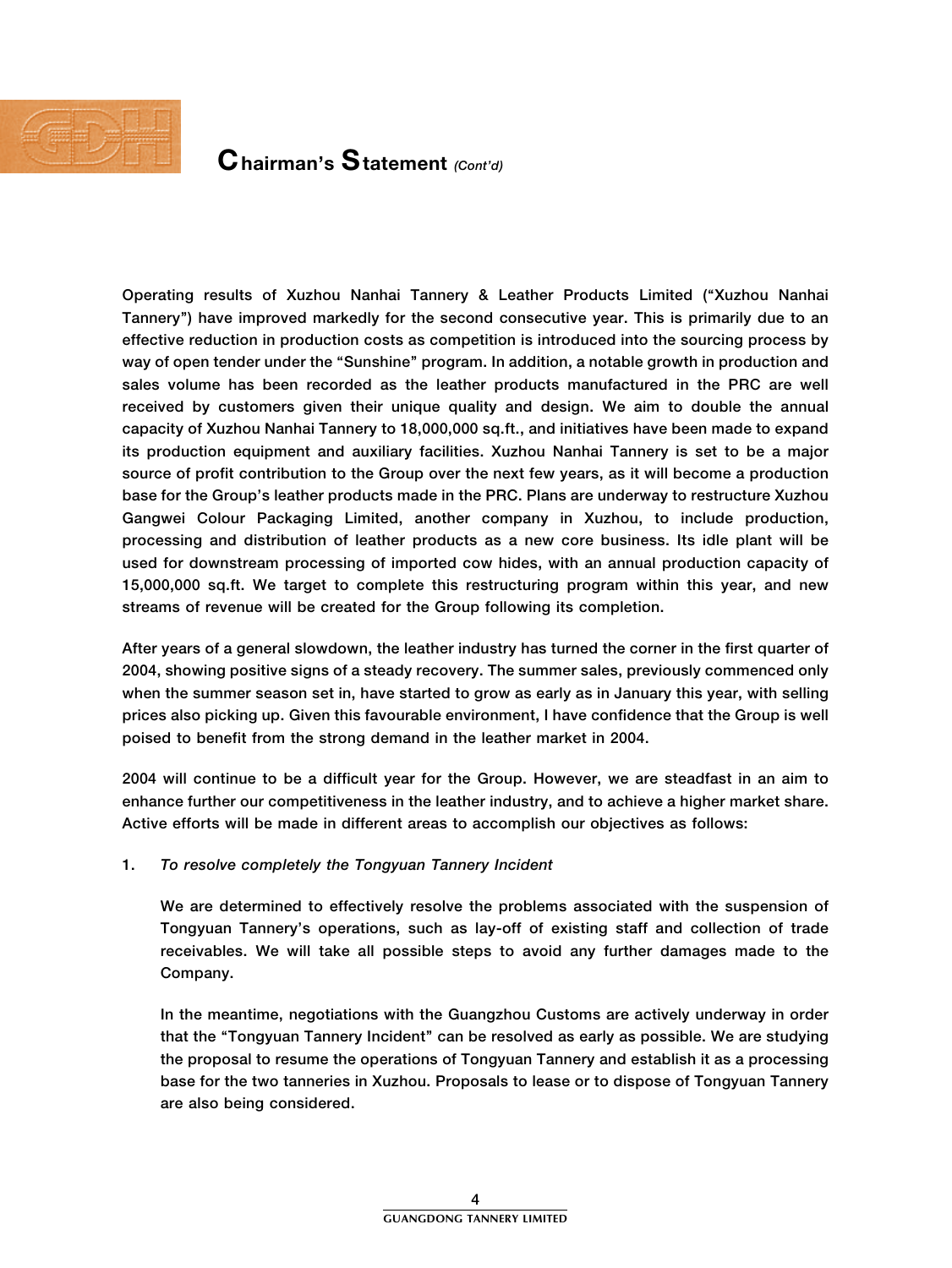

### **hairman's**  $**S**$  **tatement**  $\text{C}$ **<sub>Cont'd</sub>**

2. To expedite the development of Xuzhou base, a step to facilitate the northward shift of operations

During the year, as mentioned above, we target to complete the expansion and renovation project of the two tanneries in Xuzhou to provide a combined capacity of up to 36,000,000 sq.ft.

3. To strengthen further the direct management mechanism

The Group's management will closely monitor the Group's operations at the front line. A program to streamline the Hong Kong headquarters will be pursued so as to reduce the staffrelated costs and other expenses.

Management of production, supply, distribution and finance will be further centralized. We will continue to carry out the "Sunhsine" program for sourcing activities, and implement the ''Integrated Application'' program to integrate market-oriented R&D results into our production process. With these programs firmly in place, the Group is in a more solid position to enhance its market competitiveness and to improve further its profit margin.

I take this opportunity to thank our customers, suppliers and shareholders for their continued support, and our staff for their hard work and dedication.

> Zhang Chunting Chairman

Hong Kong, 14 April 2004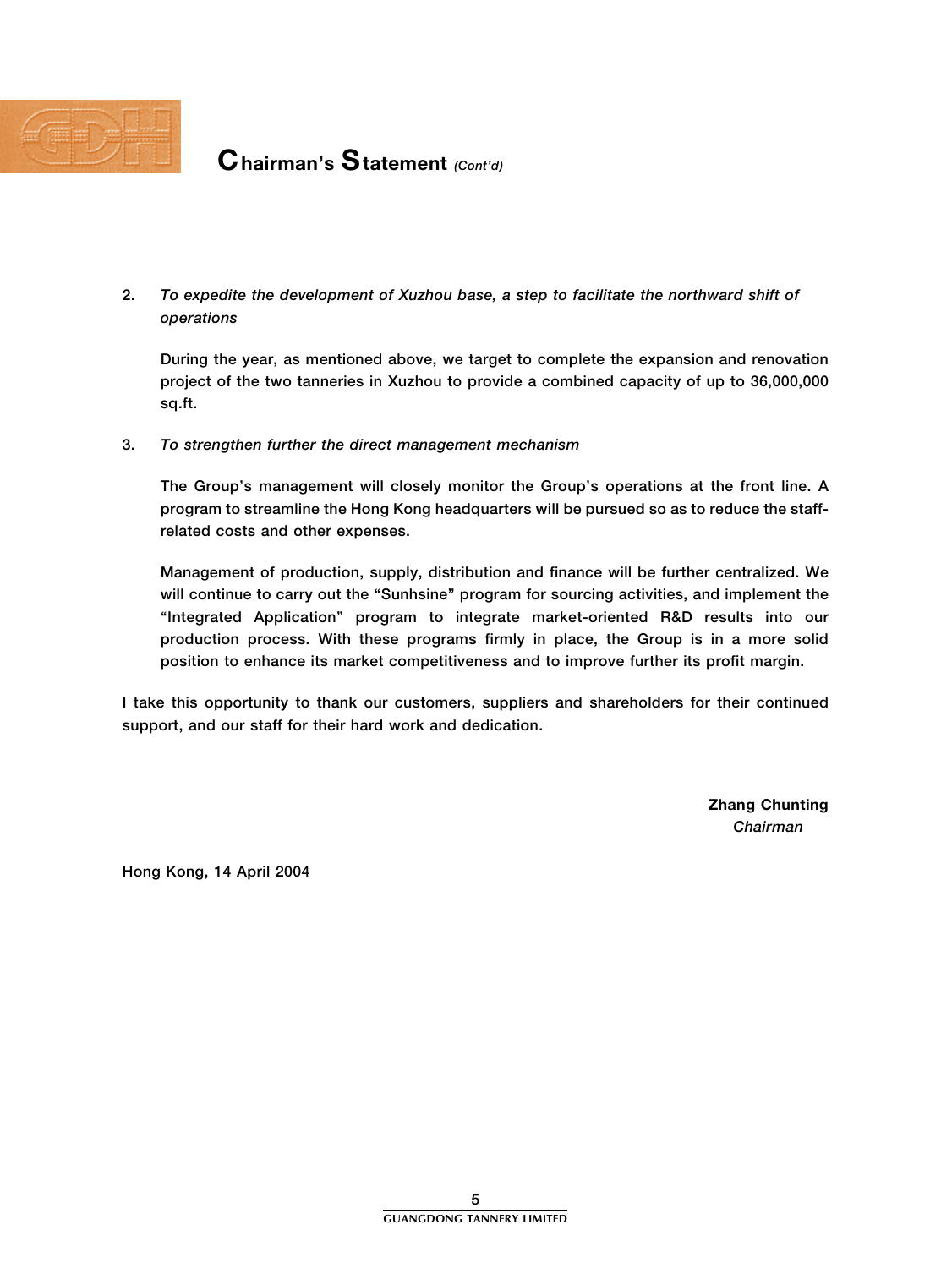

## **M** anagement **D** iscussion and **A**nalysis

#### Results and Provisions

The Group's loss from ordinary activities attributable to shareholders for the year ended 31 December 2003 was HK\$101,294,000 (2002: HK\$205,201,000). Turnover was HK\$381,601,000, a drop of 27.9% as compared to HK\$529,055,000 last year. The loss was primarily attributable to the major provisions and impairment loss totaling HK\$88,757,000 as follows:

- A provision of HK\$69,600,000 for the tax claim and tax penalty by the Guangzhou Customs from Nanhai City Tongyuan Tanning Company Limited/Nanhai Tannery & Leather Products Co., Ltd.;
- A provision of HK\$816,000 for doubtful trade receivables;
- Provision for impairment of fixed assets amounting to HK\$10,320,000; and
- Write off of fixed assets amounted to HK\$8,021,000.

The above provision for the duty and tax recovered by the Guangzhou Customs was made as a prudential measure by the Board. Tongyuan Tannery will continue to follow up with the Guangzhou Customs to resolve the matter and will, if necessary, take all such steps as may be required to safeguard its rights and positions.

Net assets of the Group as at 31 December 2003 were HK\$170,160,000, decreased by HK\$105,483,000 and HK\$94,003,000 respectively as compared to 31 December 2002 and 30 June 2003.

#### Tongyuan Tannery Incident

Pursuant to a business restructuring plan implemented by the Group, Nanhai City Tongyuan Tanning Company Limited (''Tongyuan'') was established to operate the Group's tannery operations and businesses in the Guangdong province in January 2003. Tongyuan is a whollyowned subsidiary of the Company which owns and operates factory and distribution operations in Nanhai, in the PRC. Tongyuan had purchased from Nanhai Tannery & Leather Products Co., Ltd. (''Nanhai Tannery'') most of its fixed assets and inventories during the year.

On 31 December 2003, the Company entered into a conditional sale and purchase agreement with Yong Sheng Limited, a subsidiary of GDH Limited (''GDH'') and a fellow subsidiary of the Company, for the disposal of the Company's entire 100% interest in Nanhai Tannery. The transaction was completed on 31 December 2003 and Nanhai Tannery became a wholly-owned subsidiary of GDH and a fellow subsidiary of the Company.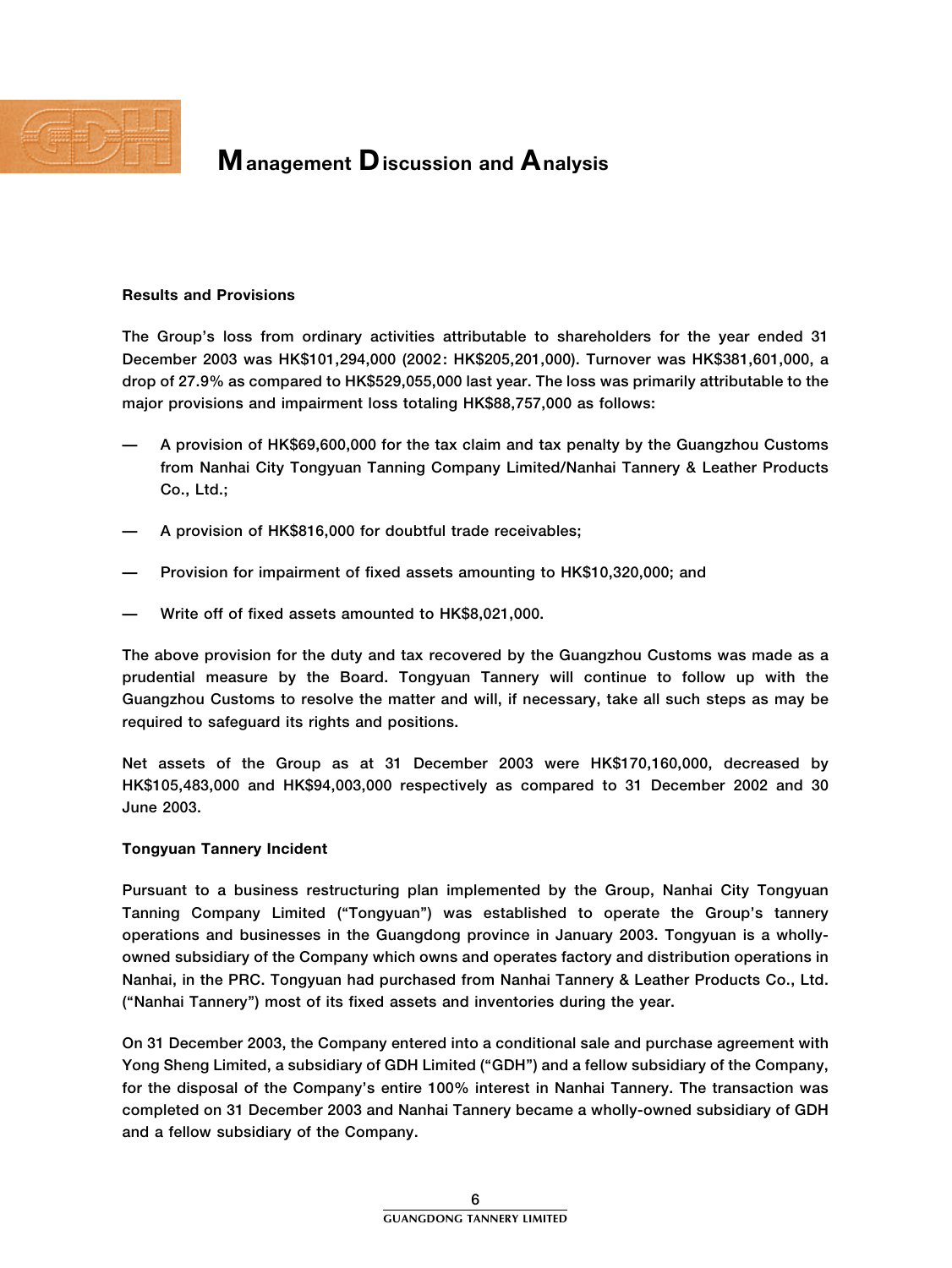

## **M** anagement **D** iscussion and **A**nalysis (Cont'd)

Subsequent to the balance sheet date, in February and March 2004, certain bank accounts of Tongyuan in the PRC containing in total approximately RMB7 million were frozen by 廣州海關緝私局 (the Anti-Smuggling Bureau of Guangzhou Customs) (the "Guangzhou Customs").

The directors and management of the Company are satisfied that all the business and operations of Tongyuan have been conducted strictly in accordance with all the applicable PRC laws and regulations, and that there has been no wrongdoing on the part of Tongyuan or any of its management or staff. Therefore, the Company's directors and management concluded that the actions taken by the Guangzhou Customs cannot be related to the business or operations of Tongyuan and must be related to the irregularities of Nanhai Tannery in 2002. Further details of the above are set out in the announcement of the Company dated 17 March 2004.

On 22 March 2004, the Guangzhou Customs has issued a demand letter to Tongyuan/Nanhai Tannery (i) claiming a tax of RMB36,989,000 (equivalent to approximately HK\$34,800,000) payable within 30 days from the date of the demand letter in relation to the tax evaded by Nanhai Tannery during the period from 2000 to 2002; and (ii) asserting that Tongyuan/Nanhai Tannery failed to notify the Guangzhou Customs of the change from Nanhai Tannery to Tongyuan.

Although the Group has disposed of its entire interest in Nanhai Tannery to GDH and the tax evasion was related to the Parallel Operation of Nanhai Tannery, it cannot be precluded that the Guangzhou Customs may still claim the tax evaded by Nanhai Tannery against Tongyuan on the ground that Nanhai Tannery had transferred its fixed assets and inventories to Tongyuan after the commencement of the investigations taken by the Guangzhou Customs. The directors have sought PRC legal advice on such matters and consider that Tongyuan will be liable for the tax claim of HK\$34,800,000 from the Guangzhou Customs if Guangzhou Customs consider that Tongyuan and Nanhai Tannery are one and the same entity. Accordingly, a provision of HK\$34,800,000 has been made as at 31 December 2003.

In addition, based on a PRC legal opinion, under the existing PRC laws and regulations, the relevant PRC authorities may also impose a tax penalty on Tongyuan of an amount equal to 1 to 5 times the tax evaded by the Parallel Operation of Nanhai Tannery, i.e. HK\$34,800,000 to HK\$174,000,000. The directors have sought legal advice on such matters and considers that a provision of HK\$34,800,000 for the tax penalty is appropriate.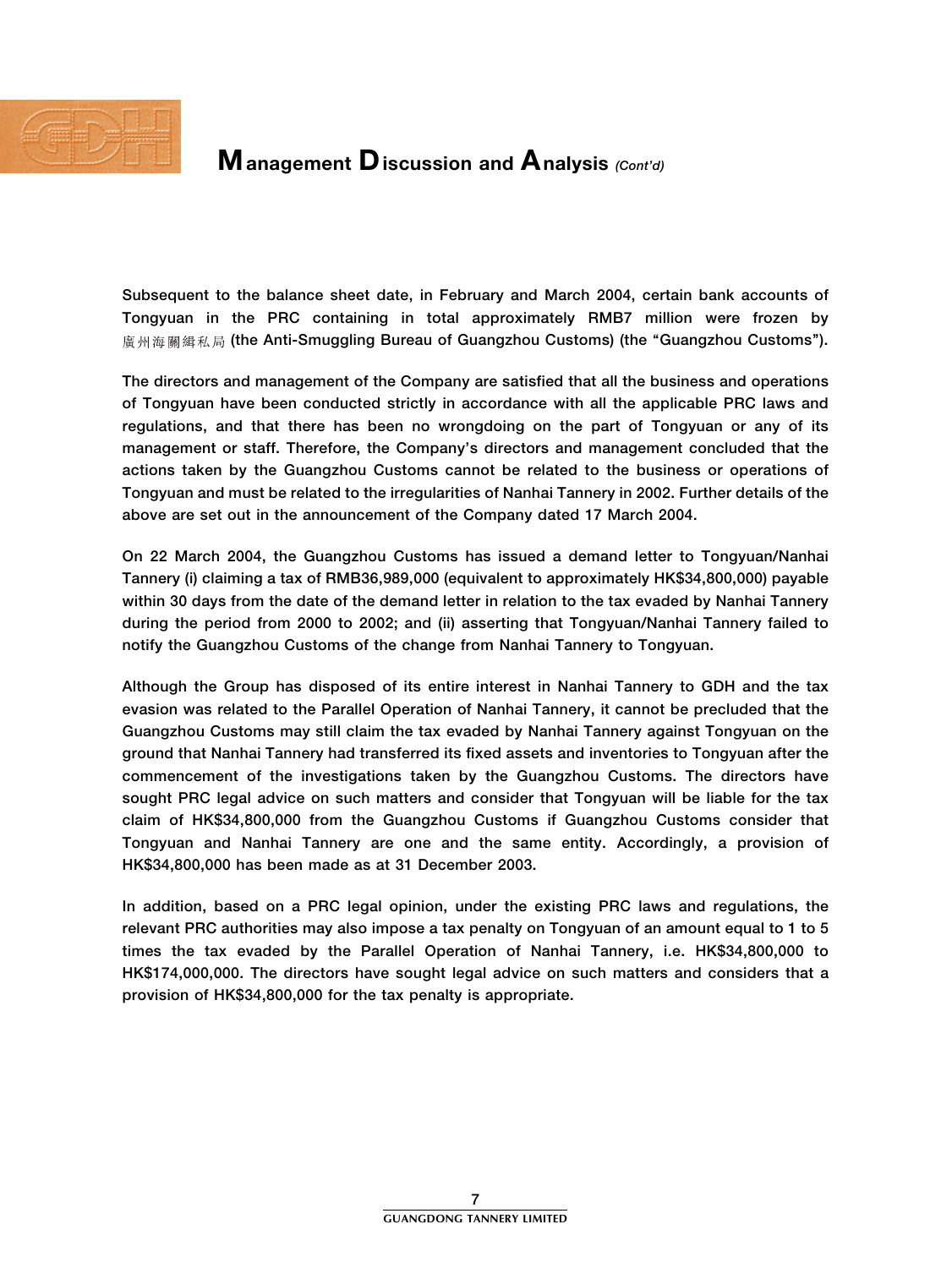

## **M** anagement  $\mathbf{D}$  iscussion and Analysis (Cont'd)

As the actions taken by the PRC authority have not yet been concluded, it is not possible to ascertain with any degree of reasonable certainty the amount of tax penalty which may finally be imposed by the PRC authorities against Tongyuan, which may be in the range of HK\$34,800,000 to HK\$174,000,000, other consequential actions that may be taken by the PRC authorities for the apparent breaches of certain PRC laws and regulations and the existence or otherwise of any other penalties and claims as a result of the aforesaid irregularities. Should additional tax penalty in excess of the amount provided of HK\$34,800,000 be imposed against Tongyuan, the directors are of the opinion that Tongyuan would have adequate net assets and resources to fulfill such obligation should it arises.

#### Operations Review

#### **Turnover**

Turnover from leather business for the year was HK\$381,601,000, a drop of HK\$31,158,000 or 7.5% as compared to HK\$412,759,000 in 2002. This was attributable to the negative impact on the Group's leather production and operations resulted from the outbreak of SARS in China and Hong Kong during the first half of 2003.

The leather market started to recover in the second half year, primarily boosted by the solid economic growth in China. Performance of Xuzhou Nanhai Tannery was particularly encouraging as continued to break new grounds in overall results.

The Group is actively strengthening its research and development effort to develop techniques that turn defective leather into innovative products. Focus is placed on the development of fashion and dyed leather with higher market acceptance, such as ''imitation reindeer leather'' and ''kaibianzhu''. These product development initiatives are devised to clear up the Group's defective leather inventories, to avoid too much reliance on the black nappa cow leather, and to increase the overall market share.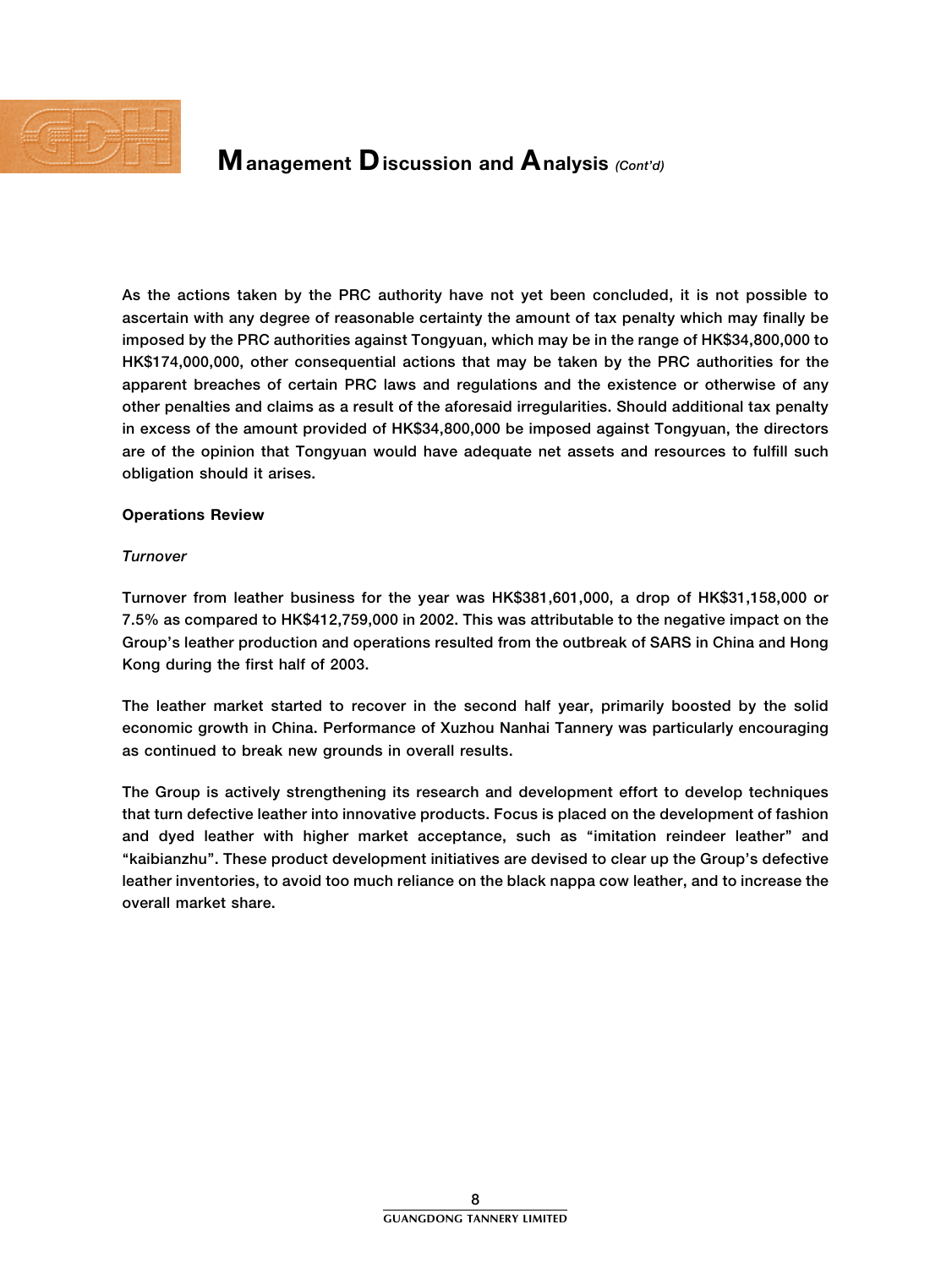

## **M** anagement  $\mathbf{D}$  iscussion and  $\mathbf{A}$  nalysis (Cont'd)

The lower turnover against last year was due to a number of majors factors — a drop of HK\$25,967,000 as a result of discontinuation of the paper box packaging business and disengagement of the Group's interests in the leather ware business; a decrease of HK\$90,329,000 in merchandise trading turnover; and a decline of HK\$31,158,000 in turnover from the leather business. Turnover of the leather business (by product) in 2002 and 2003 are as follows:

|                               |                 | <b>Turnover</b> |           |          |
|-------------------------------|-----------------|-----------------|-----------|----------|
| <b>Product</b>                | 2003            | 2002            | $+$ /(-)  | $+$ /(-) |
|                               | <b>HK\$'000</b> | HK\$'000        | HK\$'000  | %        |
| Cow hides                     | 314,003         | 321,232         | (7, 229)  | (2.25)   |
| Cow split, coated cow split & |                 |                 |           |          |
| others                        | 67,598          | 91,527          | (23, 929) | (26.14)  |
| Total                         | 381,601         | 412,759         | (31, 158) | (7.55)   |
|                               |                 |                 |           |          |

#### Costs

Leather sourcing cost accounted for approximately 80% of the total sourcing costs and reduced markedly following a number of effective measures. These measures include the adoption of tender for sourcing, cautious selection of suppliers based on competitive pricing and better product quality, strict control on sourcing costs, expansion of supplier network, introduction of competition into the sourcing process, and enhanced efforts in market research and price negotiation. Sourcing of chemicals and metals was carried out through open tender in order to lower the overall production costs.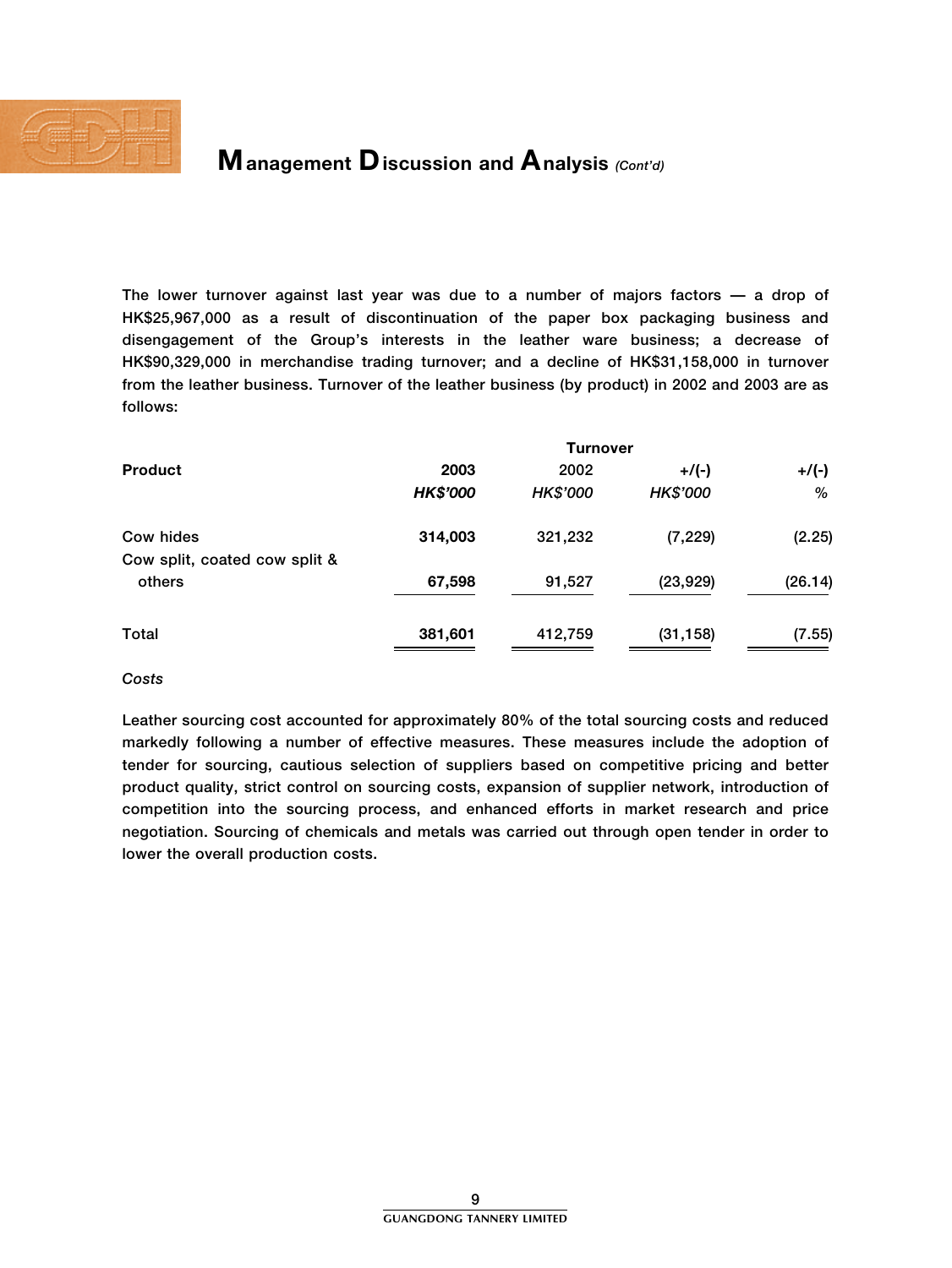

## **M** anagement  $\mathbf{D}$  iscussion and  $\mathbf{A}$  nalysis (Cont'd)

#### Production

We have in place a more effective workshop management approach to ensure a steady production, and have set up a quality control department to achieve better controls on product quality. The Group's total leather production for the year was 31,148,000 sq.ft., declined by 7,750,000 sq.ft. from 38,898,000 sq.ft. in 2002. Production volume of the leather business (by product) in 2002 and 2003 are as follows:

|                               | <b>Production Volume</b> |             |             |          |  |  |
|-------------------------------|--------------------------|-------------|-------------|----------|--|--|
| <b>Product</b>                | 2003                     | 2002        | $+$ /(-)    | $+$ /(-) |  |  |
|                               | '000 sq.ft.              | '000 sq.ft. | '000 sq.ft. | %        |  |  |
| Cow hides                     | 22,234                   | 24,870      | (2,636)     | (10.60)  |  |  |
| Cow split, coated cow split & |                          |             |             |          |  |  |
| others                        | 8,914                    | 14,028      | (5,114)     | (36.45)  |  |  |
| Total                         | 31,148                   | 38,898      | (7, 750)    | (19.92)  |  |  |

#### Inventories

As at 31 December 2003, the Group's consolidated inventories amounted to HK\$221,395,000, increased by HK\$29,206,000 as compared to 31 December 2002. The increase primarily comprised a surge in sourcing inventories used to cope with the sales in 2004 given the satisfactory sales results of Xuzhou Nanhai Tannery in 2003.

#### Trade Receivables

Balance of trade receivables as at the end of the year was HK\$52,568,000. After deducting the provisions for doubtful debts of HK\$35,406,000, trade receivables amounted to HK\$17,162,000, a drop of HK\$4,310,000 as compared to 31 December 2002. Trade receivables turnover was 19.8 times and average collection period was 18.43 days, improved from 13.3 times and 27.44 days in 2002. The decrease in trade receivables was mainly attributable to faster payments from customers of Xuzhou Nanhai Tannery in the fourth quarter of 2003.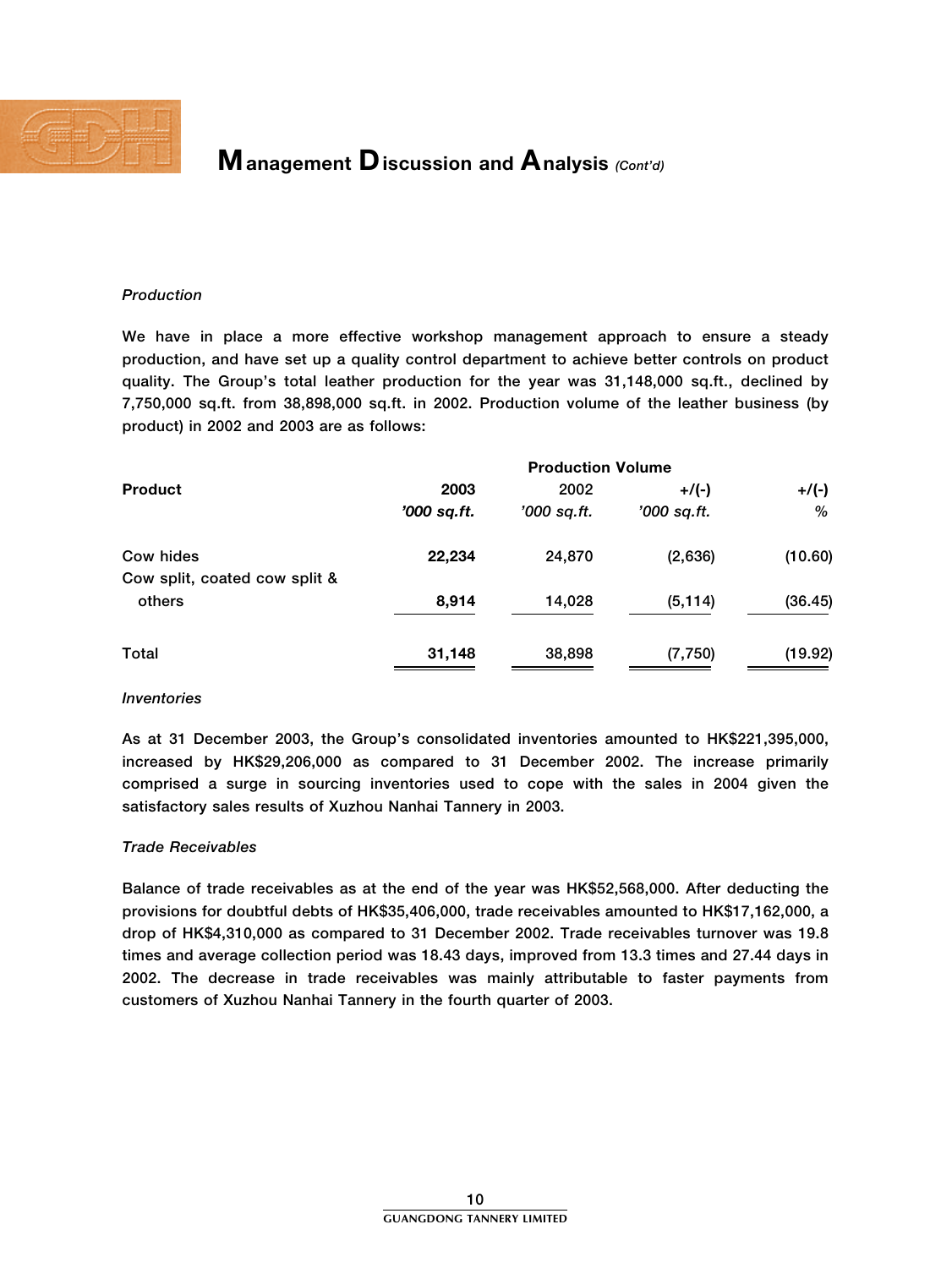

## **M** anagement **D** iscussion and **A** nalysis  $(Cont d)$

### Financial Position

As at 31 December 2003, the Group's interest-bearing borrowings and cash and bank balances are analysed as follows together with their comparative figures as at 31 December 2002:

|                             | 31 December     | 31 December |
|-----------------------------|-----------------|-------------|
|                             | 2003            | 2002        |
|                             | <b>HK\$'000</b> | HK\$'000    |
| Interest-bearing borrowings |                 |             |
| Currencies:                 |                 |             |
| Hong Kong dollar            | 17,000          | 24,400      |
| Renminbi                    | 45,957          | 69,694      |
| <b>United States dollar</b> | 70,691          | 28,548      |
|                             | 133,648         | 122,642     |
| Interest rates:             |                 |             |
| At fixed rate               | 100,557         | 69,694      |
| At floating rate            | 33,091          | 52,948      |
|                             | 133,648         | 122,642     |
| Cash and bank balances      |                 |             |
| Currencies:                 |                 |             |
| Hong Kong dollar            | 1,985           | 666         |
| Renminbi                    | 51,232          | 43,094      |
| <b>United States dollar</b> | 31,115          | 21,066      |
|                             | 84,332          | 64,826      |

At 31 December 2003, after deduction of cash and bank deposits, the Group's ratio of net interestbearing borrowings to shareholders' equity was 28.98% (2002: 20.97%). Loan facilities bear interest at approximately 3% to 6% per annum. Of the Group's total borrowings, HK\$33,091,000 is repayable within one year. Interest expense incurred by the Group during the year was HK\$5,948,000, a drop of 6.87% as compared to the same period last year.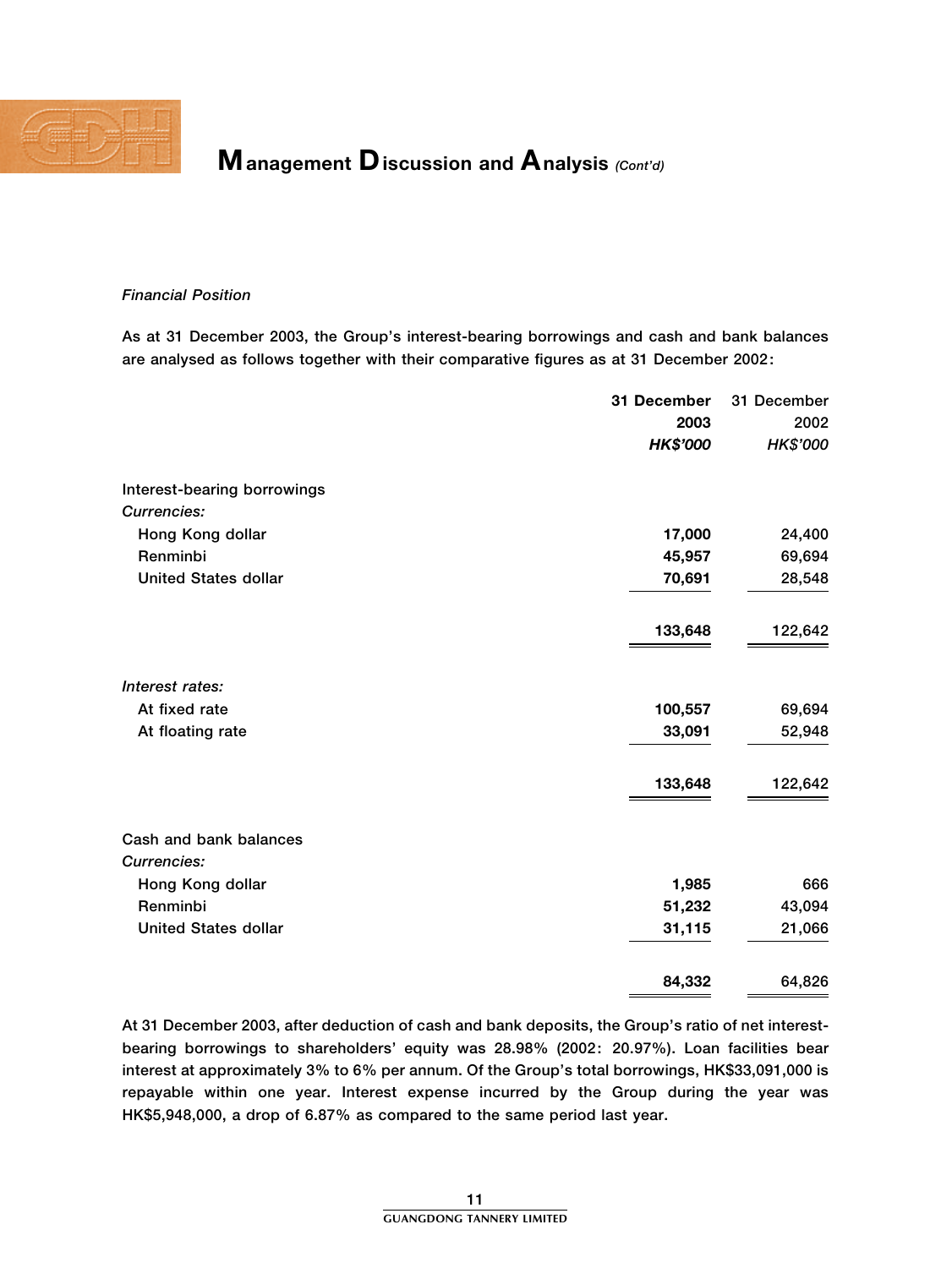

## **M** anagement **D** iscussion and **A**nalysis (Cont'd)

Net cash outflow from operating activities for the year was HK\$29,371,000 and net cash inflow from financing was HK\$23,672,000. Net increase in cash and cash equivalents for the year amounted to HK\$25,323,000.

Fixed assets as at 31 December 2003 were HK\$118,406,000, a reduction of HK62,588,000 as compared to 31 December 2002. The Group's capital expenditure during the year amounted to HK\$3,044,000 (2002: HK\$15,476,000). It was incurred mainly for the replacement of the leather manufacture machinery and equipment, a move to cope with the operations and development of the leather business.

As at 31 December 2003, certain of the Group's buildings, investment properties and bank deposits with a total net book value of HK\$15,295,000 (2002: HK\$48,972,000) were pledged to secure general banking facilities granted to the Group.

#### Litigations

In September 2002, the Company submitted a claim to China International Economic and Trade Arbitration Commission (the "Arbitration Commission") in Shenzhen, Mainland China, against a PRC joint venture partner of Qingdao Nanhai Tannery Co., Ltd. ("Qingdao Tannery") seeking, amongst others, termination of the joint venture agreement of Qingdao Tannery (the ''Qingdao Joint Venture Agreement'') and compensation of losses and damages of approximately RMB24,000,000. However, the PRC joint venture partner also applied to the Arbitration Commission in Beijing against the Company claiming for loss of fixed return under the Qingdao Joint Venture Agreement and damages in an aggregate of RMB15,000,000. The two arbitration proceedings are still in progress.

#### Major Customers and Suppliers

For the year ended 31 December 2003,

- (a) the amount of purchases attributable to the Group's largest supplier represented 10.9% of the Group's total purchases;
- (b) the aggregate amount of purchases (not including the purchases of items which are of a capital nature) attributable to the Group's five largest suppliers represented 39.0% of the Group's total purchases;
- (c) the amount of turnover attributable to the Group's largest customer represented 26.7% of the Group's total turnover;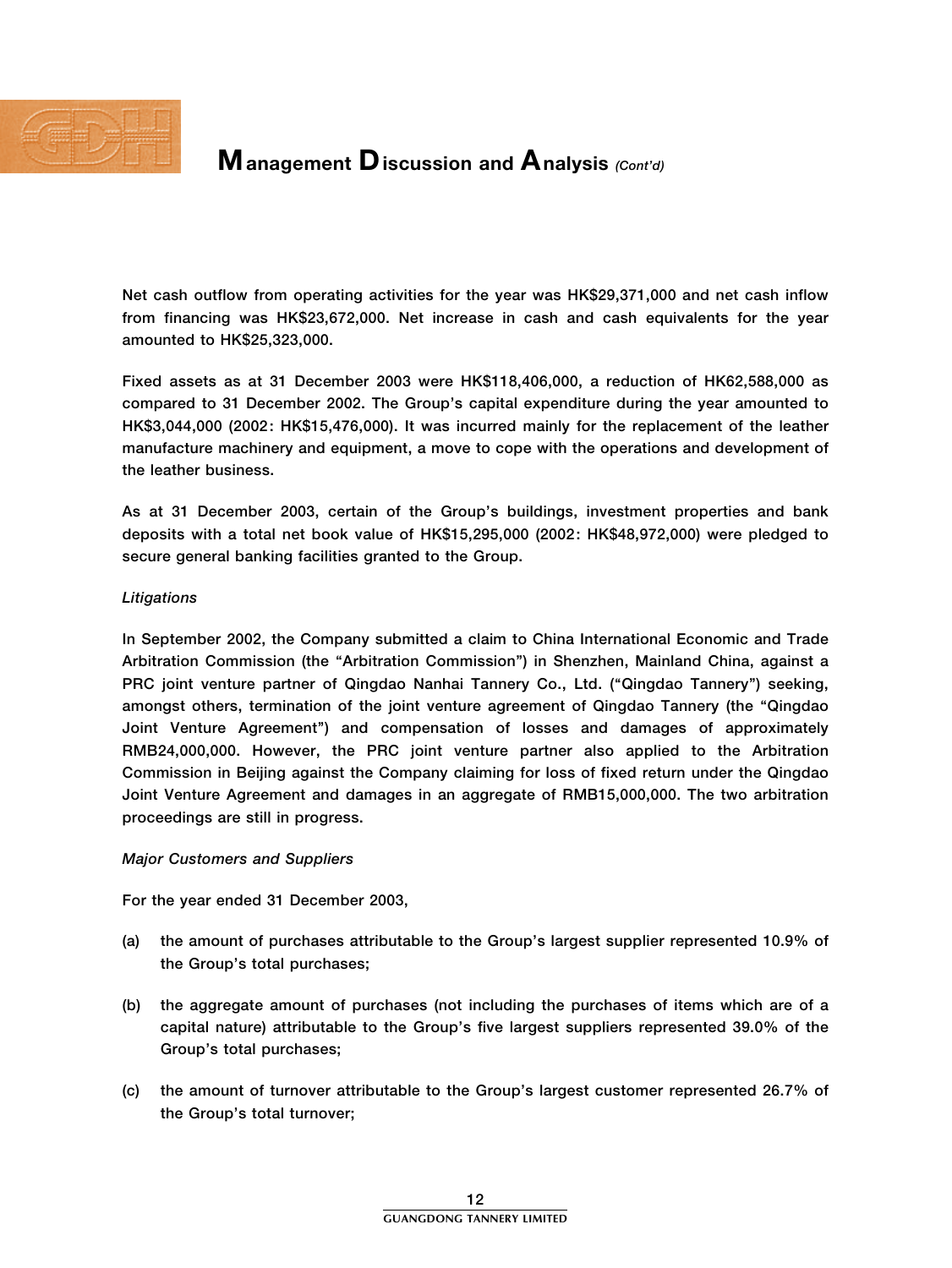

## **M** anagement  $\mathbf{D}$  iscussion and Analysis (Cont'd)

- (d) the aggregate amount of the turnover attributable to the Group's five largest customers represented 41.9% of the Group's total turnover; and
- (e) none of the Directors of the Company or their associates holds or any shareholders (which, to the best knowledge of the Directors, owns more than 5% of the Company's issued share capital) had any beneficial interest in the Group's five largest suppliers or customers.

#### Employees

As at 31 December 2003, a total of 1,018 employees (2002: 1,075 employees) were employed by the Group. The pay levels of employees are made with reference to the Group's operating results and the employee's performance. Over the past few years, there was a salary freeze for the employees of the headquarters in Hong Kong. The Group offered social and medical insurance and provident fund to all employees in different areas. The Company has adopted a new share option scheme (''Share Option Scheme'') in May 2002, and the purpose of which is to provide incentives to participants to contribute to the Group, and to enable the Group to recruit and retain quality employees to serve the Group on a long-term basis. Details of the Share Option Scheme are set out in the Report of the Directors and note 29 to the financial statements.

#### Auditors — Services provided other than audit

Messrs. Ernst & Young, the auditors of the Group, have provided to the Group services other than the statutory audit work. Charges of such services are listed below:

|                         | 2003            | 2002     |
|-------------------------|-----------------|----------|
|                         | <b>HK\$'000</b> | HK\$'000 |
| <b>Taxation Service</b> |                 | 11       |
| Interim results review  | 180             | 350      |
| <b>Others</b>           | 10              |          |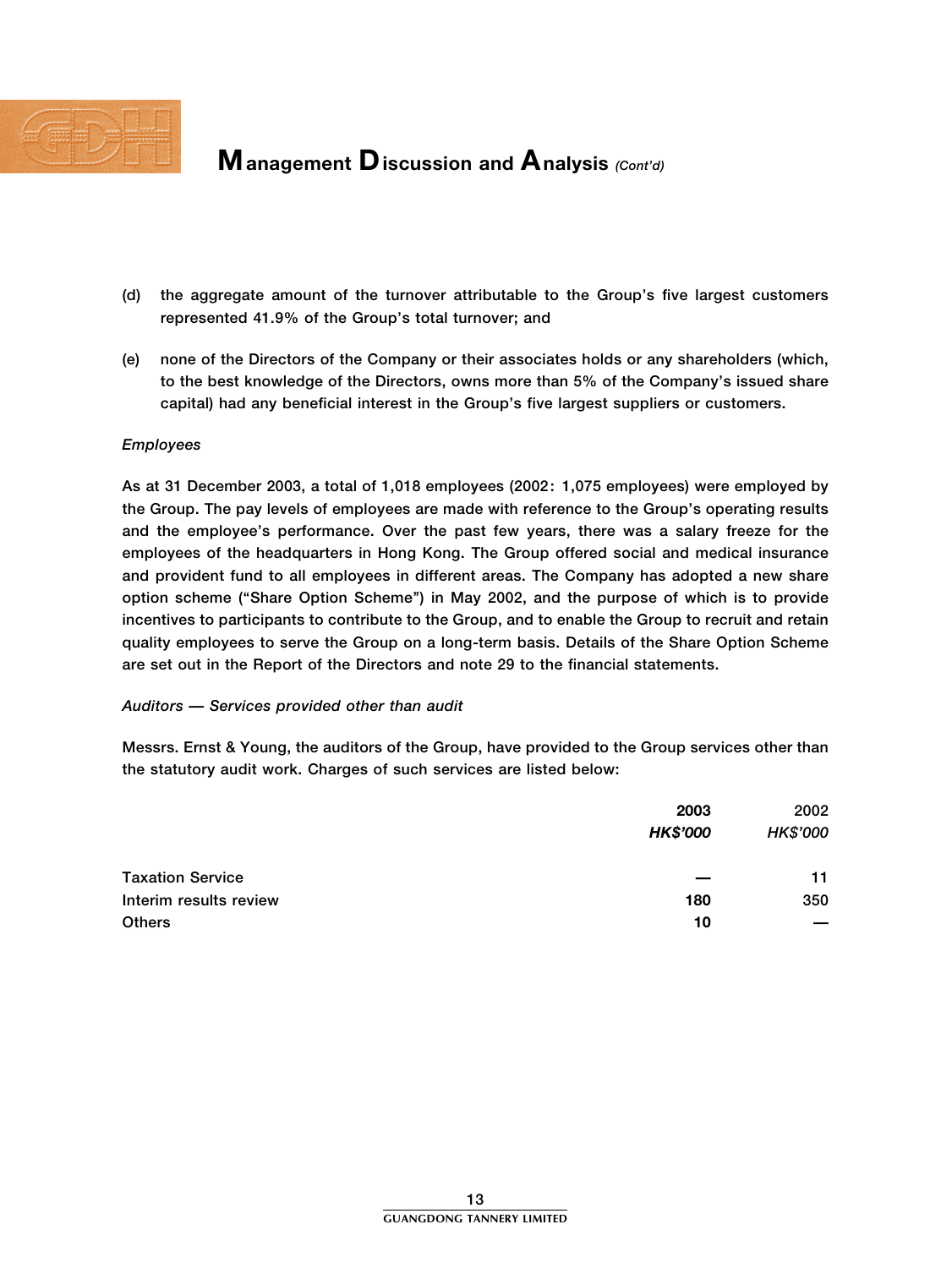

### (A) EXECUTIVE DIRECTORS

#### Mr. Zhang Chunting (Age: 39) Chairman

Mr. Zhang was appointed Chairman of the Company in February 2004. He was appointed deputy general manager of the Company in March 2002, managing director of Xuzhou Nanhai Leather Factory Co., Ltd. in September 2002 and chairman of Xuzhou Gangwei Colour Package Co., Ltd. in February 2003. He is an economist and holder of doctorate degree in economics at the Fudan University in the People's Republic of China ("PRC"). Prior to joining the Company, Mr. Zhang worked as the governor of a bank's sub-branch and subsequently worked for a securities firm in mainland China and was responsible for senior management and research duties.

### Mr. Chen Hong (Age: 48) Managing Director

Mr. Chen was appointed Managing Director of the Company in February 2004. He joined the Group in July 2003 and is an economist in the PRC. Mr. Chen has over 20 years of working experience in business management. Prior to joining the Company, Mr. Chen act as viceprincipal of an industrial school, and deputy secretary, officer of economic commission and general manager of various enterprises.

#### Mr. Hui Wai Man Lawrence (Age: 47) Director and Chief Financial Director

Mr. Hui was appointed Director and Chief Financial Officer of the Company in June 2002. Mr. Hui is a Fellow of the Hong Kong Society of Accountants and an Associate of The Association of Chartered Certified Accountants. He was a director and the chief financial officer of Guangnan (Holdings) Limited and Guangdong Alliance Limited. Prior to joining the GDH group, Mr. Hui was the finance manager of Beijing Oriental Plaza Company Limited, the general manager (Corporate Finance) of Sinoland Company Limited, and the group financial controller of Lai Fung Company Limited. Prior to that, Mr. Hui worked for Deloitte Touche Tohmatsu in Hong Kong and Britain and was the manager in its Audit and Technical & Training Department before he left the firm.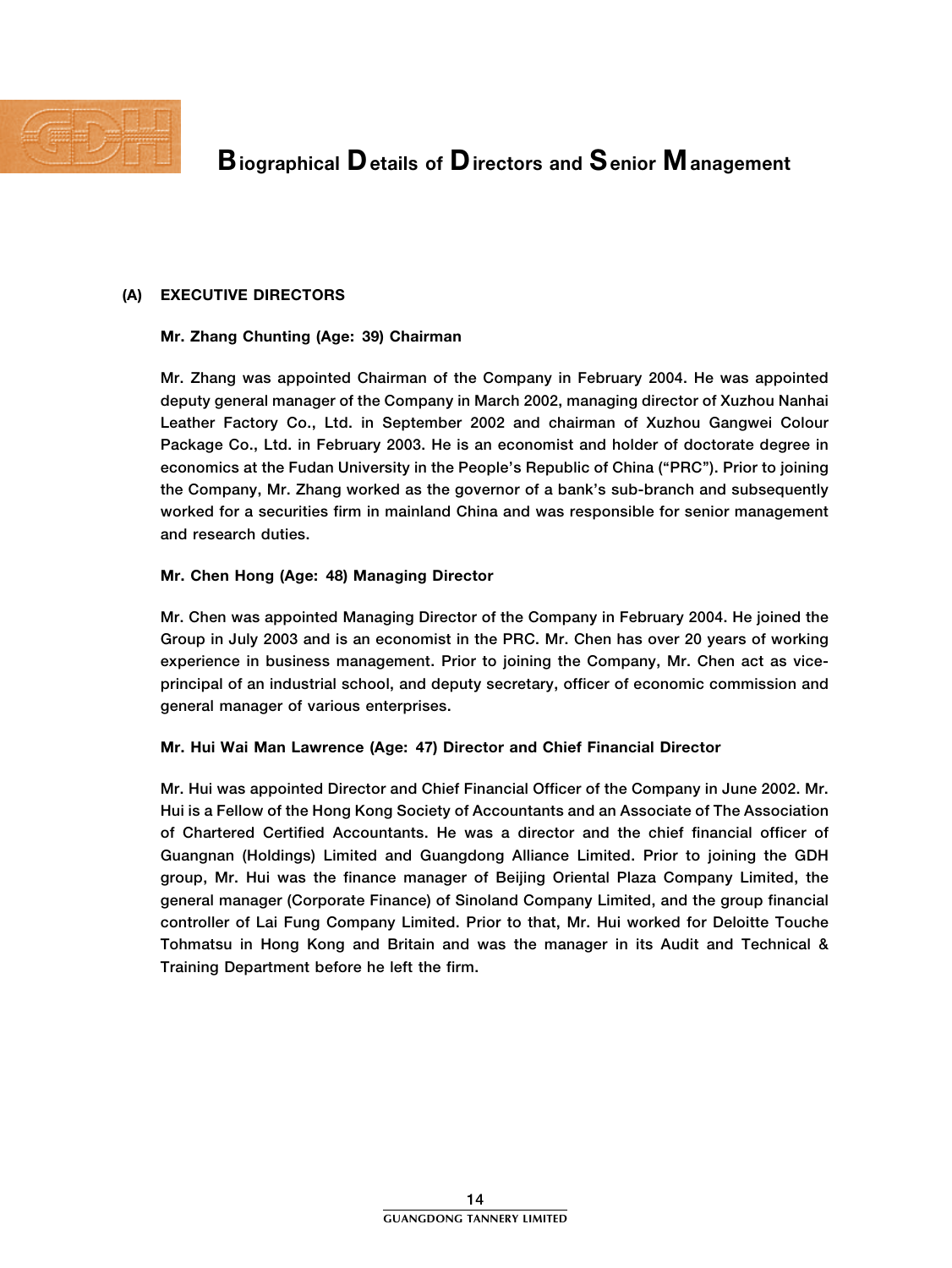

### (B) NON-EXECUTIVE DIRECTORS

### Dr. Wu Jiesi (Age: 52) Honorary President

Dr. Wu was appointed Honorary President of the Company in February 2004. He is Chairman of 廣東粵港投資控股有限公司 (Guangdong Yue Gang Investment Holdings Company Limited) and GDH Limited (''GDH''), and is also Honorary President of Guangdong Investment Limited (''GDI''). Dr. Wu holds a Doctorate degree in Economics. He conducted post-doctorate research work in theoretical economics at the Nankai University in the PRC and was conferred the professorship qualification by the University in 2001. He was with the Industrial and Commercial Bank of China (the "Bank") from 1984 to 1995 and was the President of Shenzhen Branch of the Bank prior to his appointment as Deputy Mayor of the Shenzhen Municipal Government. As the Deputy Mayor between 1995 and 1998, he was responsible for finance, taxation, public revenue, securities, banking and education. He was appointed Assistant to the Governor of Guangdong Province from 1998 to February 2000 and assisted the Governor in the handling of GITIC bankruptcy, the restructuring of the Guangdong Enterprises (Holdings) Limited and other financial incidents.

#### Mr. Xiong Guangyang (Age: 50)

Mr. Xiong was appointed a Director of the Company in June 2002. Mr. Xiong is a senior economist in the PRC. He graduated from Jilin University and obtained a master degree in finance from the Graduate School of The People's Bank of China. Mr. Xiong joined GDH in October 2000 and was appointed a director of GDH in May 2001. He is the chief strategic planning officer of GDH. Prior to joining GDH, Mr. Xiong was mainly engaged in management and operations works in banks. From 1986 to 1996, he was the assistant governor of The People's Bank of China, Guangdong Branch and the governor of The People's Bank of China, Shantou Branch. From 1996 to September 2000, Mr. Xiong was with China Everbright Bank in a number of positions including deputy managing governor of its Guangzhou Branch.

#### Mrs. Ho Lam Lai Ping Theresa (Age: 48)

Mrs. Ho was appointed a Director of the Company in July 2000. She is also a director of Guangdong Brewery Holdings Limited. Mrs. Ho has been Company Secretary of GDI since December 1992. She graduated from the Hong Kong Polytechnic and is an associate of both The Institute of Chartered Secretaries and Administrators in the United Kingdom and The Hong Kong Institute of Company Secretaries.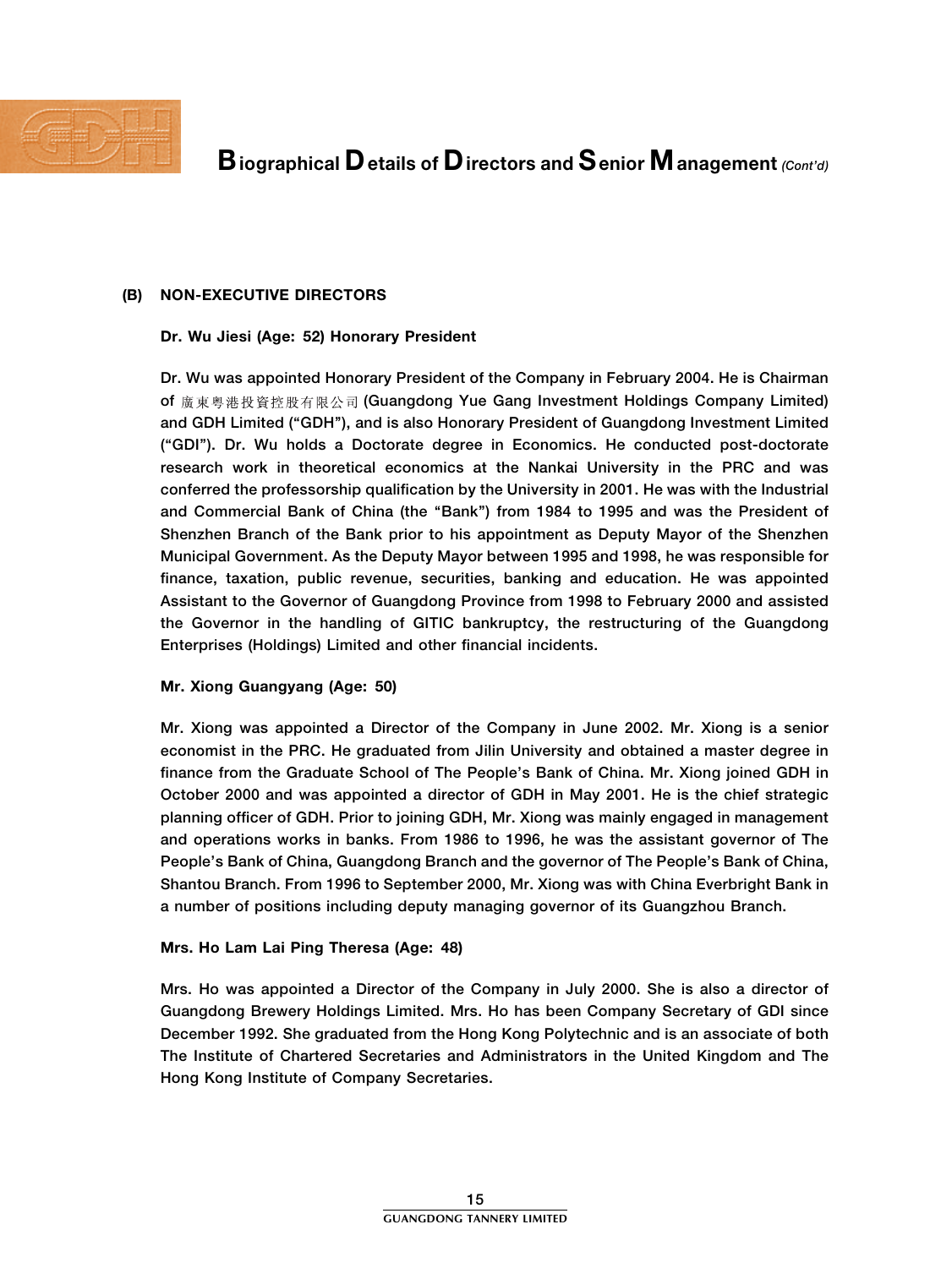

## **B** iographical D etails of D irectors and Senior M anagement  $_{\text{Cont'd}}$

### (B) NON-EXECUTIVE DIRECTORS (Cont'd)

#### Mr. Chan Hee Kwan (Age: 40)

Mr. Chan was appointed a Director of the Company in November 2003. He is a holder of a bachelor degree in commerce and is a member of Hong Kong Society of Accountants, CPA Australia and Certified General Accountants' Association of Canada. Mr. Chan has 15 years' experience in taxation and prior to joining the GDH group, he worked for several international CPA firms in Hong Kong.

### (C) INDEPENDENT NON-EXECUTIVE DIRECTORS

#### Mr. Cheng Hok Lai James (Age: 56)

Mr. Cheng was appointed an independent non-executive Director of the Company in November 1996. He has over 20 years of experience in the commercial and industrial sectors of Hong Kong.

#### Mr. Fung Lak (Age: 56)

Mr. Fung was appointed an independent non-executive Director of the Company in November 2002. Mr. Fung holds a bachelor degree in Science (Economics) major in Accounting and Finance from the London School of Economics and Political Science of University of London. He is also the holder of a number of professional qualifications including the fellow memberships of the Association of Chartered Certified Accountants, the Hong Kong Society of Accountants and the Taxation Institute of Hong Kong. Mr. Fung was the former president of the Society of Chinese Accountants and Auditors, and has been appointed committee member of the Accountancy Training Board of Vocational Training Council since 2000. Mr. Fung has over 20 years' experience in accounting and finance and is a partner of Fan, Mitchell & Co., Certified Public Accountants.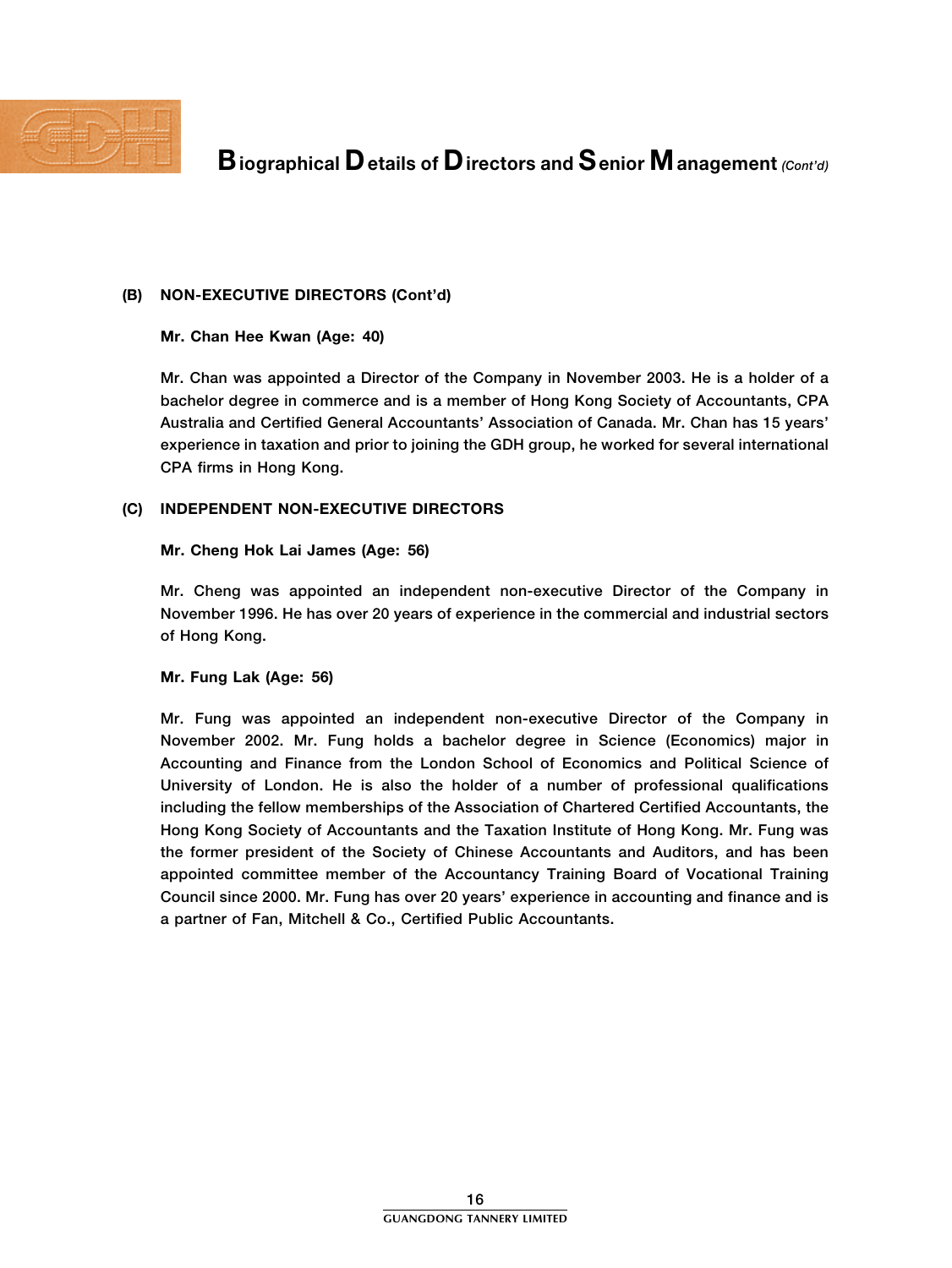

## Report of the Directors

The Directors herein present their report and the audited financial statements of the Company and the Group for the year ended 31 December 2003.

#### PRINCIPAL ACTIVITIES

The Company acts as an investment holding company and provides corporate management services to its subsidiaries. The Group is principally engaged in the processing and sale of semifinished and finished leather. The activities of the subsidiaries and associates are set out in notes 15 and 16 to the financial statements, respectively. There were no significant changes in the nature of the Group's principal activities during the year.

#### SEGMENT INFORMATION

An analysis of the Group's turnover and contribution to results by principal activity and geographical area of operations for the year ended 31 December 2003 is set out in note 4 to the financial statements.

### RESULTS AND DIVIDENDS

The Group's loss for the year ended 31 December 2003 and the state of affairs of the Company and the Group at that date are set out in the financial statements on pages 32 to 100.

No interim dividend was paid during the year and the Directors do not recommend the payment of a final dividend in respect of the year ended 31 December 2003.

### SUMMARY FINANCIAL INFORMATION

The following is a summary of the published results and assets and liabilities of the Group for the last five financial years, as extracted from the audited financial statements and reclassified as appropriate. The summary does not form part of the audited financial statements.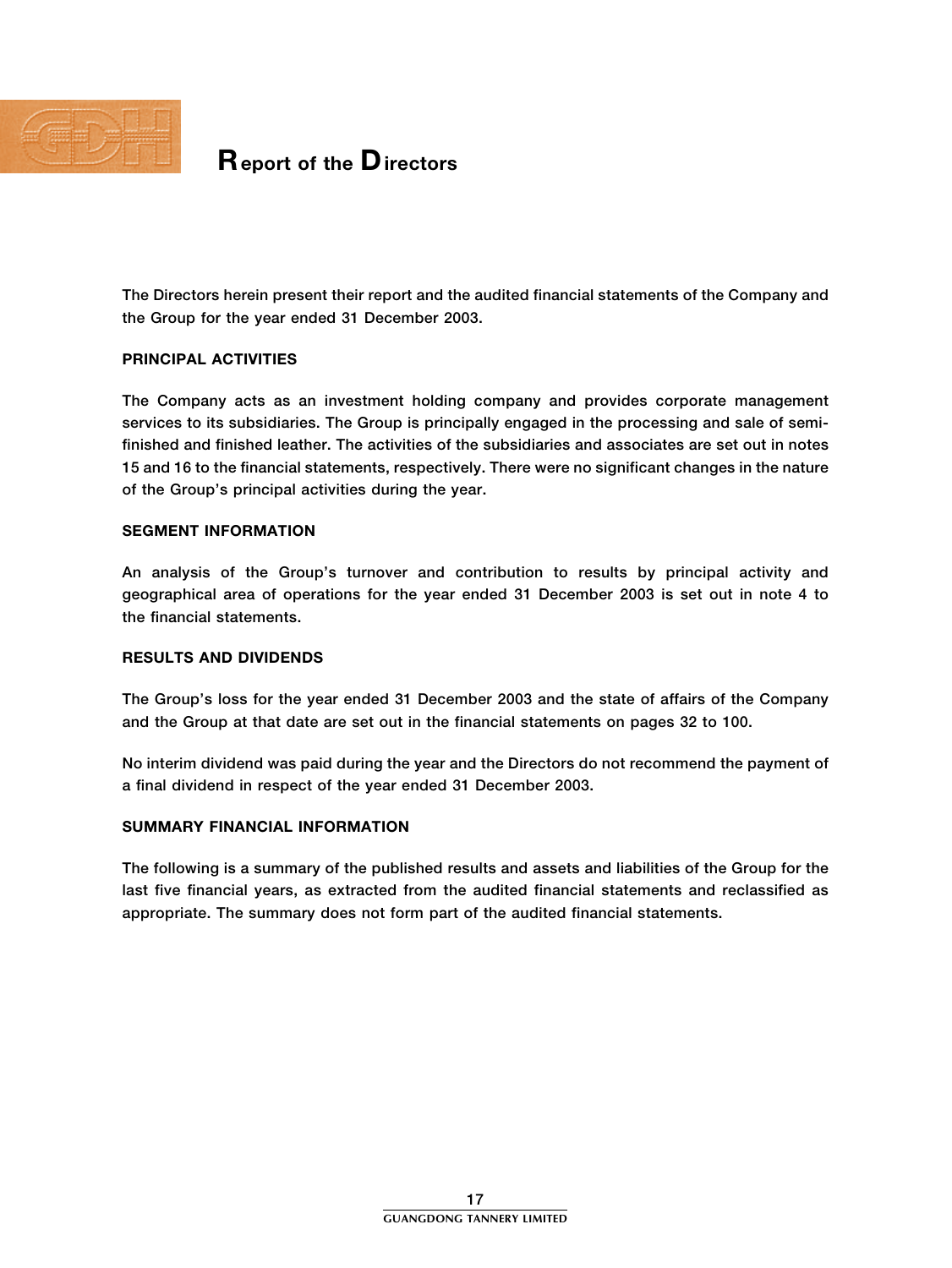

### SUMMARY FINANCIAL INFORMATION (Cont'd)

### Results

|                                   | Year ended 31 December |            |           |            |           |  |  |
|-----------------------------------|------------------------|------------|-----------|------------|-----------|--|--|
|                                   | 2003                   | 2002       | 2001      | 2000       | 1999      |  |  |
|                                   | <b>HK\$'000</b>        | HK\$'000   | HK\$'000  | HK\$'000   | HK\$'000  |  |  |
| <b>TURNOVER</b>                   |                        |            |           |            |           |  |  |
| <b>Continuing operations</b>      | 381,601                | 503,088    | 711,572   | 644,111    | 491,948   |  |  |
| <b>Discontinued operations</b>    |                        | 25,967     | 53,357    | 77,030     | 103,046   |  |  |
|                                   | 381,601                | 529,055    | 764,929   | 721,141    | 594,994   |  |  |
| Loss from operating activities    | (95, 632)              | (198, 991) | (62, 571) | (92, 196)  | (43, 753) |  |  |
| <b>Finance costs</b>              | (5,948)                | (6, 387)   | (15, 221) | (21, 555)  | (22, 108) |  |  |
| Share of results of associates    |                        |            | (154)     | (965)      | (1, 015)  |  |  |
| <b>LOSS BEFORE TAX</b>            |                        |            |           |            |           |  |  |
| <b>Continuing operations</b>      | (101, 580)             | (205,002)  | (19, 837) | (23, 565)  | (61, 733) |  |  |
| <b>Discontinued operations</b>    |                        | (376)      | (58, 109) | (91, 151)  | (5, 143)  |  |  |
|                                   | (101, 580)             | (205, 378) | (77, 946) | (114, 716) | (66, 876) |  |  |
| Tax                               |                        |            |           |            |           |  |  |
| <b>Continuing operations</b>      | 286                    |            | 88        | 971        | 257       |  |  |
| <b>Discontinued operations</b>    |                        |            |           |            |           |  |  |
|                                   | 286                    |            | 88        | 971        | 257       |  |  |
| Loss before minority interests    | (101, 294)             | (205, 378) | (77, 858) | (113, 745) | (66, 619) |  |  |
| <b>Minority interests</b>         |                        | 177        | 5,575     | 29,195     | 1,502     |  |  |
| Net loss from ordinary activities |                        |            |           |            |           |  |  |
| attributable to shareholders      | (101, 294)             | (205, 201) | (72, 283) | (84, 550)  | (65, 117) |  |  |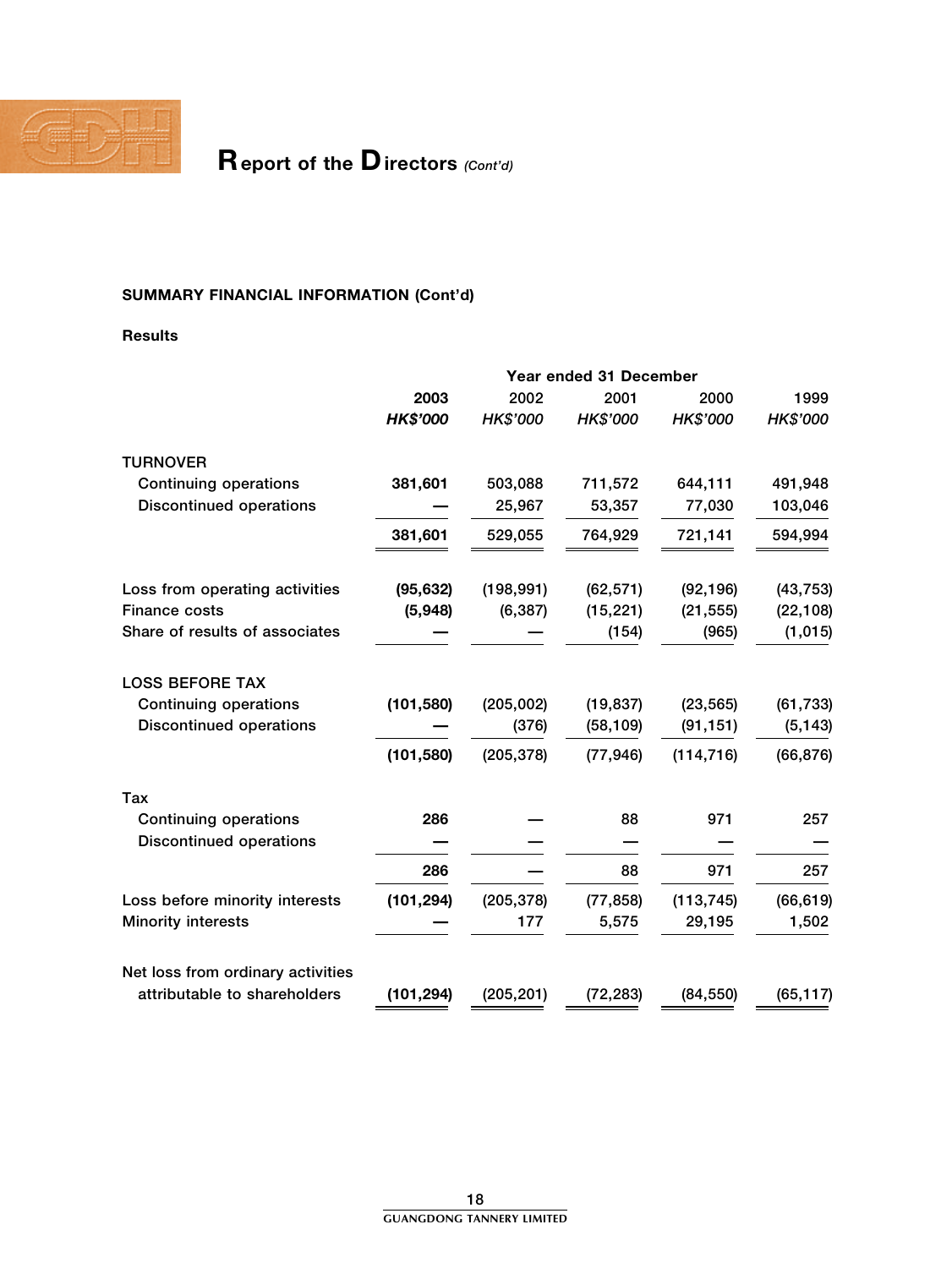

## $\mathbf R$  eport of the  $\mathbf D$  irectors (Cont'd)

#### SUMMARY FINANCIAL INFORMATION (Cont'd)

#### Assets and liabilities

| 2003<br>2002<br>2001<br>2000<br><b>HK\$'000</b><br>HK\$'000<br>HK\$'000<br>HK\$'000<br>(restated)<br>(restated)<br>(restated) | 1999<br>HK\$'000<br>(restated) |
|-------------------------------------------------------------------------------------------------------------------------------|--------------------------------|
|                                                                                                                               |                                |
|                                                                                                                               |                                |
|                                                                                                                               |                                |
| <b>Assets</b>                                                                                                                 |                                |
| 118,406<br>180,994<br>204,436<br>257,801<br><b>Fixed assets</b>                                                               | 269,117                        |
| <b>Trademarks</b><br>1,500<br>7,000                                                                                           | 35,000                         |
| 8,305<br>Interest in associates                                                                                               | 29,718                         |
| 1,268<br>Other long term assets                                                                                               |                                |
| <b>Current assets</b><br>361,411<br>301,387<br>368,195<br>452,866                                                             | 565,634                        |
| 483,649<br>725,972<br><b>Total assets</b><br>479,817<br>574,131                                                               | 899,469                        |
| Liabilities                                                                                                                   |                                |
| 300,824<br><b>Current liabilities</b><br>181,546<br>149,567<br>191,988                                                        | 365,783                        |
| 8,833<br>26,460<br>73,566<br>Long term loans<br>123,827                                                                       | 9,676                          |
| <b>Total liabilities</b><br>309,657<br>208,006<br>223,133<br>315,815                                                          | 375,459                        |
| 9,716<br><b>Minority interests</b><br>4,171                                                                                   | 51,658                         |
| 170,160<br>275,643<br>346,827<br>400,441<br>Net assets                                                                        | 472,352                        |

Certain comparative figures in the prior years have been restated for the retrospective changes in accounting policy affecting income taxes. Details are further disclosed in notes 2 and 27 to the financial statements and have been reclassified to conform with the current year's presentation.

### FIXED ASSETS AND INVESTMENT PROPERTIES

Details of movements in the fixed assets and investment properties of the Company and the Group during the year are set out in note 13 to the financial statements.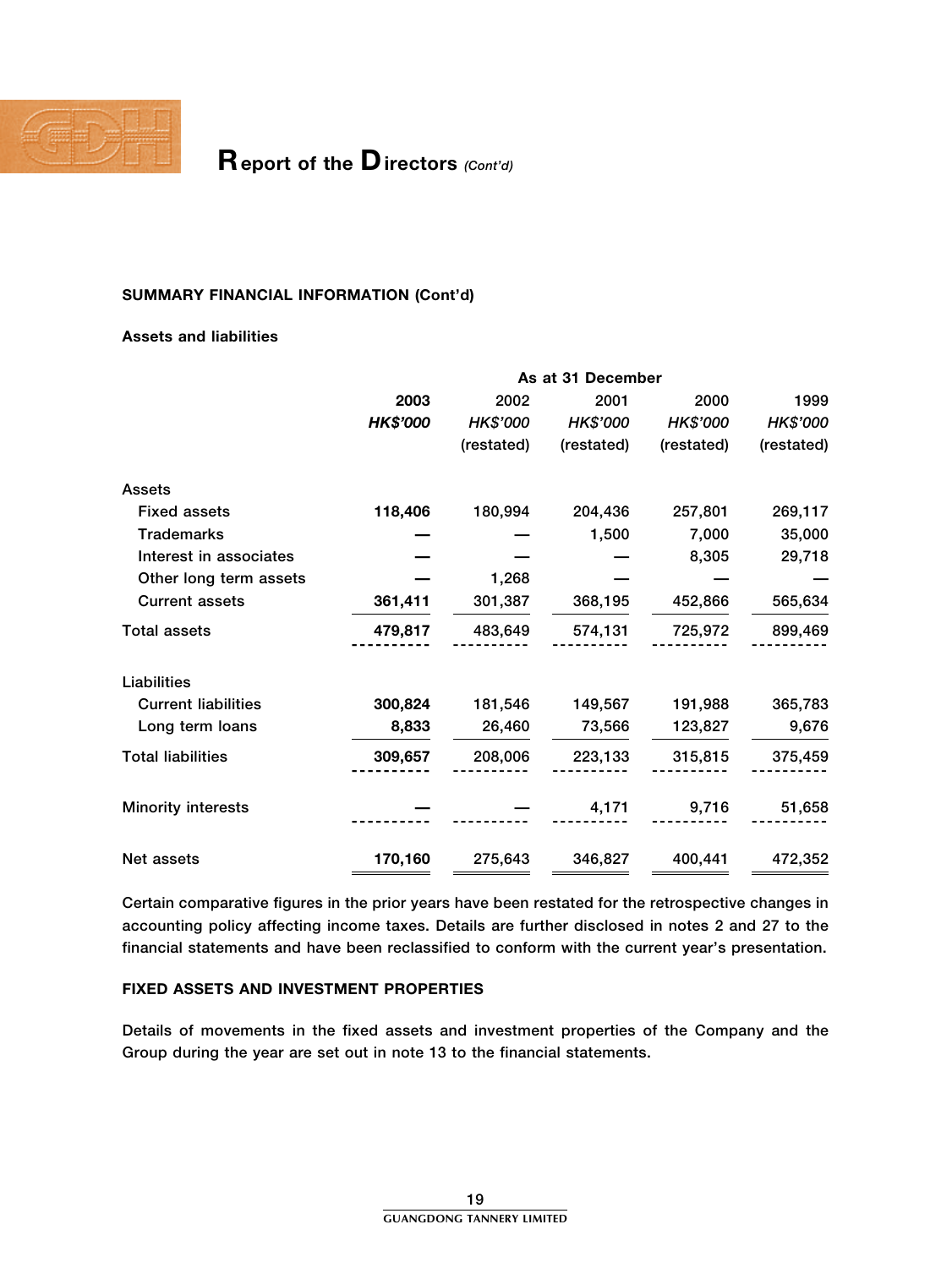

### SHARE CAPITAL AND SHARE OPTIONS

There were no movements in either the Company's authorized or issued share capital during the year. Details of the Company's movements in the share options during the year, together with the reasons therefore, are set out in note 29 to the financial statements.

### PURCHASE, REDEMPTION OR SALE OF LISTED SECURITIES OF THE COMPANY

Neither the Company, nor any of its subsidiaries purchased, redeemed or sold any of the Company's listed securities during the year.

#### RESERVES

Details of movements in the reserves of the Company and the Group during the year are set out in note 30 to the financial statements and in the consolidated statement of changes in equity, respectively.

#### DISTRIBUTABLE RESERVES

At 31 December 2003, no reserves, calculated in accordance with the provisions of Section 79B of the Companies Ordinance, is available for cash distribution.

#### CHARITABLE CONTRIBUTIONS

During the year, the Group made charitable contributions totaling HK\$47,000.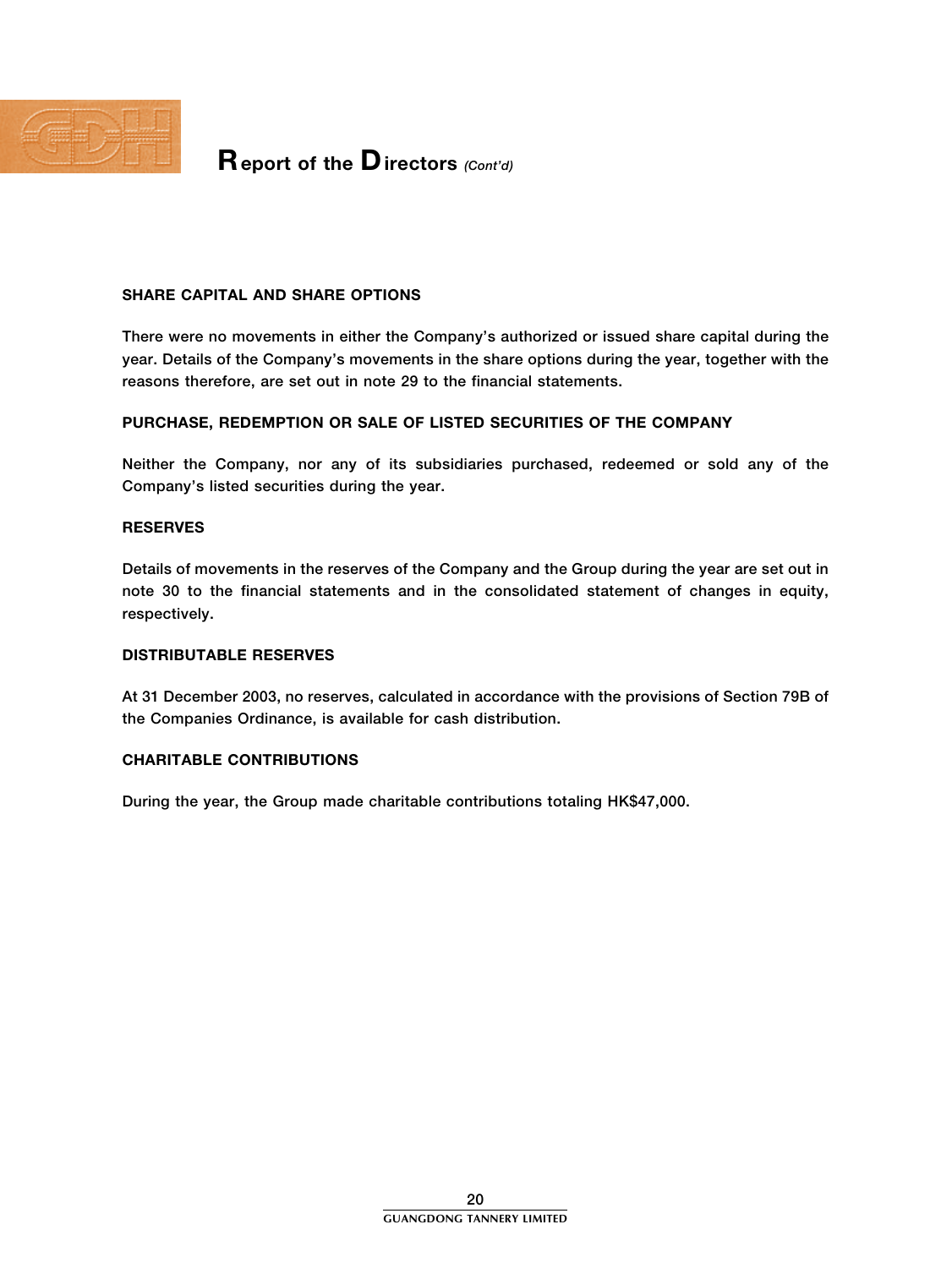

### DIRECTORS

The Directors of the Company during the year and up to the date of this report were:

| Wu Jiesi (Honorary President)        | (appointed on 19 February 2004)                                     |
|--------------------------------------|---------------------------------------------------------------------|
| Zhang Chunting (Chairman)            | (appointed on 19 February 2004)                                     |
| Chen Hong (Managing Director)        | (appointed on 19 February 2004)                                     |
| Hui Wai Man Lawrence                 |                                                                     |
| (Director & Chief Financial Officer) |                                                                     |
| Cheng Hok Lai James*                 |                                                                     |
| Fung Lak*                            |                                                                     |
| <b>Xiong Guangyang</b>               |                                                                     |
| Ho Lam Lai Ping Theresa              |                                                                     |
| Chan Hee Kwan                        | (appointed on 22 November 2003)                                     |
| Li Wai Keung                         | (appointed on 22 November 2003 and resigned<br>on 19 February 2004) |
| Luo Fanyu                            | (appointed on 22 November 2003 and resigned<br>on 19 February 2004) |
| Wang Man Kwan Paul                   | (resigned on 22 November 2003)                                      |
| Tam Chiu Pang Jaffe                  | (resigned on 22 November 2003)                                      |
| Yuen Lam Fai Antony                  | (resigned on 22 November 2003)                                      |
| <b>Zeng Haipeng</b>                  | (resigned on 10 July 2003)                                          |

\* Independent Non-Executive Director

Mr. Wu Jiesi, Mr. Zhang Chunting, Mr. Chen Hong and Mr. Chan Hee Kwan, who were appointed Directors of the Company after the last Annual General Meeting of the Company are due to retire pursuant to Article 77 of the Company's Article of Association at the forthcoming Annual General Meeting. Being eligible, they offer themselves for re-election.

Mr. Cheng Hok Lai James is due to retire by rotation from the Board in accordance with Article 82 of the Company's Article of Association at the forthcoming Annual General Meeting. Being eligible, he offers himself for re-election.

### DIRECTORS' SERVICE CONTRACTS

None of the Directors has a service contract with the Company or any of its subsidiaries which is not determinable by the employer within one year without payment of compensation, other than statutory compensation.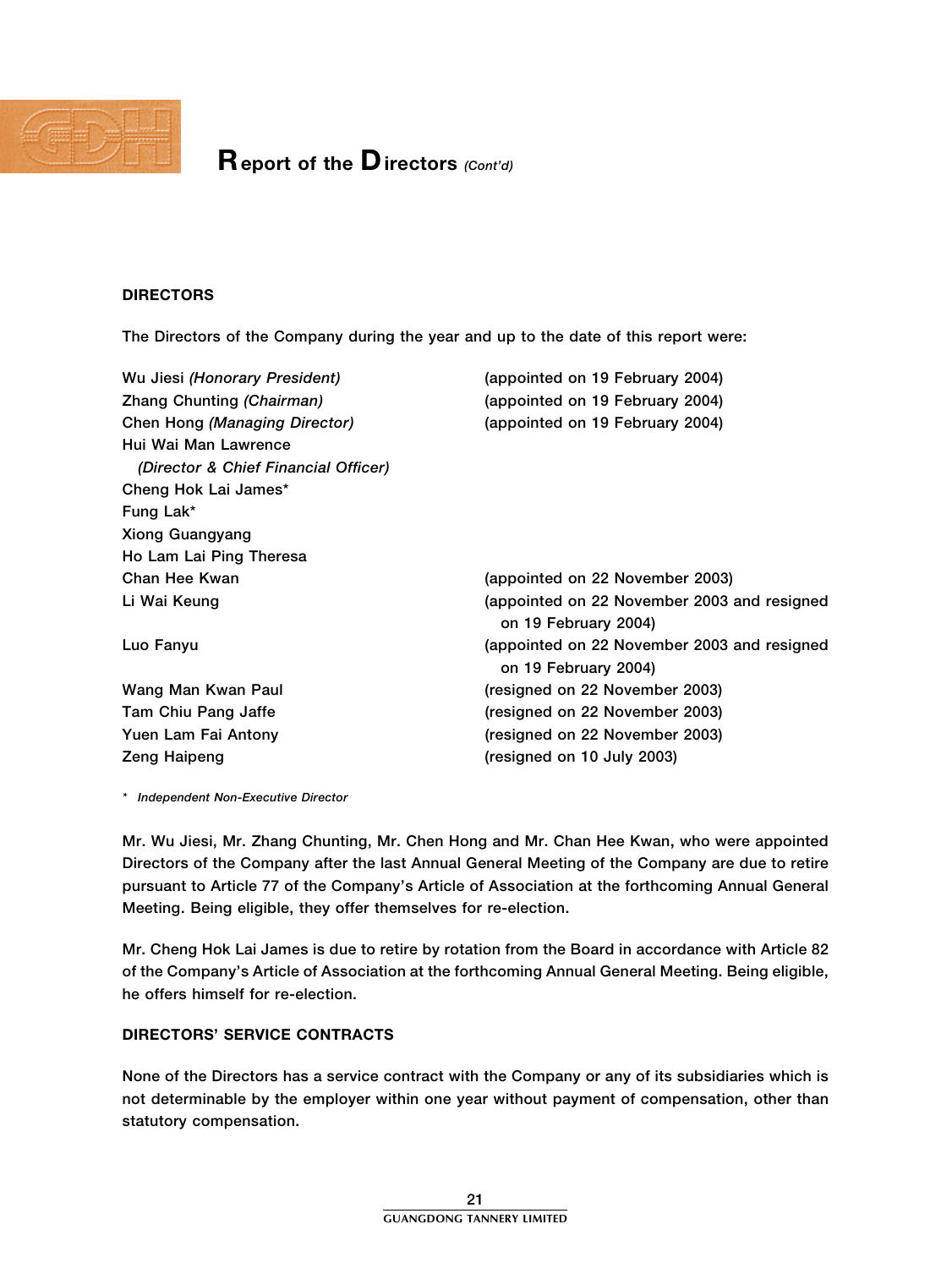

### DIRECTORS' INTERESTS IN CONTRACTS OF SIGNIFICANCE

No contracts of significance to which the Company or the Company's subsidiaries or holding company or a subsidiary of the Company's holding company was a party and in which a Director of the Company had a material interests, whether directly or indirectly, subsisted at the end of the year or at any time during the year.

### DIRECTORS' INTEREST IN SECURITIES

#### Directors' interest and short position in the securities

As at 31 December 2003, the interests and short positions of the Directors and chief executives of the Company in the shares, underlying shares or debentures of the Company and its associated corporations (within the meaning of Part XV of the Securities and Futures Ordinance (''SFO'') (a) which were required to be notified to the Company and The Stock Exchange of Hong Kong Limited (''Stock Exchange'') pursuant to Divisions 7 and 8 of Part XV of the SFO (including interests or short positions which the Directors or the chief executives were taken or deemed to have under such provisions of the SFO); or (b) which were required, pursuant to section 352 of the SFO, to be entered in the register referred to therein; or (c) which are required to be notified to the Company and the Stock Exchange pursuant to the Model Code for Securities Transactions by Directors of Listed Companies contained in the Rules Governing the Listing of Securities on the Stock Exchange (the "Listing Rules") were as follows:

#### (1) Interests and short positions in the Company

#### a. Interest in ordinary shares

|                     | Nature of        | <b>Number</b> | $\%$ of issued | Long/short    |
|---------------------|------------------|---------------|----------------|---------------|
| Name of director    | <b>interests</b> | of shares     | share capital  | positions     |
| Cheng Hok Lai James | Personal         | 500,000       | 0.0954         | Long position |
| Luo Fanyu           | Personal         | 70.000        | 0.0134         | Long position |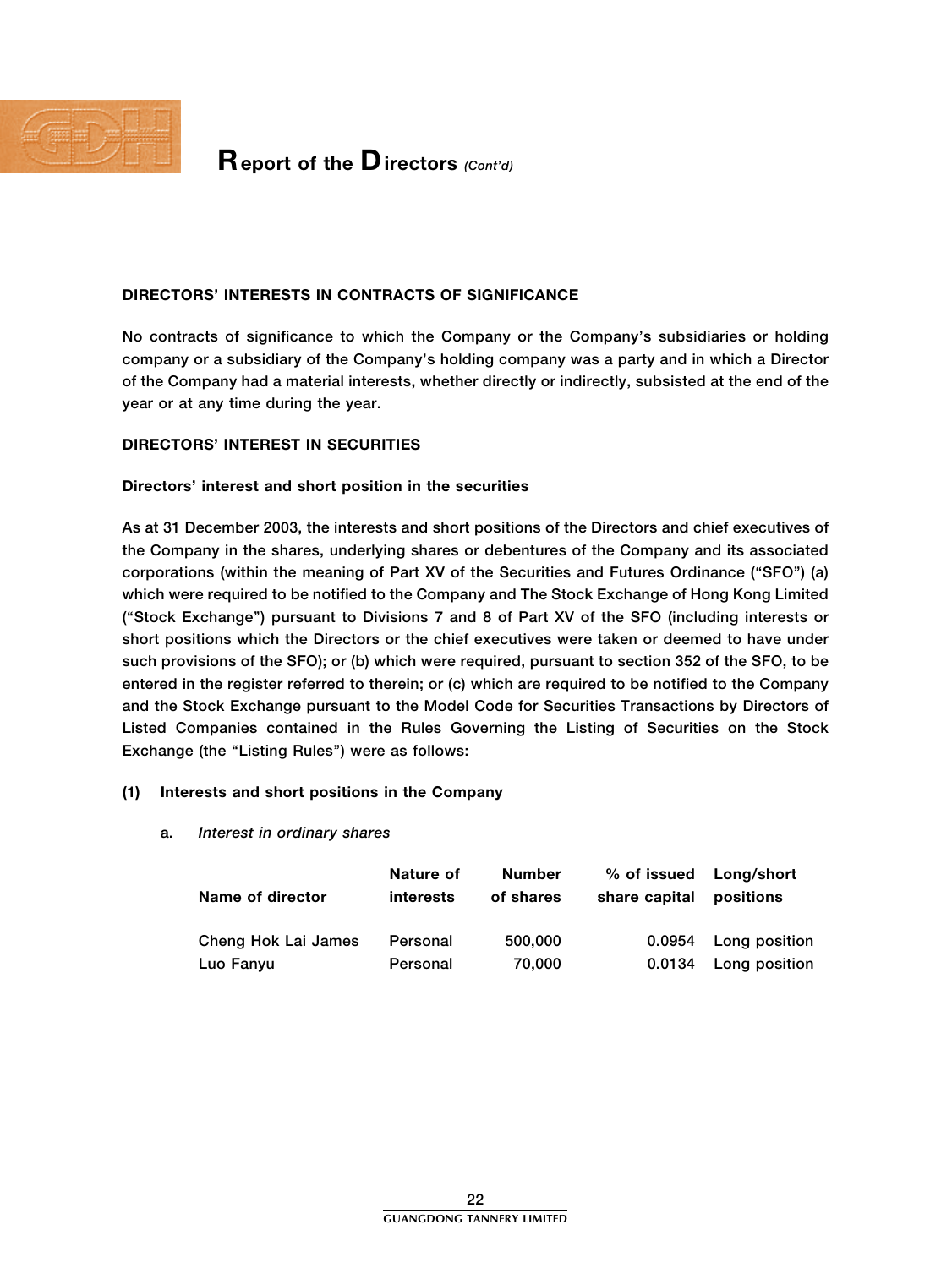

## $\mathbf R$  eport of the  $\mathbf D$  irectors (Cont'd)

#### DIRECTORS' INTEREST IN SECURITIES (Cont'd)

#### (1) Interests and short positions in the Company (Cont'd)

#### b. Interest in options relating to ordinary shares

|                  |            |                        |           |                     |               | <b>Price per</b>      |            |            |
|------------------|------------|------------------------|-----------|---------------------|---------------|-----------------------|------------|------------|
|                  |            |                        |           |                     | Total         | <b>Ordinary Share</b> | Number of  |            |
|                  | Number of  | <b>Options granted</b> |           | Period during       | consideration | payable on            | options    | No. of     |
|                  | options    | during the year        |           | which option        | paid for      | exercise of           | exercised  | options    |
|                  | held on    | Date                   |           | is exercisable      | options       | option                | during the | held on    |
| Name of director | 01/01/2003 | (dd/mm/yyyy)           |           | Number (dd/mm/yyyy) | (HKS)         | (HKS)                 | year       | 31/12/2003 |
|                  |            |                        |           | (Note (3))          |               |                       |            |            |
| Xiong            |            | 09/06/2003             | 3,000,000 | 10/09/2003 -        | 1.00          | 0.22                  |            | 3,000,000  |
| Guangyang        |            |                        |           | 09/09/2008          |               |                       |            |            |
| Cheng Hok Lai    |            | 09/06/2003             | 300.000   | 10/09/2003 -        | 1.00          | 0.22                  |            | 300,000    |
| James            |            |                        |           | 09/09/2008          |               |                       |            |            |
| Fung Lak         | –          | 09/06/2003             | 300.000   | 10/09/2003 -        | 1.00          | 0.22                  |            | 300,000    |
|                  |            |                        |           | 09/09/2008          |               |                       |            |            |
| Zeng Haipeng     |            | 09/06/2003             | 3,000,000 | 10/09/2003 -        | 1.00          | 0.22                  |            |            |
| (Note 1)         |            |                        |           | 09/09/2008          |               |                       |            |            |

Price per

Notes:

- (1) The options totaling 3,000,000 granted to Mr. Zeng Haipeng were cancelled on 2 September 2003.
- (2) The total consideration paid by each Director for the options granted by the Company was HK\$1.00.
- (3) If 09/09/2008 is not a business day in Hong Kong, the option period expires at 5: 01 p.m. on the business day preceding that day (Hong Kong time).
- (4) The above options, being unlisted physically settled equity derivatives, to subscribe for the ordinary shares of the Company were granted to the above Directors pursuant to the approved share option scheme of the Company.

#### (2) Interests and short positions in Guangdong Investment Limited (''GDI'')

#### a. Interest in ordinary shares of GDI

|                  |                        |                            | $%$ of                                |                         |
|------------------|------------------------|----------------------------|---------------------------------------|-------------------------|
| Name of director | Nature of<br>interests | <b>Number</b><br>of shares | <b>issued share</b><br>capital of GDI | Long/short<br>positions |
| Ho Lam Lai Ping  |                        |                            |                                       |                         |
| Theresa          | Personal               | 200,000                    | 0.0038                                | Long position           |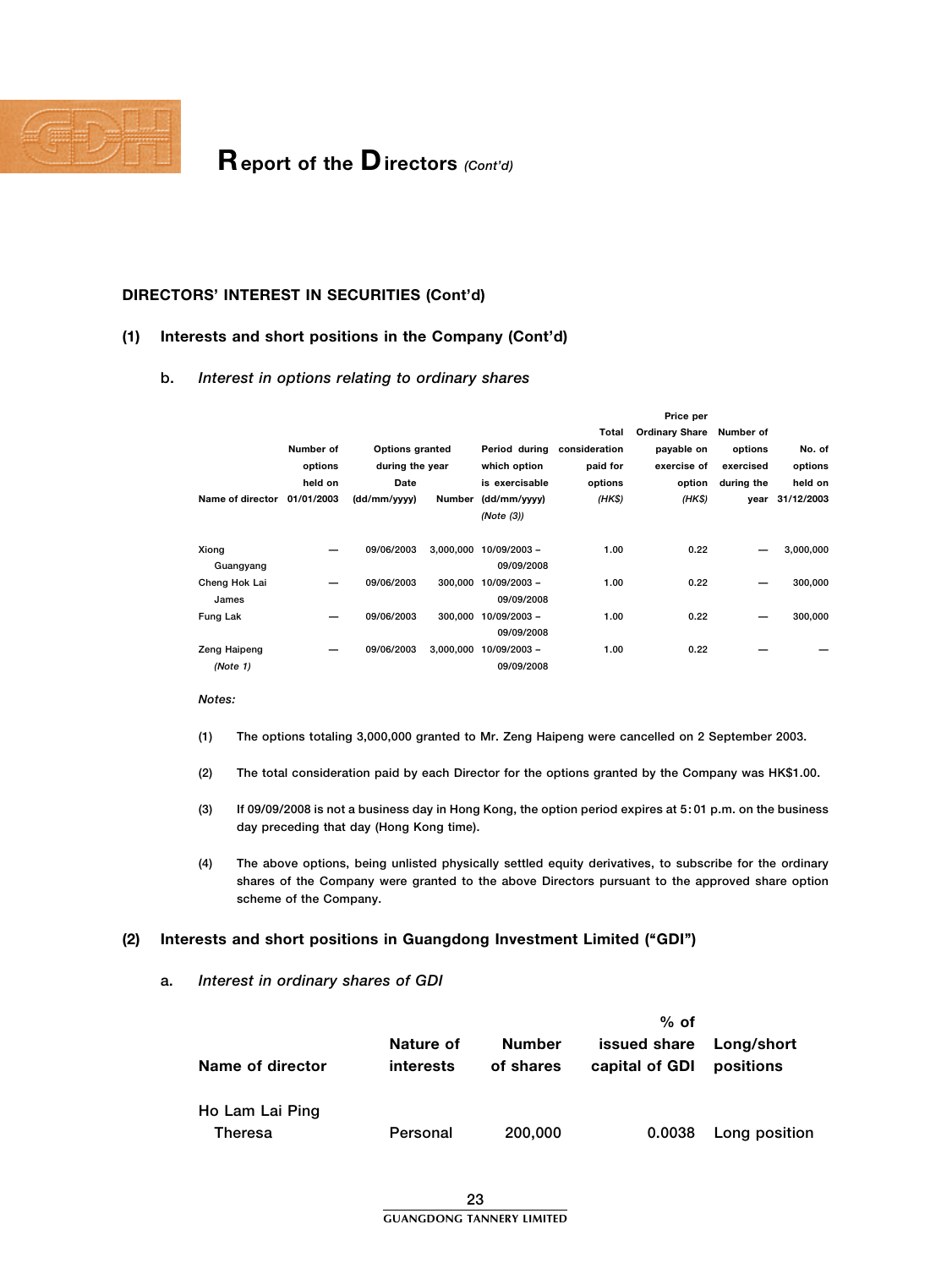

## $\mathbf R$  eport of the  $\mathbf D$  irectors (Cont'd)

### DIRECTORS' INTEREST IN SECURITIES (Cont'd)

#### (2) Interests and short positions in Guangdong Investment Limited (''GDI'') (Cont'd)

b. Interest in options relating to ordinary shares of GDI

|                             |           |                        |                        |               | Price per             |            |            |
|-----------------------------|-----------|------------------------|------------------------|---------------|-----------------------|------------|------------|
|                             |           |                        |                        | Total         | <b>Ordinary Share</b> | Number of  |            |
|                             | Number of | <b>Options granted</b> | Period during          | consideration | payable on            | options    | No. of     |
|                             | options   | during the year        | which option           | paid for      | exercise of           | exercised  | options    |
|                             | held on   | Date                   | is exercisable         | options       | option                | during the | held on    |
| Name of director 01/01/2003 |           | (dd/mm/yyyy)           | Number (dd/mm/yyyy)    | (HKS)         | (HKS)                 | year       | 31/12/2003 |
|                             |           |                        | (Note (3))             |               |                       |            |            |
|                             |           |                        |                        |               |                       |            |            |
| Li Wai Keung                | 1,500,000 | 01/11/2001             | 02/05/2002 -           |               | 0.74                  | 800,000    | 700,000    |
|                             |           |                        | 01/05/2007             |               |                       |            |            |
|                             | 1,500,000 | 07/05/2002             | $-$ 08/11/2002 -       |               | 0.814                 |            | 1,500,000  |
|                             |           |                        | 07/11/2007             |               |                       |            |            |
|                             | 1,500,000 | 04/12/2002             | $-05/03/2003 -$        | 1.00          | 0.96                  |            | 1,500,000  |
|                             |           |                        | 04/03/2008             |               |                       |            |            |
|                             |           | 07/05/2003             | 1,500,000 08/08/2003 - | 1.00          | 1.22                  |            | 1,500,000  |
|                             |           |                        | 07/08/2008             |               |                       |            |            |
| Ho Lam Lai Ping             | 500,000   | 18/02/1998             | $- 19/08/1998 -$       |               | 2.892                 |            |            |
| Theresa                     |           |                        | 18/08/2003             |               |                       |            |            |
|                             | 1,200,000 | 10/08/2001             | $-11/02/2002 -$        |               | 0.5312                | 1,200,000  |            |
|                             |           |                        | 10/02/2007             |               |                       |            |            |
|                             | 1,200,000 | 07/05/2002             | $-$ 08/11/2002 -       |               | 0.814                 | 200,000    | 1,000,000  |
|                             |           |                        | 07/11/2007             |               |                       |            |            |
|                             | 1,200,000 | 04/12/2002             | $-05/03/2003 -$        | 1.00          | 0.96                  |            | 1,200,000  |
|                             |           |                        | 04/03/2008             |               |                       |            |            |
|                             |           | 07/05/2003             | 1,500,000 08/08/2003 - | 1.00          | 1.22                  |            | 1,500,000  |
|                             |           |                        | 07/08/2008             |               |                       |            |            |

#### Notes:

- (1) If the last day of any option period is not a business day in Hong Kong, the option period expires at 5: 01 p.m. on the business day preceding that day.
- (2) The above options, being unlisted physically settled equity derivatives, to subscribe for the ordinary shares of GDI were granted to the above Directors pursuant to the approved share option scheme of GDI.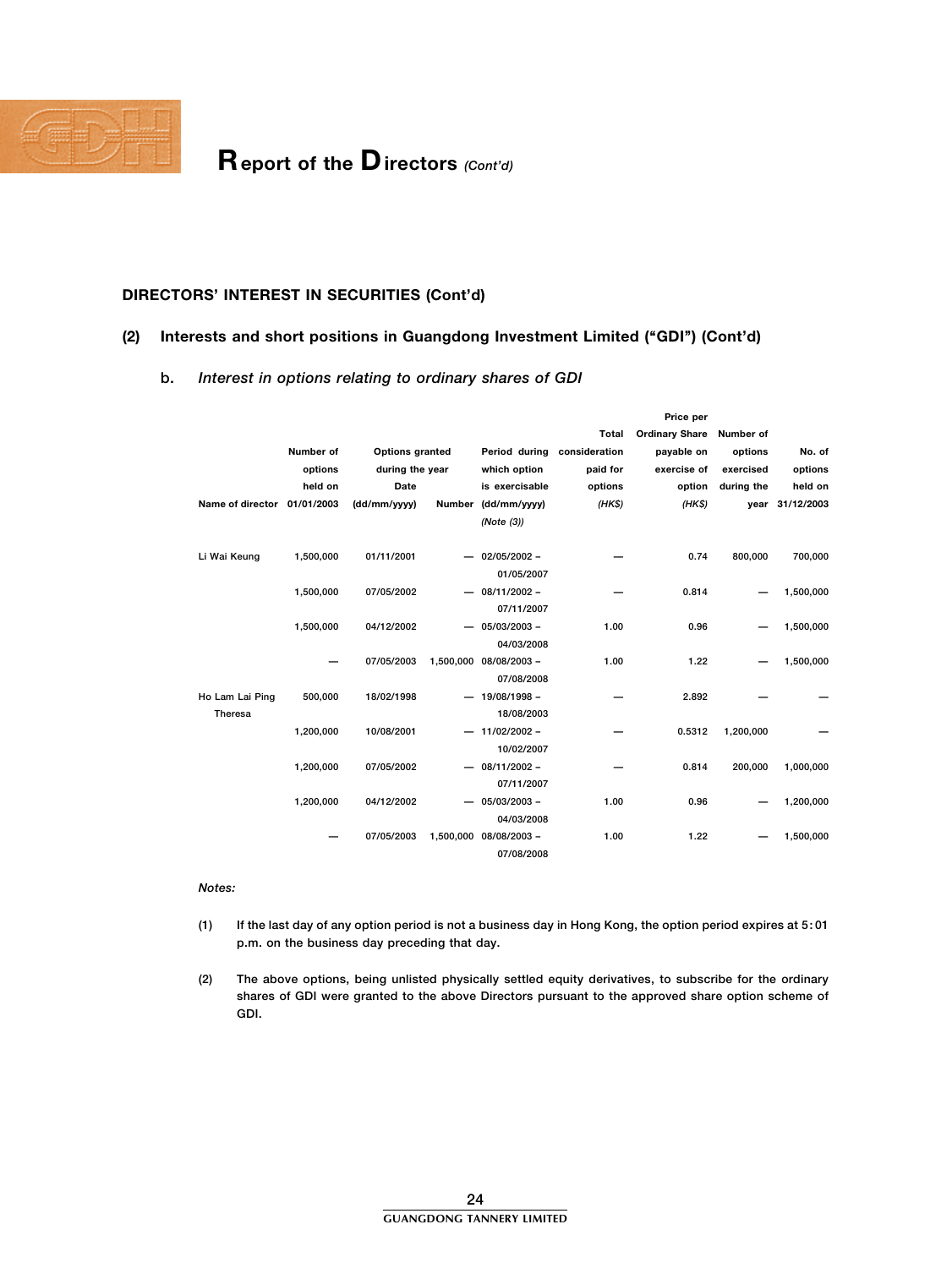

### DIRECTORS' INTEREST IN SECURITIES (Cont'd)

(3) Interests and short positions in Guangdong Brewery Holdings Limited (''GDB'') — Interest in ordinary shares

|                         |                               |                            | $%$ of                                    |               |
|-------------------------|-------------------------------|----------------------------|-------------------------------------------|---------------|
| Name of director        | Nature of<br><b>interests</b> | <b>Number</b><br>of shares | issued share Long/short<br>capital of GDB | positions     |
| Ho Lam Lai Ping Theresa | Personal                      | 80,000                     | 0.0064                                    | Long position |
| Luo Fanyu               | Personal                      | 70,000                     | 0.0056                                    | Long position |

Save as disclosed above, as at 31 December 2003, to the knowledge of the Company, none of the Directors or chief executives of the Company had or was deemed to have any interests or short position in the shares, underlying shares or debentures of the Company and its associated corporations (within the meaning of Part XV of the SFO (a) which were required to be notified to the Company and the Stock Exchange pursuant to Divisions 7 and 8 of Part XV of the SFO (including interests or short positions which the Directors and the chief executives were taken or deemed to have under such provisions of the SFO); or (b) which were required, pursuant to section 352 of the SFO, to be entered in the register referred to therein; or (c) which are required to be notified to the Company and the Stock Exchange pursuant to the Model Code for Securities Transactions by Directors of Listed Companies contained in the Listing Rules.

Save as disclosed above, at no time during the year has the Company, its holding companies or any of its subsidiaries or associated corporation a party to any arrangements to enable the Directors of the Company or their spouse or children under 18 years of age to acquire benefits by means of the acquisition of shares in or debentures of the Company on any other body corporate.

#### SHARE OPTIONS OF THE COMPANY

In assessing the theoretical aggregate value of the share options granted during the year, the Black-Scholes option pricing model has been used.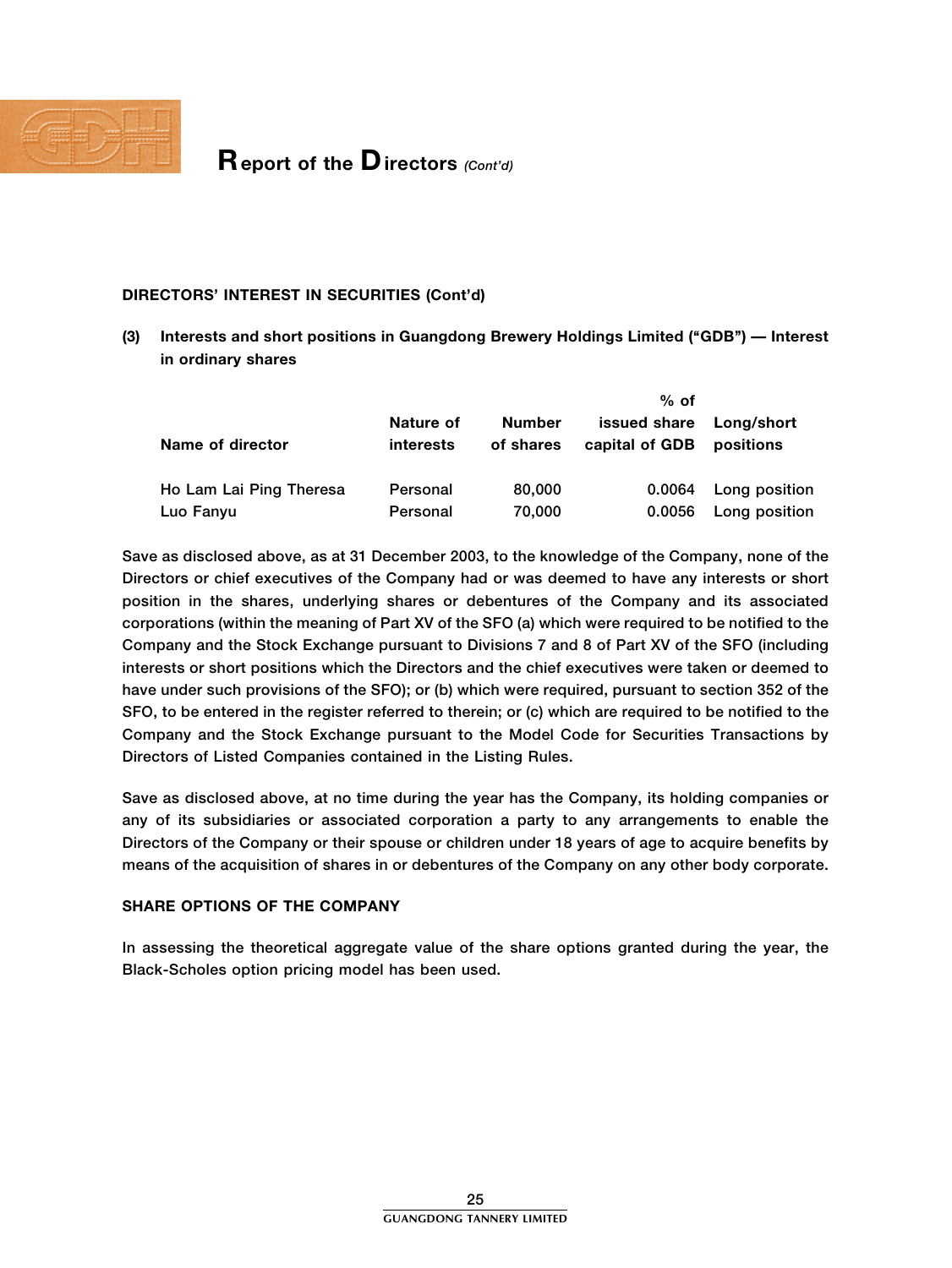

### SHARE OPTIONS OF THE COMPANY (Cont'd)

### Share options granted during the year ended 31 December 2003:

| Date of Grant          | 09/06/2003              |
|------------------------|-------------------------|
| <b>Vesting Period</b>  | 09/06/2003 - 09/09/2003 |
| <b>Exercise Period</b> | 10/09/2003 - 09/09/2008 |
| <b>Exercise Price</b>  | : HK\$0.22              |

| <b>Number</b> |                      | <b>Number</b> |                      |
|---------------|----------------------|---------------|----------------------|
| of Options    | <b>Options Value</b> | of Options    | <b>Options Value</b> |
| at 09/06/03   | at 09/06/03          | at 31/12/03   | at 31/12/03          |
|               | (Note (2))           |               | (Note (3))           |
|               | HK\$                 |               | HK\$                 |
|               |                      |               |                      |
| 2,500,000     | 450,000              | 2,500,000     | 425,000              |
| 3,000,000     | 540,000              | 3,000,000     | 510,000              |
| 300,000       | 54,000               | 300,000       | 51,000               |
| 300,000       | 54,000               | 300,000       | 51,000               |
| 3,000,000     | 540,000              |               |                      |
| 550,000       | 99,000               | 550,000       | 93,500               |
| 9,650,000     | 1,737,000            | 6,650,000     | 1,130,500            |
|               |                      |               |                      |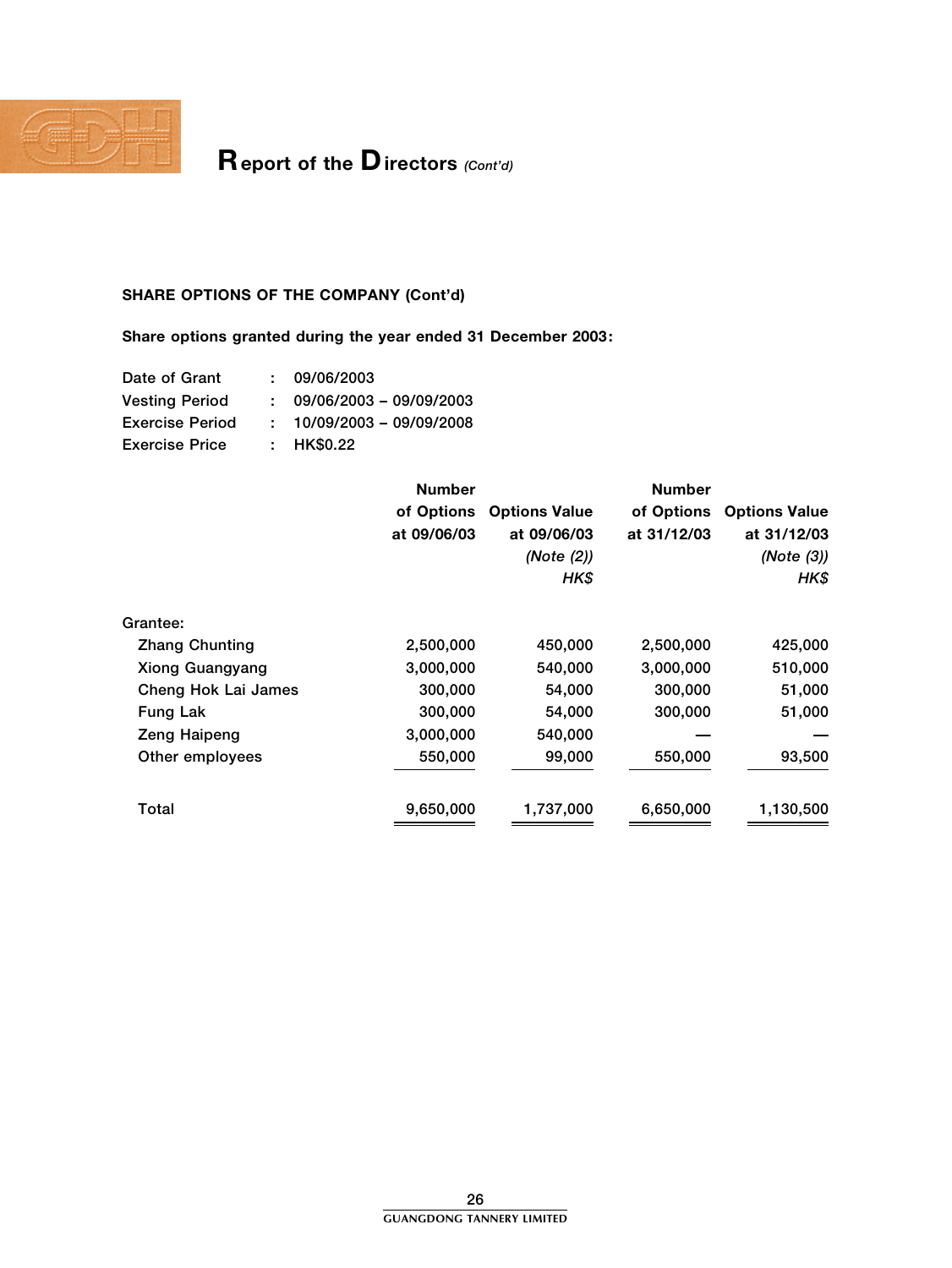

#### SHARE OPTIONS OF THE COMPANY (Cont'd)

#### Share options granted during the year ended 31 December 2003: (Cont'd)

#### Notes:

- (1) The closing price of the Ordinary Shares of the Company immediately before the date on which the options were granted was HK\$0.204.
- (2) According to the Black-Scholes model<sup>1</sup>, the total value of the options was estimated at HK\$1,737,000 as at 9 June 2003 (when the options were granted) with the following variables and assumptions:

|     | <b>Risk Free Rate</b>                                          |               | 2.41%, being the approximate yield of 5-year Exchange Fund Note traded on<br>09/06/2003.                                                                                                                                 |
|-----|----------------------------------------------------------------|---------------|--------------------------------------------------------------------------------------------------------------------------------------------------------------------------------------------------------------------------|
|     | <b>Expected Volatility</b>                                     | ÷.            | 112.4%, being the annualised volatility of the closing price of the Ordinary<br>Shares of the Company from 09/06/2002 - 09/06/2003.                                                                                      |
|     | <b>Expected Dividend Yield</b>                                 | t.            | Nil                                                                                                                                                                                                                      |
|     | <b>Expected Life of the Options</b>                            | $\mathcal{L}$ | 5.25 years                                                                                                                                                                                                               |
|     | Assumptions                                                    |               | There is no material difference between the expected volatility over the whole<br>life of the options and the historical volatility of the Ordinary Shares of the<br>Company over the period of 09/06/2002 – 09/06/2003. |
| (3) | 31 December 2003 with the following variables and assumptions: |               | According to the Black-Scholes model <sup>1</sup> , the total value of the options was estimated at HK\$1,130,500 as at                                                                                                  |
|     | <b>Risk Free Rate</b>                                          |               | 3.16%, being the approximate yield of 5-year Exchange Fund Note traded on<br>31/12/2003.                                                                                                                                 |

| <b>Expected Volatility</b>     |    | 111.6%, being the annualised volatility of the closing price of the Ordinary<br>Shares of the Company from 01/01/2003 - 31/12/2003.                                                                                      |
|--------------------------------|----|--------------------------------------------------------------------------------------------------------------------------------------------------------------------------------------------------------------------------|
| <b>Expected Dividend Yield</b> |    | Nil                                                                                                                                                                                                                      |
| Expected Life of the Options   | ÷. | 4.75 years                                                                                                                                                                                                               |
| Assumptions                    |    | There is no material difference between the expected volatility over the whole<br>life of the options and the historical volatility of the Ordinary Shares of the<br>Company over the period of 01/01/2003 - 31/12/2003. |

- (4) Options forfeited, if any, before expiry of the options will be treated as lapsed options which will be added back to the number of Ordinary Shares available to be issued under the relevant share option scheme.
- <sup>1</sup> The Black-Scholes model (the "Model") is developed to estimate the fair value of publicly traded options that have no vesting restriction and are fully transferable. The Model is only one of the commonly used models to estimate the fair value of an option. The value of an option varies with different variables of certain subjective assumptions. Any change in the variables so adopted may materially affect the estimation of the fair value of an option.
- \* According to Listing Rules Chapter 17.08, the risk-free rate should be the rate prevailing on debt securities issued by the state, such as the Exchange Fund Notes in case of Hong Kong based entities.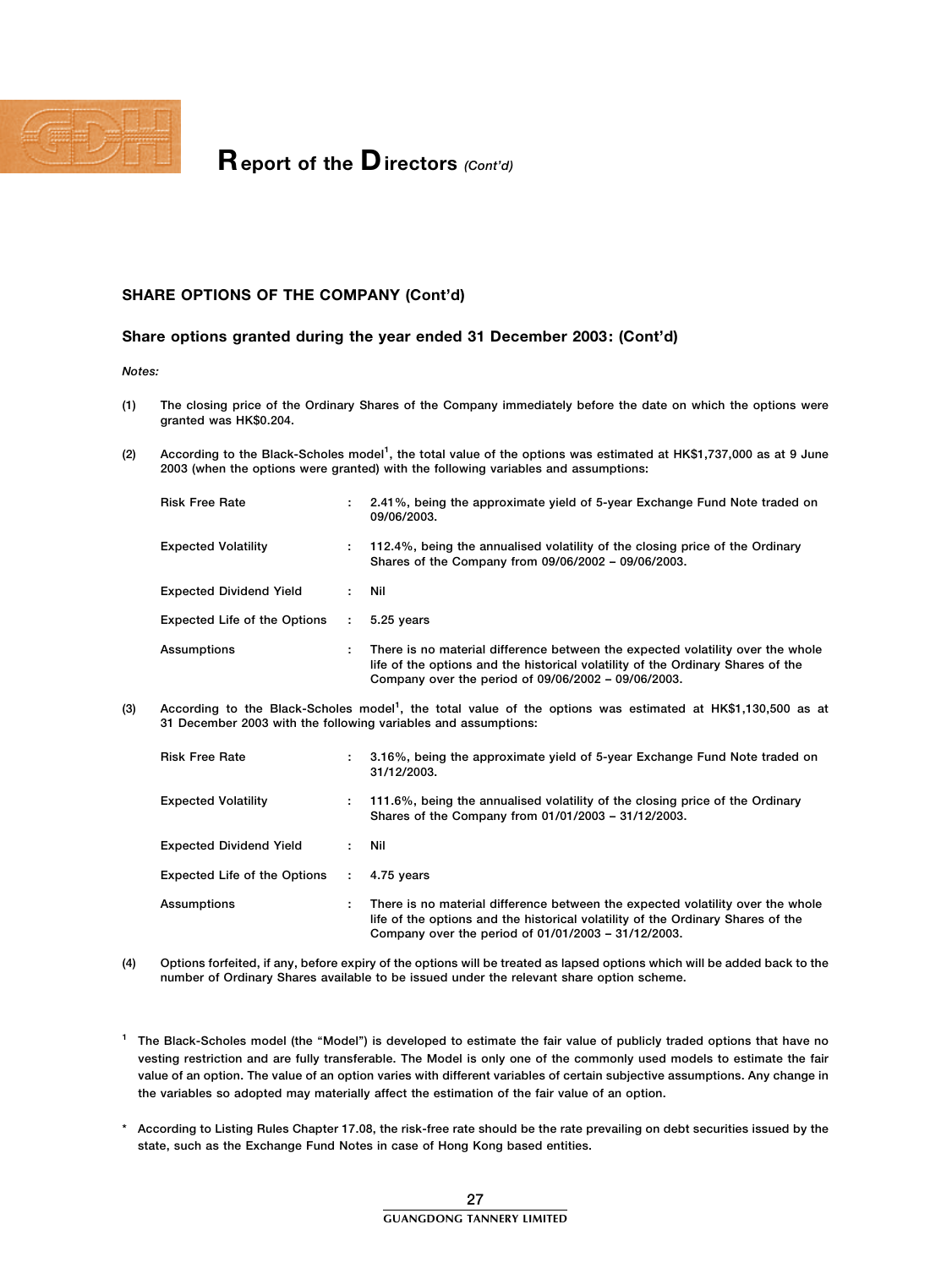

### SUBSTANTIAL SHAREHOLDERS' INTERESTS

### Persons who have an interest or short position which is discloseable under Divisions 2 and 3 of Part XV of the SFO and substantial shareholders

So far as is known to any Director or chief executive of the Company, as at 31 December 2003, the persons or companies (not being a Director or chief executive of the Company) who have interests or short positions in the Ordinary Shares or underlying Ordinary Shares which would fall to be disclosed to the Company under the provisions of Divisions 2 and 3 of Part XV of the SFO were as follows:

|                                                                                        | <b>Number of Ordinary Shares</b> |                     |               |                |  |
|----------------------------------------------------------------------------------------|----------------------------------|---------------------|---------------|----------------|--|
|                                                                                        |                                  | of the Company held |               |                |  |
|                                                                                        | <b>Direct</b>                    | <b>Deemed</b>       | Long/short    | Percentage of  |  |
| Name of Shareholders                                                                   | <b>Interests</b>                 | <b>Interests</b>    | position      | issued capital |  |
| 廣東粵港投資控股有限公司<br>(Guangdong Yue Gang)<br>Investment Holdings<br>Company Limited) (Note) |                                  | 375,100,000         | Long position | 71.56          |  |
| <b>GDH Limited</b>                                                                     | 375,100,000                      |                     | Long position | 71.56          |  |

Note: The attributable interest which 廣東粵港投資控股有限公司 (Guangdong Yue Gang Investment Holdings Company Limited) has in the Company is held through its 100 per cent. direct interest in GDH.

Save as disclosed above, as at 31 December 2003, the Directors are not aware of any other person who had an interest or short position in the shares, underlying Shares or debentures which would fall to be disclosed to the Company under the provisions of Divisions 2 and 3 of Part XV of the SFO.

#### ARRANGEMENTS TO ACQUIRE SHARES OR DEBENTURES

Save as disclosed in the sections headed ''Share Options of the Company'' and ''Directors' Interests in Securities'' of this report, and in note 29 to the financial statements, at no time during the year was the Company, any subsidiaries or holding company of the Company or any subsidiaries of the Company's holding company, a party to any arrangements to enable the Directors of the Company or their spouse or children under 18 years of age to acquire benefits by means of the acquisition of shares in, or debentures of, the Company or any other body corporate.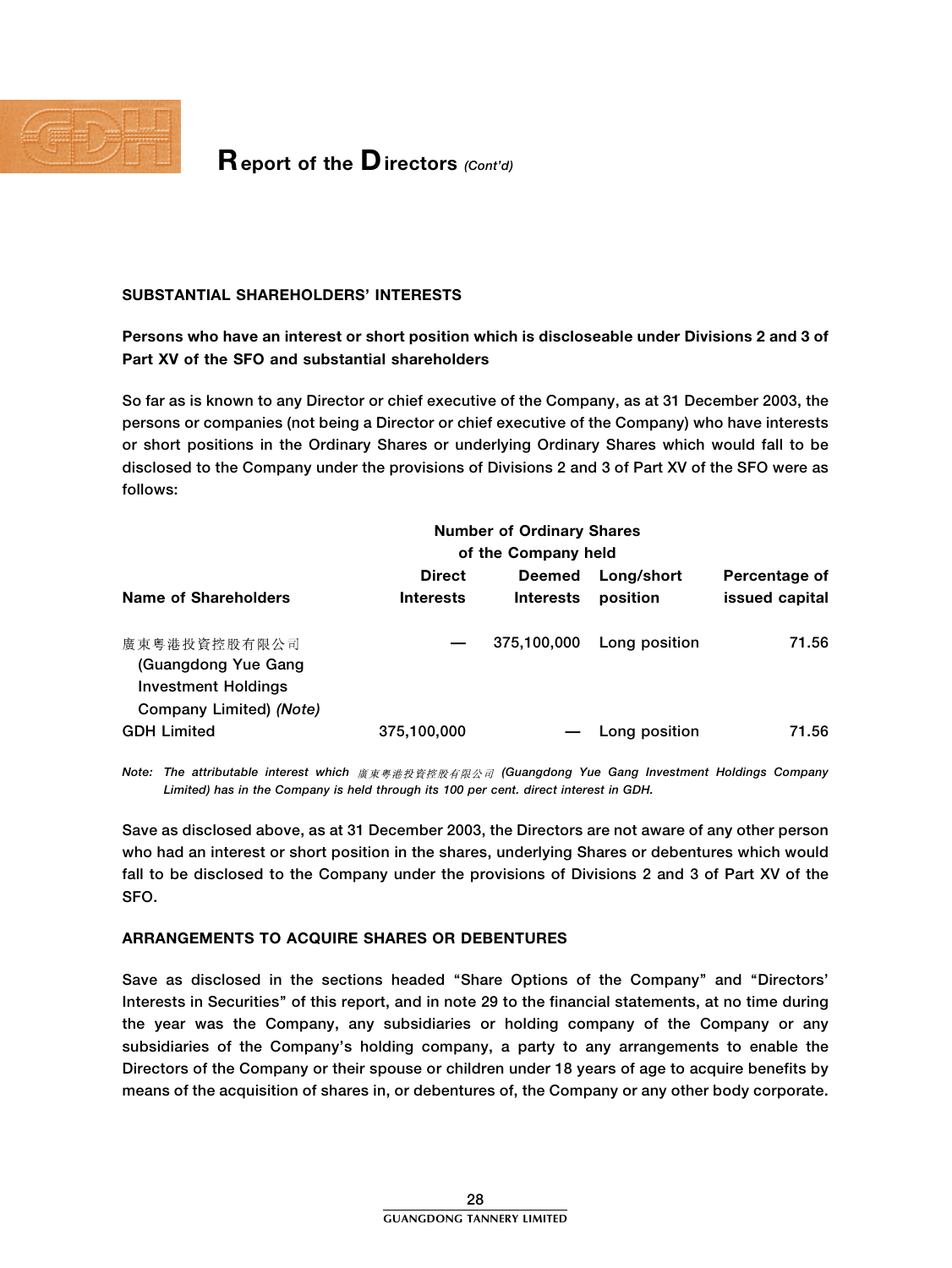

### POST BALANCE SHEET EVENTS

Details of the significant post balance sheet events of the Group are set out in note 37 to the financial statements.

### COMPLIANCE WITH THE CODE OF BEST PRACTICE

The Company has compiled with the Code of Best Practice (the "Code") as set out in Appendix 14 of the Listing Rules of The Stock Exchange of Hong Kong Limited throughout the year except that the Non-Executive Directors are not appointed for a specific term as required by paragraph 7 of the Code, but are subject to retirement by rotation in accordance with the Company's Articles of Association.

#### AUDIT COMMITTEE

The Company has an audit committee which was established in accordance with the requirements of the Code, for the purposes of reviewing and providing supervision over the Group's financial reporting process and internal controls. The audit committee comprises the two independent nonexecutive directors of the Company.

### AUDITORS

A resolution will be proposed at the forthcoming Annual General Meeting for the re-appointment of Messrs. Ernst & Young as the auditors of the Company.

> By Order of the Board Zhang Chunting Chairman

Hong Kong, 14 April 2004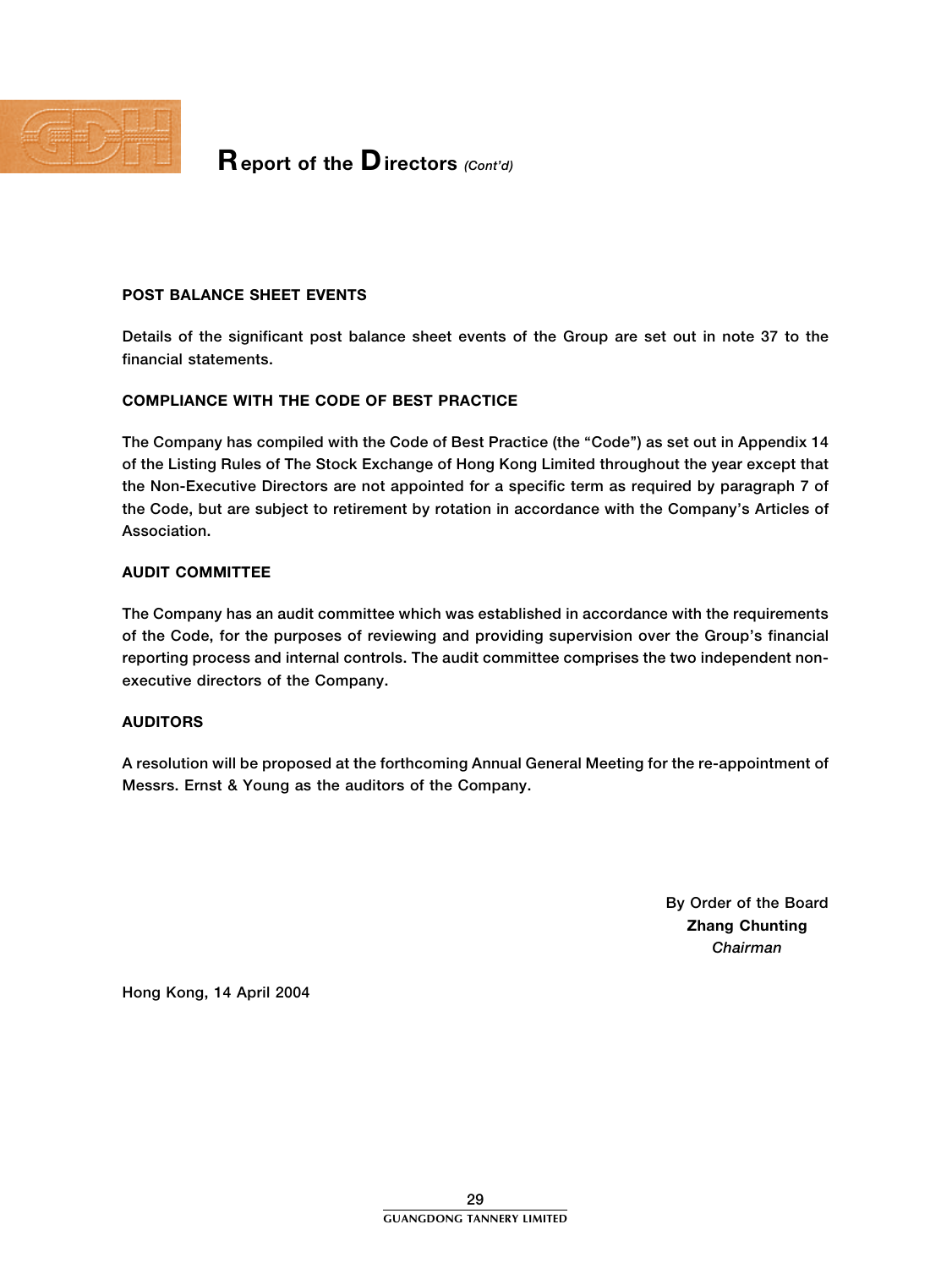

## Report of the Auditors



To the members Guangdong Tannery Limited (Incorporated in Hong Kong with limited liability)

We have audited the financial statements on pages 32 to 100 which have been prepared in accordance with accounting principles generally accepted in Hong Kong.

#### Respective responsibilities of directors and auditors

The Companies Ordinance requires the directors to prepare financial statements which give a true and fair view. In preparing financial statements which give a true and fair view it is fundamental that appropriate accounting policies are selected and applied consistently. It is our responsibility to form an independent opinion, based on our audit, on those financial statements and to report our opinion solely to you, as a body, in accordance with Section 141 of the Companies Ordinance, and for no other purpose. We do not assume responsibility towards or accept liability to any other person for the contents of this report.

#### Basis of opinion

We conducted our audit in accordance with Statements of Auditing Standards issued by the Hong Kong Society of Accountants. An audit includes an examination, on a test basis, of evidence relevant to the amounts and disclosures in the financial statements. It also includes an assessment of the significant estimates and judgements made by the directors in the preparation of the financial statements, and of whether the accounting policies are appropriate to the Company's and the Group's circumstances, consistently applied and adequately disclosed.

We planned and performed our audit so as to obtain all the information and explanations which we considered necessary in order to provide us with sufficient evidence to give reasonable assurance as to whether the financial statements are free from material misstatement. In forming our opinion we also evaluated the overall adequacy of the presentation of information in the financial statements. We believe that our audit provides a reasonable basis for our opinion.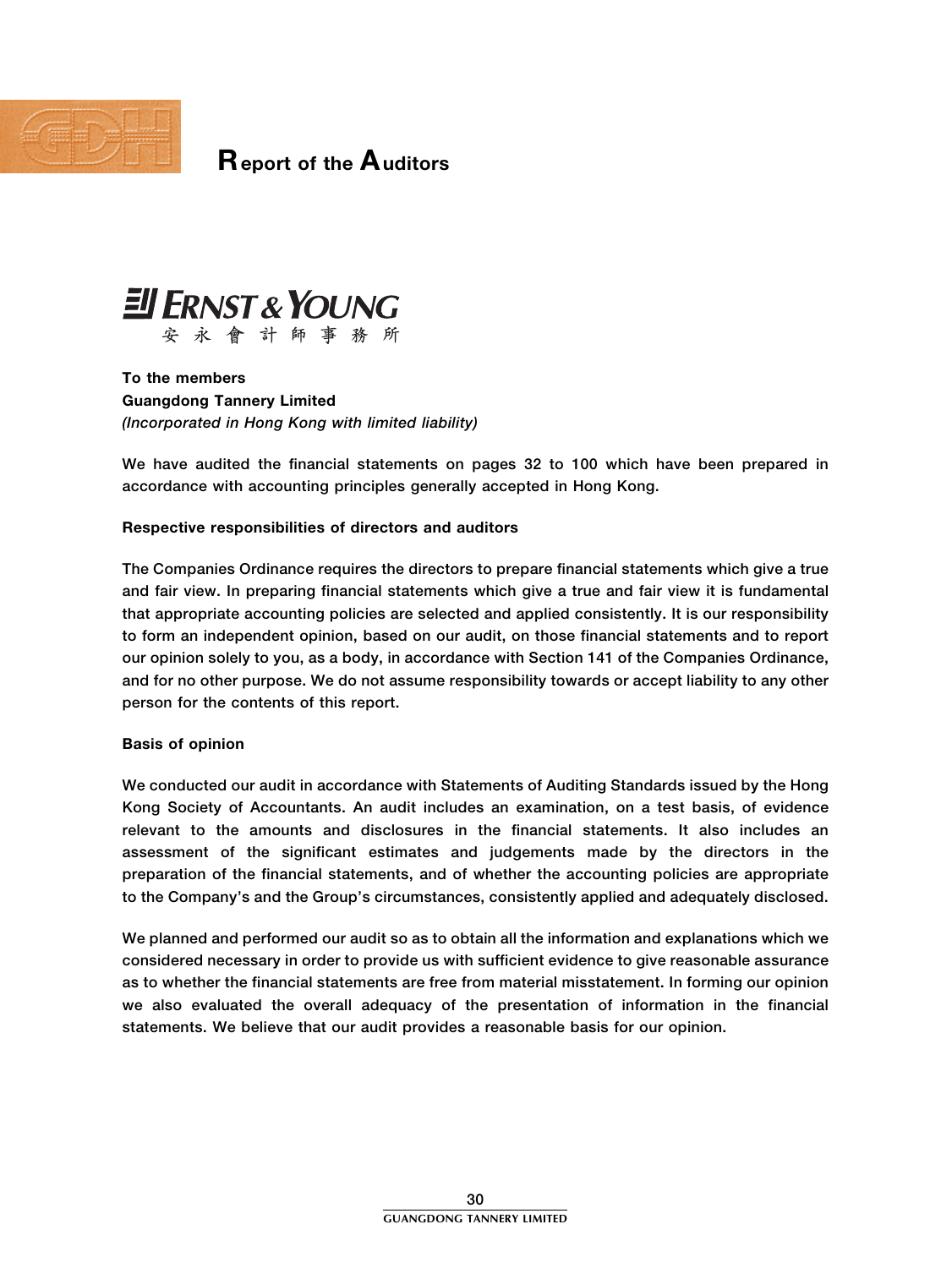

### **Report of the Auditors** (Cont'd)

#### Fundamental uncertainty — Contingent liabilities

In arriving at our audit opinion, we have considered the adequacy of the disclosures made in note 34(a) to the financial statements concerning the irregularities involving certain former executives of a former subsidiary of the Company in the previous year and the related provision of HK\$69,600,000 for the tax claim and tax penalty made by the Group as at 31 December 2003. As the actions taken by the PRC authorities have not yet been concluded, it is not possible to ascertain with any degree of reasonable certainty the amount of any tax penalty which may finally be imposed by the PRC authorities and the other consequential actions that may be taken by the PRC authorities for the apparent breaches of certain PRC laws and regulations, or the existence or otherwise of any other penalties and claims arising as a result of the aforesaid irregularities. As of the date of this report, no further provision other than that disclosed in notes 26(a) and 34(a) to the financial statements has been made in the financial statements for such contingencies. We consider that appropriate disclosures and estimates have been made in the financial statements and our audit opinion is therefore not qualified in this respect.

#### Opinion

In our opinion the financial statements give a true and fair view of the state of affairs of the Company and of the Group as at 31 December 2003 and of the loss and cash flows of the Group for the year then ended and have been properly prepared in accordance with the Companies Ordinance.

Ernst & Young Certified Public Accountants

Hong Kong 14 April 2004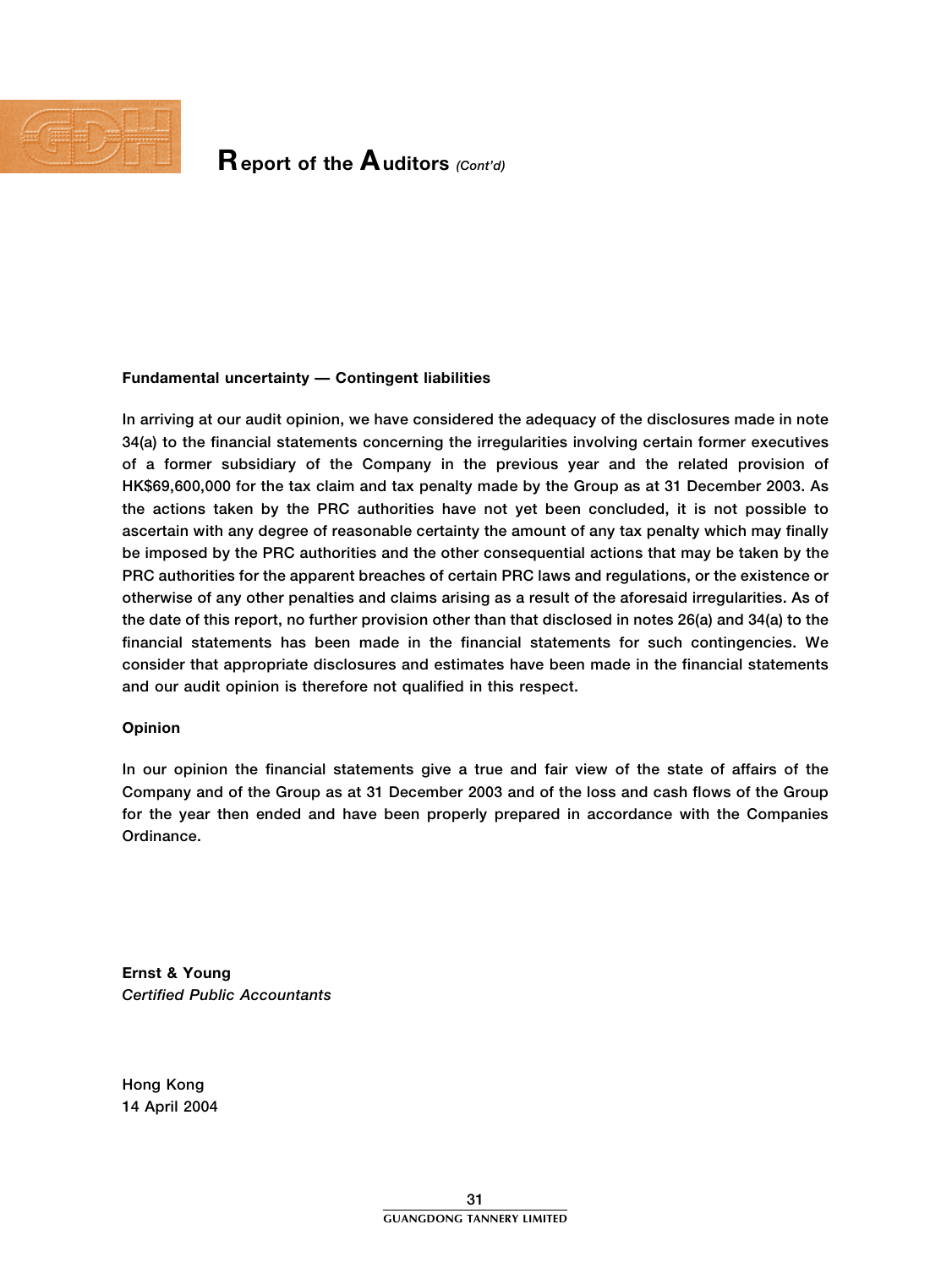

## Consolidated Profit and Loss Account

Year ended 31 December 2003

|                                                                                                                              | <b>Notes</b>   | 2003<br><b>HK\$'000</b>                     | 2002<br>HK\$'000                              |
|------------------------------------------------------------------------------------------------------------------------------|----------------|---------------------------------------------|-----------------------------------------------|
| <b>TURNOVER</b><br><b>Continuing operations</b><br><b>Discontinued operations</b>                                            | 5              | 381,601                                     | 503,088<br>25,967                             |
|                                                                                                                              |                | 381,601                                     | 529,055                                       |
| Cost of sales                                                                                                                |                | (376, 238)                                  | (513, 416)                                    |
| <b>Gross profit</b>                                                                                                          |                | 5,363                                       | 15,639                                        |
| Other revenue and gains<br>Selling and distribution costs<br><b>Administrative expenses</b><br>Other operating expenses, net | 5              | 19,663<br>(2,941)<br>(28, 963)<br>(88, 754) | 9,425<br>(10, 958)<br>(32, 548)<br>(180, 633) |
| Gain on disposal of a discontinued operation<br>Staff compensation payments in respect of a<br>discontinued operation        | 6(a)<br>6(b)   |                                             | 636<br>(552)                                  |
| <b>LOSS FROM OPERATING ACTIVITIES</b>                                                                                        | $\overline{7}$ | (95, 632)                                   | (198, 991)                                    |
| <b>Finance costs</b>                                                                                                         | 8              | (5,948)                                     | (6, 387)                                      |
| <b>LOSS BEFORE TAX</b><br><b>Continuing operations</b><br><b>Discontinued operations</b>                                     |                | (101, 580)                                  | (205,002)<br>(376)                            |
| Tax<br><b>Continuing operations</b><br><b>Discontinued operations</b>                                                        | 9              | (101, 580)<br>286                           | (205, 378)                                    |
| <b>LOSS BEFORE MINORITY INTERESTS</b>                                                                                        |                | (101, 294)                                  | (205, 378)                                    |
| <b>Minority interests</b>                                                                                                    |                |                                             | 177                                           |
| <b>NET LOSS FROM ORDINARY ACTIVITIES</b><br><b>ATTRIBUTABLE TO SHAREHOLDERS</b>                                              | 11             | (101, 294)                                  | (205, 201)                                    |
| <b>LOSS PER SHARE</b><br>— Basic                                                                                             | 12             | $(19.33 \text{ cents})$                     | (39.15 cents)                                 |
| - Diluted                                                                                                                    |                | N/A                                         | N/A                                           |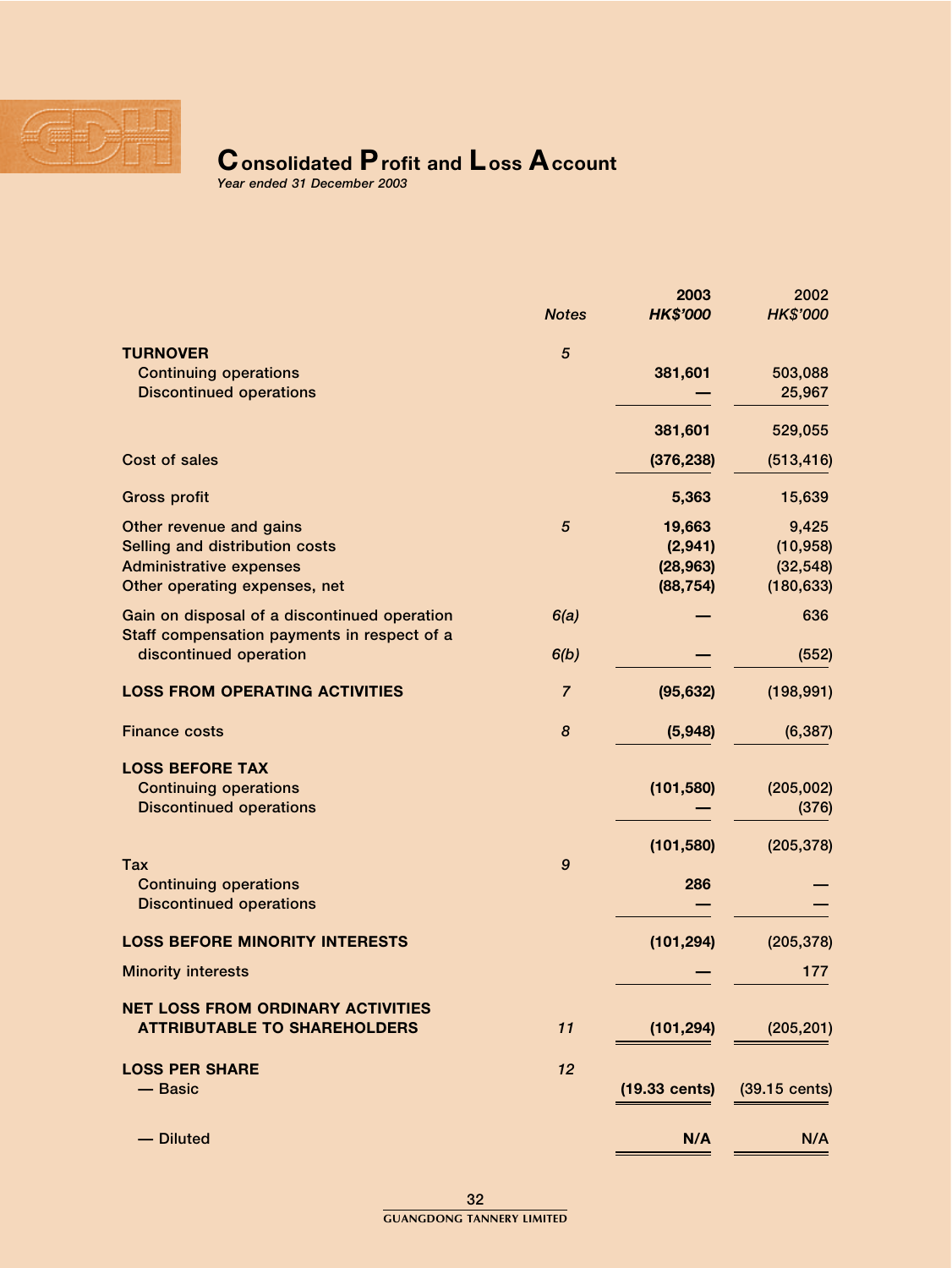

# Consolidated Balance Sheet

31 December 2003

|                                                                       | <b>Notes</b> | 2003<br><b>HK\$'000</b> | 2002<br>HK\$'000<br>(Restated) |
|-----------------------------------------------------------------------|--------------|-------------------------|--------------------------------|
| <b>NON-CURRENT ASSETS</b>                                             |              |                         |                                |
| <b>Fixed assets</b><br><b>Receivables</b>                             | 13           | 118,406                 | 180,994<br>1,268               |
|                                                                       |              | 118,406                 | 182,262                        |
| <b>CURRENT ASSETS</b>                                                 |              |                         |                                |
| <b>Inventories</b>                                                    | 17           | 221,395                 | 192,189                        |
| Receivables, prepayments and deposits                                 | 18           | 47,683                  | 43,357                         |
| <b>Tax recoverable</b>                                                |              | 7,031                   |                                |
| Loan to an officer                                                    | 21           | 970                     | 1,015                          |
| Cash and cash equivalents                                             | 19           | 76,977                  | 51,854                         |
| <b>Pledged bank balances</b>                                          | 19           | 7,355                   | 12,972                         |
|                                                                       |              | 361,411                 | 301,387                        |
| <b>CURRENT LIABILITIES</b>                                            |              |                         |                                |
| <b>Trade and bills payables</b>                                       | 20           | (67, 725)               | (49, 272)                      |
| Tax payable                                                           |              |                         | (286)                          |
| <b>Accruals and other liabilities</b>                                 |              | (25, 720)               | (21, 882)                      |
| Due to a PRC joint venture partner                                    | 22           | (1, 131)                | (1, 131)                       |
| Loans from former immediate holding company                           | 23           |                         | (46, 148)                      |
| Loans from immediate holding company<br>Loan from a fellow subsidiary | 23<br>24     | (45, 957)<br>(54,600)   | (9, 418)                       |
| <b>Bank borrowings</b>                                                | 25           | (33,091)                | (50, 409)                      |
| <b>Provisions</b>                                                     | 26           | (72,600)                | (3,000)                        |
|                                                                       |              | (300, 824)              | (181, 546)                     |
| <b>NET CURRENT ASSETS</b>                                             |              | 60,587                  | 119,841                        |
| TOTAL ASSETS LESS CURRENT LIABILITIES                                 |              | 178,993                 | 302,103                        |
| <b>NON-CURRENT LIABILITIES</b>                                        |              |                         |                                |
| <b>Bank borrowings</b>                                                | 25           |                         | (16, 667)                      |
| Deferred tax liabilities                                              | 27           | (8, 833)                | (9,793)                        |
|                                                                       |              | (8,833)                 | (26, 460)                      |
|                                                                       |              | 170,160                 | 275,643                        |
| <b>CAPITAL AND RESERVES</b>                                           |              |                         |                                |
| <b>Issued capital</b>                                                 | 28           | 52,415                  | 52,415                         |
| <b>Reserves</b>                                                       | 30           | 117,745                 | 223,228                        |
|                                                                       |              | 170,160                 | 275,643                        |
|                                                                       |              |                         |                                |

**Zhang Chunting Names and Science Engineeries and Science Hui Wai Man Lawrence Director Director**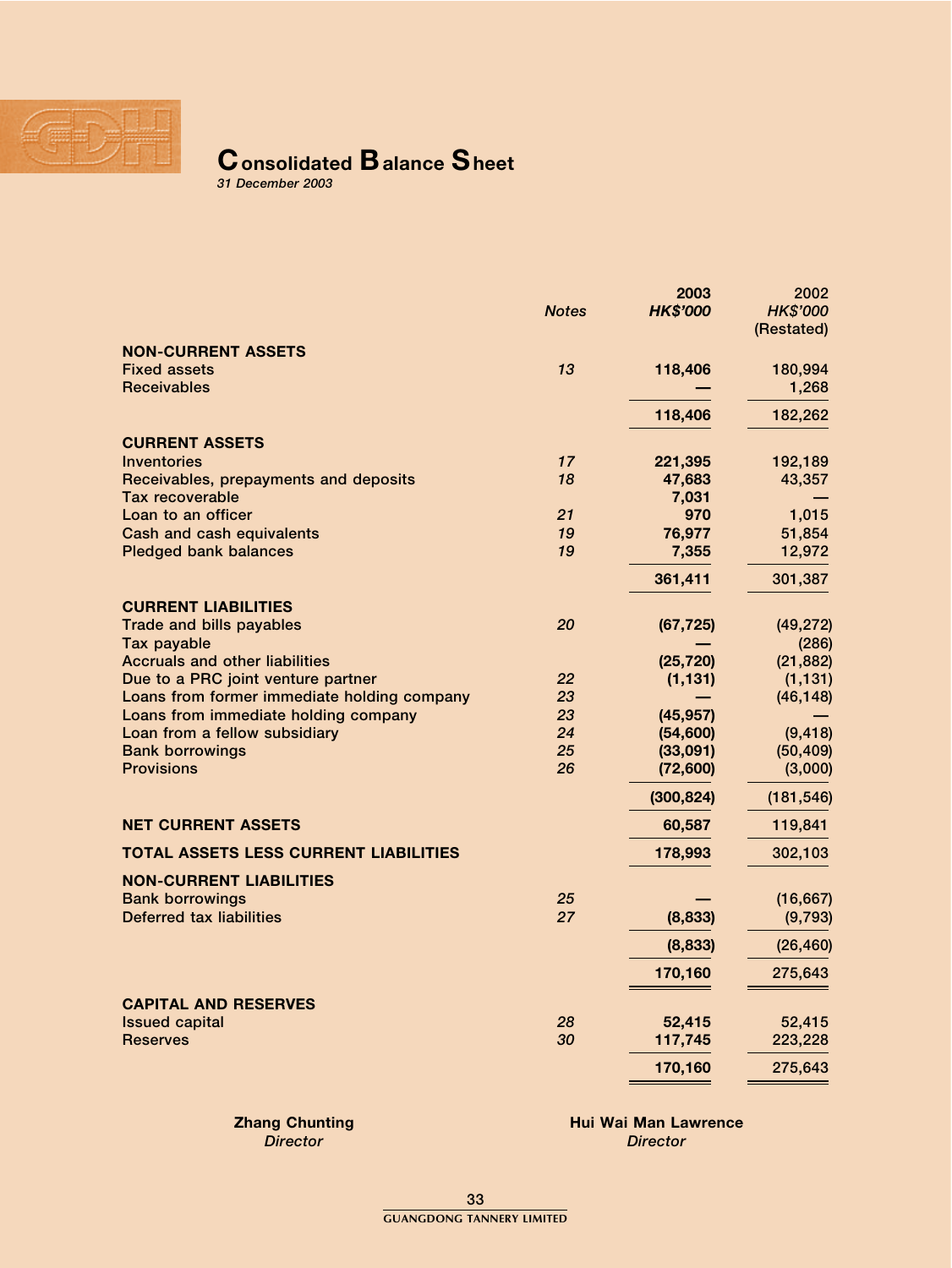

# ${\mathbf C}$  onsolidated  ${\mathbf S}$ ummary  ${\mathbf S}$ tatement of  ${\mathbf C}$ hanges in  ${\mathbf E}$  quity

Year ended 31 December 2003

|                                                                                                      | <b>Notes</b> | 2003<br><b>HK\$'000</b> | 2002<br><b>HK\$'000</b><br>(Restated) |
|------------------------------------------------------------------------------------------------------|--------------|-------------------------|---------------------------------------|
| Total equity at 1 January:                                                                           |              |                         |                                       |
| As previously reported                                                                               |              | 285,436                 | 356,376                               |
| Prior year adjustments                                                                               | 27           | (9, 793)                | (9, 549)                              |
| As restated                                                                                          |              | 275,643                 | 346,827                               |
| Surplus/(deficit) on revaluation of properties                                                       | 13, 30       | (4,028)                 | 722                                   |
| Deferred tax charged/(credited) to the property<br>revaluation reserve account                       | 27, 30       | 960                     | (244)                                 |
| Exchange differences on translation of the financial<br>statements of subsidiaries in Mainland China | 30           | (152)                   | 222                                   |
| Net gains/(losses) not recognised in the profit and loss<br>account                                  |              | (3, 220)                | 700                                   |
| Release of exchange translation reserve upon disposal<br>of subsidiaries                             | 30, 31       | (969)                   | (32)                                  |
| Release of goodwill in respect of impairment of<br>investment in a subsidiary                        | 14, 30       |                         | 133,349                               |
| Net loss for the year from ordinary activities attributable<br>to shareholders                       |              | (101, 294)              | (205, 201)                            |
| <b>Total equity at 31 December</b>                                                                   |              | 170,160                 | 275,643                               |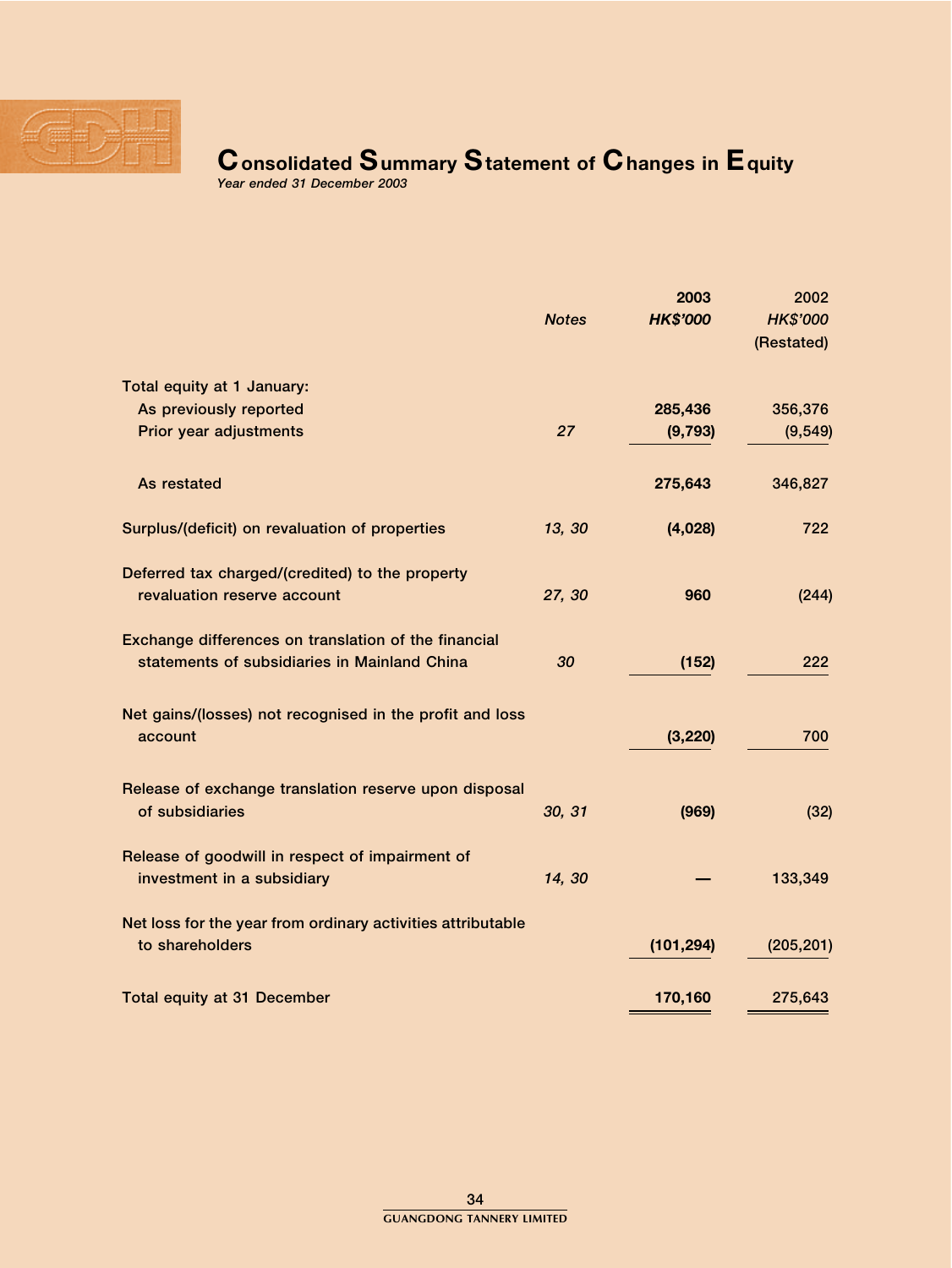

## **Consolidated Cash Flow Statement**

Year ended 31 December 2003

|                                                                                                               |                | 2003            | 2002            |
|---------------------------------------------------------------------------------------------------------------|----------------|-----------------|-----------------|
|                                                                                                               | <b>Notes</b>   | <b>HK\$'000</b> | <b>HK\$'000</b> |
| <b>CASH FLOWS FROM OPERATING ACTIVITIES</b>                                                                   |                |                 |                 |
| Loss before tax                                                                                               |                | (101, 580)      | (205, 378)      |
| <b>Adjustments for:</b>                                                                                       |                |                 |                 |
| <b>Finance costs</b>                                                                                          | 8              | 5,948           | 6,387           |
| Interest income                                                                                               | 5              | (194)           | (438)           |
| Write off of fixed assets                                                                                     | $\overline{7}$ | 8,021           | 386             |
| Loss/(gain) on disposal of fixed assets, net                                                                  | $\overline{7}$ | (630)           | 1,764           |
| Gain on disposal of subsidiaries                                                                              | $\overline{7}$ | (16, 609)       | (1, 186)        |
| <b>Depreciation of fixed assets</b>                                                                           | $\overline{7}$ | 16,315          | 16,075          |
| <b>Amortisation of trademarks</b>                                                                             | $\overline{7}$ |                 | 700             |
| Impairment of fixed assets                                                                                    | $\overline{7}$ | 10,320          | 1,493           |
| Impairment of goodwill of investment in a subsidiary                                                          | $\overline{7}$ |                 | 133,349         |
| <b>Provision for doubtful debts</b>                                                                           | $\overline{7}$ | 816             | 28,531          |
| <b>Provision against inventories</b>                                                                          | $\overline{7}$ |                 | 11,057          |
| Deficit/(surplus) arising on revaluation of properties,                                                       |                |                 |                 |
| net                                                                                                           | $\overline{7}$ | (704)           | 3,494           |
| Provisions for tax claim and tax penalty by the PRC                                                           |                |                 |                 |
| authorities                                                                                                   | $\overline{7}$ | 69,600          |                 |
|                                                                                                               |                |                 |                 |
| Operating loss before working capital changes                                                                 |                | (8,697)         | (3,766)         |
| Increase in inventories                                                                                       |                | (30, 399)       | (26, 275)       |
| Increase in receivables, prepayments and deposits<br>Increase in trade and bills payables, accruals and other |                | (9,522)         | (6,994)         |
| liabilities                                                                                                   |                | 44,489          |                 |
|                                                                                                               |                |                 | 27,778<br>701   |
| Increase/(decrease) in trust receipts loans                                                                   |                | (12, 457)       |                 |
| Cash used in operations                                                                                       |                | (16, 586)       | (8, 556)        |
| Interest received                                                                                             |                | 194             | 438             |
| Interest paid                                                                                                 |                | (5,948)         | (6, 387)        |
| <b>Mainland China taxes paid</b>                                                                              |                | (7,031)         |                 |
| Net cash outflow from operating activities                                                                    |                | (29, 371)       | (14, 505)       |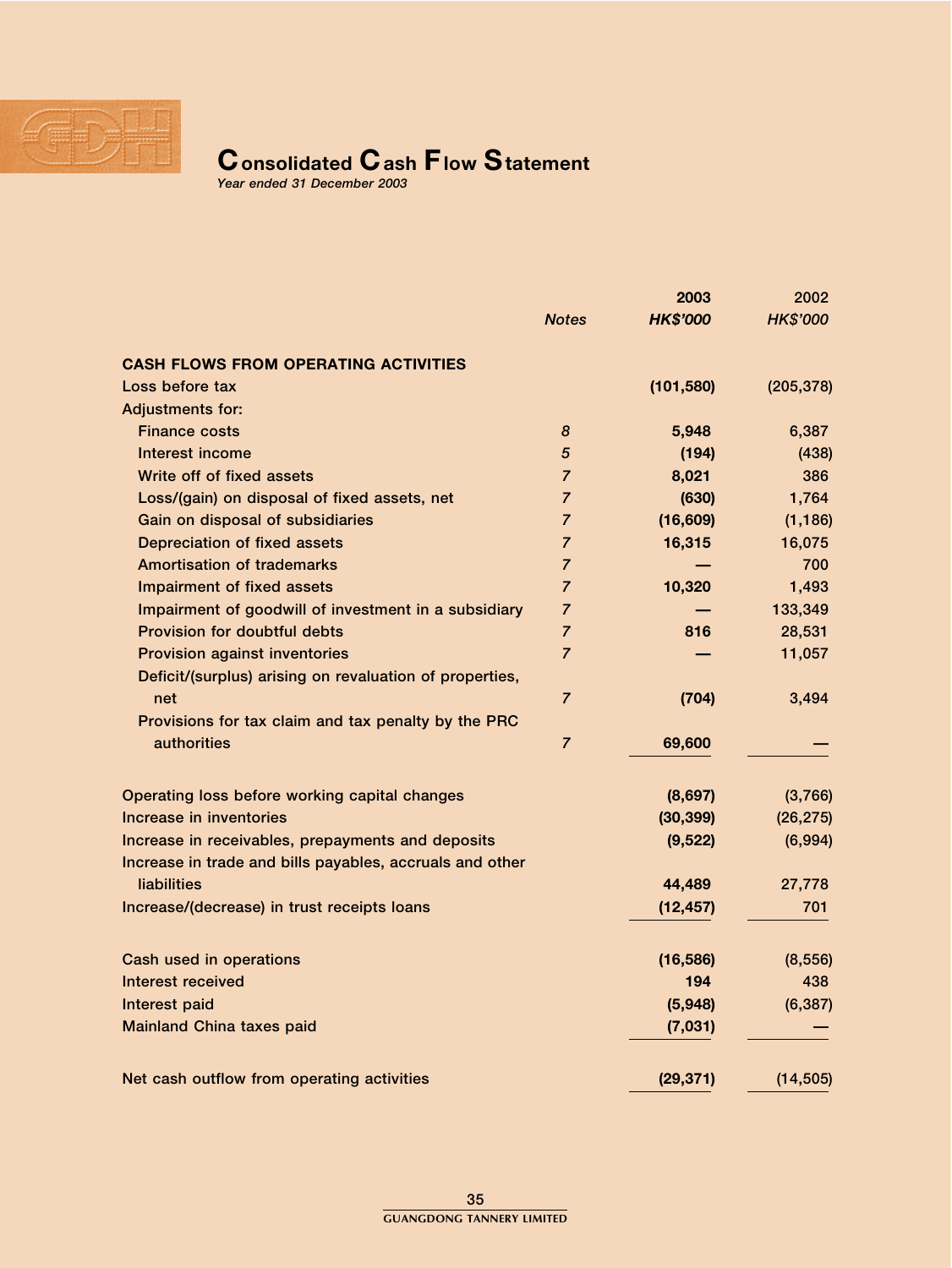

## $\mathbf C$  onsolidated  $\mathbf C$  ash  $\mathbf F$  low  $\mathbf S$ tatement (Cont'd)

Year ended 31 December 2003

|                                                                    |              | 2003            | 2002            |
|--------------------------------------------------------------------|--------------|-----------------|-----------------|
|                                                                    | <b>Notes</b> | <b>HK\$'000</b> | <b>HK\$'000</b> |
| Net cash outflow from operating activities                         |              | (29, 371)       | (14, 505)       |
| <b>CASH FLOWS FROM INVESTING ACTIVITIES</b>                        |              |                 |                 |
| <b>Purchases of fixed assets</b>                                   | 13           | (3,044)         | (15, 476)       |
| Proceeds from disposal of fixed assets                             |              | 16,128          | 12,111          |
| <b>Disposal of subsidiaries</b>                                    | 31           | 12,276          | 6,001           |
| Repayment of loan to an officer                                    |              | 45              | 43              |
| Decrease in pledged bank balances                                  |              | 5,617           | 3,699           |
| Net cash inflow from investing activities                          |              | 31,022          | 6,378           |
| <b>CASH FLOWS FROM FINANCING ACTIVITIES</b>                        |              |                 |                 |
| New loans from former immediate holding company                    |              |                 | 80,096          |
| Repayment of loans from former immediate holding<br>company        |              |                 | (33, 926)       |
| New loans from fellow subsidiaries                                 |              | 54,600          | 18,846          |
| Repayment of loans from fellow subsidiaries                        |              | (9, 418)        | (9, 423)        |
| New bank loans                                                     |              | 48,817          | 83,923          |
| <b>Repayment of bank loans</b>                                     |              | (70, 327)       | (178, 327)      |
| Net cash inflow/(outflow) from financing activities                |              | 23,672          | (38, 811)       |
| <b>NET INCREASE/(DECREASE) IN CASH AND CASH</b>                    |              |                 |                 |
| <b>EQUIVALENTS</b>                                                 |              | 25,323          | (46, 938)       |
| Cash and cash equivalents at beginning of year                     |              | 51,854          | 98,769          |
| Effect of foreign exchange rate changes, net                       |              | (200)           | 23              |
| CASH AND CASH EQUIVALENTS AT END OF YEAR                           |              | 76,977          | 51,854          |
| <b>ANALYSIS OF BALANCES OF CASH AND CASH</b><br><b>EQUIVALENTS</b> |              |                 |                 |
| <b>Cash and bank balances</b>                                      | 19           | 76,977          | 51,854          |
|                                                                    |              |                 |                 |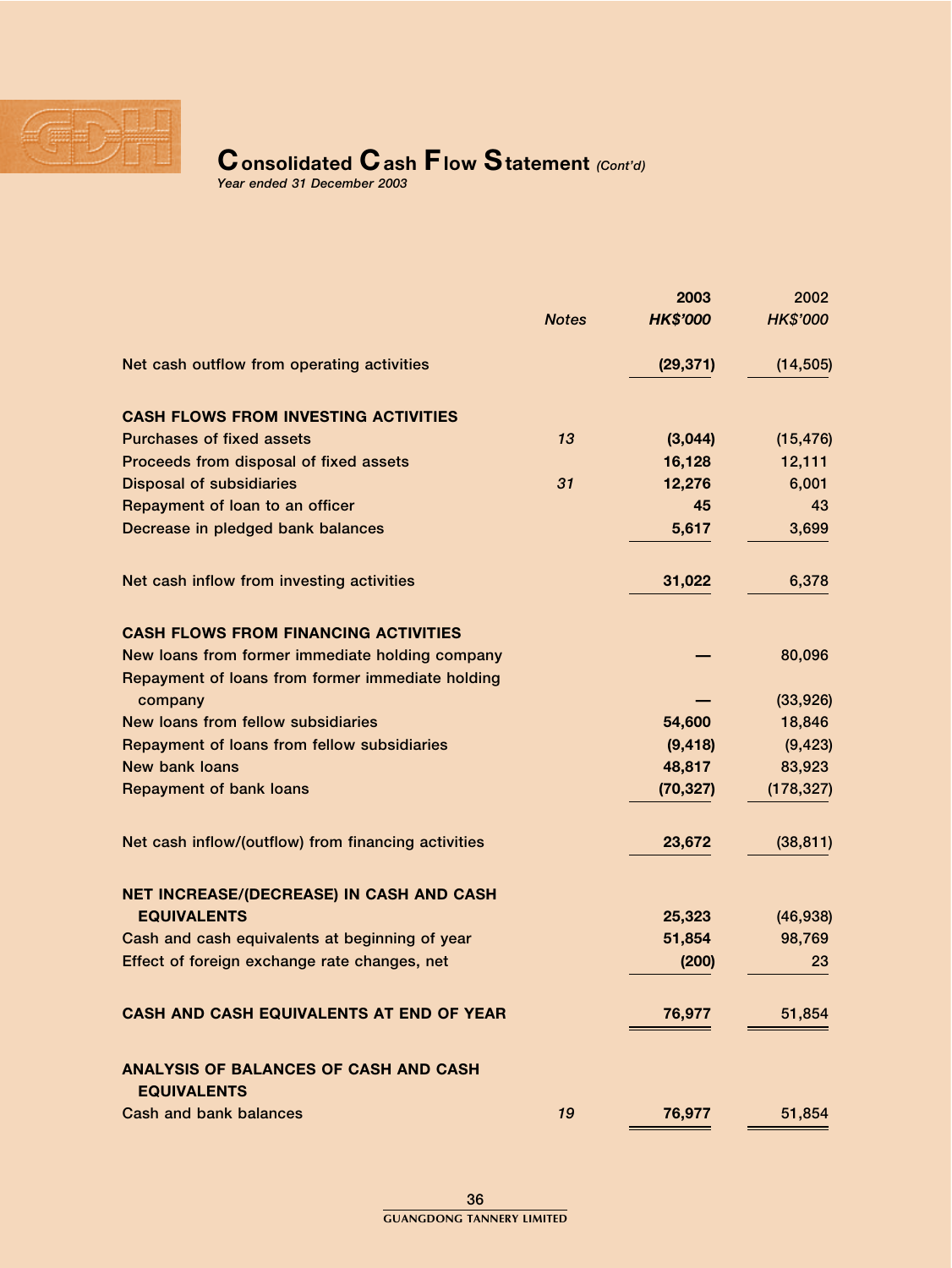

## **Balance Sheet** 31 December 2003

| <b>Notes</b> | 2003<br><b>HK\$'000</b> | 2002<br><b>HK\$'000</b>                 |
|--------------|-------------------------|-----------------------------------------|
|              |                         |                                         |
| 13           | 111                     | 12,162                                  |
| 15           | 123,808                 | 62,580                                  |
|              | 123,919                 | 74,742                                  |
|              |                         |                                         |
|              |                         |                                         |
|              |                         | 195                                     |
| 21           | 970                     | 1,015                                   |
| 19           | 1,095                   | 224                                     |
|              |                         |                                         |
|              | 2,065                   | 1,434                                   |
|              |                         |                                         |
|              | (1, 911)                | (1, 454)                                |
| 23           |                         | (46, 148)                               |
| 23           | (45, 957)               |                                         |
|              |                         |                                         |
|              | (47, 868)               | (47, 602)                               |
|              |                         | (46, 168)                               |
|              |                         |                                         |
|              | 78,116                  | 28,574                                  |
|              |                         |                                         |
|              |                         |                                         |
|              |                         | 52,415                                  |
|              |                         | (23, 841)                               |
|              |                         | 28,574                                  |
|              | 28<br>30                | (45, 803)<br>52,415<br>25,701<br>78,116 |

**Zhang Chunting Hui Wai Man Lawrence Director** Director **Director**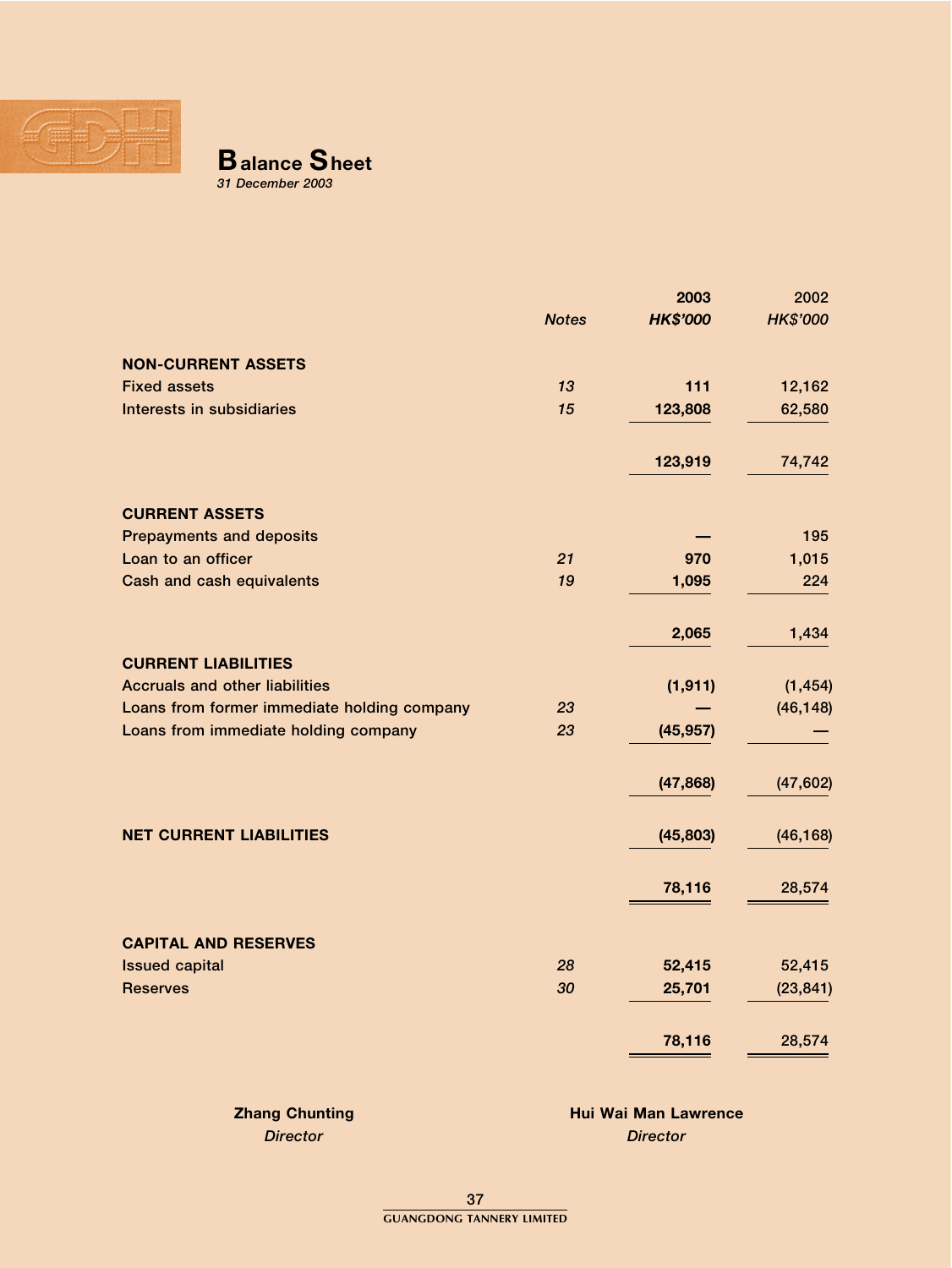

## Notes to Financial Statements

31 December 2003

## 1. CORPORATE INFORMATION

The registered office of Guangdong Tannery Limited is located at 29/F, Guangdong Investment Tower, 148 Connaught Road, Central, Hong Kong.

During the year, the Group was principally engaged in the processing and sale of semifinished and finished leather and property investment.

In the opinion of the Directors, the ultimate holding company of the Company is 廣東粵港投資控股有限公司 (Guangdong Yue Gang Investment Holdings Company Limited) (''Yue Gang Investment''), a company established in the mainland of the People's Republic of China (the "PRC" or "Mainland China").

## 2. IMPACT OF REVISED STATEMENT OF STANDARD ACCOUNTING PRACTICE ("SSAP")

SSAP 12 (Revised): "Income taxes" is effective for the first time for the current year's financial statements.

SSAP 12 prescribes the accounting treatment for current income taxes payable or recoverable, arising from the taxable profit or loss for the current period; and deferred income taxes payable or recoverable in future periods, principally arising from taxable and deductible temporary differences and the carryforward of unused tax losses.

The principal impact of the revision of SSAP 12 on these financial statements is described below:

Measurement and recognition:

- . deferred tax assets and liabilities relating to the differences between capital allowances for tax purposes and depreciation for financial reporting purposes and other taxable and deductible temporary differences are generally fully provided for, whereas previously the deferred tax was recognised for timing differences only to the extent that it was probable that the deferred tax asset or liability would crystallise in the foreseeable future;
- a deferred tax liability has been recognised on the revaluation of the Group's properties; and
- . a deferred tax asset has been recognised for tax losses arising in the current/prior periods to the extent that it is probable that there will be sufficient future taxable profits against which such losses can be utilised.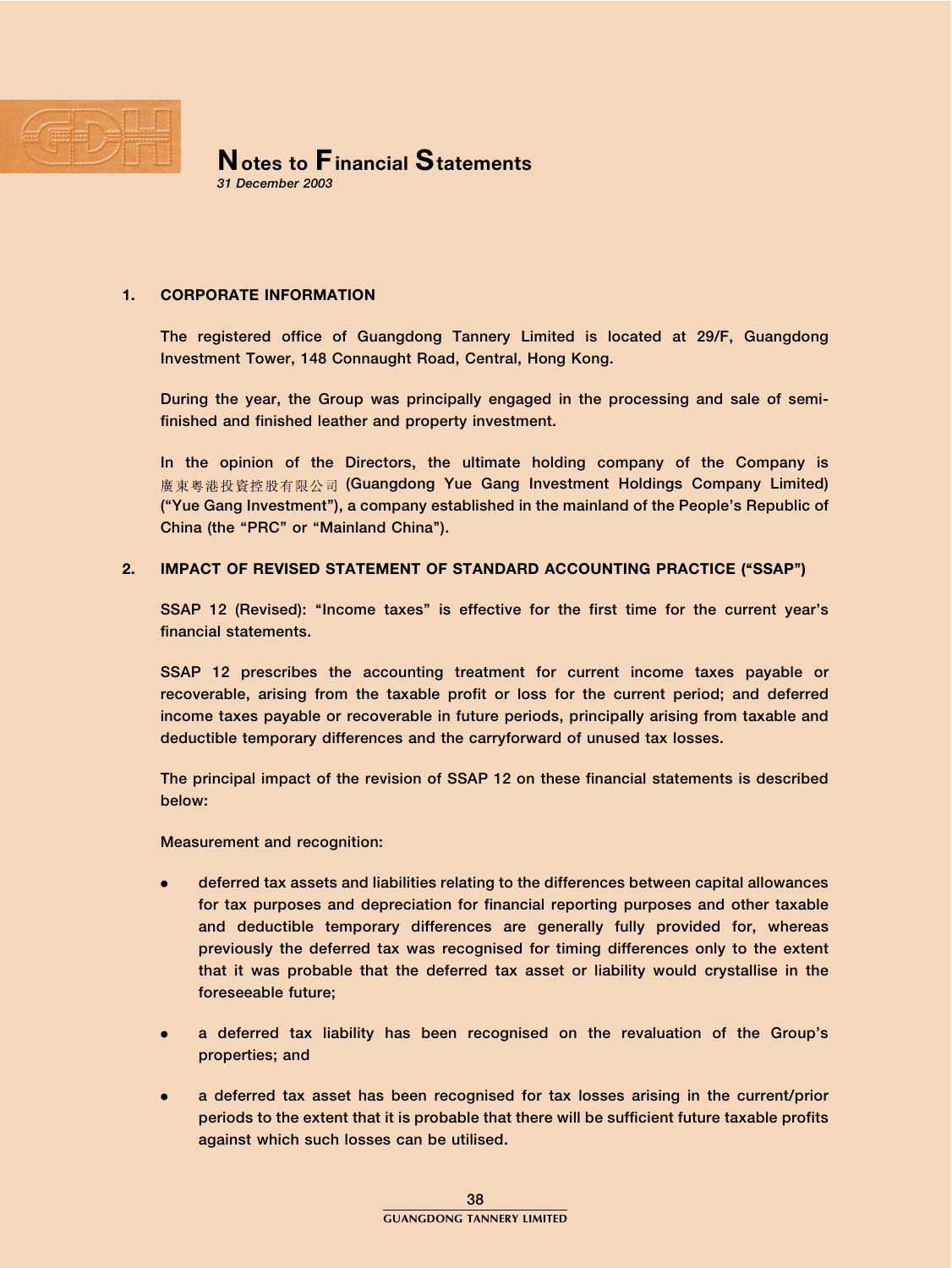

## 2. IMPACT OF REVISED STATEMENT OF STANDARD ACCOUNTING PRACTICE ("SSAP") (Cont'd)

## Disclosures:

the related note disclosures are now more extensive than previously required. These disclosures are presented in notes 9 and 27 to the financial statements and include a reconciliation between the accounting loss and the tax expense for the year.

Further details of these changes and the prior year adjustment arising from them are included in the accounting policy for deferred tax in notes 3 and 27 to the financial statements.

## 3. SUMMARY OF SIGNIFICANT ACCOUNTING POLICIES

## Basis of preparation

These financial statements have been prepared in accordance with Hong Kong Statements of Standard Accounting Practice, accounting principles generally accepted in Hong Kong and the Companies Ordinance. They have been prepared under the historical cost convention, except for the periodic remeasurement of investment properties and leasehold land and buildings, as further explained below.

## Basis of consolidation

The consolidated financial statements include the financial statements of the Company and its subsidiaries for the year ended 31 December 2003. The results of subsidiaries acquired or disposed of during the year are consolidated from or to their effective dates of acquisition or disposal, respectively. All significant intra-group transactions and balances within the Group are eliminated on consolidation.

Minority interests represent the interests of outside shareholders in the results and net assets of the Company's subsidiaries.

## **Subsidiaries**

A subsidiary is a company in which the Company, directly or indirectly, controls more than half of its voting power or issued share/registered capital or controls the composition of its board of directors.

The results of subsidiaries are included in the Company's profit and loss account to the extent of dividends received and receivable. The Company's interests in subsidiaries are stated at cost less any impairment losses.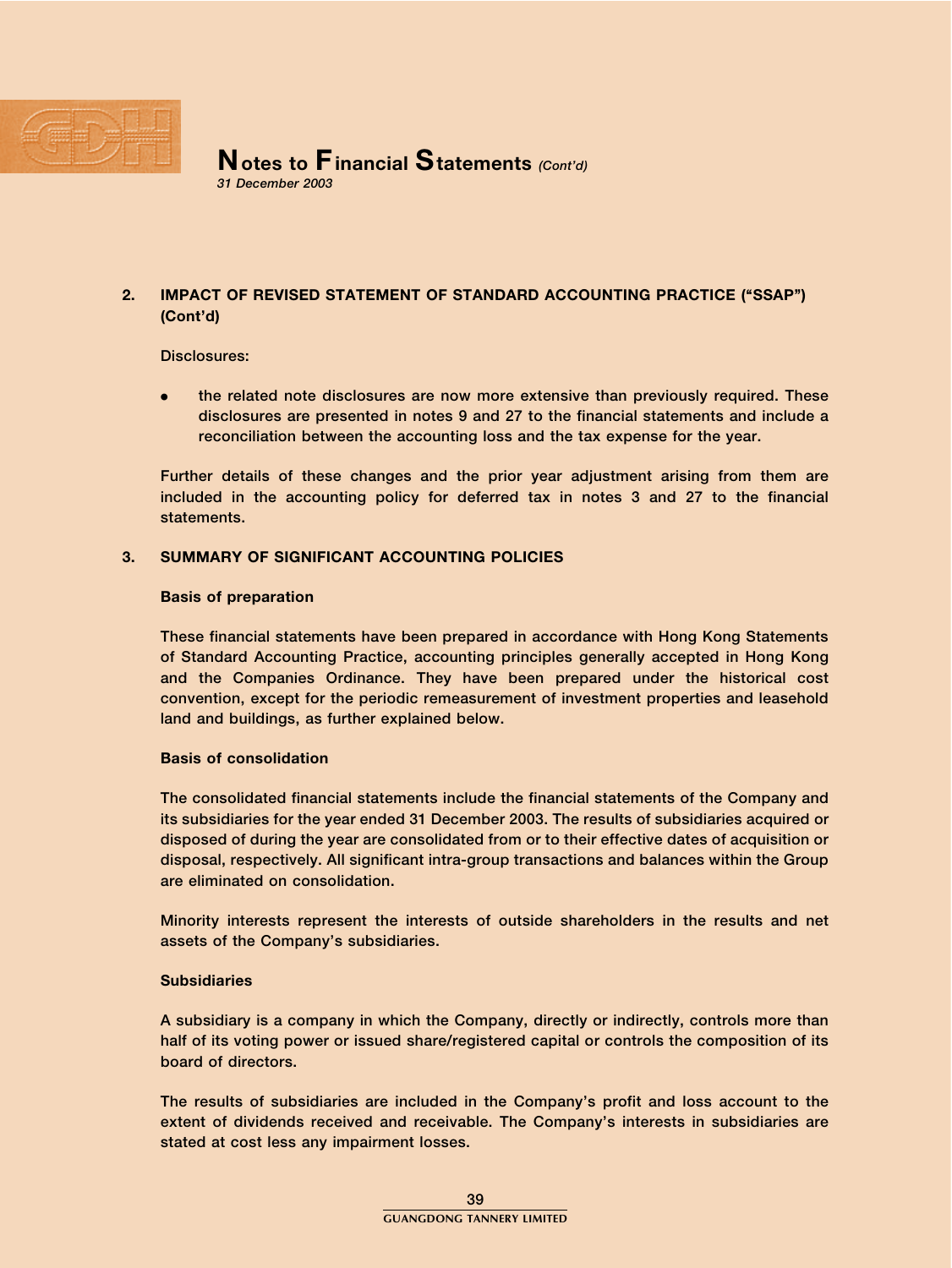

## 3. SUMMARY OF SIGNIFICANT ACCOUNTING POLICIES (Cont'd)

#### **Associates**

An associate is a company, not being a subsidiary, in which the Group has a long term interest of generally not less than 20% of the equity voting rights and over which it is in a position to exercise significant influence.

The Group's share of the post-acquisition results and reserves of associates is included in the consolidated profit and loss account and consolidated reserves, respectively. The Group's interests in associates are stated in the consolidated balance sheet at the Group's share of net assets under the equity method of accounting, less any impairment losses.

#### Joint venture companies

A joint venture company is a company set up by contractual arrangement, whereby the Group and other parties undertake an economic activity. The joint venture company operates as a separate entity in which the Group and the other parties have an interest.

The joint venture agreement between the venturers stipulates the capital contributions of the joint venture parties, the duration of the joint venture and the basis on which the assets are to be realised upon its dissolution. The profits and losses from the joint venture company's operations and any distributions of surplus assets are shared by the venturers, either in proportion to their respective capital contributions, or in accordance with the terms of the joint venture agreement.

A joint venture company is treated as a subsidiary if the Company has unilateral control, directly or indirectly, over the joint venture company.

#### Related parties

Parties are considered to be related if one party has the ability, directly or indirectly, to control the other party or exercise significant influence over the other party in making financial and operating decisions. Parties are also considered to be related if they are subject to common control or common significant influence. Related parties may be individuals or corporate entities.

#### Goodwill

Goodwill arising on the acquisition of subsidiaries represents the excess of the cost of the acquisition over the Group's share of the fair values of the identifiable assets and liabilities acquired as at the date of acquisition.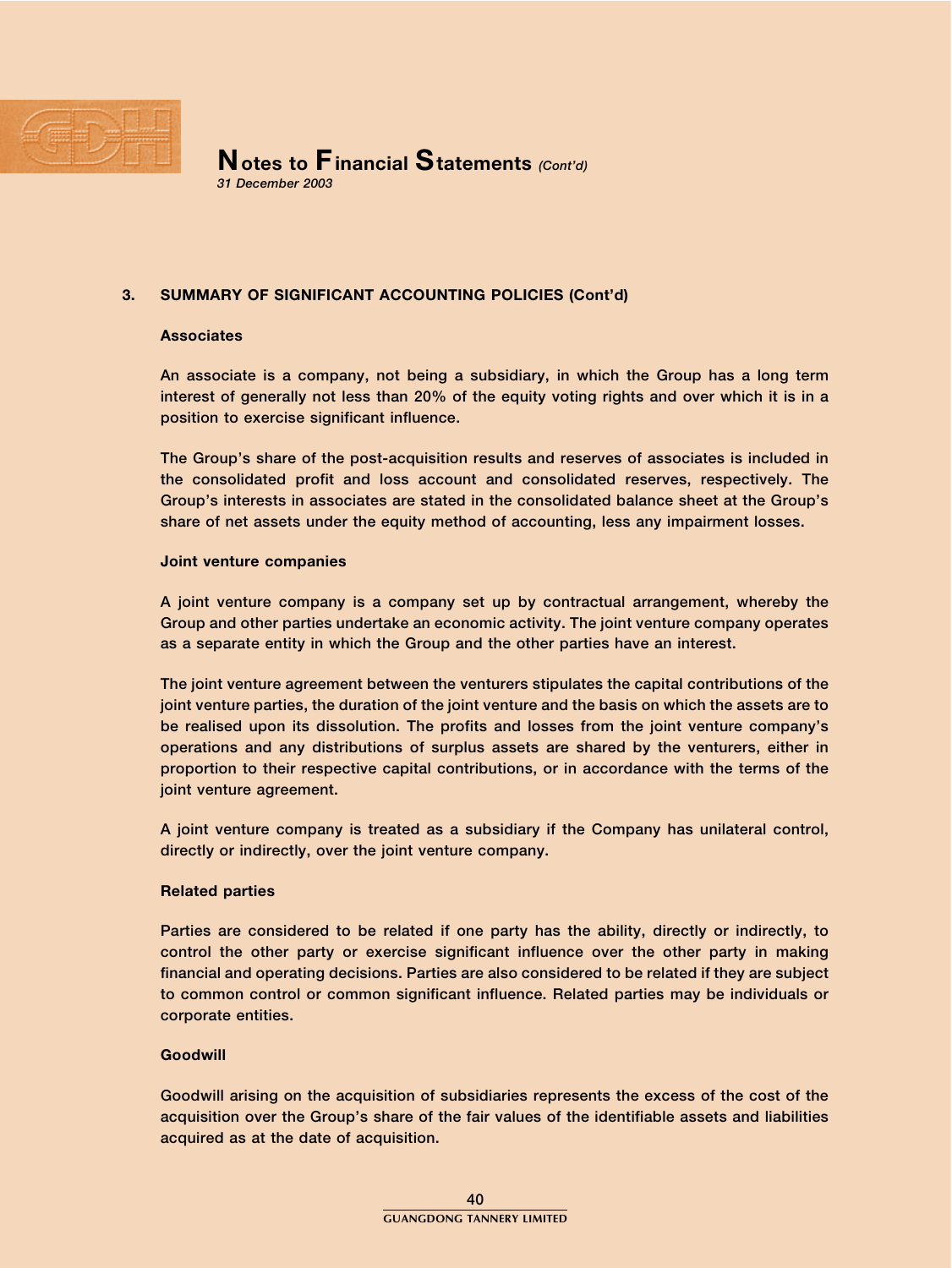

## 3. SUMMARY OF SIGNIFICANT ACCOUNTING POLICIES (Cont'd)

## Goodwill (Cont'd)

Goodwill arising on acquisition is recognised in the consolidated balance sheet as an asset and amortised on the straight-line basis over its estimated useful life.

Prior to the adoption of SSAP 30 "Business combinations" in 2001, goodwill arising on acquisitions was eliminated against consolidated reserves in the year of acquisition. On the adoption of SSAP 30, the Group applied the transitional provision of the SSAP that permitted such goodwill to remain eliminated against consolidated reserves. Goodwill on acquisitions subsequent to the adoption of the SSAP is treated according to the SSAP 30 goodwill accounting policy above.

On disposal of subsidiaries, the gain or loss on disposal is calculated by reference to the net assets at the date of disposal, including the attributable amount of goodwill which remains unamortised and any relevant reserves, as appropriate. Any attributable goodwill previously eliminated against consolidated reserves at the time of acquisition is written back and included in the calculation of the gain or loss on disposal.

The carrying amount of goodwill, including goodwill remaining eliminated against consolidated reserves, is reviewed annually and written down for impairment when it is considered necessary. A previously recognised impairment loss for goodwill is not reversed unless the impairment loss was caused by a specific external event of an exceptional nature that was not expected to recur, and subsequent external events have occurred which have reversed the effect of that event.

#### Impairment of assets

An assessment is made at each balance sheet date of whether there is any indication of impairment of any asset, or whether there is any indication that an impairment loss previously recognised for an asset in prior years may no longer exist or may have decreased. If any such indication exists, the asset's recoverable amount is estimated. An asset's recoverable amount is calculated as the higher of the asset's value in use or its net selling price.

An impairment loss is recognised only if the carrying amount of an asset exceeds its recoverable amount. An impairment loss is charged to the profit and loss account in the period in which it arises, unless the asset is carried at a revalued amount, when the impairment loss is accounted for in accordance with the relevant accounting policy for that revalued asset.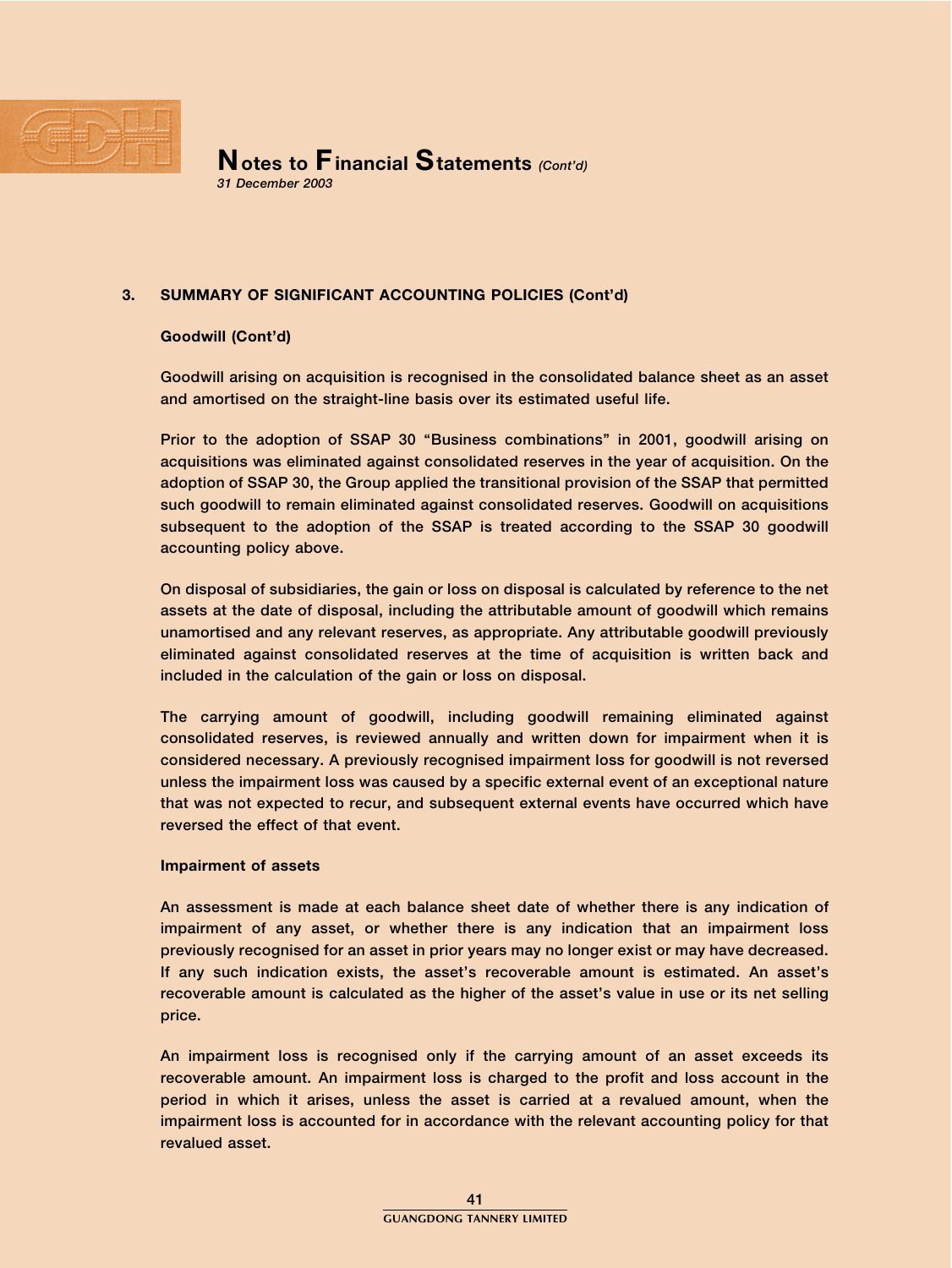

## 3. SUMMARY OF SIGNIFICANT ACCOUNTING POLICIES (Cont'd)

#### Impairment of assets (Cont'd)

A previously recognised impairment loss is reversed only if there has been a change in the estimates used to determine the recoverable amount of an asset, however not to an amount higher than the carrying amount that would have been determined (net of any depreciation/ amortisation) had no impairment loss been recognised for the asset in prior years. A reversal of an impairment loss is credited to the profit and loss account in the period in which it arises, unless the asset is carried at a revalued amount, when the reversal of the impairment loss is accounted for in accordance with the relevant accounting policy for that revalued asset.

#### Fixed assets and depreciation

Fixed assets, other than construction in progress and investment properties, are stated at cost or valuation less accumulated depreciation and any impairment losses. The cost of an asset comprises its purchase price and any directly attributable costs of bringing the asset to its working condition and location for its intended use. Expenditure incurred after fixed assets have been put into operation, such as repairs and maintenance, is normally charged to the profit and loss account in the period in which it is incurred. In situations where it can be clearly demonstrated that the expenditure has resulted in an increase in the future economic benefits expected to be obtained from the use of the fixed asset, the expenditure is capitalised as an additional cost of that asset.

Changes in the values of leasehold land and buildings are dealt with as movements in the property revaluation reserve. If the total of this reserve is insufficient to cover a deficit, on an individual asset basis, the excess of the deficit is charged to the profit and loss account. Any subsequent revaluation surplus is credited to the profit and loss account to the extent of the deficit previously charged. On disposal of a revalued asset, the relevant portion of the revaluation reserve realised in respect of previous valuations is transferred to retained earnings as a movement in reserves.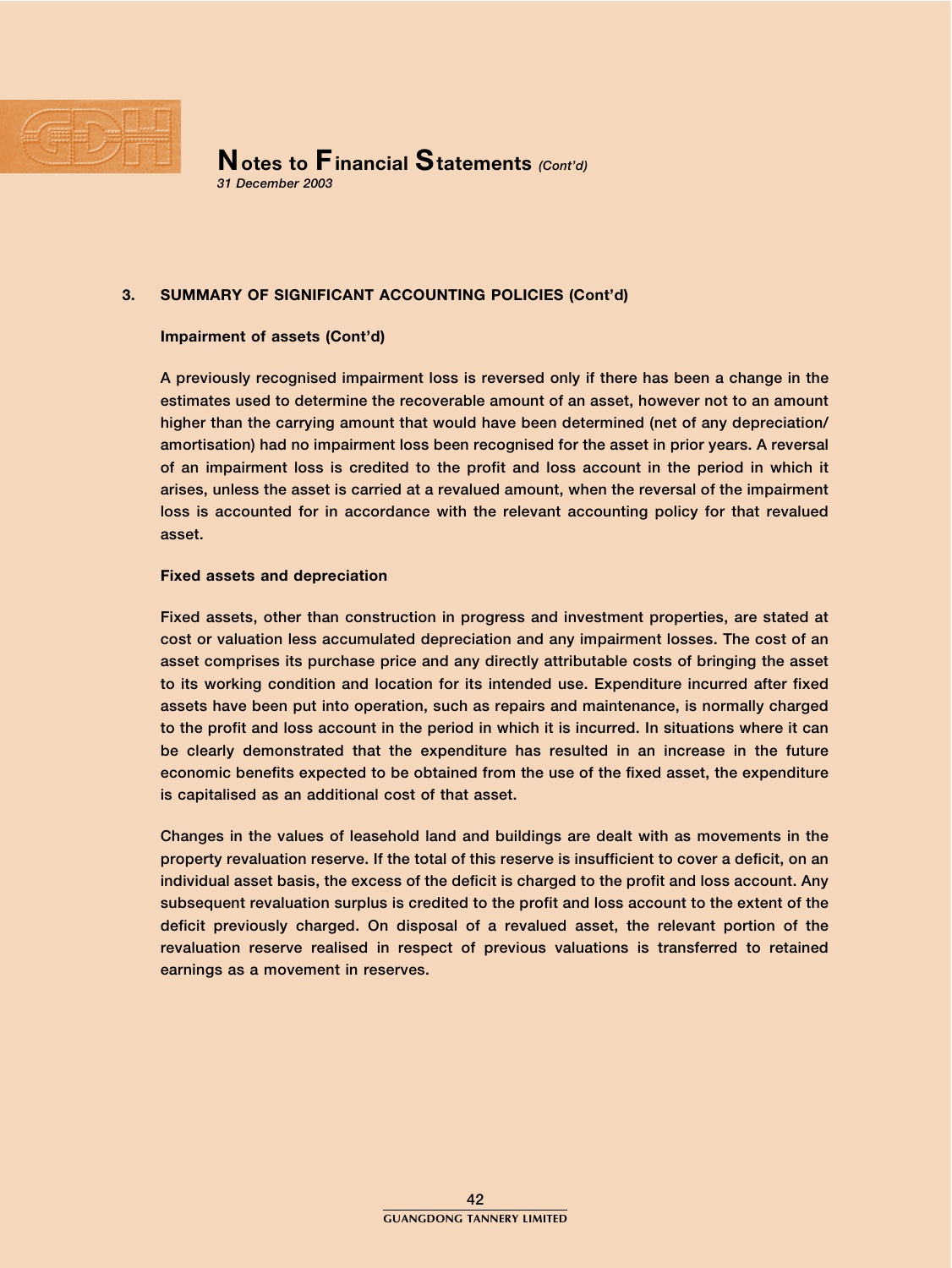

## 3. SUMMARY OF SIGNIFICANT ACCOUNTING POLICIES (Cont'd)

## Fixed assets and depreciation (Cont'd)

Depreciation is calculated on the straight-line basis to write off the cost or valuation of each asset over its estimated useful life. The principal annual rates used for this purpose are as follows:

| Leasehold land held under long and medium term leases | Over the lease terms |
|-------------------------------------------------------|----------------------|
| <b>Buildings</b>                                      | $2\% - 10\%$         |
| Leasehold improvements                                | $4\% - 20\%$         |
| <b>Plant and machinery</b>                            | $10\% - 12.5\%$      |
| <b>Electronic equipment</b>                           | 20%                  |
| <b>Motor vehicles</b>                                 | $15\% - 20\%$        |
| <b>Furniture, fixtures and equipment</b>              | $15\% - 20\%$        |

The gain or loss on disposal or retirement of a fixed asset recognised in the profit and loss account is the difference between the net sales proceeds and the carrying amount of the relevant asset.

Construction in progress represents buildings, machinery and equipment under construction, which is stated at cost less any impairment losses, and is not depreciated. Cost comprises the direct costs of construction during the period of construction. Construction in progress is reclassified to the appropriate category of fixed assets when completed and ready for use.

#### Investment properties

Investment properties are interests in land and buildings in respect of which construction work and development have been completed and which are intended to be held on a long term basis for their investment potential, any rental income being negotiated at arm's length. Such properties are not depreciated, except where the unexpired term of the lease is 20 years or less, in which case depreciation is provided on the carrying amount over the remaining term of the lease, and are stated at their open market values, based on their existing use, on the basis of annual professional valuations performed at the end of each financial year.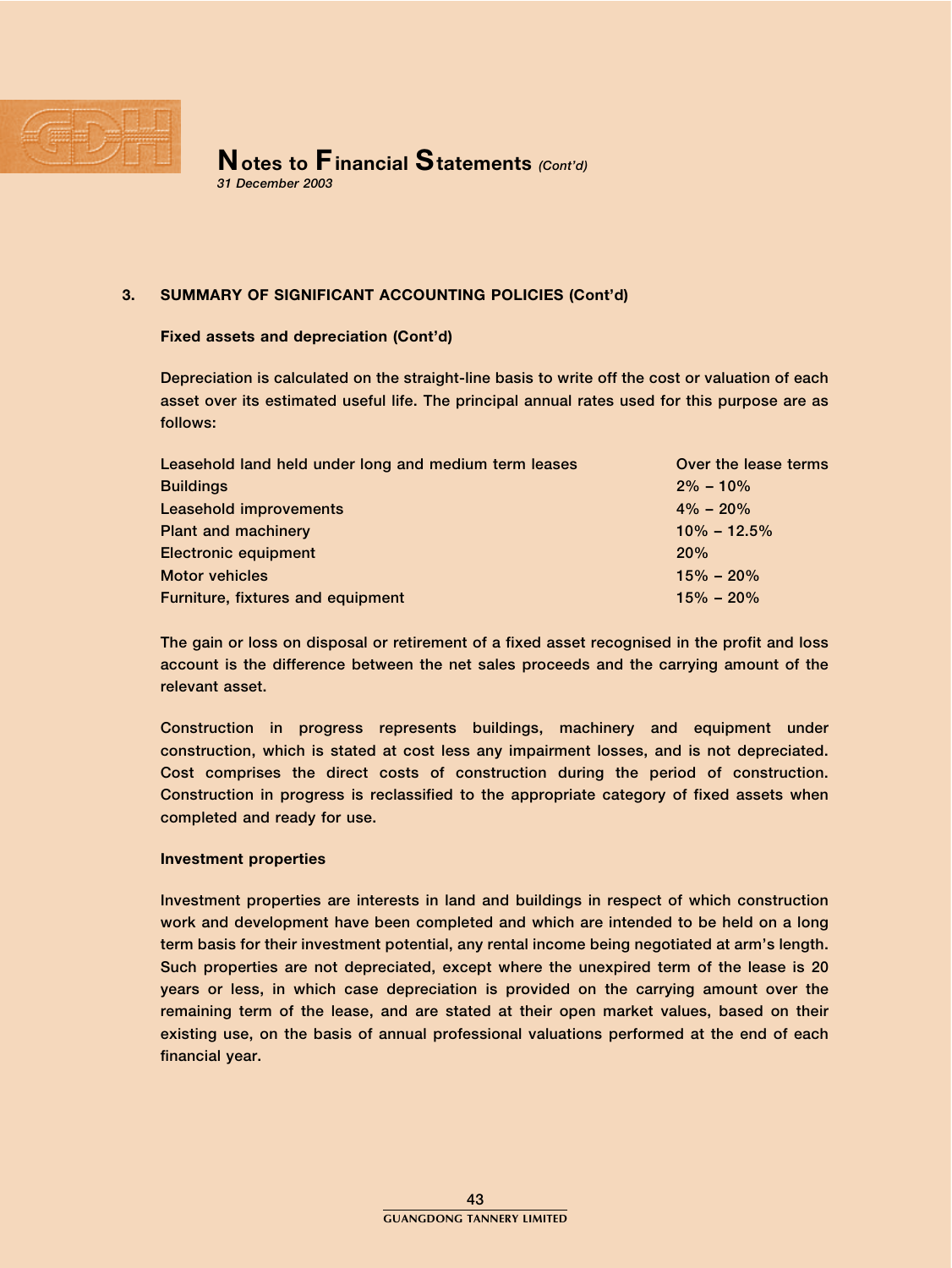

## 3. SUMMARY OF SIGNIFICANT ACCOUNTING POLICIES (Cont'd)

#### Investment properties (Cont'd)

Changes in the values of investment properties are dealt with as movements in the property revaluation reserve. If the total of this reserve is insufficient to cover a deficit, on a portfolio basis, the excess of the deficit is charged to the profit and loss account. Any subsequent revaluation surplus is credited to the profit and loss account to the extent of the deficit previously charged.

On disposal of an investment property, the relevant portion of the property revaluation reserve realised in respect of previous valuations is released to the profit and loss account.

#### Leased assets

Leases where substantially all the rewards and risks of ownership of assets remain with the lessor are accounted for as operating leases. Where the Group is the lessor, assets leased by the Group under operating leases are included in non-current assets and rentals receivable under the operating leases are credited to the profit and loss account on the straight-line basis over the lease terms. Where the Group is the lessee, rentals payable under the operating leases are charged to the profit and loss account on the straight-line basis over the lease terms.

#### **Inventories**

Inventories are stated at the lower of cost and net realisable value after making due allowance for obsolete or slow-moving items. Cost is determined on the weighted average basis and, in the case of work in progress and finished goods, comprises direct materials, direct labour and an appropriate proportion of overheads. Net realisable value is based on estimated selling prices less any estimated costs to be incurred to completion and disposal.

#### Cash and cash equivalents

For the purpose of the consolidated cash flow statement, cash and cash equivalents comprise cash on hand and demand deposits, and short term highly liquid investments which are readily convertible into known amounts of cash and which are subject to an insignificant risk of changes in value, and have a short maturity of generally within three months when acquired, less bank overdrafts which are repayable on demand and form an integral part of the Group's cash management.

For the purpose of the balance sheet, cash and cash equivalents and bank balances comprise cash on hand and at banks, including time deposits, which are not restricted as to use.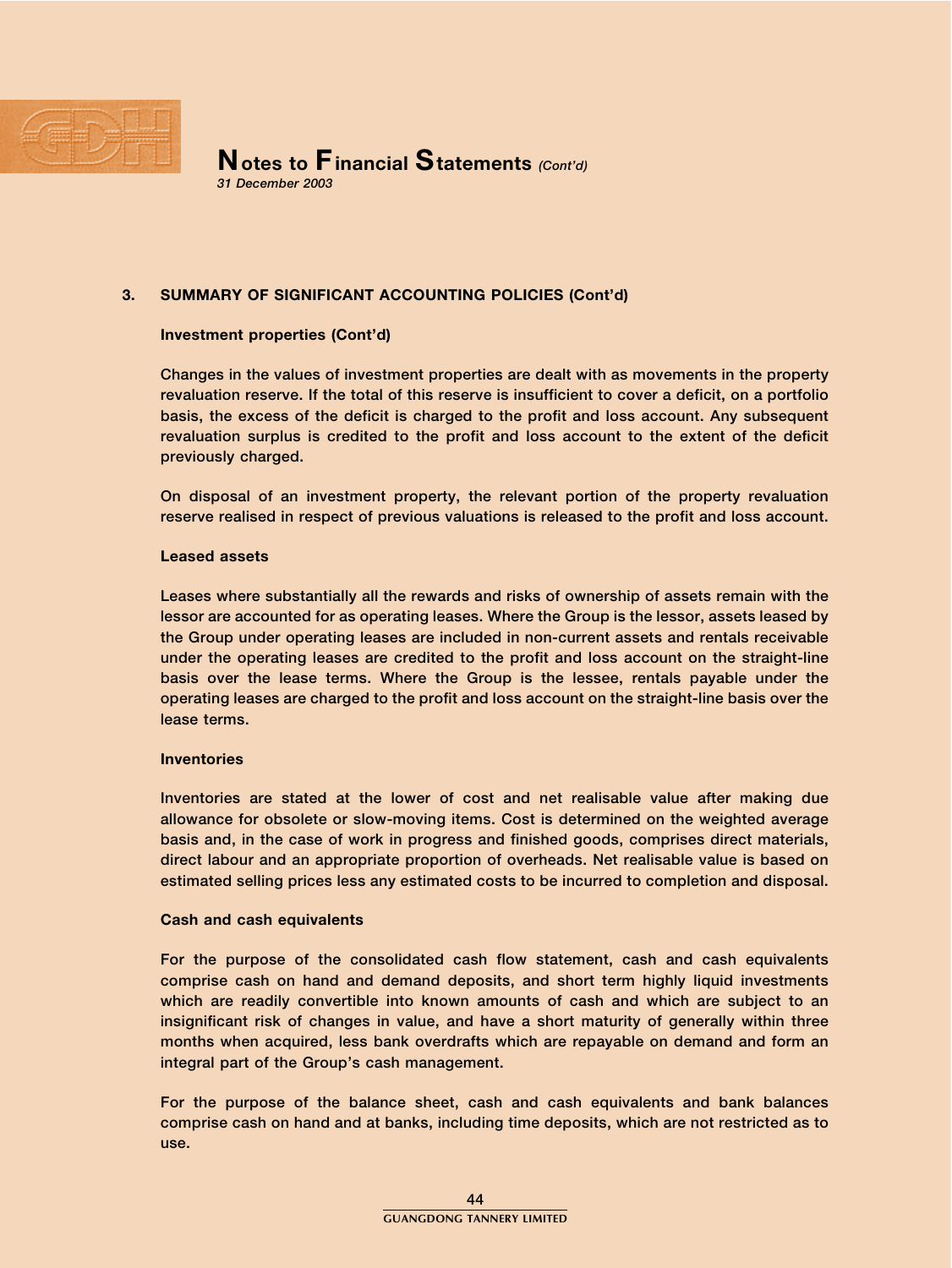

## 3. SUMMARY OF SIGNIFICANT ACCOUNTING POLICIES (Cont'd)

#### **Provisions**

A provision is recognised when a present obligation (legal or constructive) has arisen as a result of a past event and it is probable that a future outflow of resources will be required to settle the obligation, provided that a reliable estimate can be made of the amount of the obligation.

When the effect of discounting is material, the amount recognised for a provision is the present value at the balance sheet date of the future expenditures expected to be required to settle the obligation. The increase in the discounted present value amount arising from the passage of time is included in finance costs in the profit and loss account.

Provisions for staff redundancy payments and compensation to a PRC joint venture partner for early termination of a joint venture agreement are determined based on employment contracts and the terms of the joint venture agreement.

Provisions for a tax claim and a tax penalty by the PRC authorities is determined based on the amount set out in a demand letter issued by the PRC authorities to a subsidiary of the Company, and with reference to the relevant PRC laws and regulations and a PRC legal opinion.

#### Income tax

Income tax comprises current and deferred tax. Income tax is recognised in the profit and loss account or in equity if it relates to items that are recognised in the same or a different period, directly in equity.

Deferred tax is provided, using the liability method, on all temporary differences at the balance sheet date between the tax bases of assets and liabilities and their carrying amounts for financial reporting purposes.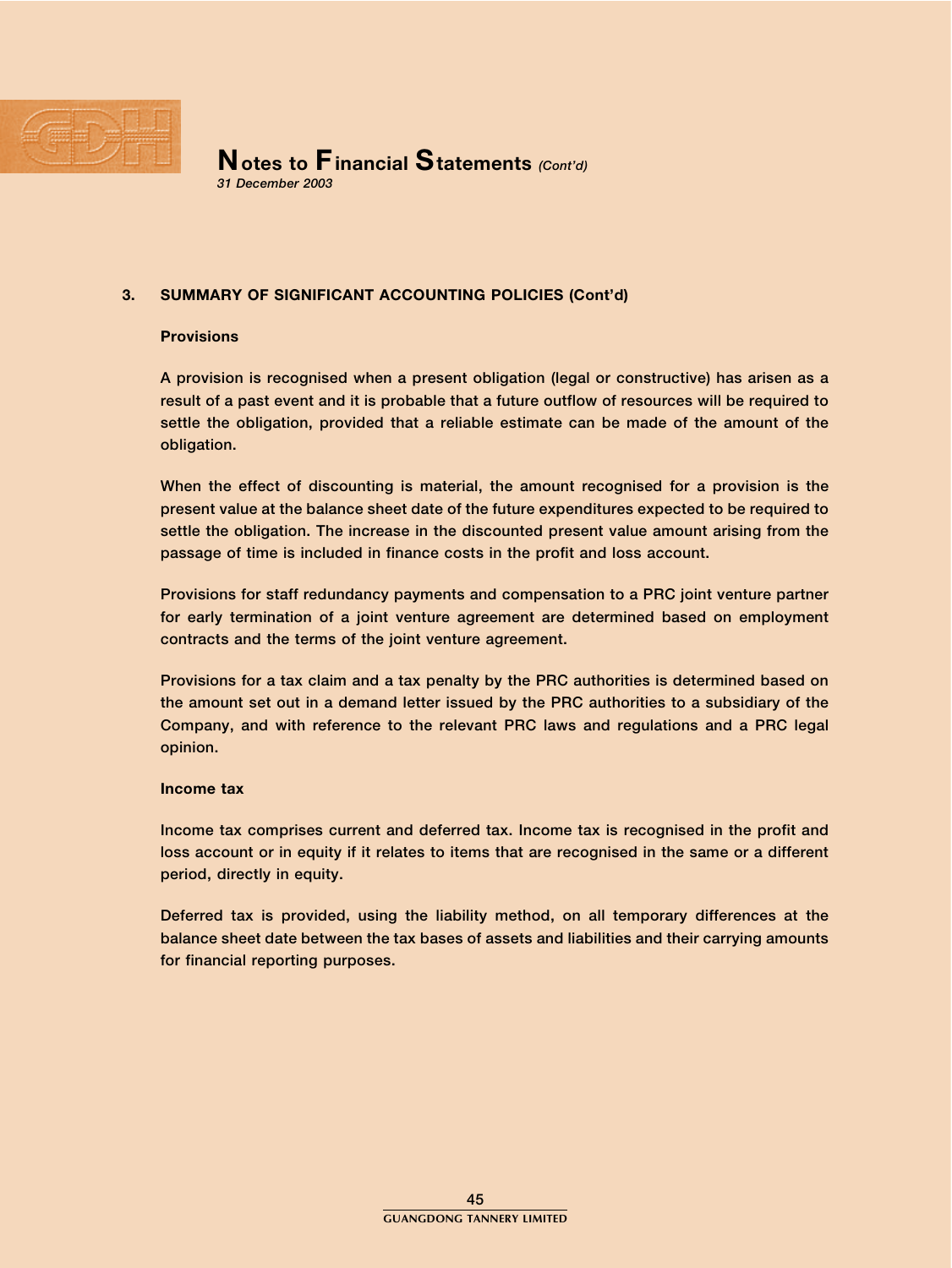

## 3. SUMMARY OF SIGNIFICANT ACCOUNTING POLICIES (Cont'd)

## Income tax (Cont'd)

Deferred tax liabilities are recognised for all taxable temporary differences:

- . except where the deferred tax liability arises from goodwill or the initial recognition of an asset or liability in a transaction that is not a business combination and, at the time of the transaction, affects neither the accounting profit nor taxable profit or loss; and
- . in respect of taxable temporary differences associated with investments in subsidiaries, associates and interests in joint ventures, except where the timing of the reversal of the temporary differences can be controlled and it is probable that the temporary differences will not reverse in the foreseeable future.

Deferred tax assets are recognised for all deductible temporary differences, carryforward of unused tax assets and unused tax losses, to the extent that it is probable that taxable profit will be available against which the deductible temporary differences, and the carryforward of unused tax assets and unused tax losses can be utilised:

- . except where the deferred tax asset relating to the deductible temporary differences arises from negative goodwill or the initial recognition of an asset or liability in a transaction that is not a business combination and, at the time of the transaction, affects neither the accounting profit nor taxable profit or loss; and
- . in respect of deductible temporary differences associated with investments in subsidiaries, associates and interests in joint ventures, deferred tax assets are only recognised to the extent that it is probable that the temporary differences will reverse in the foreseeable future and taxable profit will be available against which the temporary differences can be utilised.

The carrying amount of deferred tax assets is reviewed at each balance sheet date and reduced to the extent that it is no longer probable that sufficient taxable profit will be available to allow all or part of the deferred tax asset to be utilised. Conversely, previously unrecognised deferred tax assets are recognised to the extent that it is probable that sufficient taxable profit will be available to allow all or part of the deferred tax asset to be utilised.

Deferred tax assets and liabilities are measured at the tax rates that are expected to apply to the period when the asset is realised or the liability is settled, based on tax rates (and tax laws) that have been enacted or substantively enacted at the balance sheet date.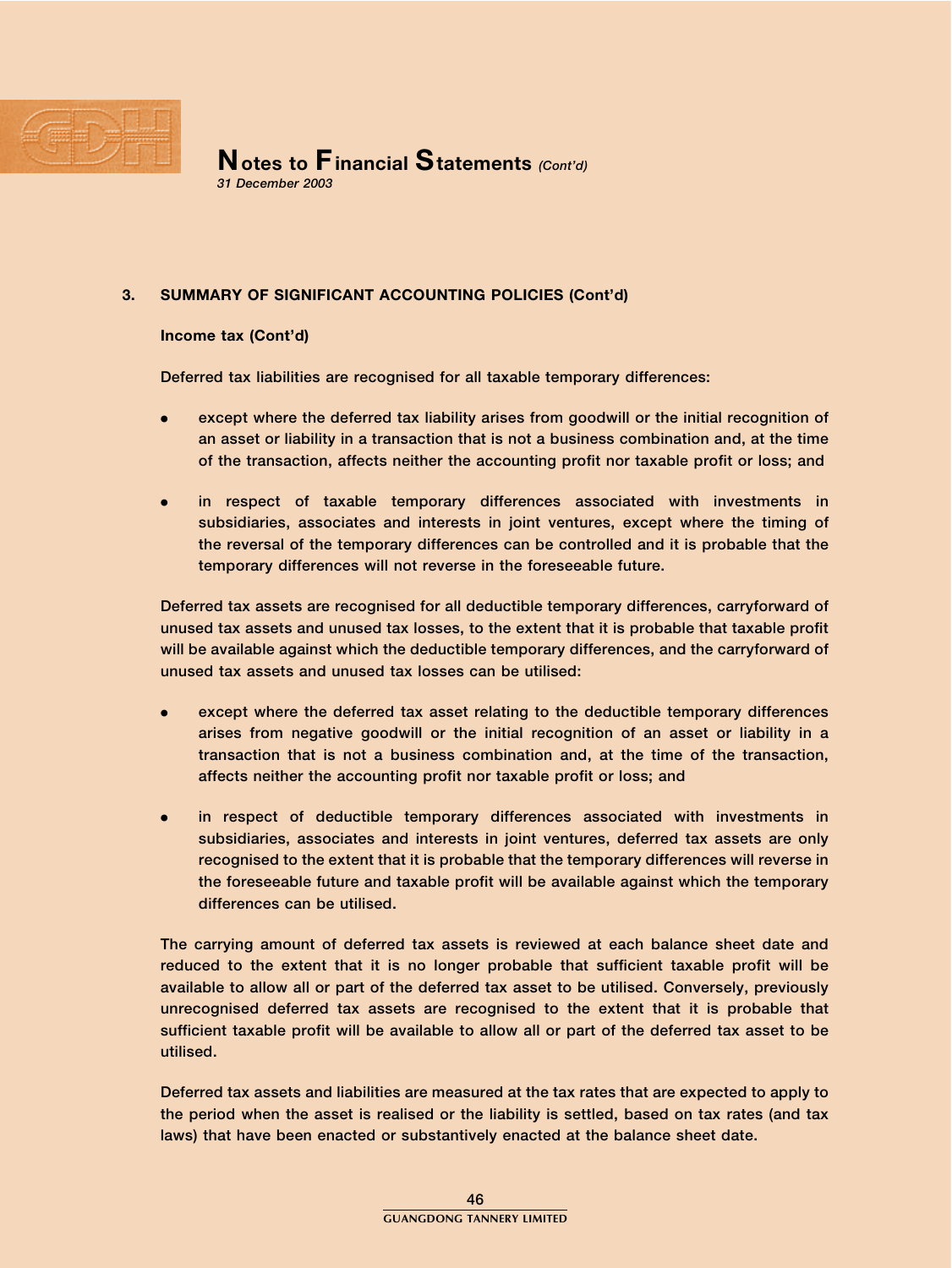

## 3. SUMMARY OF SIGNIFICANT ACCOUNTING POLICIES (Cont'd)

#### Revenue recognition

Revenue is recognised when it is probable that the economic benefits will flow to the Group and when the revenue can be measured reliably, on the following bases:

- (a) from the sale of goods, properties, fixed assets and investments (collectively referred to as ''goods and investments''), when the significant risks and rewards of ownership have been transferred to the buyer, provided that the Group maintains neither managerial involvement to the degree usually associated with ownership, nor effective control over the goods and investments sold;
- (b) rental and royalty income, on a time proportion basis over the lease/contract terms; and
- (c) interest income, on a time proportion basis taking into account the principal outstanding and the effective interest rate applicable.

#### Employee benefits

#### Retirement benefits scheme

The Group operates a defined contribution Mandatory Provident Fund retirement benefits scheme (the ''MPF Scheme'') under the Mandatory Provident Fund Schemes Ordinance, for those employees who are eligible to participate in the MPF Scheme. Contributions are made based on a percentage of the employees' basic salaries and are charged to the profit and loss account as they become payable in accordance with the rules of the MPF Scheme. The assets of the MPF Scheme are held separately from those of the Group in an independently administered fund. The Group's employer contributions vest fully with the employees when contributed into the MPF Scheme, except for the Group's employer voluntary contributions, which are refunded to the Group when the employee leaves employment prior to the contributions vesting fully, in accordance with the rules of the MPF Scheme.

The employees of the Group's subsidiaries which operate in Mainland China are required to participate in central pension schemes (the "PRC Scheme") operated by the local municipal government. These subsidiaries are required to contribute a certain percentage of their payroll to the PRC Scheme to fund their benefits. The only obligation of the Group with respect to the PRC Scheme is to pay the ongoing required contributions under the PRC Scheme. Contributions under the PRC Scheme are charged to the profit and loss account as they become payable in accordance with the rules of the PRC Scheme.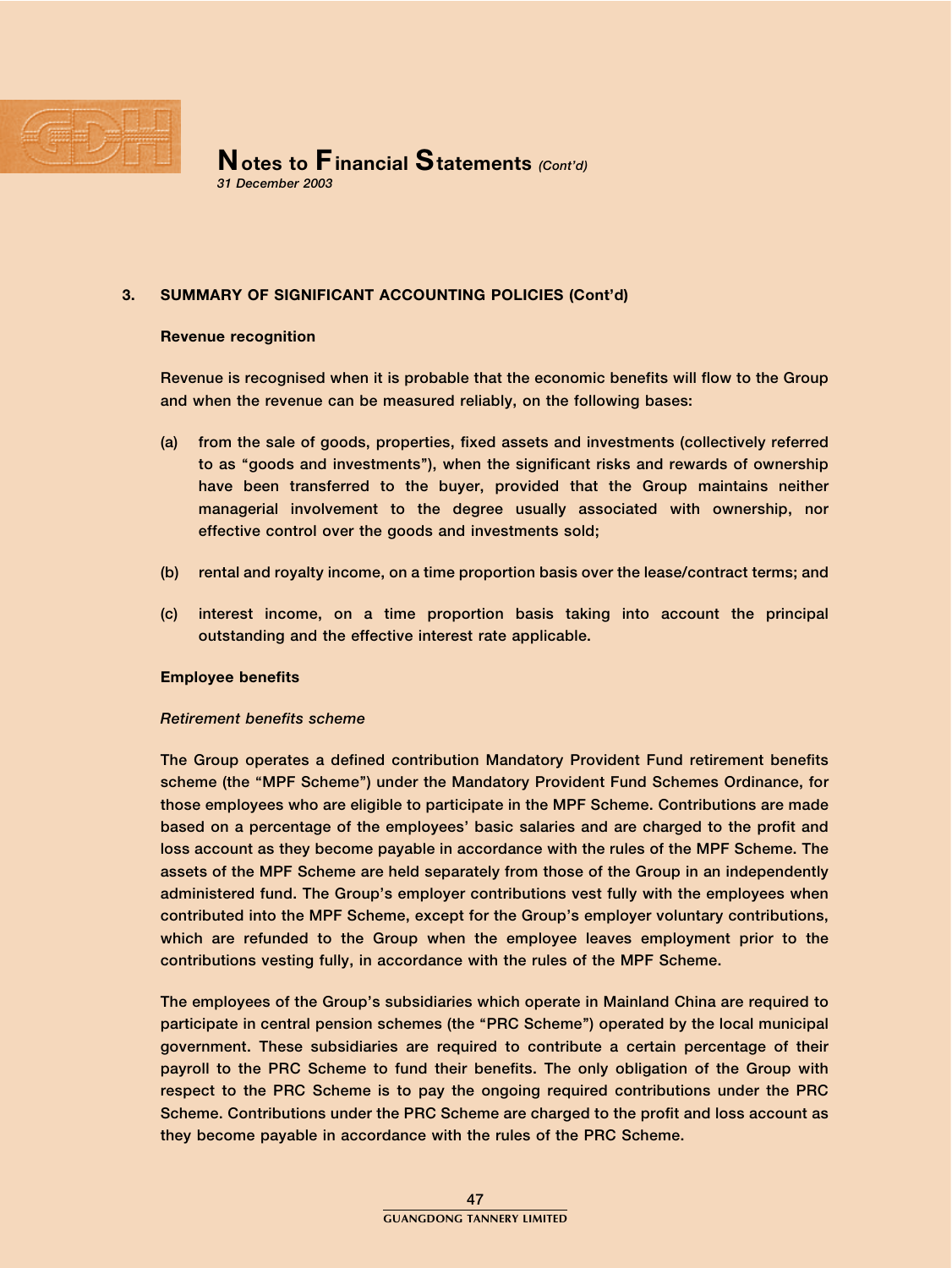

## 3. SUMMARY OF SIGNIFICANT ACCOUNTING POLICIES (Cont'd)

## Employee benefits (Cont'd)

#### Share option scheme

The Company operates a share option scheme for the purpose of providing incentives and rewards to eligible participants who contribute to the success of the Group's operations. The financial impact of share options granted under the share option scheme is not recorded in the Company's or the Group's balance sheet until such time as the options are exercised, and no charge is recorded in the profit and loss account or balance sheet for their cost. Upon the exercise of share options, the resulting shares issued are recorded by the Company as additional share capital at the nominal value of the shares, and the excess of the exercise price per share over the nominal value of the shares is recorded by the Company in the share premium account. Options which are cancelled prior to their exercise dates, or which lapse, are deleted from the register of outstanding options.

#### Foreign currencies

Foreign currency transactions are recorded at the applicable exchange rates ruling at the transaction dates. Monetary assets and liabilities denominated in foreign currencies at the balance sheet date are translated at the applicable exchange rates ruling at that date. Exchange differences are dealt with in the profit and loss account.

On consolidation, the financial statements of subsidiaries and associate operating in Mainland China and overseas are translated into Hong Kong dollars using the net investment method. The profit and loss accounts of overseas subsidiaries and associate are translated to Hong Kong dollars at the weighted average exchange rates for the year, and their balance sheets are translated to Hong Kong dollars at the exchange rates at the balance sheet date. The resulting translation differences are included in the exchange translation reserve.

For the purpose of the consolidated cash flow statement, the cash flows of subsidiaries and associate operating in Mainland China and overseas are translated to Hong Kong dollars at the exchange rates ruling at the dates of the cash flows. Frequently recurring cash flows of subsidiaries and associate operating in Mainland China and overseas which arise throughout the year are translated to Hong Kong dollars at the weighted average exchange rates for the year.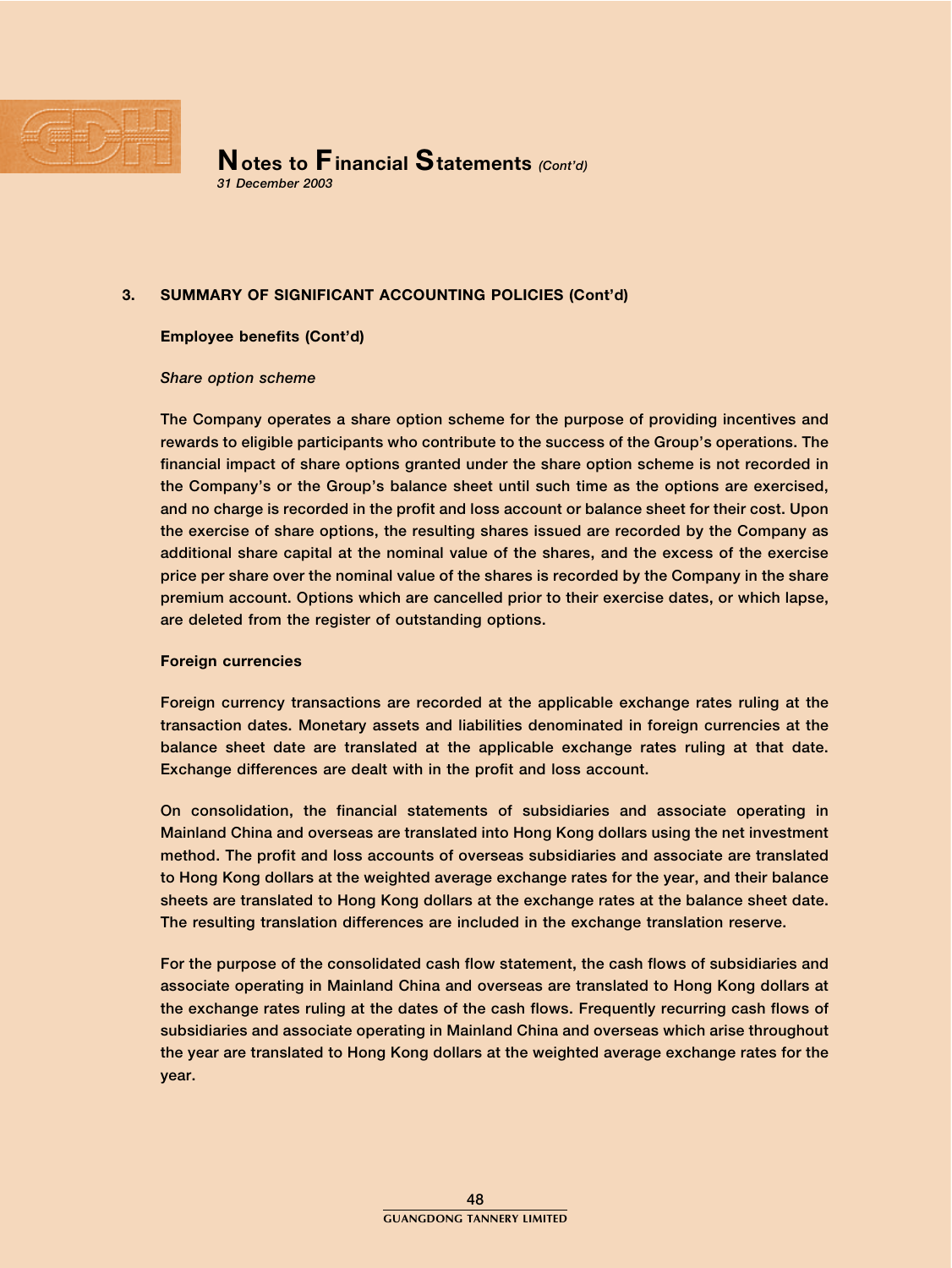

4. SEGMENT INFORMATION

Segment information is presented by way of two segment formats: (i) on a primary segment reporting basis, by business segment; and (ii) on a secondary segment reporting basis, by geographical segment.

The Group's operating businesses are structured and managed separately, according to the nature of their operations and the products and services they provide. Each of the Group's business segments represents a strategic business unit that offers products and services which are subject to risks and returns that are different from those of other business segments. Summary details of the business segments are as follows:

## Continuing operations

- (a) the leather processing segment processes raw leather to finished leather for use in the leather ware products manufacturing industry in Hong Kong and Mainland China;
- (b) the merchandise trading segment purchases commodities from overseas and sells to customers in Mainland China;
- (c) the property investment segment invests in residential and commercial properties in Hong Kong and Mainland China for rental income purposes; and
- (d) the corporate and other segment mainly comprises the Group's corporate income and expense items.

## Discontinued operations

- (e) the leather ware products manufacture and distribution segment produces leather ware products in Mainland China and sells them mainly in Hong Kong; and
- (f) the packaging materials manufacture and distribution segment produces and distributes packaging materials in Mainland China.

In determining the Group's geographical segments, revenues and results are attributed to the segments based on the location of the customers, and assets are attributed to the segments based on the location of the assets. Intersegment transactions mainly represented management services provided and charged by the Company to its subsidiaries at the bases determined by the Group.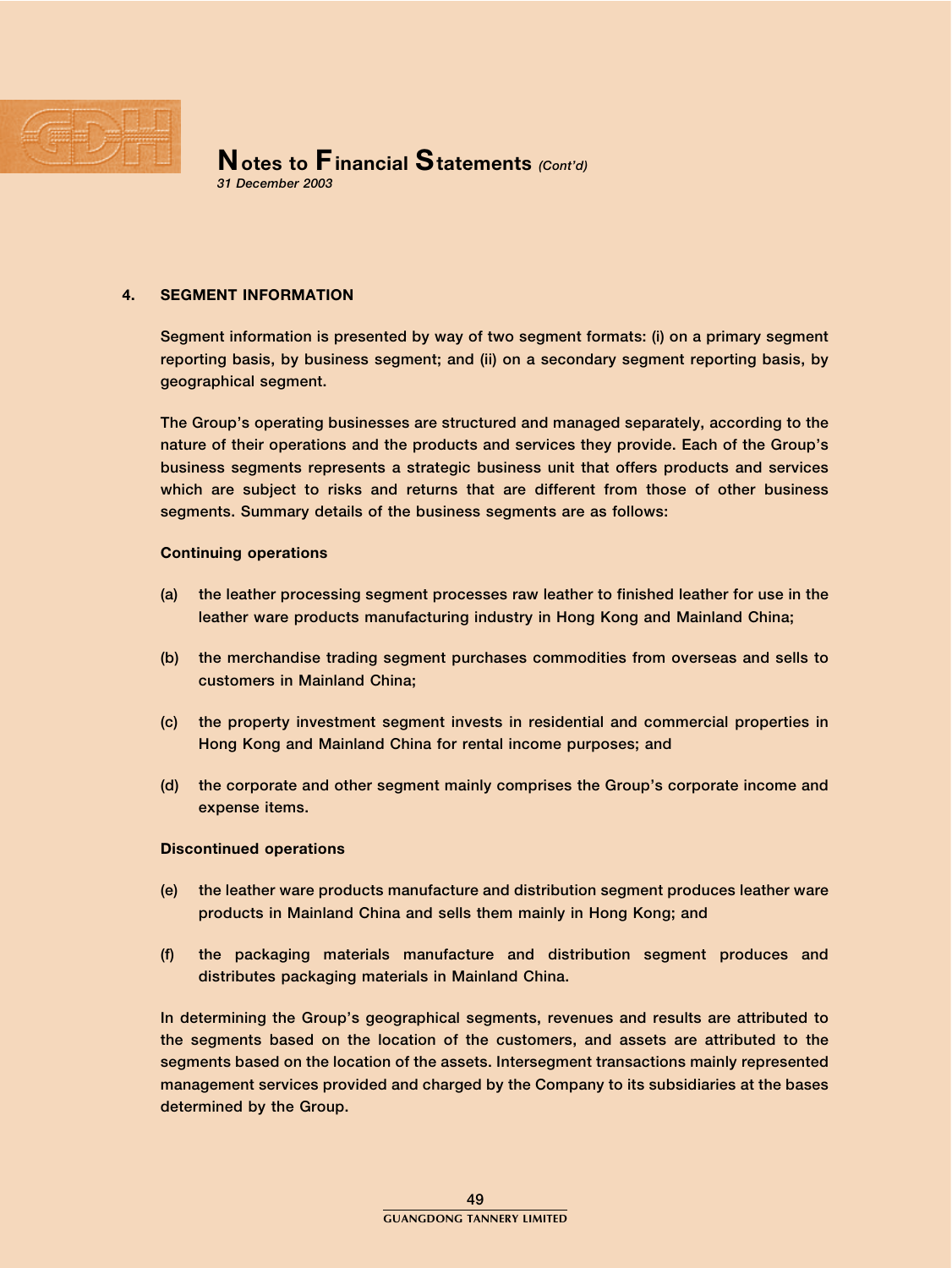

31 December 2003

## 4. SEGMENT INFORMATION (Cont'd)

## (a) Business segments

The following tables present revenue, profit/(loss) and certain asset, liability and expenditure information for the Group's business segments.

**Group** 

|                                                            | Leather<br>processing |                             | <b>Merchandise</b><br>trading                                 |           | <b>Property</b><br>investment |         |
|------------------------------------------------------------|-----------------------|-----------------------------|---------------------------------------------------------------|-----------|-------------------------------|---------|
|                                                            | 2003                  | 2002                        | 2003<br>HK\$'000 HK\$'000 HK\$'000 HK\$'000 HK\$'000 HK\$'000 | 2002      | 2003                          | 2002    |
| <b>Segment revenue:</b><br>Sales to external               |                       |                             |                                                               |           |                               |         |
| customers                                                  | 381,601               | 412,759                     |                                                               | 90,329    |                               |         |
| Intersegment sales<br>Other revenue<br>(excluding exchange |                       |                             |                                                               |           |                               |         |
| gains/(losses), net)<br>Exchange gains/                    | 941                   | 1,121                       |                                                               | 3,900     | 1,825                         | 2,181   |
| (losses), net                                              | (1, 171)              | (222)                       |                                                               | (297)     |                               |         |
| Total                                                      | 381.371               | 413,658                     |                                                               | 93.932    | 1,825                         | 2,181   |
| <b>Segment results</b>                                     |                       | $(106, 898)$ $(164, 693)^*$ |                                                               | (24, 562) | 2,075                         | (1,668) |

Interest income

Loss from operating activities Finance costs

Loss before tax Tax Minority interests

Net loss from ordinary activities attributable to shareholders

\* The balance included an impairment of goodwill amounting to HK\$133,349,000 in respect of the Group's acquisition of Nanhai Tannery & Leather Products Co., Ltd. (note 14).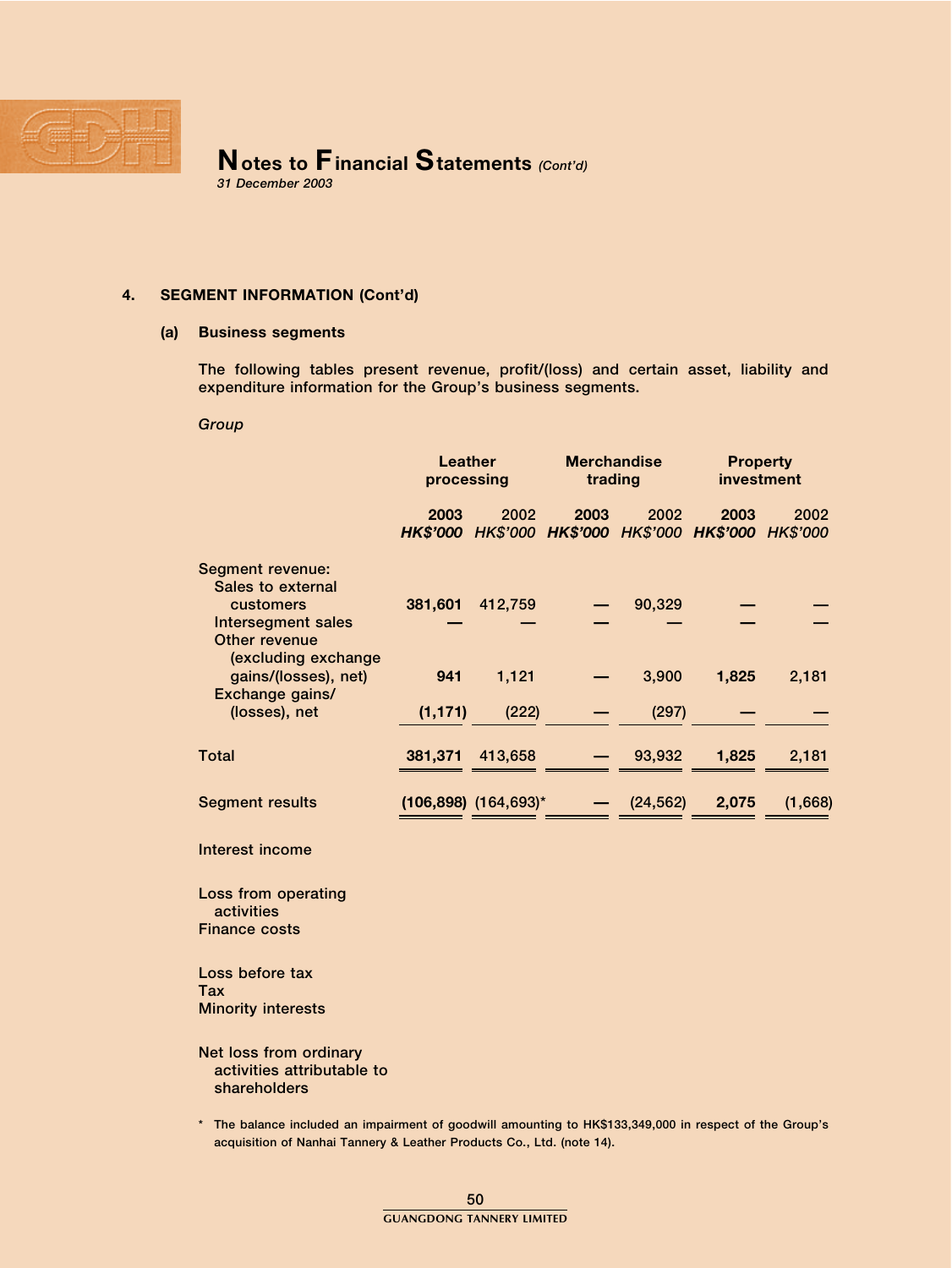

Leather ware

## Notes to Financial Statements (Cont'd) 31 December 2003

Packaging

|                                                   | Leather ware<br>products |        |      | Packaging<br>materials                            |                                                                                                   |                |                     |       |                     |                        |
|---------------------------------------------------|--------------------------|--------|------|---------------------------------------------------|---------------------------------------------------------------------------------------------------|----------------|---------------------|-------|---------------------|------------------------|
| manufacture and<br>distribution<br>(Discontinued) |                          |        |      | manufacture and<br>distribution<br>(Discontinued) | <b>Corporate and</b><br><b>Other</b>                                                              |                | <b>Eliminations</b> |       | <b>Consolidated</b> |                        |
|                                                   | 2003                     | 2002   | 2003 | 2002                                              | 2003<br>HK\$'000 HK\$'000 HK\$'000 HK\$'000 HK\$'000 HK\$'000 HK\$'000 HK\$'000 HK\$'000 HK\$'000 | 2002           | 2003                | 2002  | 2003                | 2002                   |
|                                                   |                          |        |      |                                                   |                                                                                                   |                |                     |       |                     |                        |
|                                                   |                          | 17,665 |      | 8,302                                             |                                                                                                   |                |                     |       | 381,601             | 529,055                |
|                                                   |                          |        |      |                                                   | 480                                                                                               | 652            | (480)               | (652) |                     |                        |
|                                                   |                          | 2,308  |      |                                                   | 16,703                                                                                            | 113            |                     |       | 19,469              | 9,623                  |
|                                                   |                          | (42)   |      |                                                   | (160)                                                                                             | $\overline{2}$ |                     |       | (1, 331)            | (559)                  |
|                                                   |                          | 19,931 |      | 8,302                                             | 17,023                                                                                            | 767            | (480)               |       | $(652)$ 399,739     | 538,119                |
|                                                   |                          | (439)  |      | (89)                                              | 8,997                                                                                             | (7,978)        |                     |       |                     | $(95,826)$ $(199,429)$ |
|                                                   |                          |        |      |                                                   |                                                                                                   |                |                     |       |                     |                        |

194 438

(95,632) (198,991) (5,948) (6,387)

(101,580) (205,378) 286 —  $-$  177

 $\underbrace{(101,294)} \underline{(205,201)}$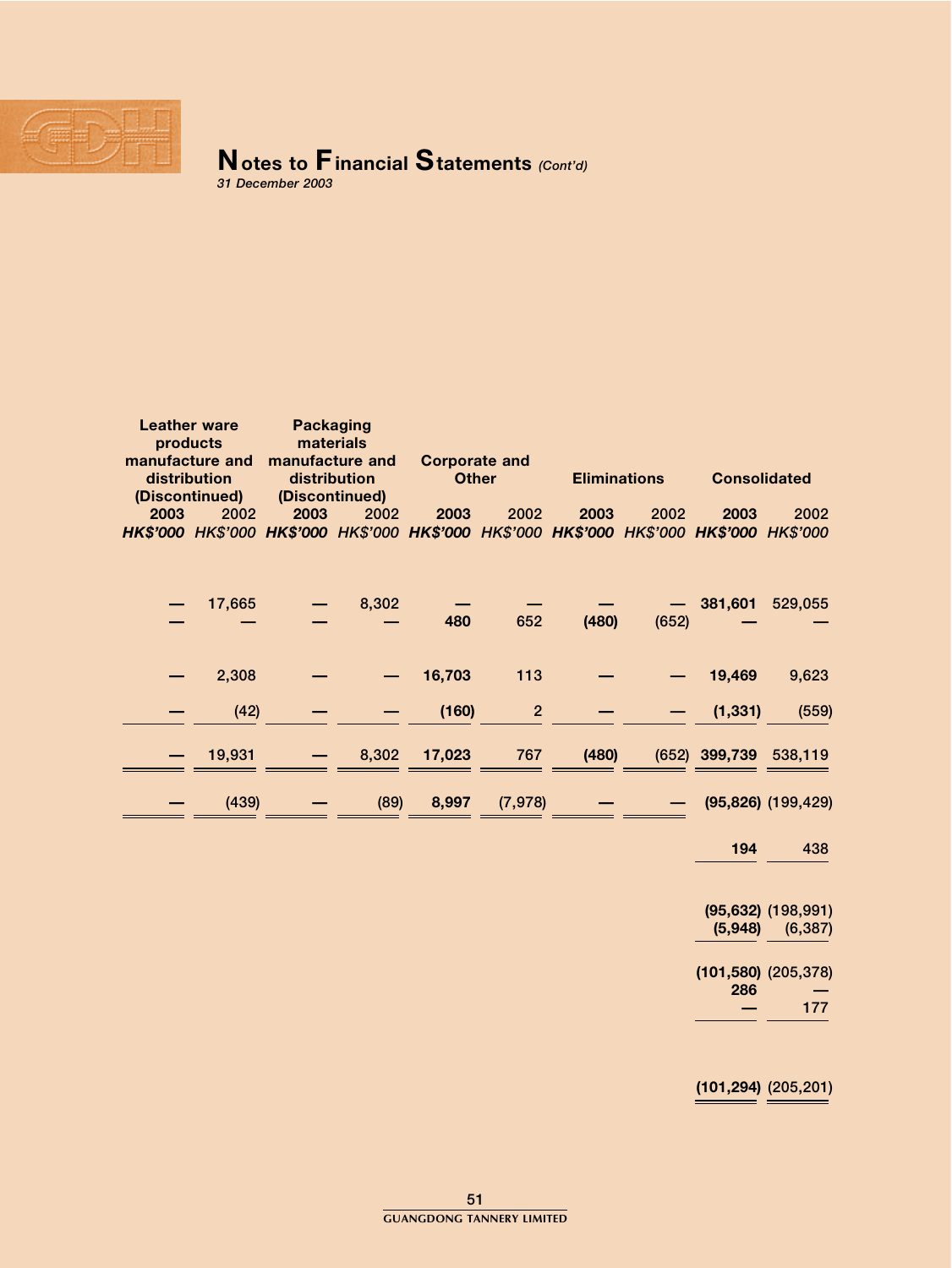

## 4. SEGMENT INFORMATION (Cont'd)

## (a) Business segments (Cont'd)

## **Group**

|                                                              | <b>Leather</b><br>processing |           | <b>Merchandise</b><br>trading |          | <b>Property</b><br>investment                                 |        |
|--------------------------------------------------------------|------------------------------|-----------|-------------------------------|----------|---------------------------------------------------------------|--------|
|                                                              | 2003                         | 2002      | 2003                          | 2002     | 2003<br>HK\$'000 HK\$'000 HK\$'000 HK\$'000 HK\$'000 HK\$'000 | 2002   |
| <b>Segment assets</b><br><b>Unallocated assets</b>           | 469,165                      | 449,652   |                               | 2,964    | 12,848                                                        | 34,377 |
| <b>Total assets</b>                                          |                              |           |                               |          |                                                               |        |
| <b>Segment liabilities</b><br><b>Unallocated liabilities</b> | (163, 886)                   | (79, 626) |                               | (2, 475) | (359)                                                         | (632)  |
| <b>Total liabilities</b>                                     |                              |           |                               |          |                                                               |        |
| Other segment                                                |                              |           |                               |          |                                                               |        |
| information:                                                 |                              |           |                               |          |                                                               |        |
| <b>Capital expenditure</b>                                   | 2,985                        | 15,039    |                               |          |                                                               |        |
| <b>Depreciation</b>                                          | 15,531                       | 15,294    |                               | 46       |                                                               |        |
| Amortisation                                                 |                              |           |                               |          |                                                               |        |
| <b>Impairment of fixed</b>                                   |                              |           |                               |          |                                                               |        |
| assets                                                       | 10,320                       | 1,493     |                               |          |                                                               |        |
| <b>Revaluation (surplus)/</b>                                |                              |           |                               |          |                                                               |        |
| deficit on investment<br>properties                          |                              |           |                               |          | (662)                                                         | 2,938  |
| <b>Revaluation (surplus)/</b>                                |                              |           |                               |          |                                                               |        |
| deficit on leasehold                                         |                              |           |                               |          |                                                               |        |
| land and buildings                                           | (42)                         | 556       |                               |          |                                                               |        |
| Other non-cash                                               |                              |           |                               |          |                                                               |        |
| (income)/expenses                                            | 8,098                        | 11,930    |                               | 29,169   | (681)                                                         |        |
| Provisions for tax claim                                     |                              |           |                               |          |                                                               |        |
| and tax penalty by the                                       |                              |           |                               |          |                                                               |        |
| <b>PRC</b> authorities                                       | 69,600                       |           |                               |          |                                                               |        |
| <b>Impairment of goodwill</b>                                |                              | 133,349   |                               |          |                                                               |        |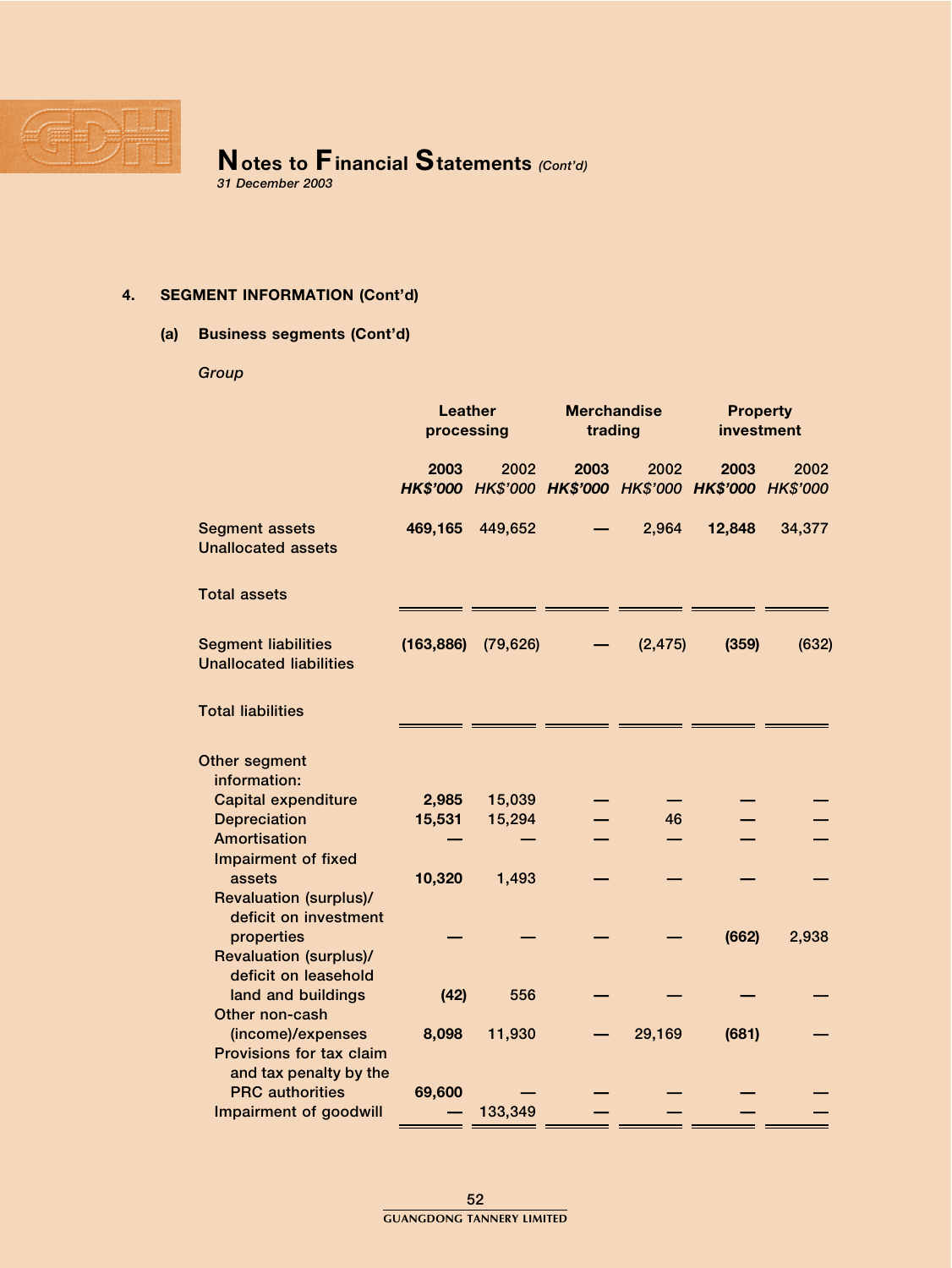

| <b>Leather ware</b><br><b>Packaging</b><br>products<br>materials |      |                        |                 |                      |         |                                                                                                   |                              |                           |                           |
|------------------------------------------------------------------|------|------------------------|-----------------|----------------------|---------|---------------------------------------------------------------------------------------------------|------------------------------|---------------------------|---------------------------|
| manufacture and                                                  |      |                        | manufacture and | <b>Corporate and</b> |         |                                                                                                   |                              |                           |                           |
| distribution                                                     |      | distribution           |                 | <b>Other</b>         |         | <b>Eliminations</b>                                                                               |                              | <b>Consolidated</b>       |                           |
| (Discontinued)<br>2003                                           | 2002 | (Discontinued)<br>2003 | 2002            | 2003                 | 2002    |                                                                                                   | 2002                         |                           | 2002                      |
|                                                                  |      |                        |                 |                      |         | 2003<br>HK\$'000 HK\$'000 HK\$'000 HK\$'000 HK\$'000 HK\$'000 HK\$'000 HK\$'000 HK\$'000 HK\$'000 |                              | 2003                      |                           |
|                                                                  |      |                        |                 |                      |         |                                                                                                   |                              |                           |                           |
|                                                                  |      |                        |                 | 2,684                | 5,765   |                                                                                                   | $(5,850)$ $(10,132)$ 478,847 |                           | 482,626                   |
|                                                                  |      |                        |                 |                      |         |                                                                                                   |                              | 970                       | 1,023                     |
|                                                                  |      |                        |                 |                      |         |                                                                                                   |                              |                           |                           |
|                                                                  |      |                        |                 |                      |         |                                                                                                   |                              | 479,817                   | 483,649                   |
|                                                                  |      |                        |                 |                      |         |                                                                                                   |                              |                           |                           |
|                                                                  |      |                        |                 | (8, 781)             | (2,684) | 5,850                                                                                             |                              | 10,132 (167,176) (75,285) |                           |
|                                                                  |      |                        |                 |                      |         |                                                                                                   |                              |                           | $(142, 481)$ $(132, 721)$ |
|                                                                  |      |                        |                 |                      |         |                                                                                                   |                              |                           |                           |
|                                                                  |      |                        |                 |                      |         |                                                                                                   |                              |                           | $(309, 657)$ $(208, 006)$ |
|                                                                  |      |                        |                 |                      |         |                                                                                                   |                              |                           |                           |
|                                                                  |      |                        |                 |                      |         |                                                                                                   |                              |                           |                           |
|                                                                  |      |                        |                 |                      |         |                                                                                                   |                              |                           |                           |
|                                                                  | 342  |                        | $\overline{4}$  | 59                   | 91      |                                                                                                   |                              | 3,044                     | 15,476                    |
|                                                                  | 358  |                        |                 | 784                  | 377     |                                                                                                   |                              | 16,315                    | 16,075                    |
|                                                                  | 700  |                        |                 |                      |         |                                                                                                   |                              |                           | 700                       |
|                                                                  |      |                        |                 |                      |         |                                                                                                   |                              |                           |                           |
|                                                                  |      |                        |                 |                      |         |                                                                                                   |                              | 10,320                    | 1,493                     |
|                                                                  |      |                        |                 |                      |         |                                                                                                   |                              |                           |                           |
|                                                                  |      |                        |                 |                      |         |                                                                                                   |                              | (662)                     | 2,938                     |
|                                                                  |      |                        |                 |                      |         |                                                                                                   |                              |                           |                           |
|                                                                  |      |                        |                 |                      |         |                                                                                                   |                              |                           |                           |
|                                                                  |      |                        |                 |                      |         |                                                                                                   |                              | (42)                      | 556                       |
|                                                                  |      |                        |                 |                      |         |                                                                                                   |                              |                           |                           |
|                                                                  |      |                        | 133             | 790                  | 506     |                                                                                                   |                              | 8,207                     | 41,738                    |
|                                                                  |      |                        |                 |                      |         |                                                                                                   |                              |                           |                           |
|                                                                  |      |                        |                 |                      |         |                                                                                                   |                              | 69,600                    |                           |
|                                                                  |      |                        |                 |                      |         |                                                                                                   |                              |                           | 133,349                   |
|                                                                  |      |                        |                 |                      |         |                                                                                                   |                              |                           |                           |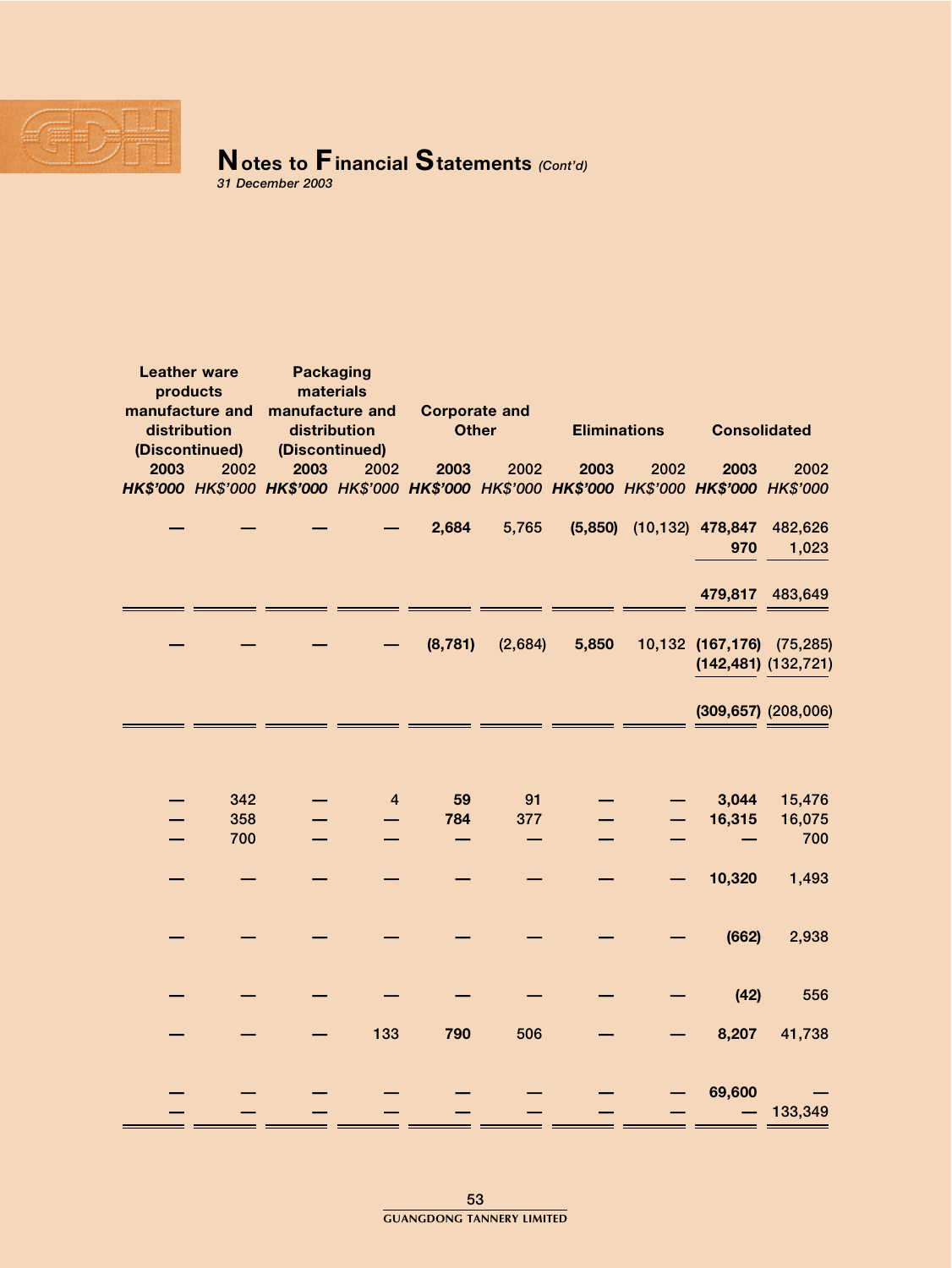

## 4. SEGMENT INFORMATION (Cont'd)

## (b) Geographical segments

The following tables present revenue, profit/(loss) and certain asset and expenditure information for the Group's geographical segments.

## Group

|                                                      |          | <b>Mainland China</b><br><b>Hong Kong</b> |        | <b>Elsewhere</b> |      | <b>Eliminations</b>                                                                       |      | <b>Consolidated</b> |          |         |
|------------------------------------------------------|----------|-------------------------------------------|--------|------------------|------|-------------------------------------------------------------------------------------------|------|---------------------|----------|---------|
|                                                      | 2003     | 2002                                      | 2003   | 2002             | 2003 | 2002                                                                                      | 2003 | 2002                | 2003     | 2002    |
|                                                      |          |                                           |        |                  |      | HK\$'000 HK\$'000 HK\$'000 HK\$'000 HK\$'000 HK\$'000 HK\$'000 HK\$'000 HK\$'000 HK\$'000 |      |                     |          |         |
| Segment revenue:                                     |          |                                           |        |                  |      |                                                                                           |      |                     |          |         |
| Sales to external customers                          | 381,601  | 502,274                                   |        | 16,248           |      | 10,533                                                                                    |      |                     | 381,601  | 529,055 |
| Other revenue (excluding<br>exchange gains/(losses), |          |                                           |        |                  |      |                                                                                           |      |                     |          |         |
| net)                                                 | 18,843   | 2,321                                     | 626    | 3,402            |      | 3,900                                                                                     |      |                     | 19,469   | 9,623   |
| Exchange losses, net                                 | (1, 171) | (200)                                     | (160)  | (149)            |      | (210)                                                                                     |      |                     | (1, 331) | (559)   |
| <b>Total</b>                                         |          | 399.273 504.395                           | 466    | 19,501           |      | 14,223                                                                                    |      |                     | 399,739  | 538.119 |
| Other geographical information:                      |          |                                           |        |                  |      |                                                                                           |      |                     |          |         |
| <b>Segment assets</b>                                | 445,487  | 446,599                                   | 33,360 | 36,856           |      | 1,211                                                                                     |      | (2,040)             | 478,847  | 482,626 |
| <b>Unallocated assets</b>                            |          |                                           |        |                  |      |                                                                                           |      |                     | 970      | 1,023   |
| <b>Total assets</b>                                  |          |                                           |        |                  |      |                                                                                           |      |                     | 479.817  | 483.649 |
| <b>Capital expenditure</b>                           | 3.035    | 15,043                                    | 9      | 433              |      |                                                                                           |      |                     | 3,044    | 15,476  |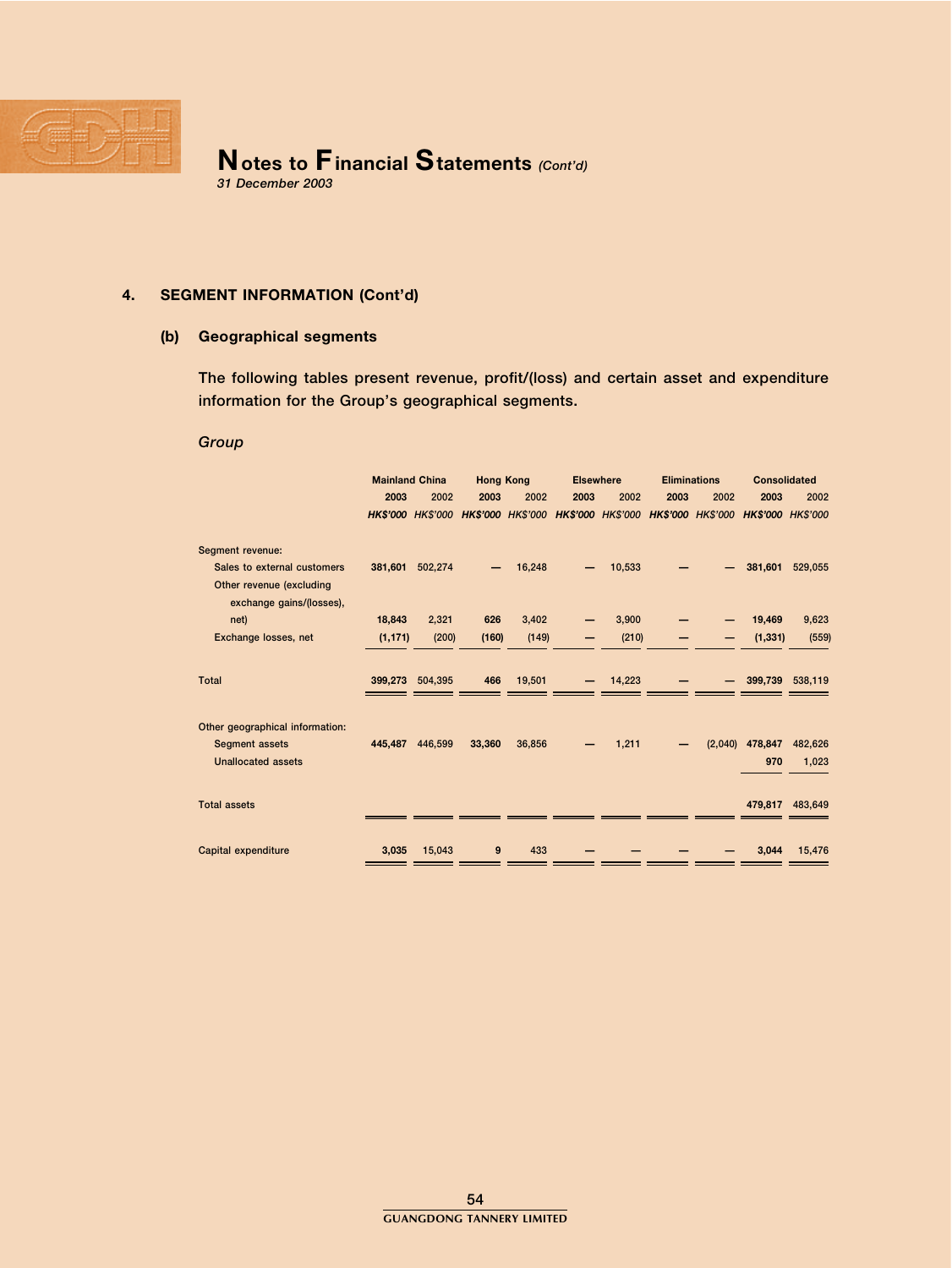

#### 5. TURNOVER AND REVENUE AND GAINS

#### Continuing:

Turnover from continuing operations represents gross proceeds received and receivable on the processing and sale of leather and the gross invoiced revenue arising from general merchandise trading, net of goods returned, trade discounts and value-added tax, during the year.

#### Discontinued:

Turnover from discontinued operations included revenue from the manufacture and distribution of leather ware products and packaging materials, net of goods returned, trade discounts and value-added tax, during the year ended 31 December 2002.

Revenue from the following activities has been included in turnover.

|                                                       | 2003            | 2002     |
|-------------------------------------------------------|-----------------|----------|
|                                                       | <b>HK\$'000</b> | HK\$'000 |
| Turnover                                              |                 |          |
| <b>Continuing:</b>                                    |                 |          |
| Processing and sale of leathers                       | 381,601         | 412,759  |
| Sale of merchandise                                   |                 | 90,329   |
|                                                       | 381,601         | 503,088  |
| <b>Discontinued:</b>                                  |                 |          |
| Manufacture and distribution of leather ware products |                 | 17,665   |
| Sale of packaging materials                           |                 | 8,302    |
|                                                       |                 | 25,967   |
|                                                       |                 |          |
|                                                       | 381,601         | 529,055  |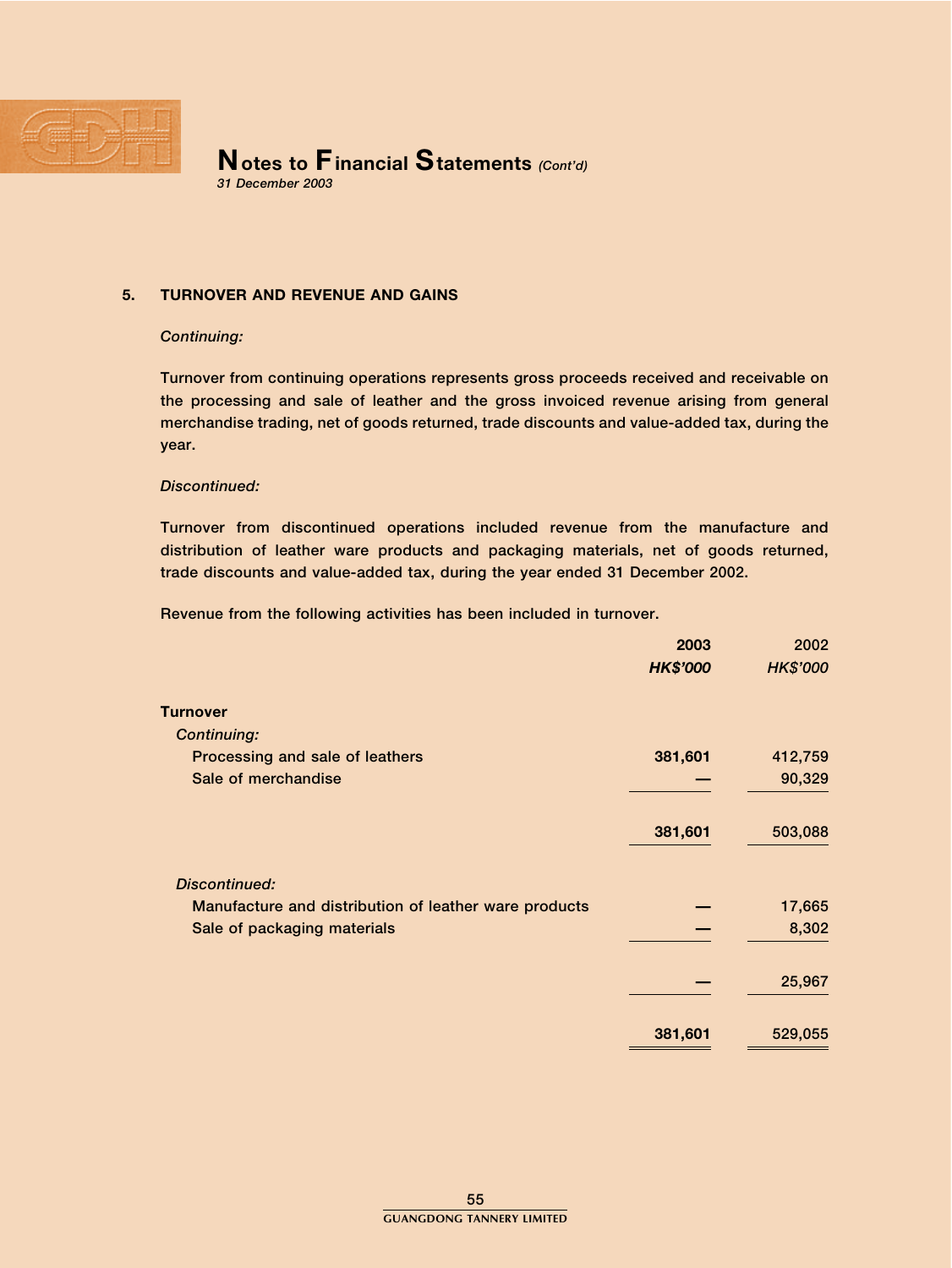

31 December 2003

## 5. TURNOVER AND REVENUE AND GAINS (Cont'd)

|                                    |             | 2003            | 2002            |
|------------------------------------|-------------|-----------------|-----------------|
|                                    | <b>Note</b> | <b>HK\$'000</b> | <b>HK\$'000</b> |
| Other revenue and gains            |             |                 |                 |
| <b>Continuing:</b>                 |             |                 |                 |
| <b>Rental income</b>               |             | 2,068           | 2,416           |
| Interest income                    |             | 194             | 429             |
| Gain on disposal of subsidiaries   | 31          | 16,609          |                 |
| Gain from settlement of litigation |             |                 | 3,900           |
| <b>Others</b>                      |             | 792             | 999             |
|                                    |             | 19,663          | 7,744           |
|                                    |             |                 |                 |
| <b>Discontinued:</b>               |             |                 |                 |
| <b>Royalty income</b>              |             |                 | 500             |
| Interest income                    |             |                 | 9               |
| Gain on disposal of a subsidiary   | 31          |                 | 550             |
| <b>Others</b>                      |             |                 | 622             |
|                                    |             |                 | 1,681           |
|                                    |             |                 |                 |
|                                    |             | 19,663          | 9,425           |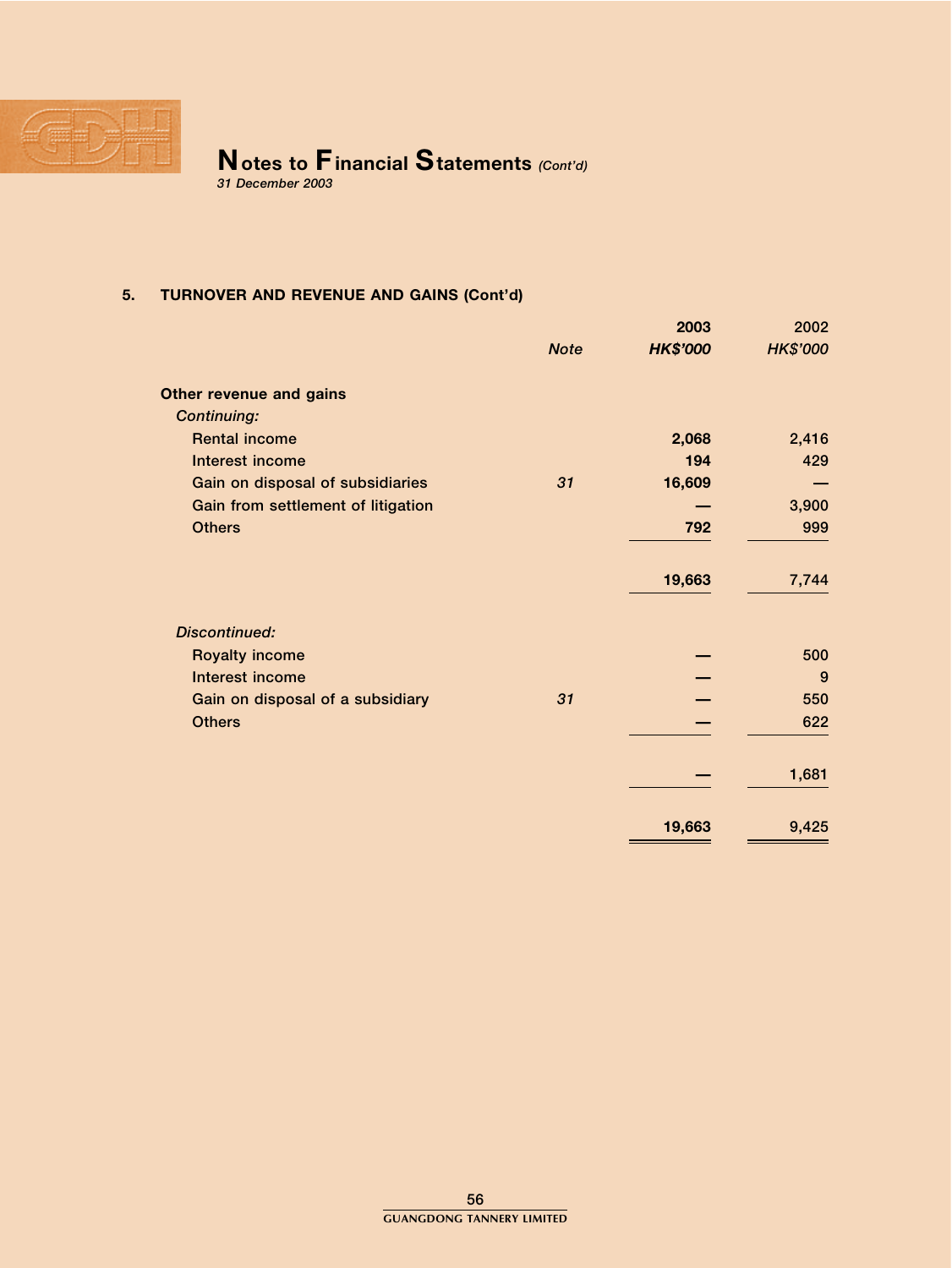

#### 6. DISCONTINUED OPERATIONS

## (a) Disposal of the Group's entire 60% interest in Alpha Universal Limited (''Alpha Universal'')

In June 2002, the Company entered into a conditional sale and purchase agreement with an independent third party for the disposal of the Group's entire 60% interest in Alpha Universal and its subsidiaries (the ''Alpha Universal Group'') at a cash consideration HK\$6,596,000 (net of expenses). The Alpha Universal Group principally operated the Group's leather ware products manufacture and distribution business.

In July 2002, the Group's disposal of its entire 60% interest in the Alpha Universal Group was completed and resulted in a gain of HK\$636,000 for the year ended 31 December 2002. Upon the completion of this transaction, Alpha Universal ceased to be a subsidiary of the Company and the Group's leather ware products manufacture and distribution business was then discontinued.

## (b) Discontinued operation of Xuzhou Gangwei Colour Package Co., Ltd. (''Xuzhou Gangwei'')

In June 2002, the Company negotiated compensation payments to the staff of Xuzhou Gangwei in respect of the decision of the board of directors of Xuzhou Gangwei to discontinue its packaging materials manufacture and distribution operations and to lease certain of its plant and machinery to an independent third party. Xuzhou Gangwei commenced to lease its plant and machinery on 30 June 2002 and the discontinuation of the packaging materials manufacture and distribution operations was then completed.

The discontinuation of the packaging materials manufacture and distribution business was consistent with the Group's strategy to concentrate on its leather processing business.

In connection with the decision to discontinue the packaging materials manufacture and distribution business, the Group incurred compensation payments to staff of HK\$552,000.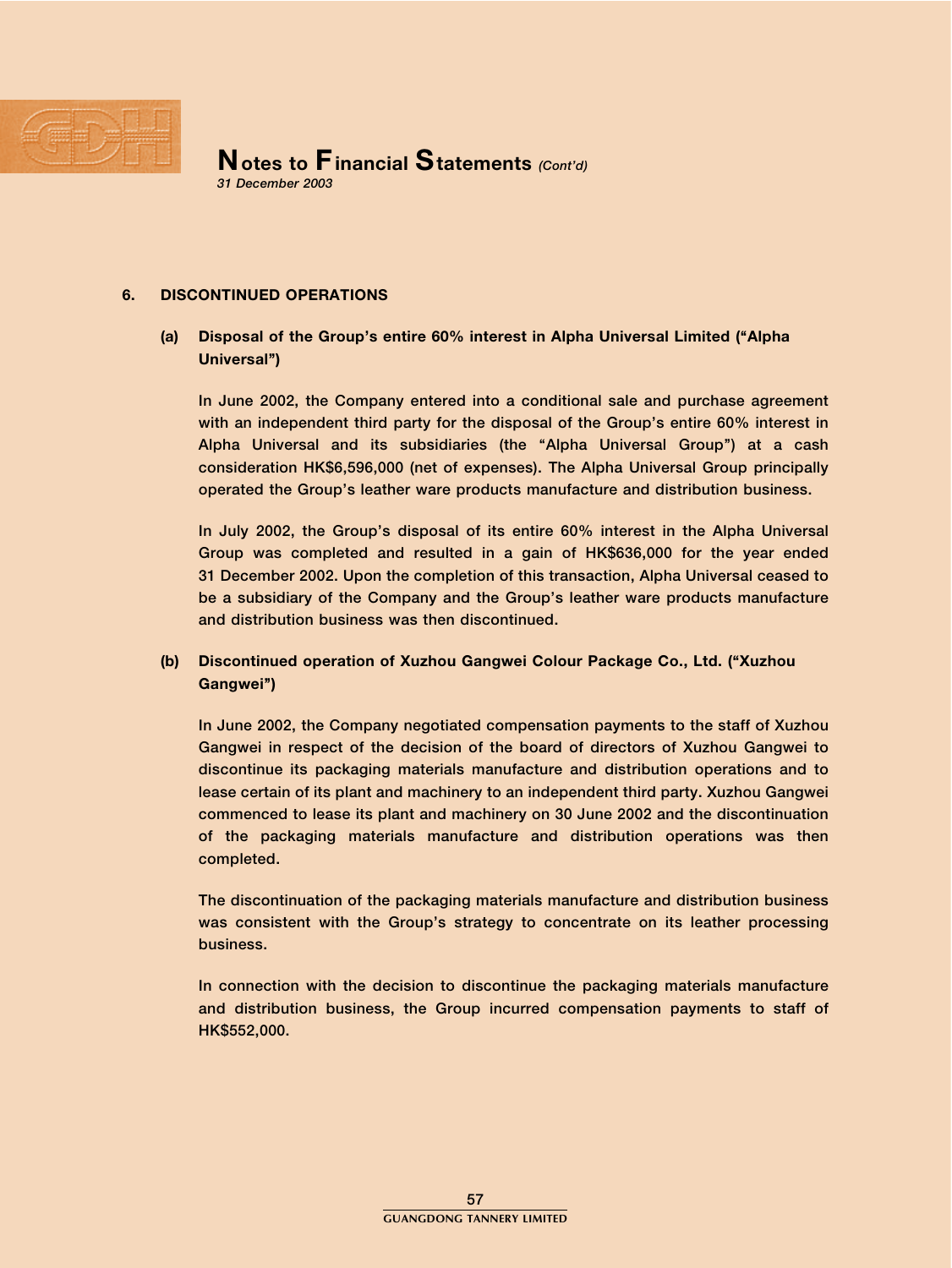

## 6. DISCONTINUED OPERATIONS (Cont'd)

The turnover, other revenue and gains, expenses, profit/(loss) before tax and tax attributable to the discontinued operations were as follows:

|                                                                                       | <b>Leather ware products</b><br>manufacture and distribution<br>For the year ended<br>31 December |                         | <b>Packaging materials</b><br>manufacture and distribution<br>For the year ended<br>31 December |                         |  |
|---------------------------------------------------------------------------------------|---------------------------------------------------------------------------------------------------|-------------------------|-------------------------------------------------------------------------------------------------|-------------------------|--|
|                                                                                       | 2003<br><b>HK\$'000</b>                                                                           | 2002<br><b>HK\$'000</b> | 2003<br><b>HK\$'000</b>                                                                         | 2002<br><b>HK\$'000</b> |  |
|                                                                                       |                                                                                                   |                         |                                                                                                 |                         |  |
| <b>TURNOVER</b>                                                                       |                                                                                                   | 17,665                  |                                                                                                 | 8,302                   |  |
| Cost of sales                                                                         |                                                                                                   | (5,985)                 |                                                                                                 | (6,067)                 |  |
| <b>Gross profit</b>                                                                   |                                                                                                   | 11,680                  |                                                                                                 | 2,235                   |  |
| Other revenue and gains<br>Selling and distribution                                   |                                                                                                   | 2,332                   |                                                                                                 | 157                     |  |
| costs                                                                                 |                                                                                                   | (7, 259)                |                                                                                                 | (832)                   |  |
| <b>Administrative expenses</b>                                                        |                                                                                                   | (7, 144)                |                                                                                                 | (760)                   |  |
| Other operating expenses,<br>net                                                      |                                                                                                   | (24)                    |                                                                                                 | (732)                   |  |
| <b>PROFIT/(LOSS) FROM</b><br><b>OPERATING ACTIVITIES</b>                              |                                                                                                   | (415)                   |                                                                                                 | 68                      |  |
| <b>Finance costs</b>                                                                  |                                                                                                   | (29)                    |                                                                                                 |                         |  |
| <b>PROFIT/(LOSS) BEFORE</b><br><b>TAX</b>                                             |                                                                                                   | (444)                   |                                                                                                 | 68                      |  |
| <b>Tax</b>                                                                            |                                                                                                   |                         |                                                                                                 |                         |  |
| <b>PROFIT/(LOSS) BEFORE</b><br><b>MINORITY INTERESTS</b>                              |                                                                                                   | (444)                   |                                                                                                 | 68                      |  |
| <b>Minority interests</b>                                                             |                                                                                                   | 177                     |                                                                                                 |                         |  |
| <b>NET PROFIT/(LOSS) FROM</b><br><b>ORDINARY ACTIVITIES</b><br><b>ATTRIBUTABLE TO</b> |                                                                                                   |                         |                                                                                                 |                         |  |
| <b>SHAREHOLDERS</b>                                                                   |                                                                                                   | (267)                   |                                                                                                 | 68                      |  |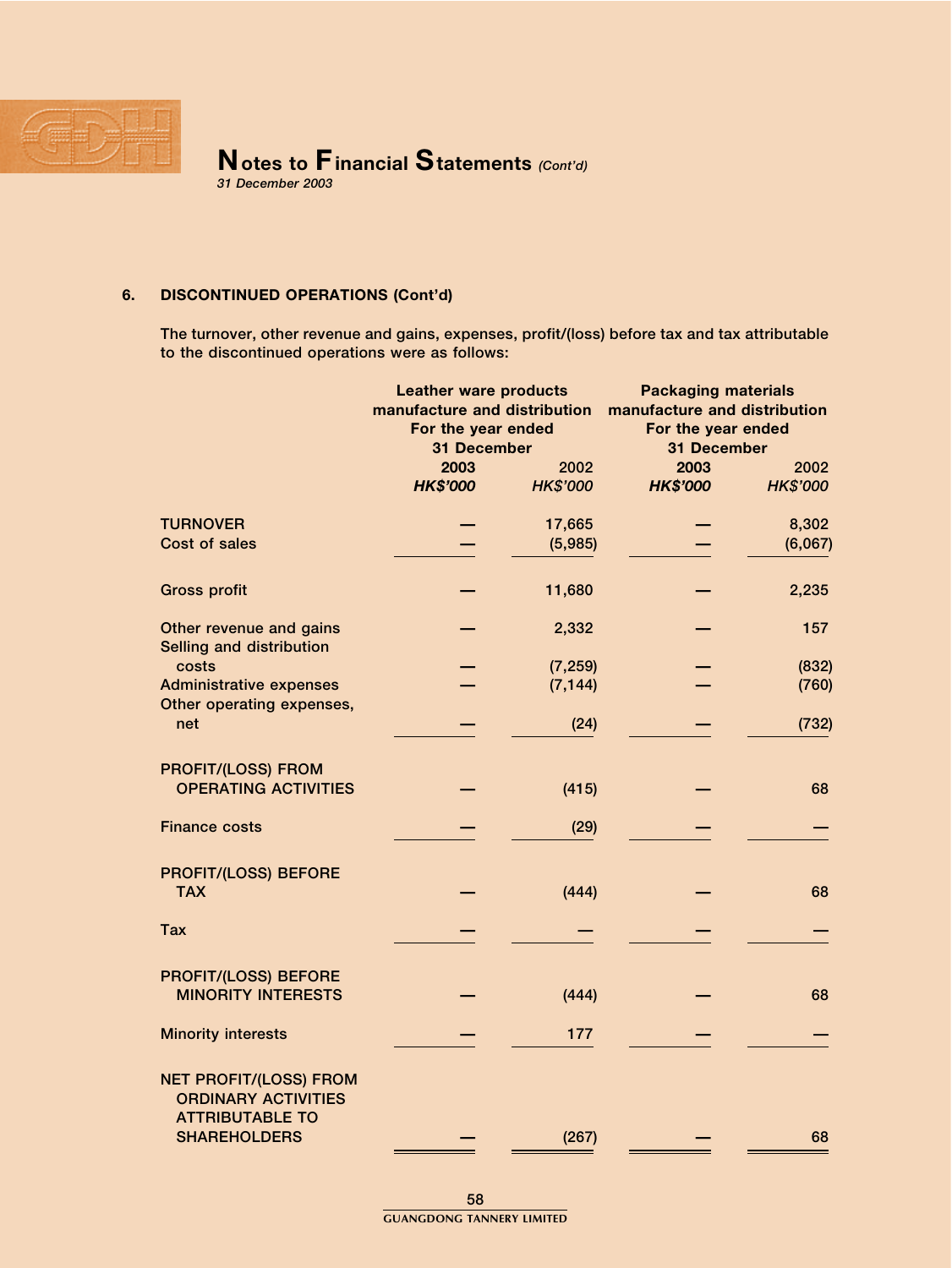

## 6. DISCONTINUED OPERATIONS (Cont'd)

The carrying amounts of the total assets and liabilities related to the discontinued operations included in the Group's consolidated balance sheet were as follows:

|                          |                 | <b>Leather ware products</b> | <b>Packaging materials</b><br>manufacture and distribution manufacture and distribution |                 |  |
|--------------------------|-----------------|------------------------------|-----------------------------------------------------------------------------------------|-----------------|--|
|                          |                 |                              |                                                                                         |                 |  |
|                          | 31 December     | 31 December                  | 31 December                                                                             | 31 December     |  |
|                          | 2003            | 2002                         | 2003                                                                                    | 2002            |  |
|                          | <b>HK\$'000</b> | <b>HK\$'000</b>              | <b>HK\$'000</b>                                                                         | <b>HK\$'000</b> |  |
| <b>Total assets</b>      |                 |                              |                                                                                         |                 |  |
| <b>Total liabilities</b> |                 |                              |                                                                                         |                 |  |
| Net assets               |                 |                              |                                                                                         |                 |  |

The net cash inflows/(outflows) related to the discontinued operations were as follows:

|                             | <b>Leather ware products</b> |                 | <b>Packaging materials</b> |                              |  |  |
|-----------------------------|------------------------------|-----------------|----------------------------|------------------------------|--|--|
|                             | manufacture and distribution |                 |                            | manufacture and distribution |  |  |
|                             | For the year ended           |                 |                            | For the year ended           |  |  |
|                             | 31 December                  |                 | 31 December                |                              |  |  |
|                             | 2003                         | 2002            | 2003                       | 2002                         |  |  |
|                             | <b>HK\$'000</b>              | <b>HK\$'000</b> | <b>HK\$'000</b>            | <b>HK\$'000</b>              |  |  |
| <b>Operating activities</b> |                              | (608)           |                            | (287)                        |  |  |
| <b>Investing activities</b> |                              | (317)           |                            | 154                          |  |  |
| <b>Financing activities</b> |                              |                 |                            |                              |  |  |
| Net cash outflows           |                              | (925)           |                            | (133)                        |  |  |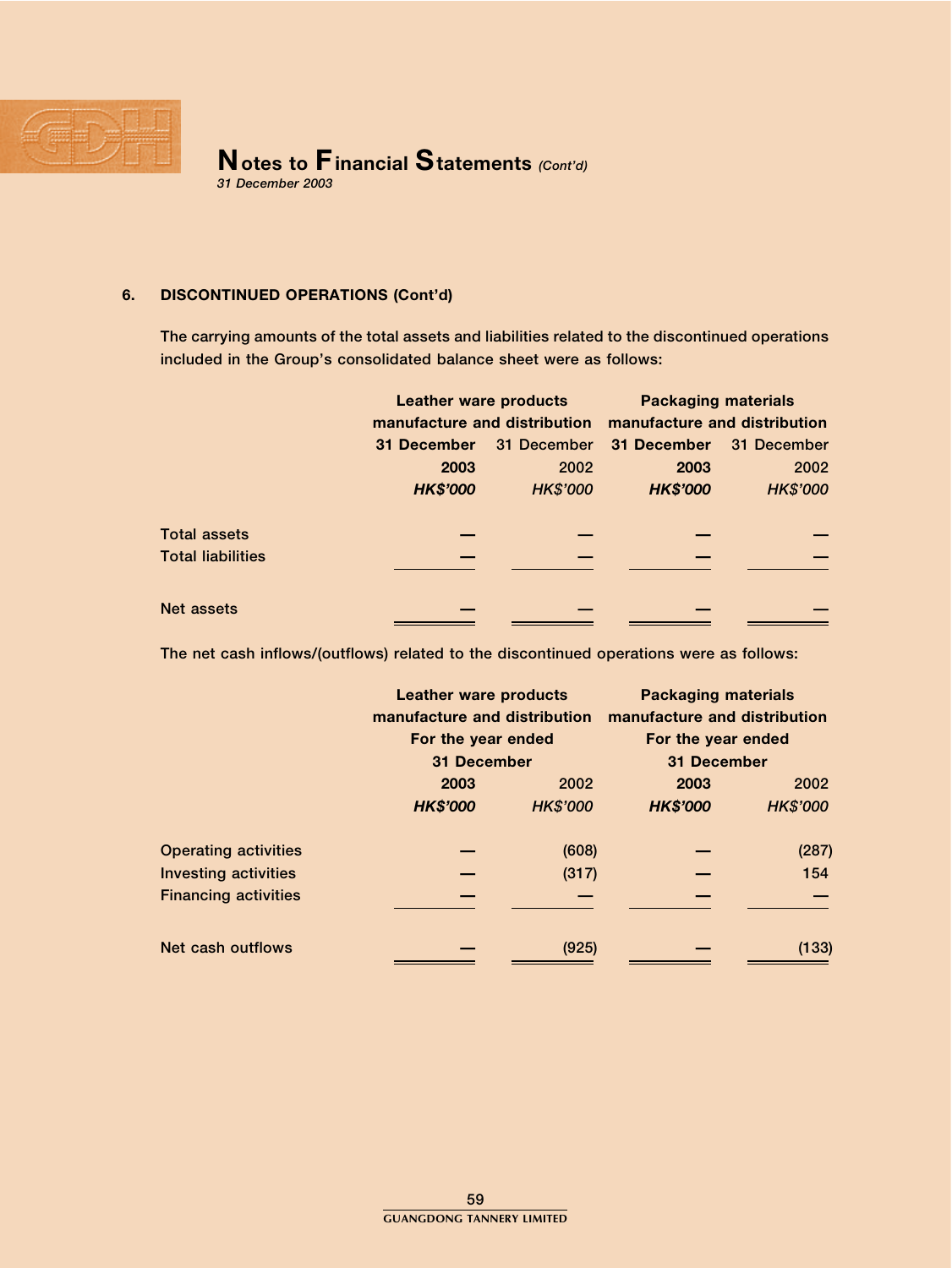

## 7. LOSS FROM OPERATING ACTIVITIES

The Group's loss from operating activities is arrived at after charging/(crediting):

|                                                                                                      | <b>Notes</b> | 2003<br><b>HK\$'000</b> | 2002<br><b>HK\$'000</b> |
|------------------------------------------------------------------------------------------------------|--------------|-------------------------|-------------------------|
|                                                                                                      |              |                         |                         |
| Cost of inventories sold                                                                             |              | 376,238                 | 513,416                 |
| <b>Auditors' remuneration</b>                                                                        |              | 799                     | 850                     |
| <b>Depreciation of fixed assets</b>                                                                  | 13           | 16,315                  | 16,075                  |
| Amortisation of trademarks*                                                                          |              |                         | 700                     |
| Staff costs (excluding directors' remuneration<br>(note 10)):                                        |              |                         |                         |
| <b>Wages and salaries</b>                                                                            |              | 20,741                  | 30,166                  |
| Pension scheme contributions (defined                                                                |              |                         |                         |
| contributions scheme)                                                                                |              | 1,153                   | 1,386                   |
| Less: Forfeited contributions                                                                        |              |                         |                         |
| Net pension scheme contributions**                                                                   |              | 1,153                   | 1,386                   |
|                                                                                                      |              | 21,894                  | 31,552                  |
|                                                                                                      |              |                         |                         |
| Annual fee paid to a PRC joint venture partner<br>Operating leases in respect of land and buildings: |              |                         | 183                     |
| Minimum lease payments                                                                               |              | 359                     | 4,374                   |
| <b>Contingent rental payments</b>                                                                    |              |                         | 1,542                   |
|                                                                                                      |              | 359                     | 5,916                   |
| Other rental income                                                                                  |              | (384)                   | (153)                   |
| <b>Royalty income</b>                                                                                |              |                         | (500)                   |
| Gain from settlement of litigation                                                                   |              |                         | (3,900)                 |
| Gain on disposal of subsidiaries                                                                     | 31           | (16, 609)               | (550)                   |
| Gross rental income from investment properties                                                       |              | (1,684)                 | (2, 181)                |
| Add: Sublease income                                                                                 |              |                         | (82)                    |
| Total rental income in respect of minimum lease                                                      |              |                         |                         |
| receivables                                                                                          |              | (1,684)                 | (2, 263)                |
| Less: Outgoings from investment properties                                                           |              | 320                     | 496                     |
| Net rental income                                                                                    |              | (1, 364)                | (1,767)                 |
| Interest income                                                                                      |              | (194)                   | (438)                   |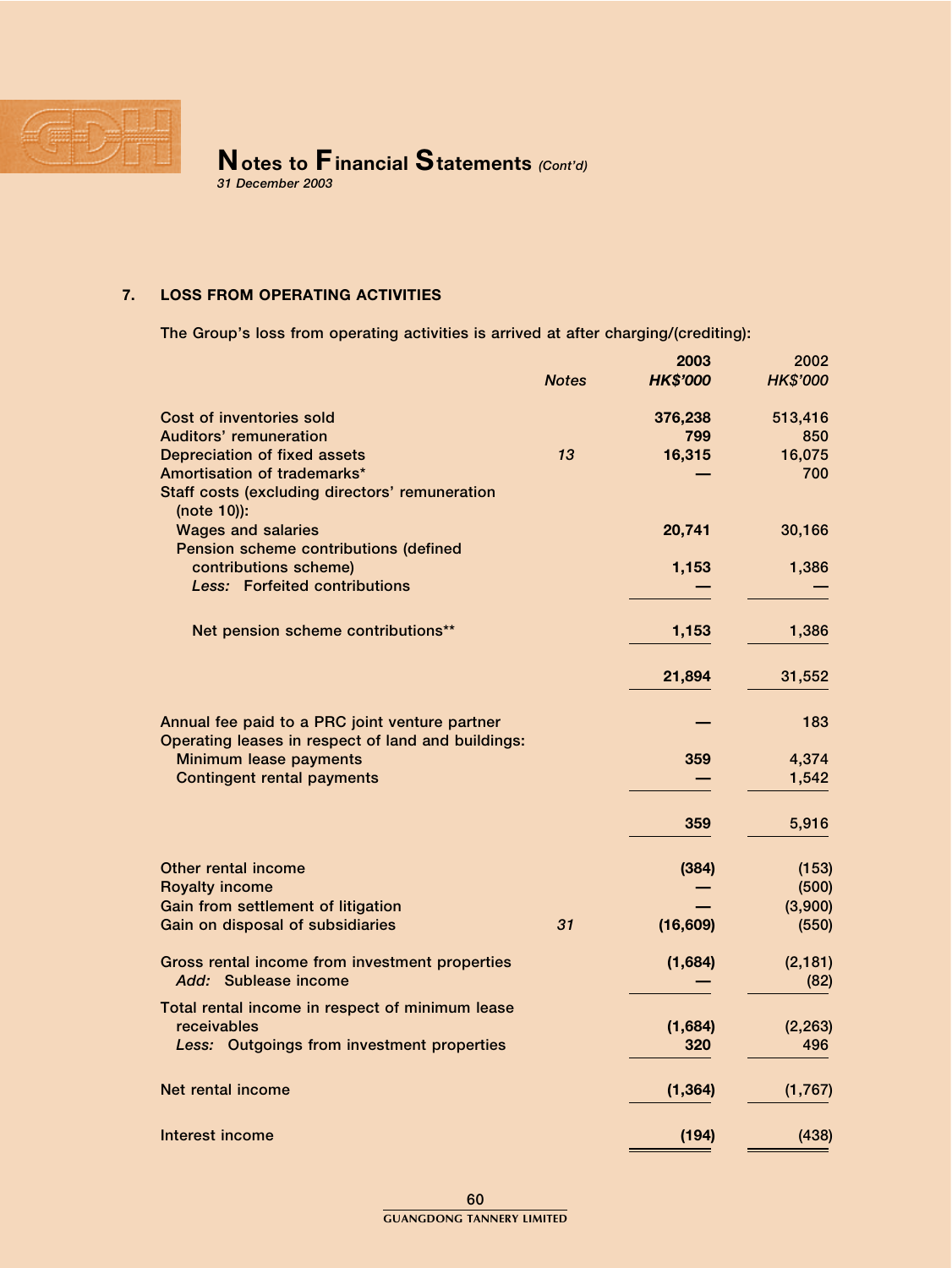

## 7. LOSS FROM OPERATING ACTIVITIES (Cont'd)

The Group's loss from operating activities is arrived at after charging/(crediting): (Cont'd)

|                                                 |              | 2003            | 2002            |
|-------------------------------------------------|--------------|-----------------|-----------------|
|                                                 | <b>Notes</b> | <b>HK\$'000</b> | <b>HK\$'000</b> |
| Expenses/(income) included in other operating   |              |                 |                 |
| expenses:                                       |              |                 |                 |
| Deficit/(surplus) arising on revaluation of     |              |                 |                 |
| investment properties                           | 13           | (662)           | 2,938           |
| Deficit/(surplus) arising on revaluation of     |              |                 |                 |
| leasehold land and buildings                    | 13           | (42)            | 556             |
| <b>Provision against inventories</b>            |              |                 | 11,057          |
| <b>Provision for doubtful debts</b>             |              | 816             | 28,531          |
| Write off of fixed assets                       | 13           | 8,021           | 386             |
| Loss/(gain) on disposal of fixed assets, net    |              | (630)           | 1,764           |
| Impairment of fixed assets                      | 13           | 10,320          | 1,493           |
| Impairment of goodwill of investment in a       |              |                 |                 |
| subsidiary                                      | 14           |                 | 133,349         |
| Exchange losses, net                            |              | 1,331           | 559             |
| Provisions for tax claim and tax penalty by the |              |                 |                 |
| <b>PRC</b> authorities                          | 26           | 69,600          |                 |
|                                                 |              |                 |                 |
|                                                 |              | 88,754          | 180,633         |

The amortisation of trademarks for the year ended 31 December 2002 was included in "Administrative expenses'' on the face of the consolidated profit and loss account.

\*\* The amount of forfeited pension scheme contributions available at the current and prior year ends to reduce contributions in future years is not material.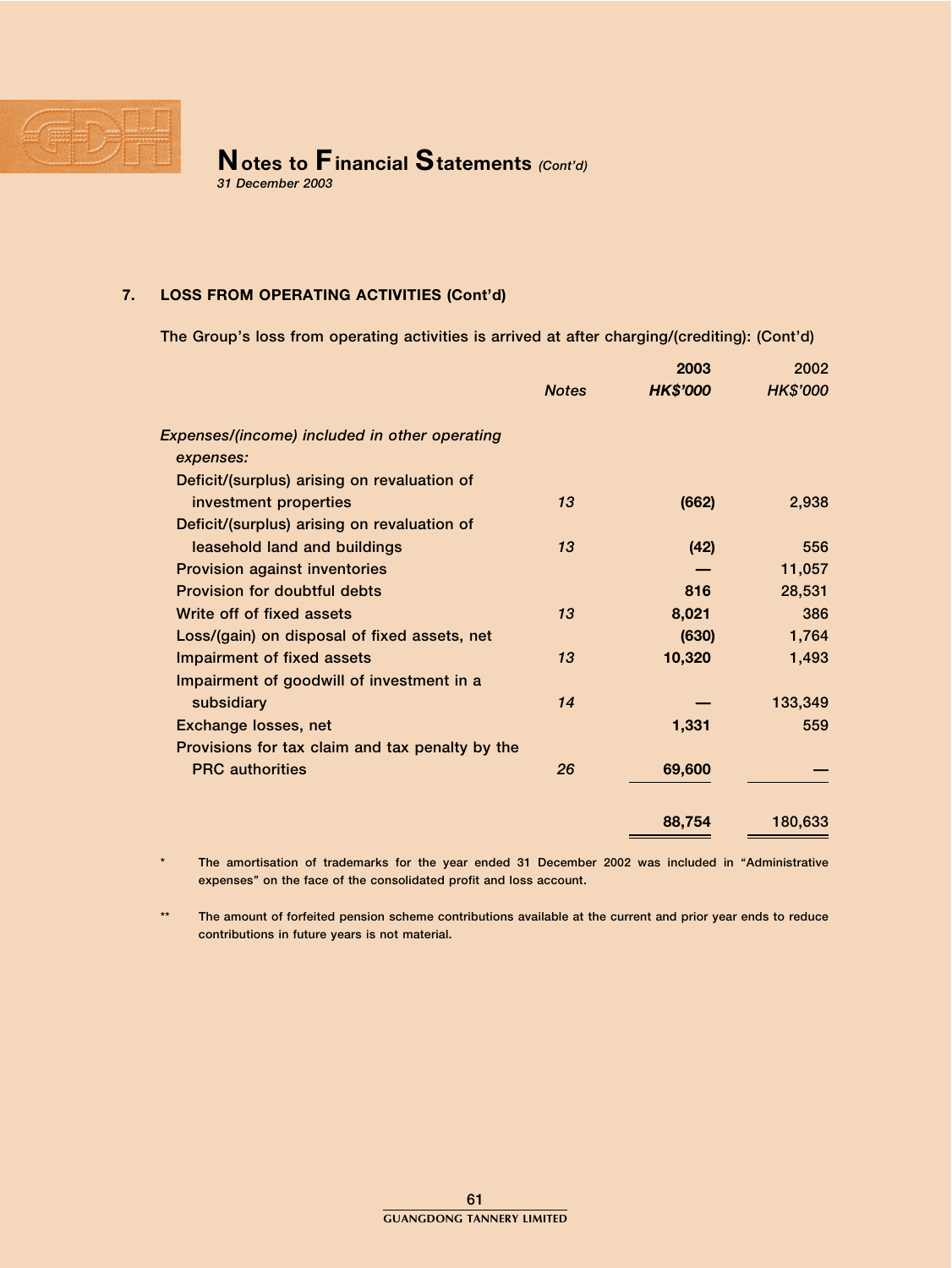

## 8. FINANCE COSTS

|                                               | Group           |                 |  |
|-----------------------------------------------|-----------------|-----------------|--|
|                                               | 2003            | 2002            |  |
|                                               | <b>HK\$'000</b> | <b>HK\$'000</b> |  |
| Interest on:                                  |                 |                 |  |
| Bank loans wholly repayable within five years | 3,585           | 4,279           |  |
| Loans from former immediate holding company   | 434             | 1,462           |  |
| Loans from immediate holding company          | 1,343           |                 |  |
| Loans from fellow subsidiaries                | 586             | 646             |  |
|                                               | 5,948           | 6,387           |  |

#### 9. TAX

No provision for Hong Kong profits tax has been made as the Group had no assessable profits arising in Hong Kong during the year (2002: Nil). No provision for Mainland China and overseas profits tax has been made (2002: Nil) as there were no assessable profits arising from the subsidiaries of the Company in Mainland China and overseas during the year.

|                               | 2003            | 2002            |
|-------------------------------|-----------------|-----------------|
|                               | <b>HK\$'000</b> | <b>HK\$'000</b> |
| Group:                        |                 |                 |
| <b>Current - Hong Kong</b>    |                 |                 |
| Charge for the year           |                 |                 |
| Overprovision in prior years  | 286             |                 |
| Total tax credit for the year | 286             |                 |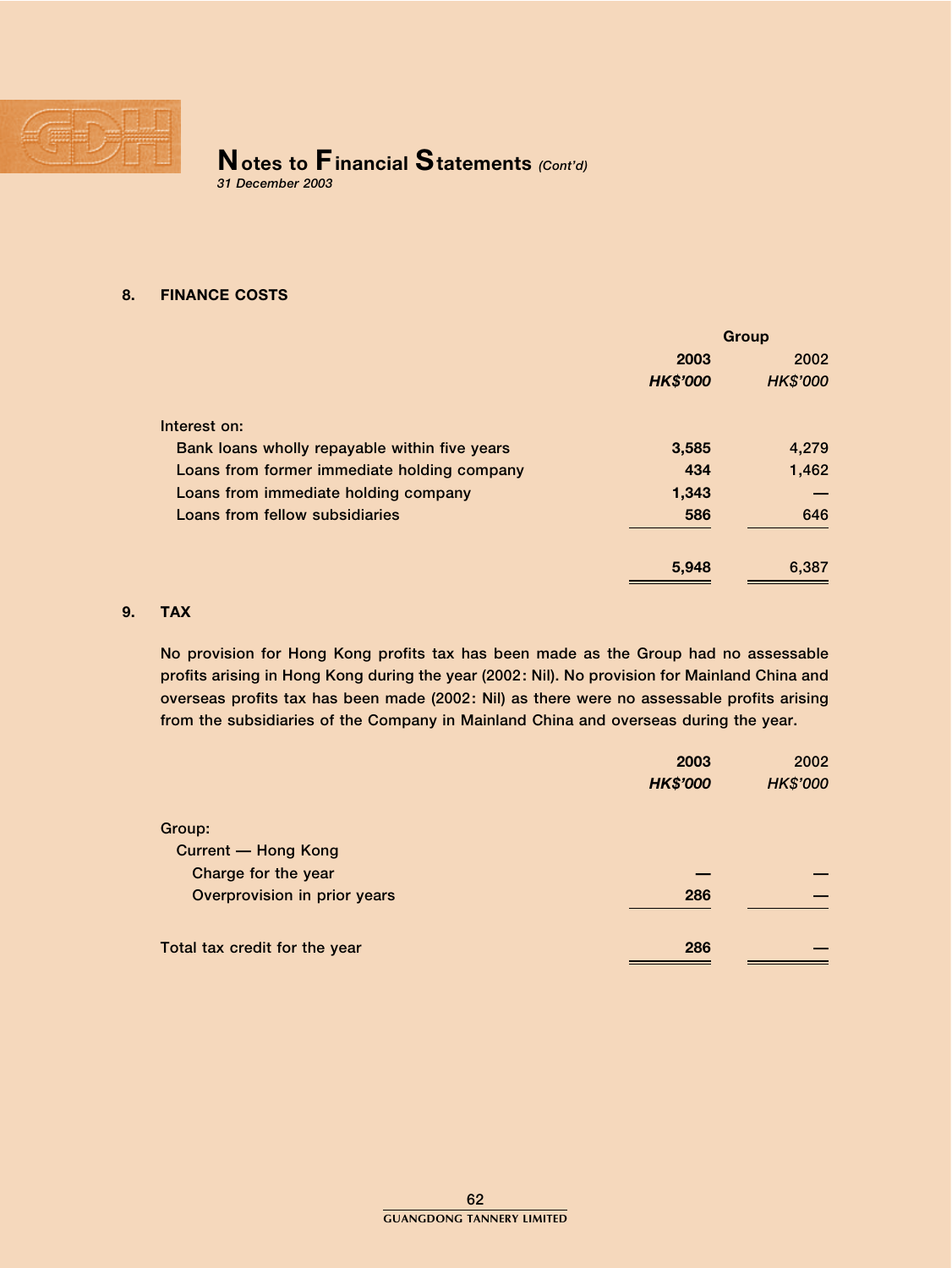

31 December 2003

## 9. TAX (Cont'd)

A reconciliation of the tax expense applicable to profit before tax using the statutory rates for the countries in which the Company and its subsidiaries are domiciled to the tax expense at the effective tax rates, and a reconciliation of the applicable rates (i.e., the statutory tax rates) to the effective tax rates, are as follows:

#### Group — 2003

|                 | <b>Hong Kong</b> | <b>Mainland China</b> |        | <b>Total</b>    |        |
|-----------------|------------------|-----------------------|--------|-----------------|--------|
| <b>HK\$'000</b> | %                | <b>HK\$'000</b>       | %      | <b>HK\$'000</b> | %      |
| 560             |                  | (102, 140)            |        | (101, 580)      |        |
| 98              | 17.5             | (33,706)              | 33.0   | (33,608)        | 33.1   |
|                 |                  |                       |        |                 |        |
|                 |                  | 10,137                | (9.9)  | 10,137          | (9.9)  |
| (3,792)         | (677.2)          | (7, 701)              | 7.5    | (11, 493)       | 11.3   |
| 3,321           | 593.0            | 19,336                | (18.9) | 22,657          | (22.3) |
|                 |                  |                       |        |                 |        |
| (286)           | (51.1)           |                       |        | (286)           | 0.3    |
| (861)           | (153.7)          |                       |        | (861)           | 0.8    |
|                 |                  |                       |        |                 |        |
| 1,234           | 220.4            | 11,934                | (11.7) | 13,168          | (13.0) |
| (286)           | (51.1)           |                       |        | (286)           | 0.3    |
|                 |                  |                       |        |                 |        |

#### Group — 2002

|                                                             | <b>Mainland China</b><br>Hong Kong |               | <b>Total</b>    |        |                 |        |
|-------------------------------------------------------------|------------------------------------|---------------|-----------------|--------|-----------------|--------|
|                                                             | <b>HK\$'000</b>                    | $\frac{0}{0}$ | <b>HK\$'000</b> | $\%$   | <b>HK\$'000</b> | $\%$   |
| Loss before tax                                             | (165, 785)                         |               | (39, 593)       |        | (205, 378)      |        |
| Tax at the statutory tax rate                               | (26, 526)                          | 16.0          | (13,066)        | 33.0   | (39, 592)       | 19.3   |
| Lower tax rate for specific provinces or<br>local authority |                                    |               | 3,993           | (10.1) | 3,993           | (1.9)  |
| Income tax not subject to tax                               | (8,667)                            | 5.2           | (10,060)        | 25.4   | (18, 727)       | 9.0    |
| Expenses not deductible for tax                             | 29,384                             | (17.7)        | 5,425           | (13.7) | 34,809          | (16.9) |
| Tax losses utilised from previous periods                   | (121)                              | 0.1           |                 |        | (121)           | 0.1    |
| Tax effect of unused tax losses not<br>recognised           | 5,930                              | (3.6)         | 13,708          | (34.6) | 19,638          | (9.6)  |
| Tax at effective rate                                       |                                    |               |                 |        |                 |        |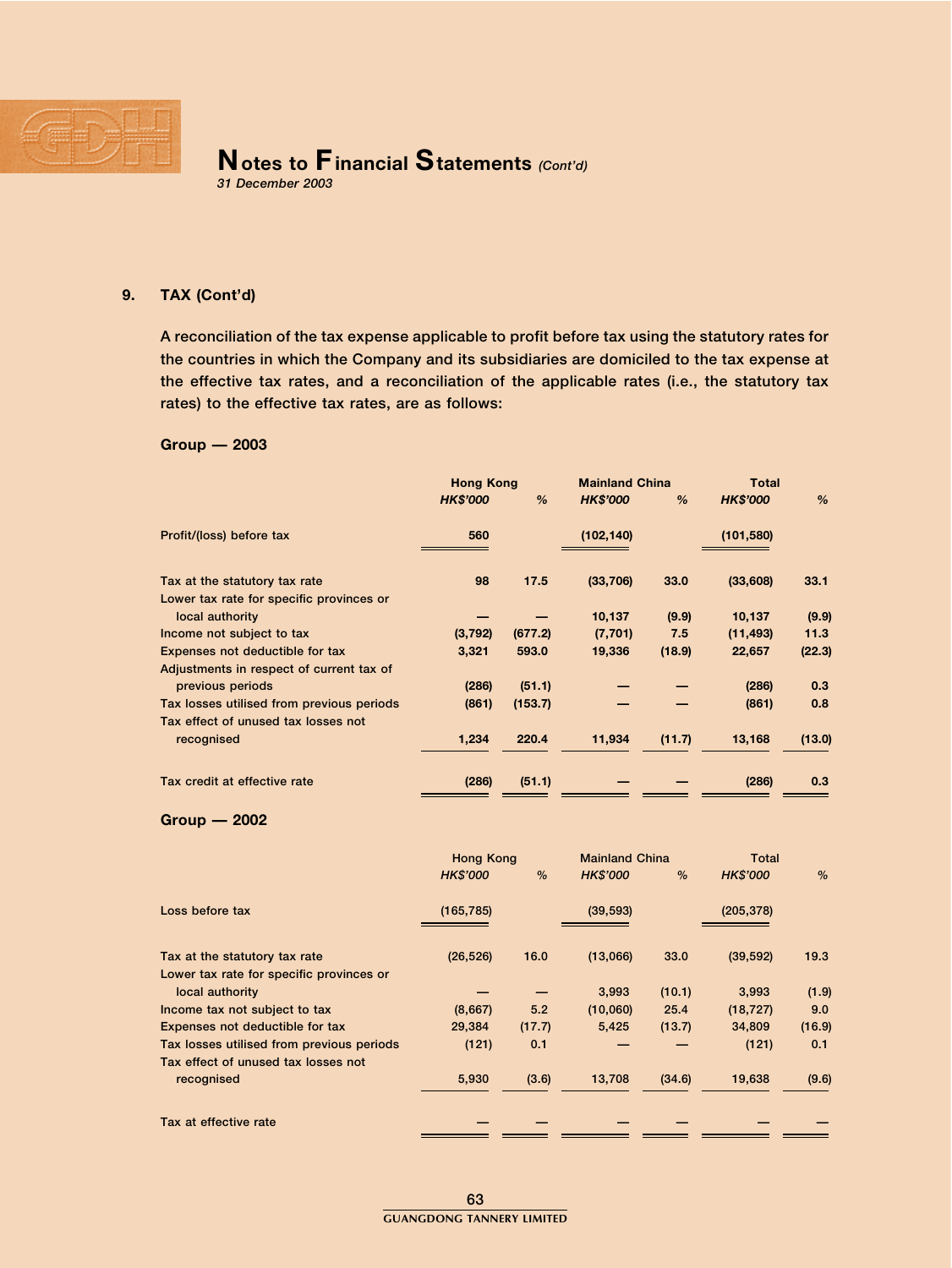

31 December 2003

## 9. TAX (Cont'd)

Certain subsidiaries of the Company established in the PRC, were exempt from PRC corporate income tax for two years starting from their first profit-making year of operations, and thereafter are eligible for a 50% relief from PRC corporate income tax for the following three years under the PRC tax laws. The standard PRC corporate income tax rate applicable to those PRC subsidiaries ranged from 24% to 33%.

## 10. DIRECTORS' REMUNERATION AND FIVE HIGHEST PAID EMPLOYEES

(a) Directors' remuneration for the year, disclosed pursuant to the Listing Rules and Section 161 of the Companies Ordinance, is as follows:

|                                           |                 | <b>Group</b>    |
|-------------------------------------------|-----------------|-----------------|
|                                           | 2003            | 2002            |
|                                           | <b>HK\$'000</b> | <b>HK\$'000</b> |
| Fees:                                     |                 |                 |
| <b>Executive directors</b>                |                 |                 |
| <b>Non-executive directors</b>            |                 |                 |
| Independent non-executive directors       | 200             | 36              |
|                                           | 200             | 36              |
| Other emoluments to executive directors:  |                 |                 |
| Salaries, allowances and benefits in kind | 791             | 1,836           |
| <b>Pension scheme contributions</b>       | 89              | 144             |
| Less: Forfeited contributions             |                 |                 |
| Net pension scheme contributions*         | 89              | 144             |
|                                           | 1,080           | 2,016           |

\* The amount of forfeited pension scheme contributions available at the current and prior year ends to reduce contributions in future years is not material.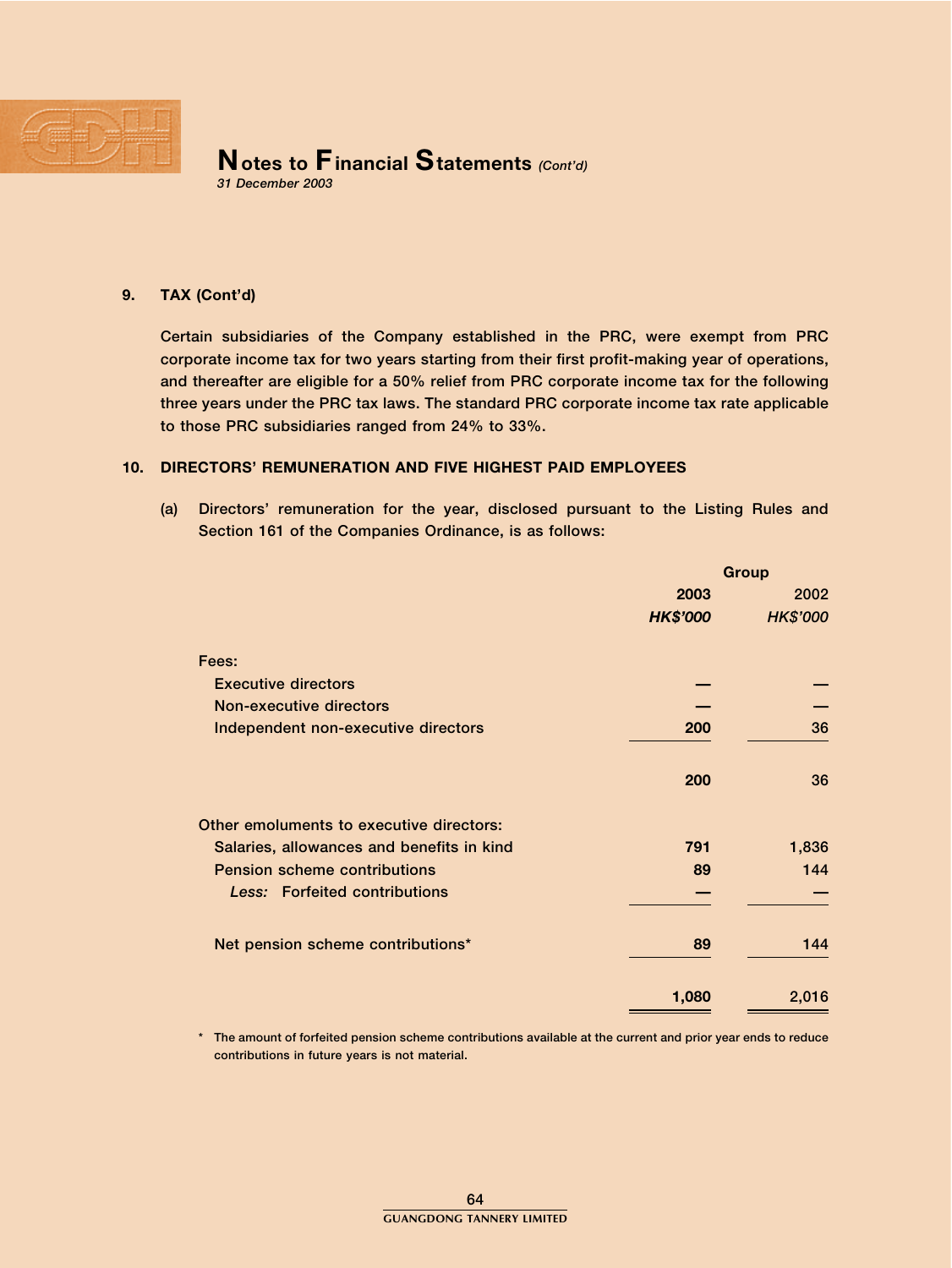

31 December 2003

#### 10. DIRECTORS' REMUNERATION AND FIVE HIGHEST PAID EMPLOYEES (Cont'd)

(a) Directors' remuneration for the year, disclosed pursuant to the Listing Rules and Section 161 of the Companies Ordinance, is as follows: (Cont'd)

During the year, 6,600,000 share options were granted to the directors in respect of their services to the Group, further details of which are set out in note 29 to the financial statements. The estimated value of such options, which has not been charged to the profit and loss account, was HK\$1,188,000 as at the date of the grant. This was determined by using the Black-Scholes option pricing model.

The number of directors whose remuneration fell within the following band is as follows:

|                     | <b>Number of directors</b> |      |  |
|---------------------|----------------------------|------|--|
|                     | 2003                       | 2002 |  |
| Nil - HK\$1,000,000 | 12                         | 14   |  |
|                     |                            |      |  |

Mr. Xiong Guangyang, Mr. Hui Wai Man Lawrence, Mrs. Ho Lam Lai Ping Theresa, Mr. Chan Hee Kwan, Mr. Li Wai Keung, Mr. Luo Fanyu, Mr. Wang Man Kwan Paul, Mr. Yuen Lam Fai Antony, Mr. Tam Chiu Pang Jaffe and Mr. Zeng Haipeng, directors or former directors of the Company, waived their directors' fees aggregating for the year. Save for this, there was no arrangement under which a director waived or agreed to waive any remuneration during the year.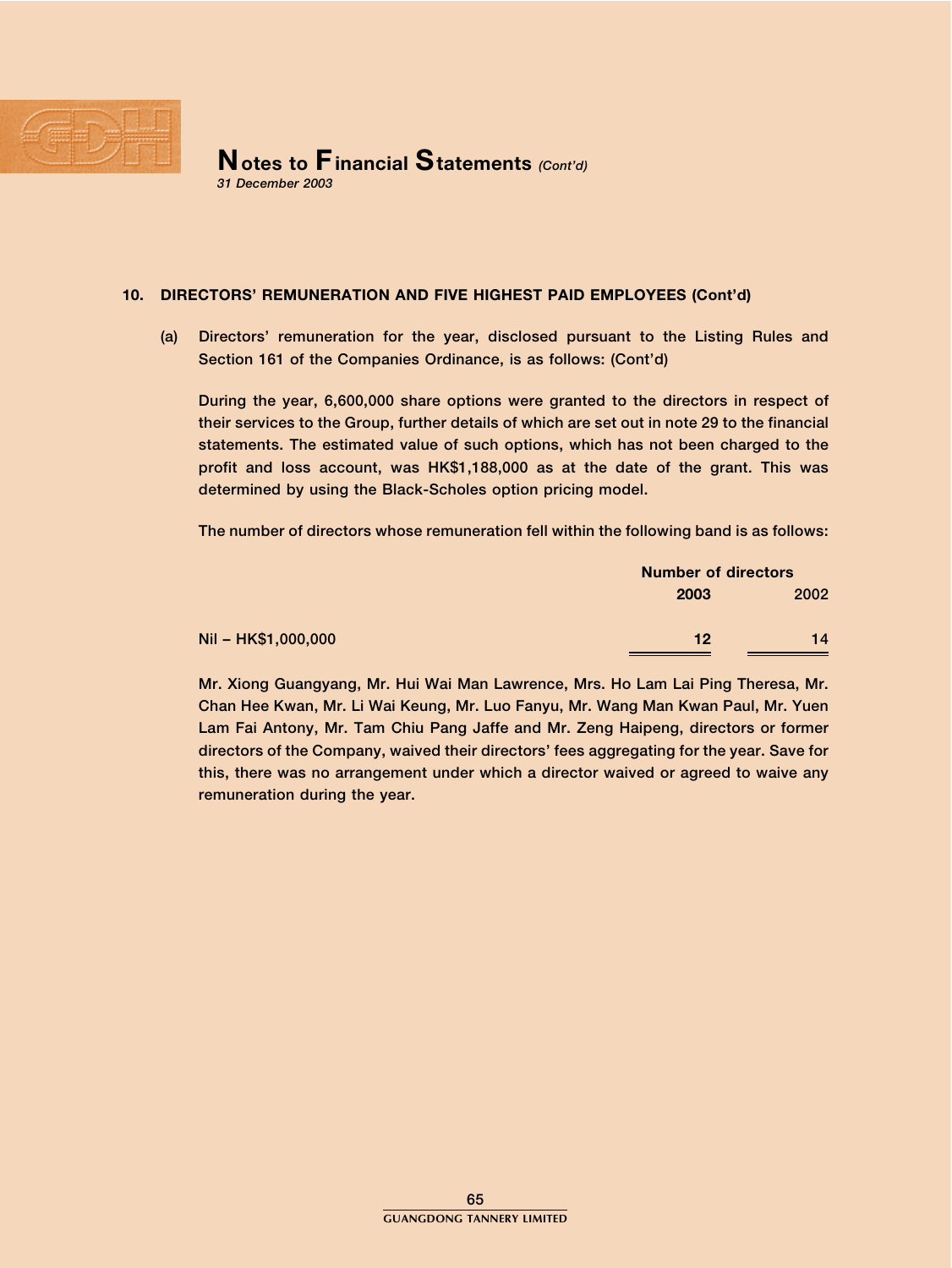

31 December 2003

## 10. DIRECTORS' REMUNERATION AND FIVE HIGHEST PAID EMPLOYEES (Cont'd)

(b) The five highest paid employees of the Group during the year included two (2002: one) directors, details of whose remuneration are set out in note (a) above. Details of the remuneration of the remaining three (2002: four) non-director, highest paid employees for the year are as follows:

|                                           |                 | Group           |
|-------------------------------------------|-----------------|-----------------|
|                                           | 2003            | 2002            |
|                                           | <b>HK\$'000</b> | <b>HK\$'000</b> |
| Salaries, allowances and benefits in kind | 1,372           | 1,587           |
| Performance related bonuses               | 100             | 668             |
| Compensation for loss of office           |                 | 418             |
| <b>Pension scheme contributions</b>       | 153             | 144             |
| Less: Forfeited contributions             |                 | (4)             |
| Net pension scheme contributions          | 153             | 140             |
|                                           | 1,625           | 2,813           |

The number of non-director, highest paid employees whose remuneration fell within the following bands is as follows:

|                                                      | <b>Number of employees</b> |                |  |  |
|------------------------------------------------------|----------------------------|----------------|--|--|
|                                                      | 2003                       | 2002           |  |  |
| Nil - HK\$1,000,000<br>HK\$1,000,001 - HK\$1,500,000 | 3                          | 3              |  |  |
|                                                      |                            |                |  |  |
|                                                      | 3                          | $\overline{4}$ |  |  |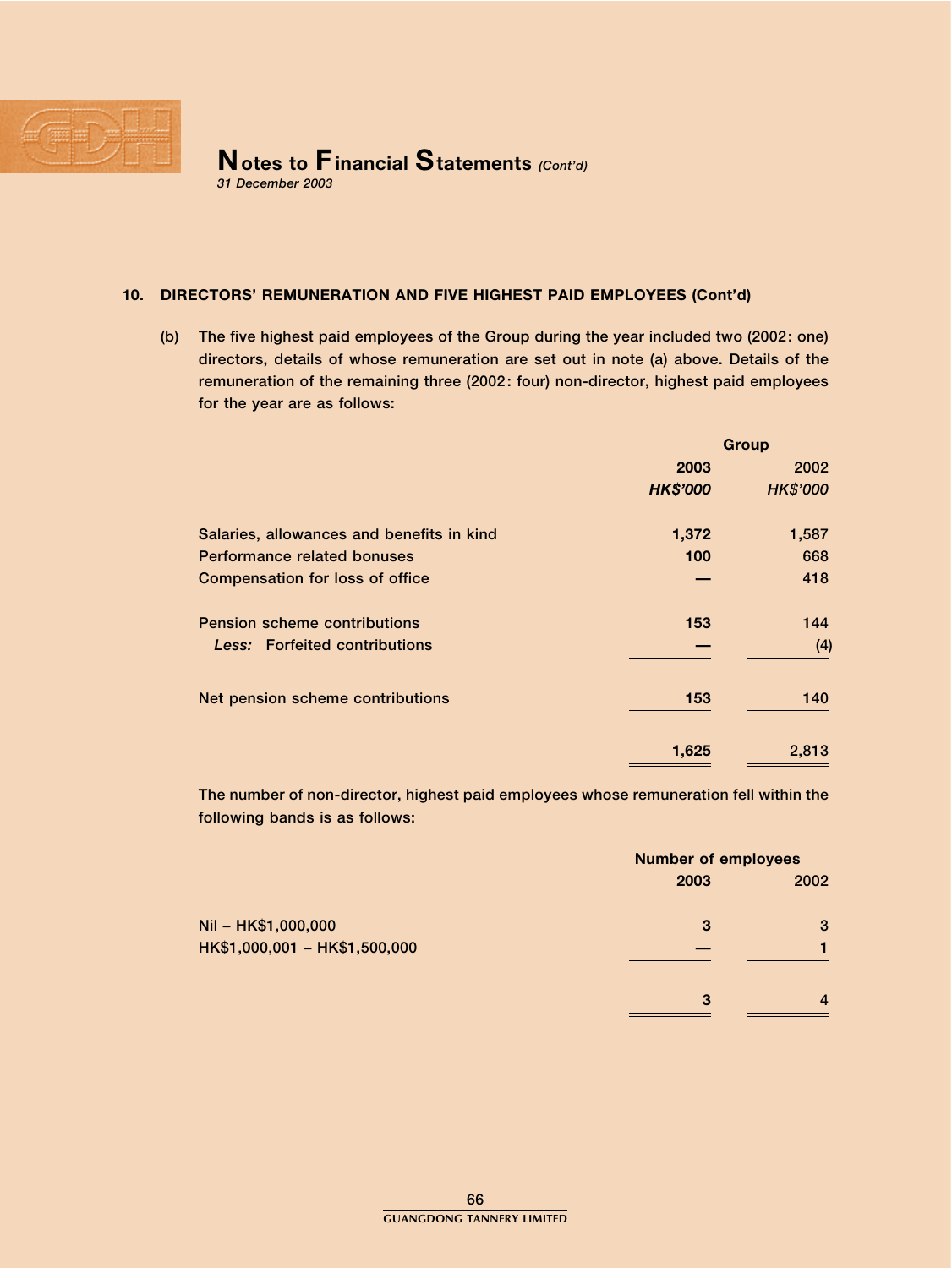

## 10. DIRECTORS' REMUNERATION AND FIVE HIGHEST PAID EMPLOYEES (Cont'd)

## (b) (Cont'd)

During the year, 3,050,000 share options were granted to the three non-director, highest paid employees in respect of their services to the Group, further details of which are included in the disclosures in note 29 to the financial statements. The estimated value of such options, which has not been charged to the profit and loss account, was HK\$549,000 as at the date of the grant. This was determined by using the Black-Scholes option pricing model.

## 11. NET PROFIT/(LOSS) FROM ORDINARY ACTIVITIES ATTRIBUTABLE TO SHAREHOLDERS

The net profit from ordinary activities attributable to shareholders for the year ended 31 December 2003 dealt with in the financial statements of the Company was HK\$49,542,000 (2002: net loss of HK\$456,633,000).

## 12. LOSS PER SHARE

The calculation of basic loss per share is based on the net loss attributable to shareholders for the year of HK\$101,294,000 (2002: HK\$205,201,000) and the 524,154,000 (2002: 524,154,000) ordinary shares in issue during the year.

A diluted loss per share amount for the year ended 31 December 2003 has not been disclosed, as the share options outstanding during the year had an anti-dilutive effect on the basic loss per share for the year.

A diluted loss per share amount for the year ended 31 December 2002 has not been disclosed as no diluting events existed during that year.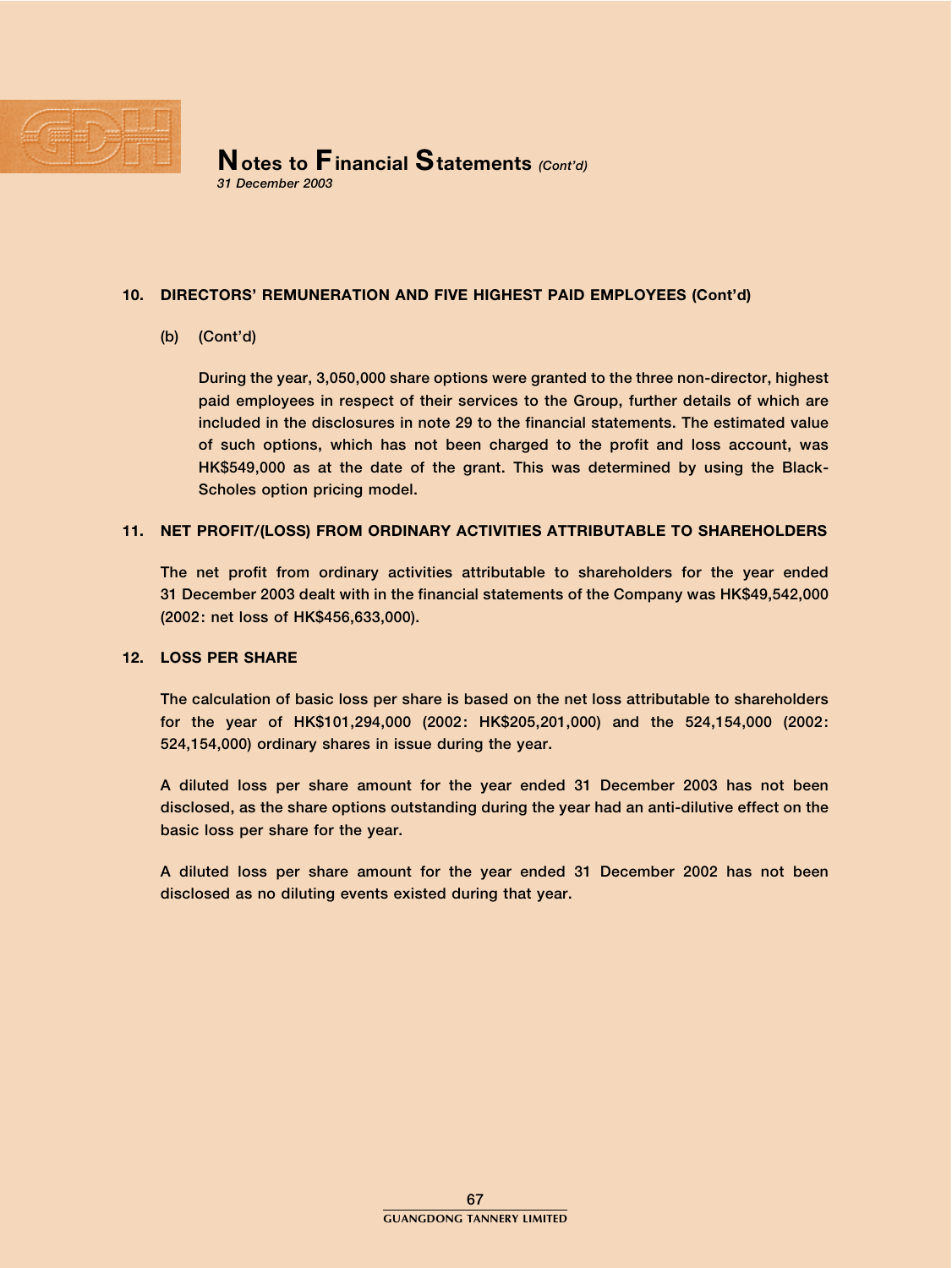

31 December 2003

## 13. FIXED ASSETS

## Group

|                                        | Leasehold       |                   |                 |                  |                          |                          | Furniture,               |                          |                 |
|----------------------------------------|-----------------|-------------------|-----------------|------------------|--------------------------|--------------------------|--------------------------|--------------------------|-----------------|
|                                        | land and        | <b>Investment</b> | Leasehold       | <b>Plant and</b> | <b>Electronic</b>        | <b>Motor</b>             | fixtures and             | <b>Construction</b>      |                 |
|                                        | buildings       | properties        | improvements    | machinery        | equipment                | vehicles                 | equipment                | in progress              | <b>Total</b>    |
|                                        | <b>HK\$'000</b> | <b>HK\$'000</b>   | <b>HK\$'000</b> | <b>HK\$'000</b>  | <b>HK\$'000</b>          | <b>HK\$'000</b>          | <b>HK\$'000</b>          | <b>HK\$'000</b>          | <b>HK\$'000</b> |
| Cost or valuation:                     |                 |                   |                 |                  |                          |                          |                          |                          |                 |
| At beginning of year                   | 99,700          | 27,920            | 7,909           | 132,828          | 2,787                    | 12,002                   | 2,396                    | 221                      | 285,763         |
| <b>Additions</b>                       | 281             |                   | 586             | 93               | 62                       | 182                      | 9                        | 1,831                    | 3,044           |
| <b>Disposals</b>                       | (1,750)         | (13,600)          |                 | (451)            | (33)                     | (292)                    | (26)                     | -                        | (16, 152)       |
| Write off                              | (6, 162)        |                   | (1,748)         | (6, 389)         | (23)                     | (1,021)                  | (1,003)                  | —                        | (16, 346)       |
| <b>Disposal of subsidiaries</b>        | (4,000)         | (8,000)           | (373)           | (3,063)          | $\overline{\phantom{0}}$ | $\overline{\phantom{0}}$ | (262)                    | $\overline{\phantom{0}}$ | (15, 698)       |
| <b>Reclassifications</b>               |                 |                   | -               | 1,436            | 103                      | 194                      |                          | (1, 733)                 |                 |
| Surplus/(deficit) on                   |                 |                   |                 |                  |                          |                          |                          |                          |                 |
| revaluation, net                       | (3,986)         | 662               |                 |                  |                          |                          |                          | —                        | (3, 324)        |
| Written back on revaluation            | (5, 979)        |                   |                 |                  |                          |                          |                          | -                        | (5,979)         |
| <b>Exchange realignment</b>            | (284)           | (12)              | (25)            | (525)            | (13)                     | (41)                     |                          | (1)                      | (901)           |
| At 31 December 2003                    | 77,820          | 6,970             | 6,349           | 123,929          | 2,883                    | 11,024                   | 1,114                    | 318                      | 230,407         |
|                                        |                 |                   |                 |                  |                          |                          |                          |                          |                 |
| Analysis of cost or valuation:         |                 |                   |                 |                  |                          |                          |                          |                          |                 |
| At cost                                |                 |                   | 6,349           | 123,929          | 2,883                    | 11,024                   | 1,114                    | 318                      | 145,617         |
| At 2003 valuation                      | 77,820          | 6,970             |                 |                  |                          |                          |                          |                          | 84,790          |
|                                        |                 |                   |                 |                  |                          |                          |                          |                          |                 |
|                                        | 77,820          | 6,970             | 6,349           | 123,929          | 2,883                    | 11,024                   | 1,114                    | 318                      | 230,407         |
|                                        |                 |                   |                 |                  |                          |                          |                          |                          |                 |
| Accumulated depreciation and           |                 |                   |                 |                  |                          |                          |                          |                          |                 |
| impairment:                            |                 |                   |                 |                  |                          |                          |                          |                          |                 |
| At beginning of year                   |                 |                   | 4,801           | 85,433           | 1,968                    | 10,360                   | 2,207                    |                          | 104,769         |
| Depreciation provided for              |                 |                   |                 |                  |                          |                          |                          |                          |                 |
| the year                               | 6,290           | -                 | 556             | 8,653            | 253                      | 490                      | 73                       | —                        | 16,315          |
| Impairment                             | -               |                   |                 | 10,320           | —                        | -                        | $\overline{\phantom{0}}$ | ۰                        | 10,320          |
| <b>Disposals</b>                       | (17)            | —                 |                 | (332)            | (31)                     | (248)                    | (26)                     | —                        | (654)           |
| Write off                              |                 | ▃                 | (656)           | (5, 732)         | (20)                     | (919)                    | (998)                    | —                        | (8, 325)        |
| <b>Disposal of subsidiaries</b>        | (243)           |                   | (465)           | (3,068)          | -                        | -                        | (262)                    | -                        | (4,038)         |
| Written back on revaluation            | (5, 979)        | -                 | -               |                  | -                        | -                        | -                        | -                        | (5,979)         |
| <b>Exchange realignment</b>            | (51)            |                   | (10)            | (308)            | (8)                      | (30)                     |                          |                          | (407)           |
| At 31 December 2003                    |                 |                   | 4,226           | 94,966           | 2,162                    | 9,653                    | 994                      |                          | 112,001         |
|                                        |                 |                   |                 |                  |                          |                          |                          |                          |                 |
| Net book value:<br>At 31 December 2003 | 77,820          | 6,970             | 2,123           | 28,963           | 721                      | 1,371                    | 120                      | 318                      | 118,406         |
|                                        |                 |                   |                 |                  |                          |                          |                          |                          |                 |
| At 31 December 2002                    | 99,700          | 27,920            | 3,108           | 47,395           | 819                      | 1,642                    | 189                      | 221                      | 180,994         |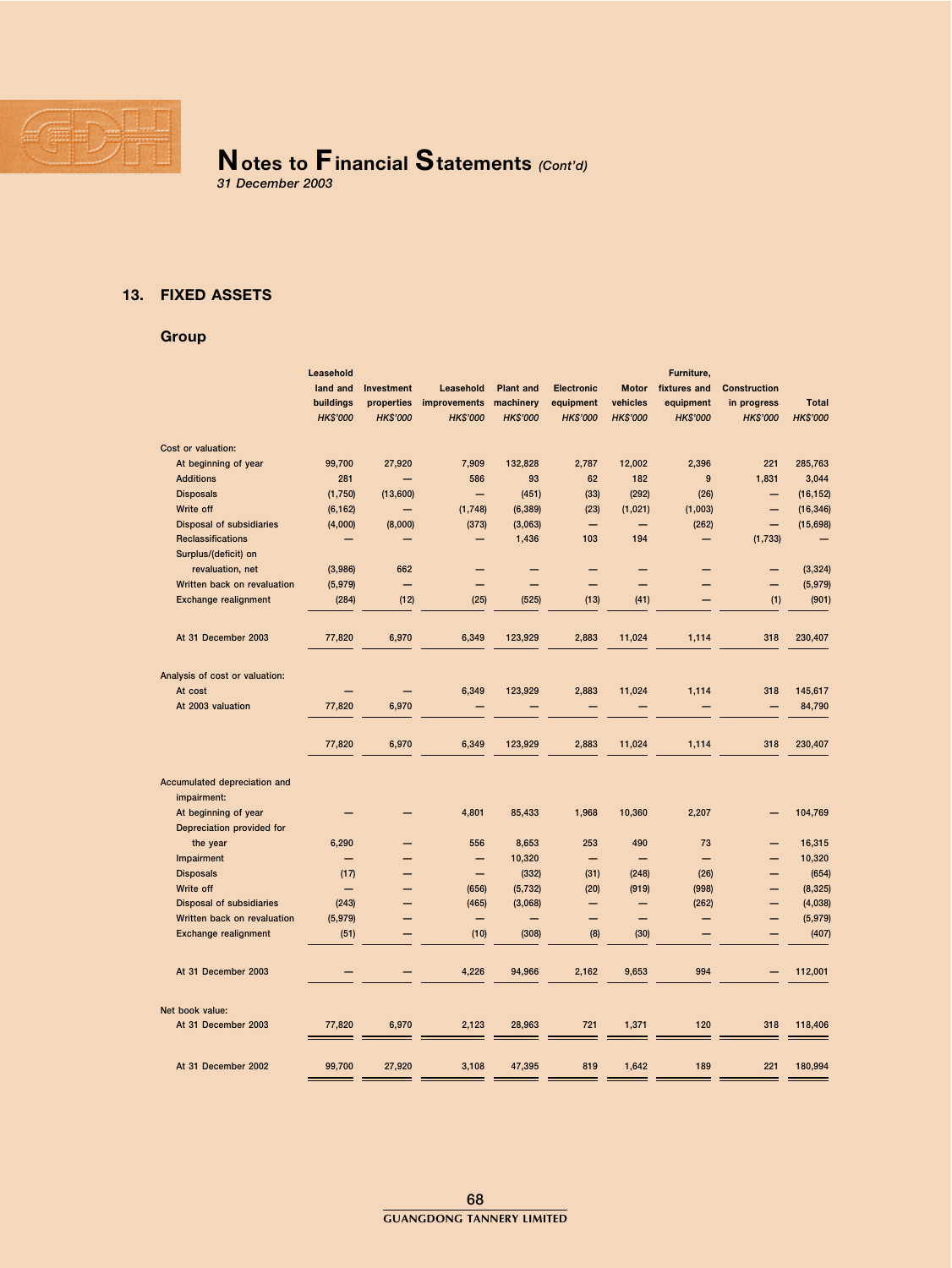

## 13. FIXED ASSETS (Cont'd)

## **Company**

|                                   | <b>Investment</b>           | <b>Leasehold</b>                       | Furniture,<br>fixtures and   |                                 |
|-----------------------------------|-----------------------------|----------------------------------------|------------------------------|---------------------------------|
|                                   |                             |                                        |                              |                                 |
|                                   | property<br><b>HK\$'000</b> | <b>improvements</b><br><b>HK\$'000</b> | equipment<br><b>HK\$'000</b> | <b>Total</b><br><b>HK\$'000</b> |
|                                   |                             |                                        |                              |                                 |
| Cost or valuation:                |                             |                                        |                              |                                 |
| At beginning of year              | 11,000                      | 1,262                                  | 1,815                        | 14,077                          |
| <b>Additions</b>                  |                             |                                        | 9                            | 9                               |
| <b>Write off</b>                  |                             | (1, 262)                               | (991)                        | (2, 253)                        |
| <b>Disposal</b>                   | (11,000)                    |                                        |                              | (11,000)                        |
| At 31 December 2003               |                             |                                        | 833                          | 833                             |
| Analysis of cost or<br>valuation: |                             |                                        |                              |                                 |
| At cost                           |                             |                                        | 833                          | 833                             |
| At 2003 valuation                 |                             |                                        |                              |                                 |
|                                   |                             |                                        | 833                          | 833                             |
| <b>Accumulated</b>                |                             |                                        |                              |                                 |
| depreciation:                     |                             |                                        |                              |                                 |
| At beginning of year              |                             | 270                                    | 1,645                        | 1,915                           |
| Provided for the year             |                             | 17                                     | 67                           | 84                              |
| <b>Write off</b>                  |                             | (287)                                  | (990)                        | (1, 277)                        |
| At 31 December 2003               |                             |                                        | 722                          | 722                             |
| Net book value:                   |                             |                                        |                              |                                 |
| At 31 December 2003               |                             |                                        | 111                          | 111                             |
| At 31 December 2002               | 11,000                      | 992                                    | 170                          | 12,162                          |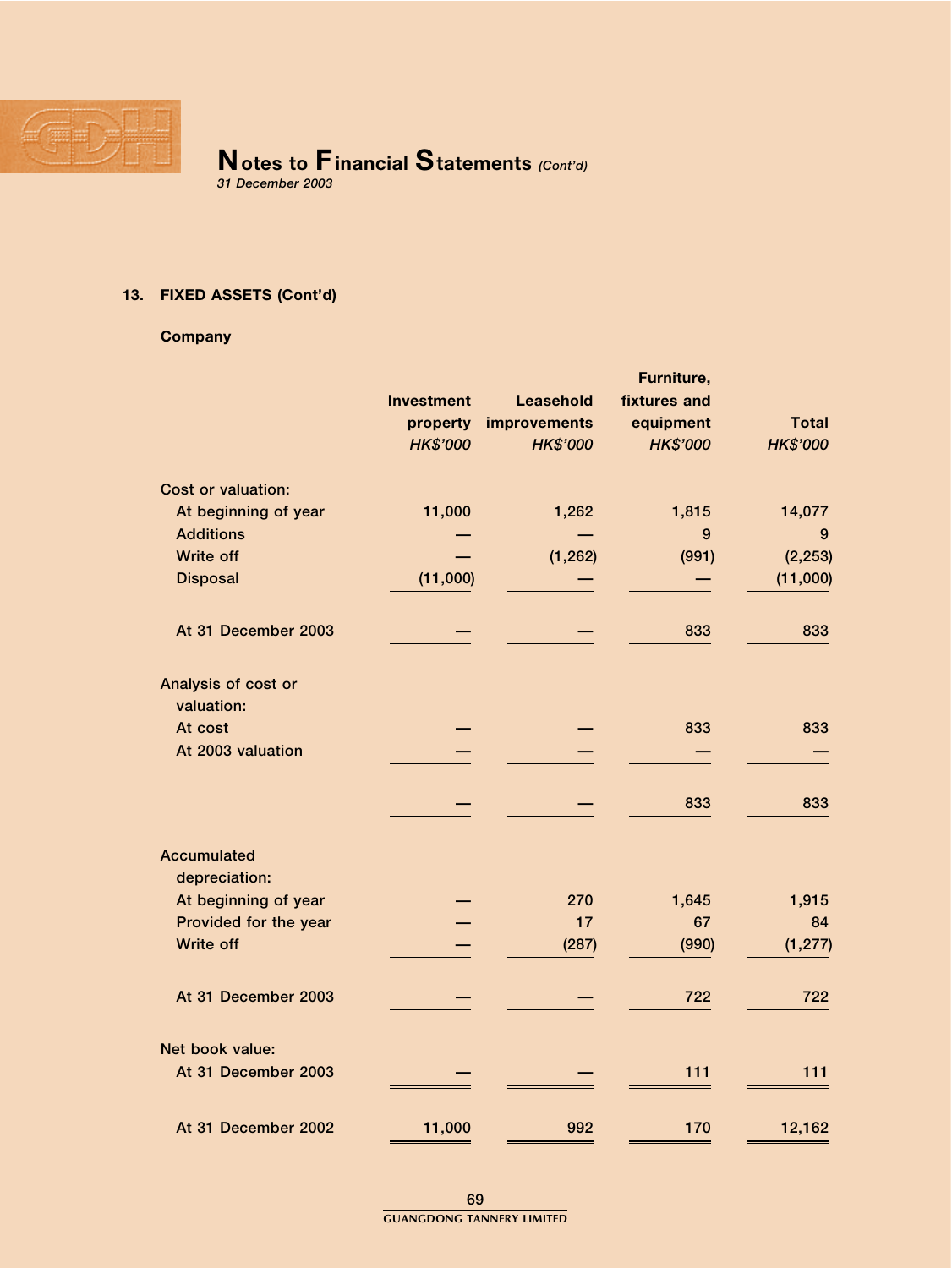

31 December 2003

## 13. FIXED ASSETS (Cont'd)

The leasehold land and buildings and investment properties of the Company and the Group comprised:

|                    | Group           |                 | <b>Company</b>  |                 |
|--------------------|-----------------|-----------------|-----------------|-----------------|
|                    | 2003            | 2002            | 2003            | 2002            |
|                    | <b>HK\$'000</b> | <b>HK\$'000</b> | <b>HK\$'000</b> | <b>HK\$'000</b> |
| Long term leases   |                 |                 |                 |                 |
| in Hong Kong       |                 | 12,050          |                 | 11,000          |
| Medium term leases |                 |                 |                 |                 |
| in Hong Kong       |                 | 3,300           |                 |                 |
| Medium term leases |                 |                 |                 |                 |
| in Mainland China  | 84,790          | 112,270         |                 |                 |
| At 31 December     | 84,790          | 127,620         |                 | 11,000          |

The above leasehold land and buildings and investment properties were revalued by an independent professionally qualified valuer, RHL Appraisal Ltd., on an open market basis, based on their existing use, at 31 December 2003.

As at 31 December 2003, the Group's investment properties were revalued at HK\$6,970,000 (2002: HK\$27,920,000) with a revaluation surplus of HK\$662,000 (2002: revaluation deficit of HK\$2,938,000) which has been credited to the profit and loss account in the current year.

As at 31 December 2003, the Group's leasehold land and buildings were revalued at HK\$77,820,000 (2002: HK\$99,700,000) with a net revaluation deficit of HK\$3,986,000 (2002: net revaluation surplus of HK\$166,000). A portion of the revaluation deficit of HK\$4,028,000 (2002: revaluation surplus of HK\$722,000) has been charged to property revaluation reserve and a revaluation surplus of HK\$42,000 (2002: revaluation deficit of HK\$556,000) has been credited to the profit and loss account in the current year.

Had the leasehold land and buildings of the Group been carried at historical cost less accumulated depreciation and impairment, their carrying values as at 31 December 2003 would have been HK\$45,503,000 (2002: HK\$63,355,000).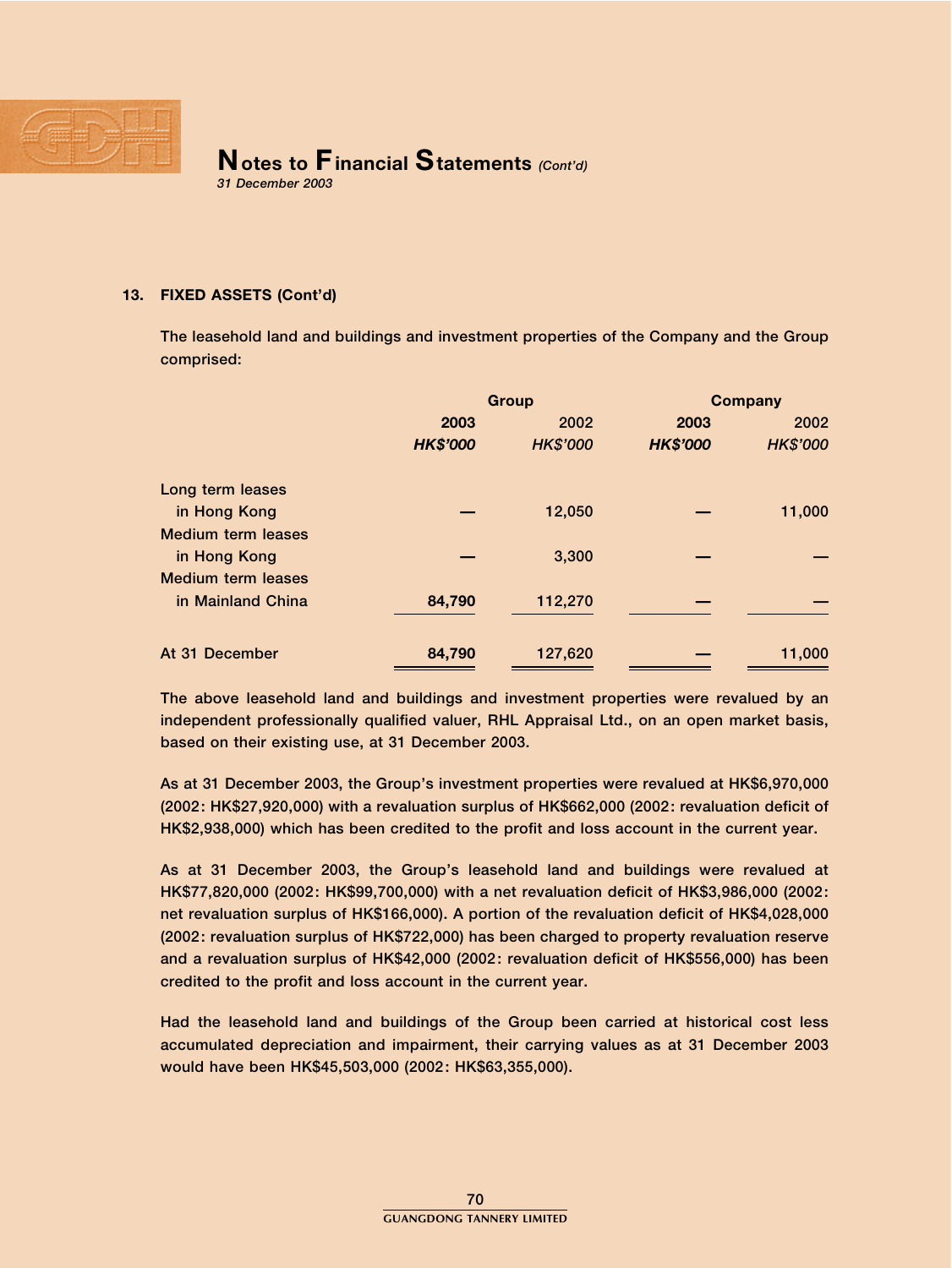

## 13. FIXED ASSETS (Cont'd)

At 31 December 2003, an amount of HK\$2,400,000 (2002: HK\$2,600,000) and HK\$490,000 (2002: Nil) included in the Group's investment properties and leasehold land and buildings, respectively, were leasehold properties situated in Mainland China, in respect of which the land use right certificates were in the process of being obtained.

At 31 December 2003, certain of the Group's leasehold land and buildings and investment properties of HK\$3,370,000 (2002: HK\$36,000,000) and HK\$4,570,000 (2002: Nil) were pledged to secure general banking facilities granted to the Group (note 36).

## 14. GOODWILL

As detailed in note 3 to the financial statements, on the adoption of SSAP 30, the Group applied the transitional provision of SSAP 30 that permitted goodwill and negative goodwill in respect of acquisitions which occurred prior to 1 January 2001, to remain eliminated against consolidated reserves.

In 2002, a provision for impairment of goodwill of HK\$133,349,000 was made in respect of goodwill arising from the Group's acquisition of Nanhai Tannery & Leather Products Co., Ltd. (''Nanhai Tannery''), a former wholly-owned subsidiary of the Company, which was engaged in leather processing operation in Mainland China.

As a result, the total amount of goodwill of HK\$167,746,000 which had been eliminated against the consolidated general reserve fund of the Group, arising from the acquisition of subsidiaries prior to 1 January 2001, had been fully impaired as at 31 December 2003 and 2002.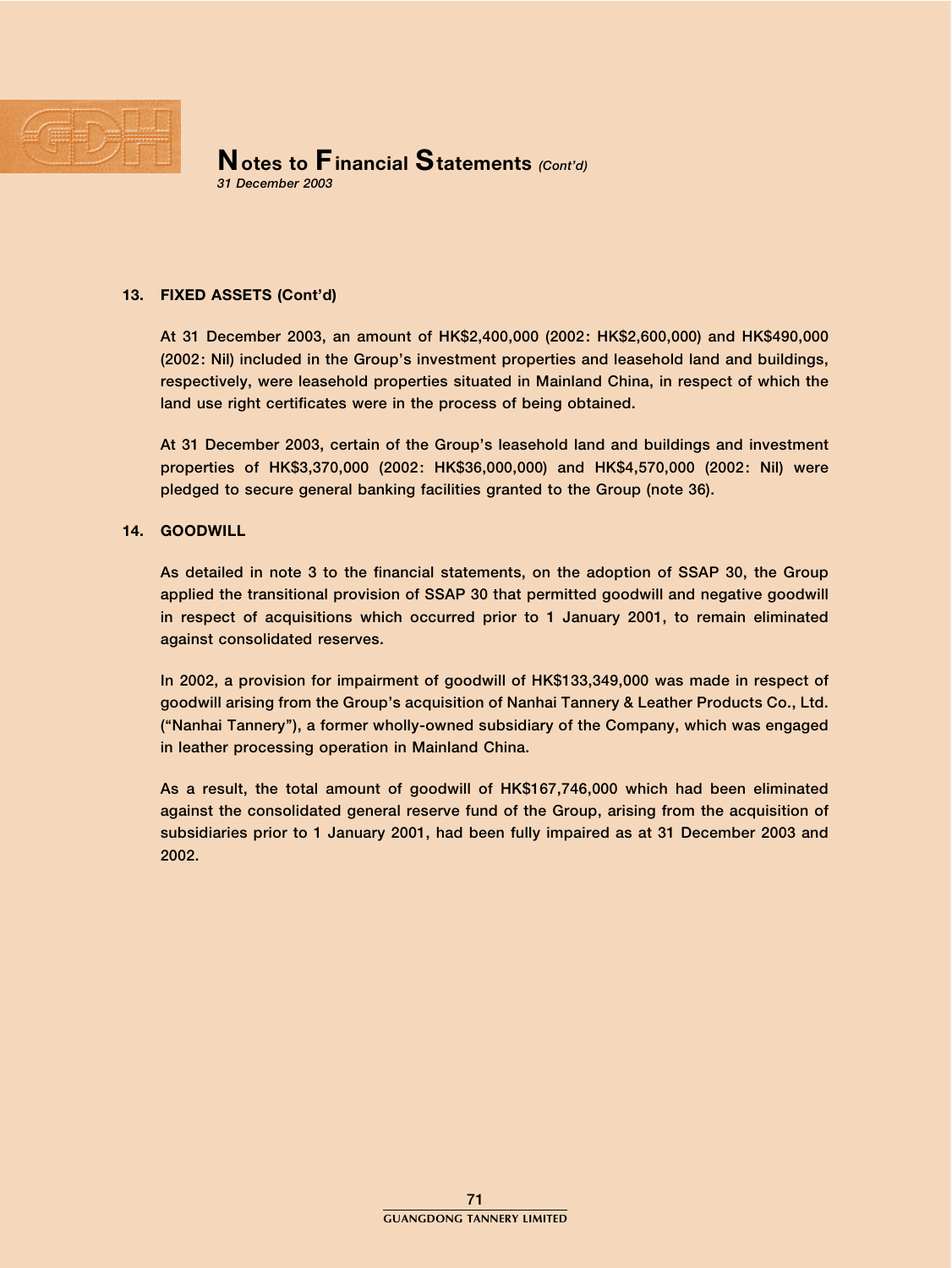

#### 15. INTERESTS IN SUBSIDIARIES

| <b>Company</b>  |                 |  |
|-----------------|-----------------|--|
| 2003            | 2002            |  |
| <b>HK\$'000</b> | <b>HK\$'000</b> |  |
| 161,955         | 385,837         |  |
| 304,675         | 298,660         |  |
| (23, 739)       | (2, 555)        |  |
| 442,891         | 681,942         |  |
| (319,083)       | (619, 362)      |  |
| 123,808         | 62,580          |  |
|                 |                 |  |

Included in the amounts due from subsidiaries are unsecured loans of HK\$126,599,000, which bear interest at rates ranging from 3.8% per annum to 8.5% per annum and have no fixed terms of repayment. The remaining amounts due from subsidiaries are unsecured, interest-free and have no fixed terms of repayment.

The amounts due to subsidiaries are unsecured, interest-free and have no fixed terms of repayment.

Particulars of the Company's subsidiaries as at 31 December 2003 are as follows:

|                                              | <b>Place of</b><br>incorporation/       | <b>Nominal value</b><br>of issued |      | <b>Percentage of</b><br>attributable equity<br>ordinary/ interest held by the |                       |
|----------------------------------------------|-----------------------------------------|-----------------------------------|------|-------------------------------------------------------------------------------|-----------------------|
|                                              | establishment                           | registered                        |      | Company                                                                       | <b>Principal</b>      |
| <b>Name</b>                                  | and operations                          | share capital                     |      | <b>Directly Indirectly</b>                                                    | <b>activities</b>     |
|                                              |                                         |                                   | $\%$ | $\%$                                                                          |                       |
| Crown South (Hong Hong Kong<br>Kong) Limited |                                         | <b>HK\$2</b>                      |      | 100                                                                           | Dormant               |
| <b>Gastor Enterprises</b><br>Limited         | <b>British Virgin</b><br><b>Islands</b> | <b>US\$150</b>                    | 100  |                                                                               | Investment<br>holding |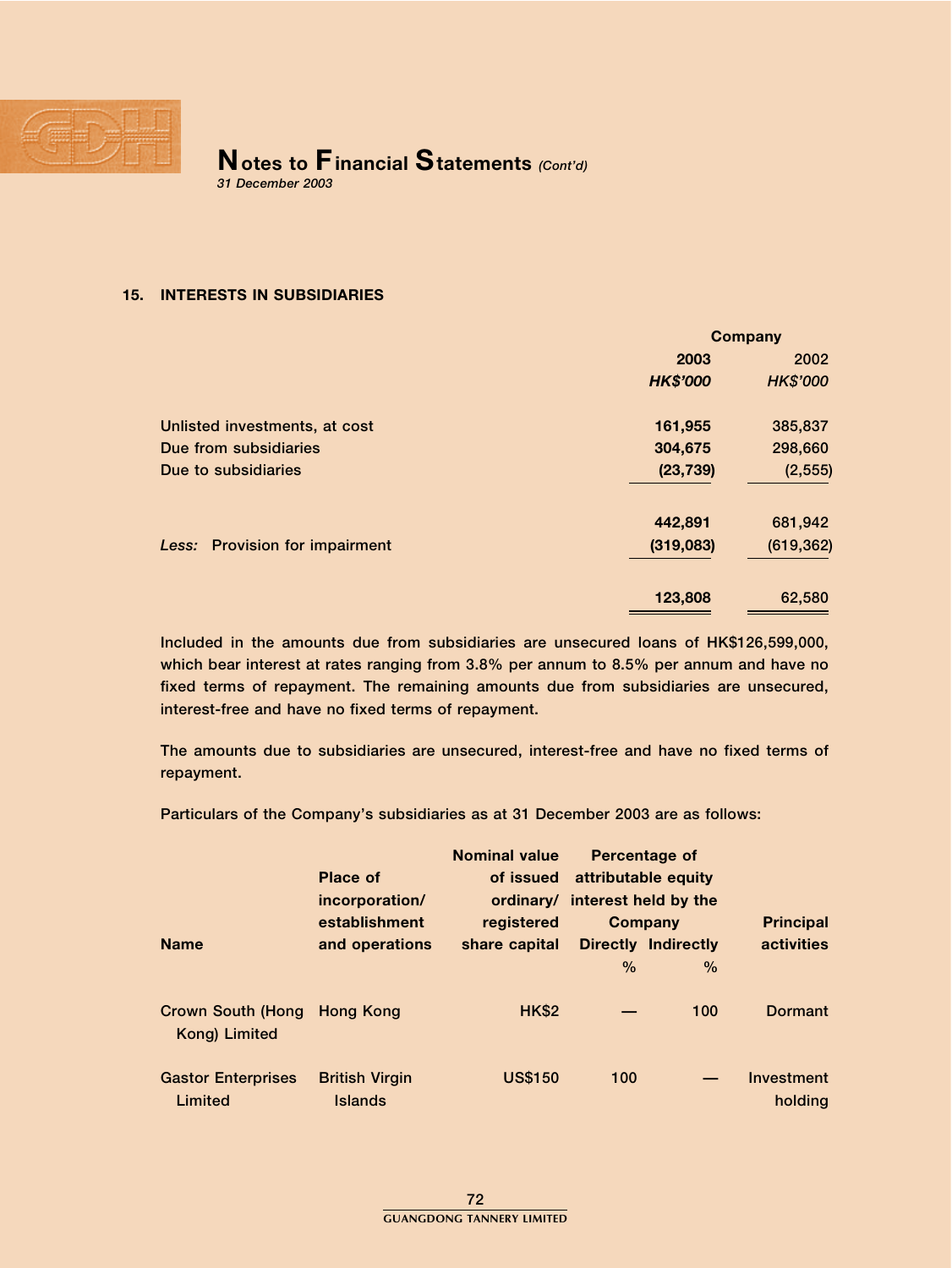

31 December 2003

# 15. INTERESTS IN SUBSIDIARIES (Cont'd)

|                                                                               |                                                               | <b>Nominal value</b> |               | Percentage of              |                                                         |
|-------------------------------------------------------------------------------|---------------------------------------------------------------|----------------------|---------------|----------------------------|---------------------------------------------------------|
|                                                                               | <b>Place of</b>                                               | of issued            |               | attributable equity        |                                                         |
|                                                                               | incorporation/                                                | ordinary/            |               | interest held by the       |                                                         |
|                                                                               | establishment                                                 | registered           |               | <b>Company</b>             | <b>Principal</b>                                        |
| <b>Name</b>                                                                   | and operations                                                | share capital        |               | <b>Directly Indirectly</b> | <b>activities</b>                                       |
|                                                                               |                                                               |                      | $\frac{0}{0}$ | $\%$                       |                                                         |
| <b>Gold Star Assets</b><br><b>Limited</b>                                     | <b>Hong Kong</b>                                              | <b>HK\$2</b>         |               | 100                        | Investment<br>holding                                   |
| <b>Harbour Hill</b><br>International<br>Limited                               | <b>Hong Kong</b>                                              | HK\$1,000,000        | 100           |                            | Import and<br>export<br>trade                           |
| <b>Jadeford</b><br><b>Investments</b><br><b>Limited</b>                       | <b>British Virgin</b><br>Islands/<br><b>Mainland</b><br>China | <b>US\$1</b>         | 100           |                            | Import and<br>export<br>trade                           |
| Nanhai City<br>Tongyuan<br><b>Tanning Company</b><br>Limited <sup>+</sup>     | <b>Mainland China</b>                                         | US\$3,000,000        |               |                            | 100 Processing of<br>cowhides<br>and leather<br>trading |
| Qingdao Nanhai<br>Tannery Co., Ltd. <sup>#</sup>                              | <b>Mainland China</b>                                         | US\$2,500,000        | 100           |                            | <b>Dormant</b>                                          |
| Sun Po (Hong Kong) Hong Kong<br><b>Leather Ware</b><br><b>Company Limited</b> |                                                               | <b>HK\$2</b>         |               | 100                        | Property<br>investment                                  |
| <b>Team Up Profits</b><br>Limited                                             | <b>British Virgin</b><br><b>Islands</b>                       | <b>US\$1</b>         | 100           |                            | Investment<br>holding                                   |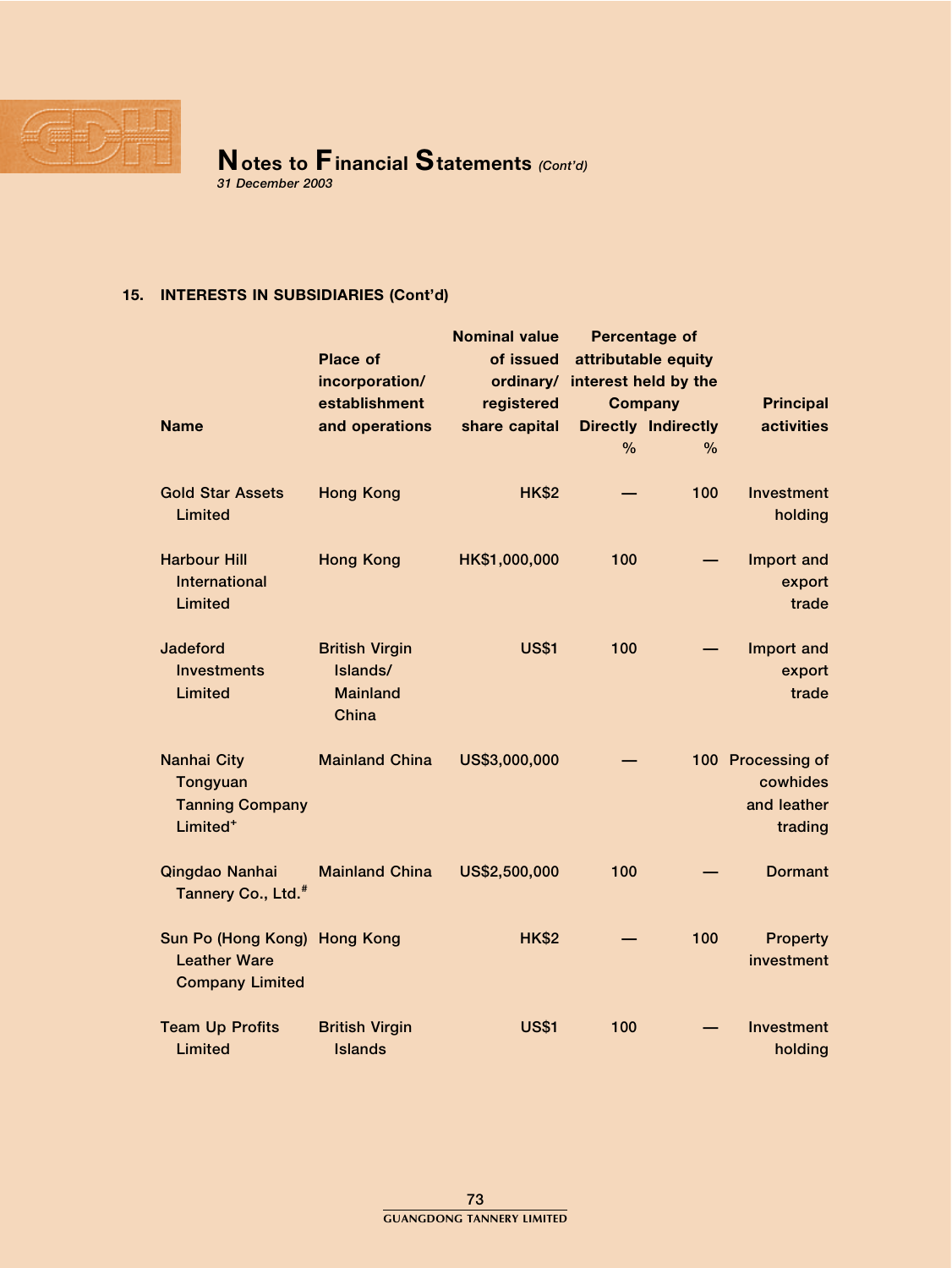

## 15. INTERESTS IN SUBSIDIARIES (Cont'd)

|                                                                          | <b>Place of</b><br>incorporation/<br>establishment            | <b>Nominal value</b><br>of issued<br>registered | ordinary/ interest held by the | <b>Percentage of</b><br>attributable equity<br>Company | <b>Principal</b>                                           |
|--------------------------------------------------------------------------|---------------------------------------------------------------|-------------------------------------------------|--------------------------------|--------------------------------------------------------|------------------------------------------------------------|
| <b>Name</b>                                                              | and operations                                                | share capital                                   | $\%$                           | <b>Directly Indirectly</b><br>$\%$                     | <b>activities</b>                                          |
| <b>Time Wise Profits</b><br>Limited                                      | <b>British Virgin</b><br>Islands/<br><b>Mainland</b><br>China | <b>US\$1</b>                                    | 100                            |                                                        | Import and<br>export<br>trade                              |
| <b>Vermont Property</b><br>Limited                                       | <b>British Virgin</b><br><b>Islands</b>                       | <b>US\$1</b>                                    | 100                            |                                                        | Investment<br>holding                                      |
| <b>Xuzhou Gangwei</b><br><b>Colour Package</b><br>Co., Ltd. <sup>+</sup> |                                                               | Mainland China RMB18,000,000                    | 100                            |                                                        | Lessor of<br>plant and<br>machinery                        |
| <b>Xuzhou Nanhai</b><br><b>Leather Factory</b><br>Co., Ltd. <sup>+</sup> |                                                               | Mainland China RMB12,000,000                    | 100                            |                                                        | <b>Processing of</b><br>cowhides<br>and leather<br>trading |

+ Wholly foreign-owned enterprises.

# This is a Sino-foreign co-operative joint venture. Pursuant to the joint venture agreement, the registered capital of Qingdao Nanhai Tannery Co., Ltd. (''Qingdao Nanhai'') was solely contributed by the Company. The PRC joint venture partner contributed its plant and equipment for the operation of Qingdao Nanhai. The Company is entitled to all its distributable profits after the payment of an agreed annual fee to the PRC joint venture partner. In the event of liquidation, the initial injected assets will be distributed to the respective original contributors and thereafter, any remaining surplus will vest with the Company.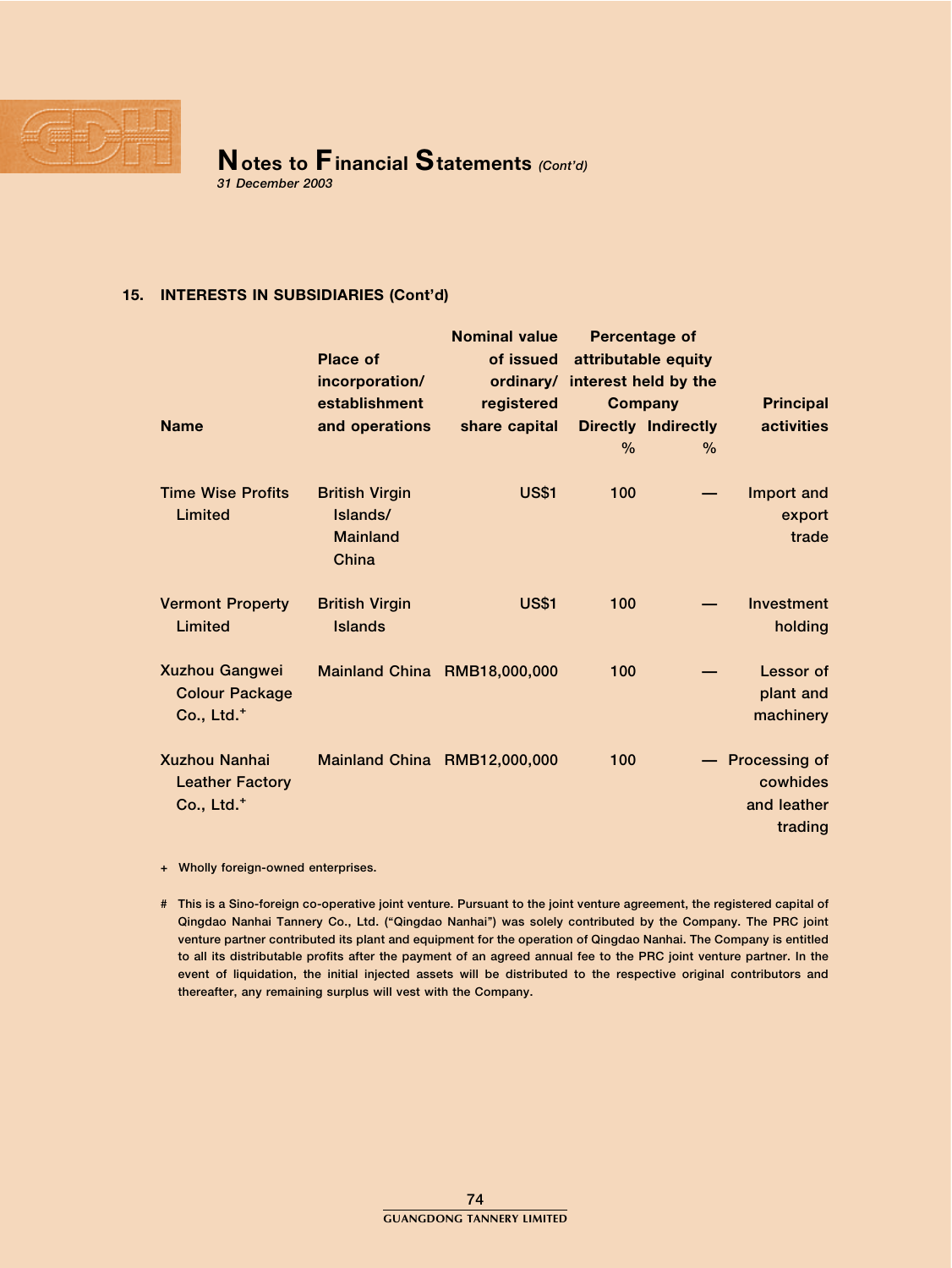

## 16. INTEREST IN AN ASSOCIATE

|                                       | <b>Group</b>    |                 |  |
|---------------------------------------|-----------------|-----------------|--|
|                                       | 2003            | 2002            |  |
|                                       | <b>HK\$'000</b> | <b>HK\$'000</b> |  |
| Share of net assets                   | 907             | 907             |  |
| Due from an associate                 | 7,270           | 7,270           |  |
|                                       | 8,177           | 8,177           |  |
| <b>Less: Provision for impairment</b> | (8, 177)        | (8, 177)        |  |
|                                       |                 |                 |  |
|                                       |                 |                 |  |

The amount due from an associate is unsecured, interest-free and has no fixed terms of repayment.

Particulars of the Group's associate, which is a corporation, as at 31 December 2003 are as follows:

|                                      | <b>Place of</b>                         |                                | <b>Percentage of</b><br>nominal value of<br>issued ordinary |                                |
|--------------------------------------|-----------------------------------------|--------------------------------|-------------------------------------------------------------|--------------------------------|
| <b>Name</b>                          | incorporation/<br>operations            | <b>Issued share</b><br>capital | share capital held<br>by the Group<br>$\%$                  | <b>Principal</b><br>activities |
| <b>Essential Holdings</b><br>Limited | <b>British Virgin</b><br><b>Islands</b> | <b>US\$100</b>                 | 32                                                          | Investment<br>holding          |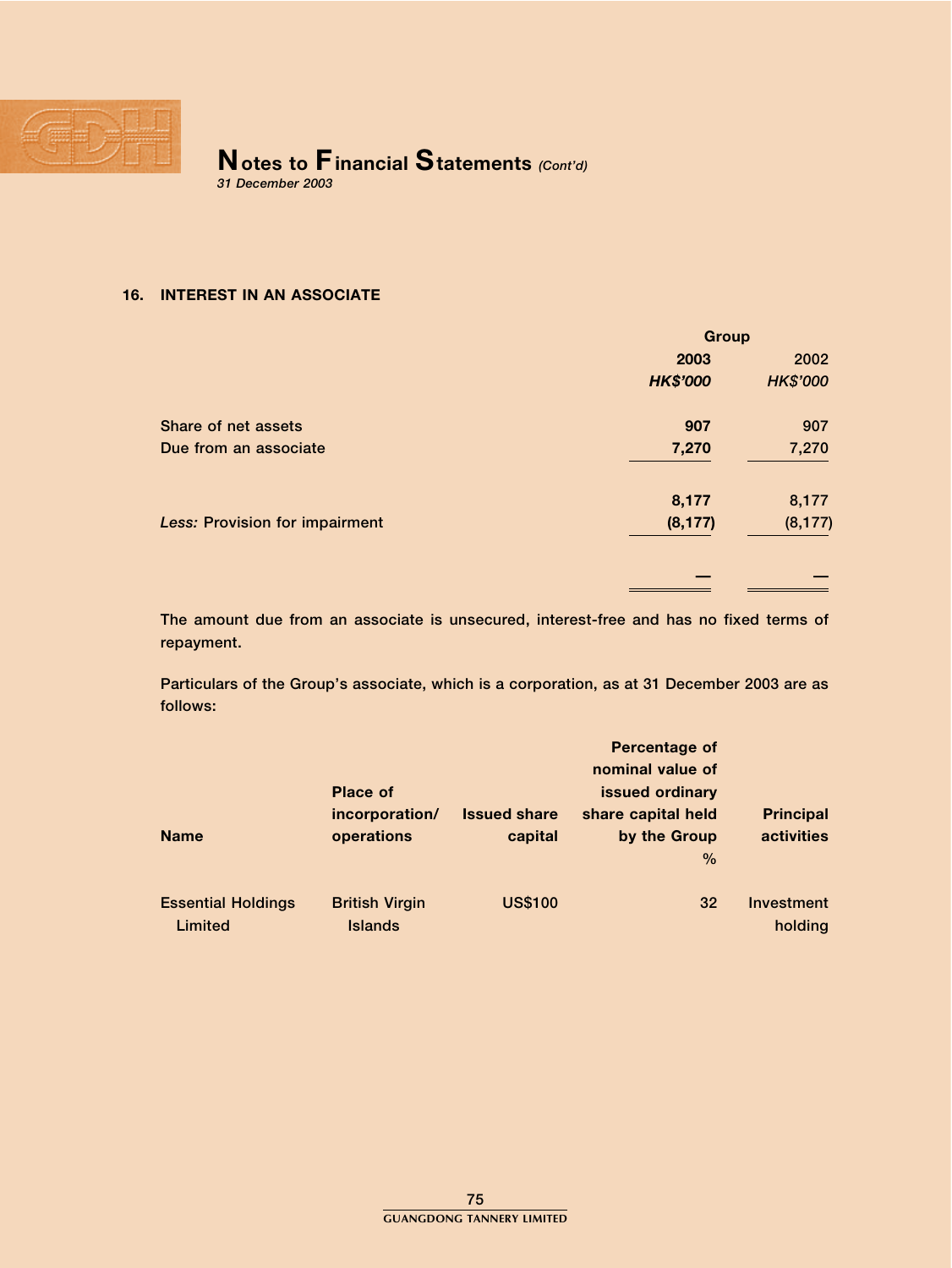

17. INVENTORIES

|                         | Group           |                 |  |
|-------------------------|-----------------|-----------------|--|
|                         | 2003            | 2002            |  |
|                         | <b>HK\$'000</b> | <b>HK\$'000</b> |  |
| Raw materials           | 61,855          | 64,577          |  |
| <b>Work in progress</b> | 107,246         | 74,867          |  |
| <b>Finished goods</b>   | 52,294          | 52,745          |  |
|                         | 221,395         | 192,189         |  |

The carrying amount of inventories carried at net realisable value included in the above balance was HK\$40,854,000 (2002: HK\$46,356,000) as at 31 December 2003.

## 18. RECEIVABLES, PREPAYMENTS AND DEPOSITS

As at 31 December 2003, included in the receivables, prepayments and deposits are trade receivables with a net balance of HK\$17,162,000 (2002: HK\$21,472,000) due from the Group's customers.

The Group's trading terms with customers are mainly on credit, except for new customers, where payment in advance is normally required. Invoices are normally payable within 30 days of issuance, except for certain well-established customers, where the terms are extended to two to three months. Credit limits are set for customers. The Group seeks to maintain tight control over its outstanding receivables in order to minimise credit risk. Overdue balances are regularly reviewed by senior management.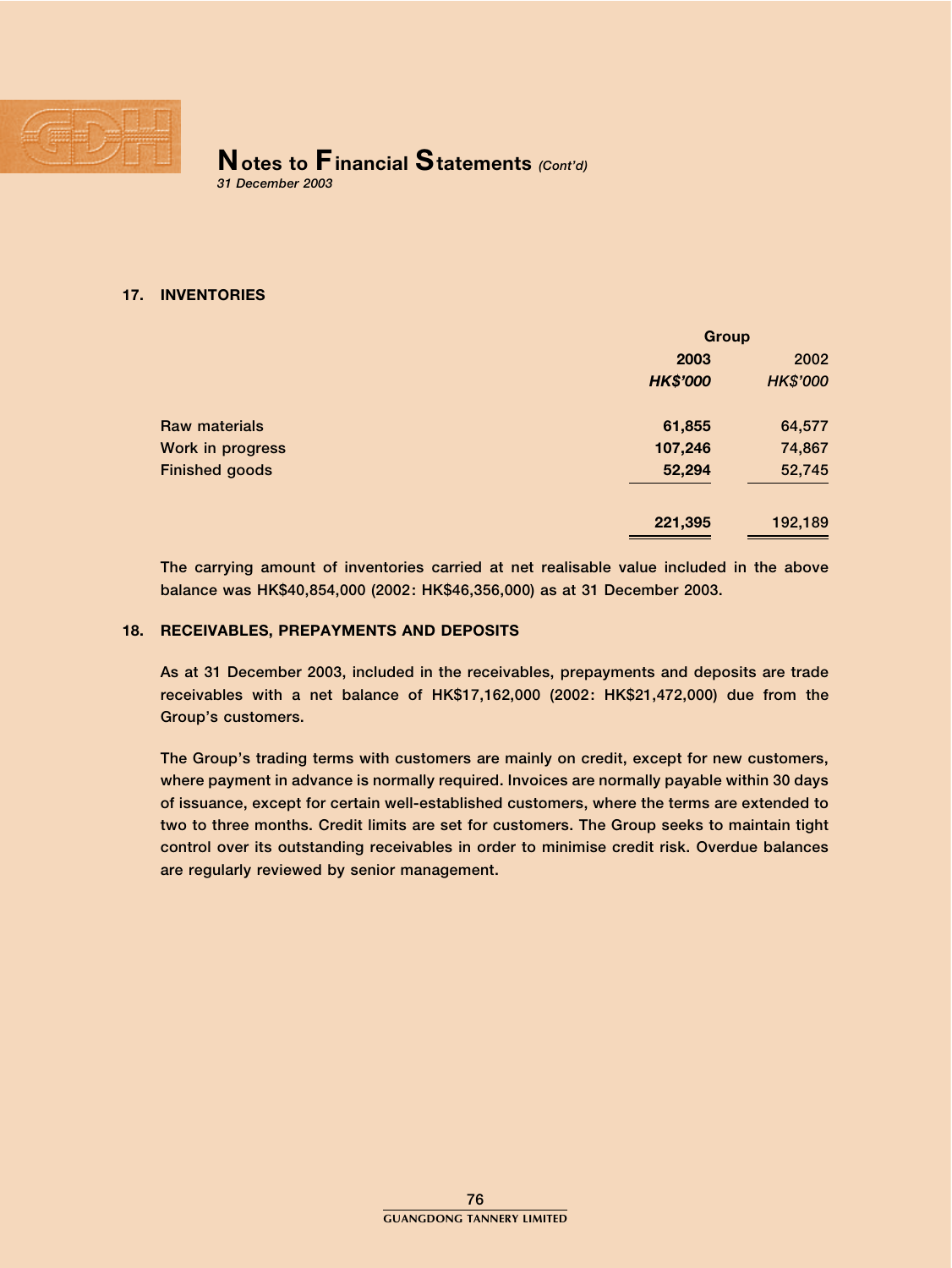

## 18. RECEIVABLES, PREPAYMENTS AND DEPOSITS (Cont'd)

As at 31 December 2003, the ageing analysis of the Group's trade receivables, based on the payment due date, is as follows:

|                                           | Group           |                 |  |
|-------------------------------------------|-----------------|-----------------|--|
|                                           | 2003            | 2002            |  |
|                                           | <b>HK\$'000</b> | <b>HK\$'000</b> |  |
| <b>Within 3 months</b>                    | 17,479          | 21,472          |  |
| More than 3 months and less than 6 months | 10              |                 |  |
| More than 6 months and less than 1 year   | 244             | 28,469          |  |
| More than 1 year                          | 34,835          | 7,038           |  |
|                                           | 52,568          | 56,979          |  |
| Less: Provisions for doubtful debts       | (35, 406)       | (35, 507)       |  |
|                                           | 17,162          | 21,472          |  |
|                                           |                 |                 |  |

## 19. CASH AND CASH EQUIVALENTS AND PLEDGED BANK BALANCES

|                                              | Group           |                 |                 | <b>Company</b>  |
|----------------------------------------------|-----------------|-----------------|-----------------|-----------------|
|                                              | 2003            | 2002            | 2003            | 2002            |
|                                              | <b>HK\$'000</b> | <b>HK\$'000</b> | <b>HK\$'000</b> | <b>HK\$'000</b> |
| Cash and bank balances<br>Less: Pledged bank | 84,332          | 64,826          | 1,095           | 224             |
| balances*                                    | (7, 355)        | (12, 972)       |                 |                 |
| Cash and cash equivalents                    | 76,977          | 51,854          | 1,095           | 224             |

\* The bank balances were pledged to banks for trading facilities granted (note 36).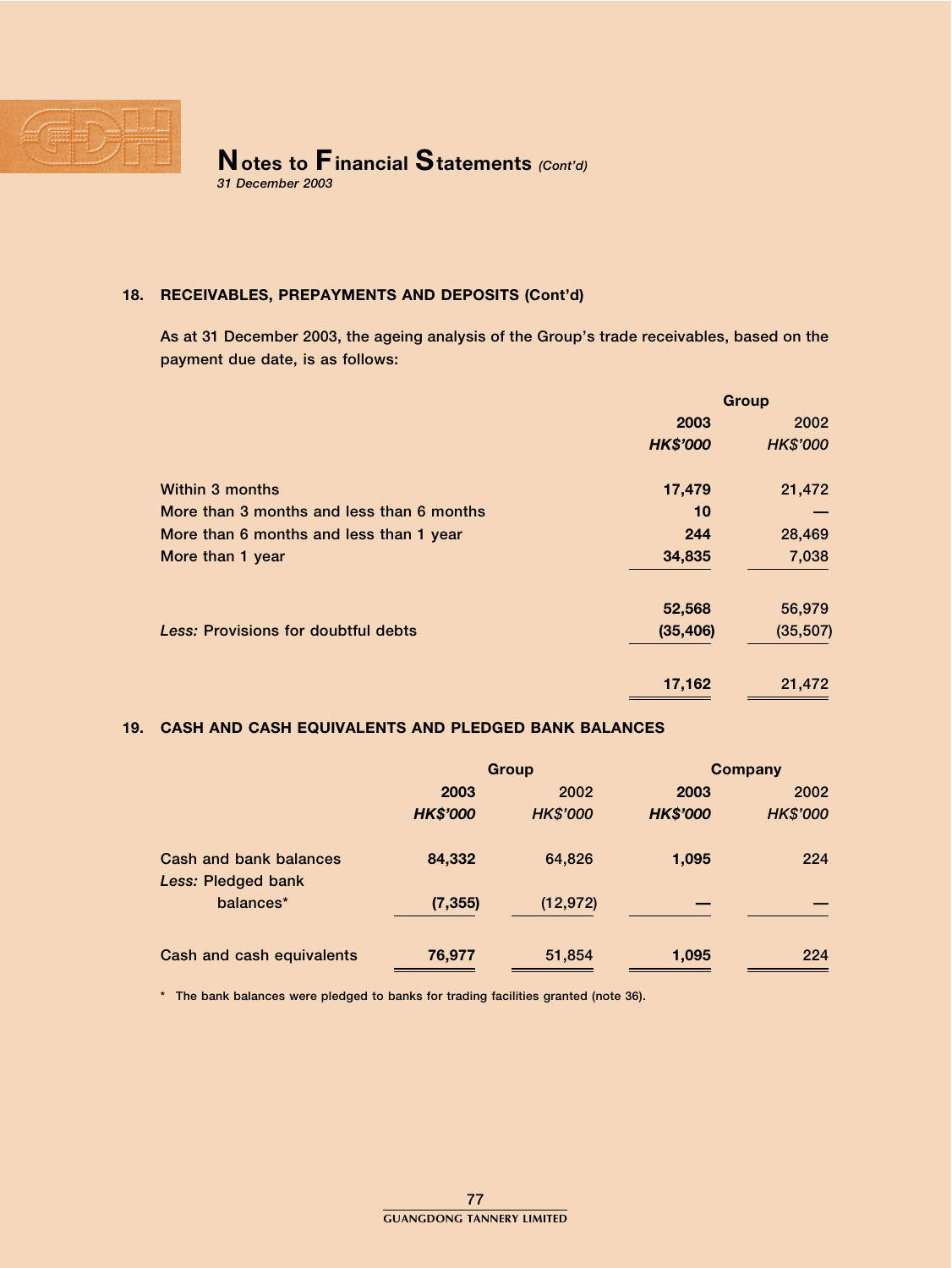

31 December 2003

### 20. TRADE AND BILLS PAYABLES

As at 31 December 2003, the ageing analysis of the Group's trade and bills payables, based on the payment due date, is as follows:

|                                           | <b>Group</b>    |                 |  |
|-------------------------------------------|-----------------|-----------------|--|
|                                           | 2003            | 2002            |  |
|                                           | <b>HK\$'000</b> | <b>HK\$'000</b> |  |
| <b>Within 3 months</b>                    | 62,672          | 37,752          |  |
| More than 3 months and less than 6 months | 2,831           | 11,050          |  |
| More than 6 months and less than 1 year   | 67              | 20              |  |
| More than 1 year                          | 2,155           | 450             |  |
|                                           | 67,725          | 49,272          |  |

## 21. LOAN TO AN OFFICER

Pursuant to Section 161B of the Companies Ordinance, a loan to an officer is disclosed as follows:

#### Company and Group

|                     |                                  |                 |                 | <b>Maximum</b>  |
|---------------------|----------------------------------|-----------------|-----------------|-----------------|
|                     |                                  | As at           | As at           | amount          |
|                     |                                  | 31 December     | 1 January       | outstanding     |
| <b>Name</b>         | Terms of the loan                | 2003            | 2003            | during the year |
|                     |                                  | <b>HK\$'000</b> | <b>HK\$'000</b> | <b>HK\$'000</b> |
| Ms. Chan Miu Ting   | Secured by her property, bears   |                 |                 |                 |
| (Company Secretary) | interest at 5% per annum and is  |                 |                 |                 |
|                     | repayable by monthly instalments | 970             | 1.015           | 1,015           |
|                     |                                  |                 |                 |                 |

The loan is a staff housing loan used by Ms. Chan Miu Ting to purchase a flat as her main residence. During the year, the interest income earned from the officer amounted to HK\$50,000 (2002: HK\$52,000).

## 22. DUE TO A PRC JOINT VENTURE PARTNER

The amounts due to a PRC joint venture partner are unsecured, interest-free and have no fixed terms of repayment.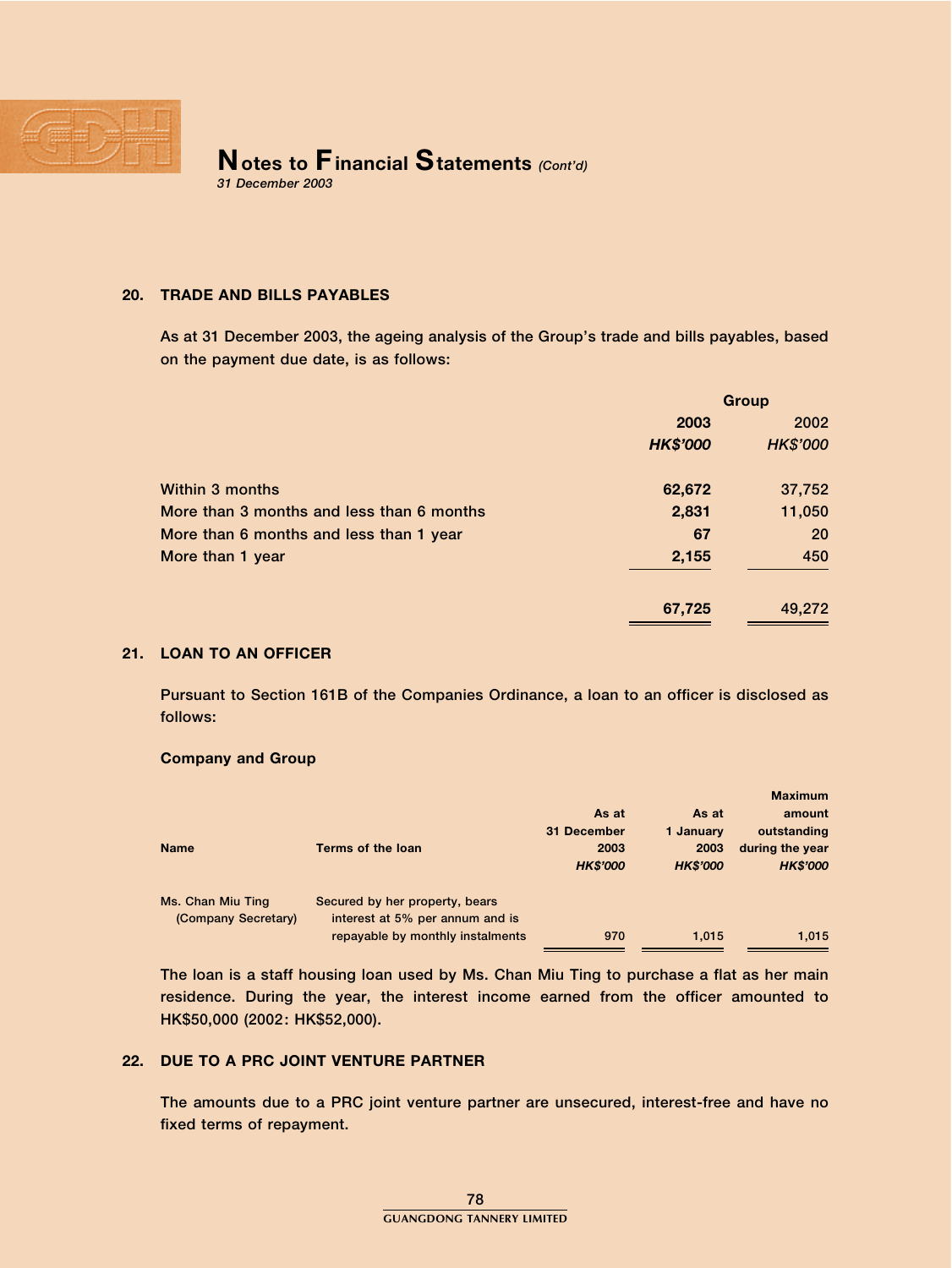

## 23. LOANS FROM FORMER IMMEDIATE HOLDING COMPANY AND IMMEDIATE HOLDING **COMPANY**

As at 31 December 2002, the loans from Guangdong Investment Limited ("GDI"), the former immediate holding company of the Company, consisted of two unsecured loans of RMB19,000,000 and RMB30,000,000 (the ''Loans'') which were repayable in July 2003 and August 2003, respectively, and bore interest at 3.8% per annum.

Following GDI's disposal of its entire shareholdings in the Company and its interest in the Loans to GDH Limited (''GDH''), GDI's immediate holding company, on 31 March 2003, GDI and GDH became the Company's fellow subsidiary and immediate holding company, respectively.

During the year, on 2 September 2003, the Loans were extended by GDH to be repayable on 30 September 2004. Subsequent to the balance sheet date, the Loans were further extended by GDH to be repayable on 30 June 2005.

### 24. LOAN FROM A FELLOW SUBSIDIARY

As at 31 December 2002, the loan from a fellow subsidiary represented an unsecured loan of RMB10,000,000 advanced from Yue Hai Hotel, Zhuhai, a fellow subsidiary of the Company, through an entrusted loan agreement, which bore interest at 4.2% per annum. The loan was fully repaid in January 2003.

During the year, on 1 October 2003, Guangdong Assets Management Limited (''Guangdong Assets Management''), a fellow subsidiary of the Company, advanced an unsecured loan of US\$7,000,000 to a wholly-owned subsidiary of the Company. The loan bears interest at 3.8% per annum and was payable on 31 December 2003. Subsequent to the balance sheet date, the loan was extended to be repayable on 30 June 2005.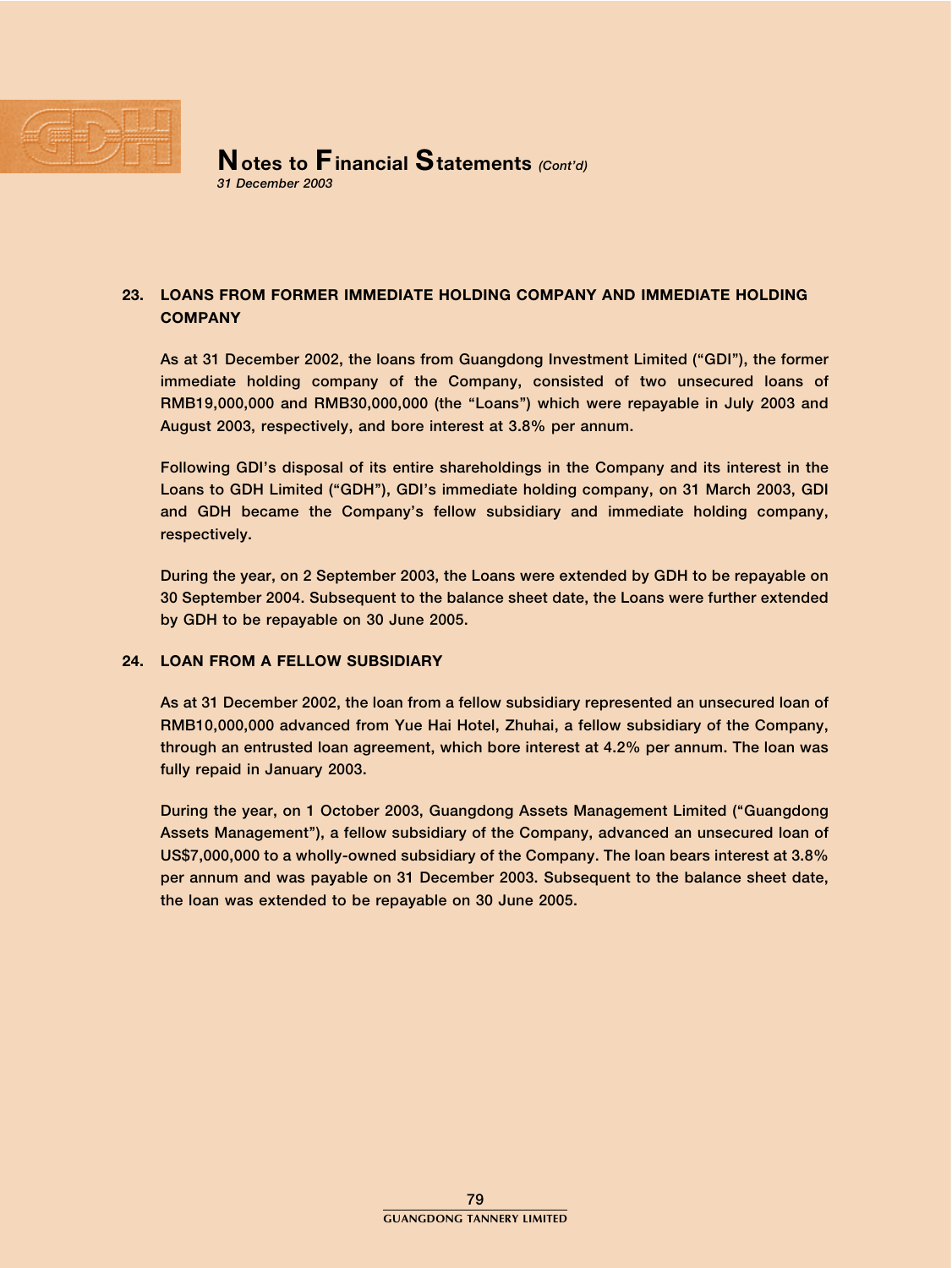

31 December 2003

## 25. BANK BORROWINGS

|                                                 | <b>Group</b>    |                 |
|-------------------------------------------------|-----------------|-----------------|
|                                                 | 2003            | 2002            |
|                                                 | <b>HK\$'000</b> | <b>HK\$'000</b> |
| <b>Secured bank loans</b>                       | 17,000          | 38,528          |
| Secured trust receipts loans                    | 16,091          | 28,548          |
|                                                 | 33,091          | 67,076          |
|                                                 | <b>Group</b>    |                 |
|                                                 | 2003            | 2002            |
|                                                 | <b>HK\$'000</b> | HK\$'000        |
| Bank borrowings repayable:                      |                 |                 |
| Within one year or on demand                    | 33,091          | 50,409          |
| In the second year                              |                 | 16,667          |
|                                                 | 33,091          | 67,076          |
| Less: Portion classified as current liabilities | (33,091)        | (50, 409)       |
| Long term portion                               |                 | 16,667          |
|                                                 |                 |                 |

## 26. PROVISIONS

|                              | Tax claim and tax<br>penalty by the | <b>Early termination</b><br>of a joint venture |                 |
|------------------------------|-------------------------------------|------------------------------------------------|-----------------|
|                              | <b>PRC authorities</b>              | agreement                                      | <b>Total</b>    |
|                              | HK\$'000                            | <b>HK\$'000</b>                                | <b>HK\$'000</b> |
| At beginning of year         |                                     | 3,000                                          | 3,000           |
| <b>Additional provisions</b> | 69,600                              |                                                | 69,600          |
| At 31 December 2003          | 69,600                              | 3,000                                          | 72,600          |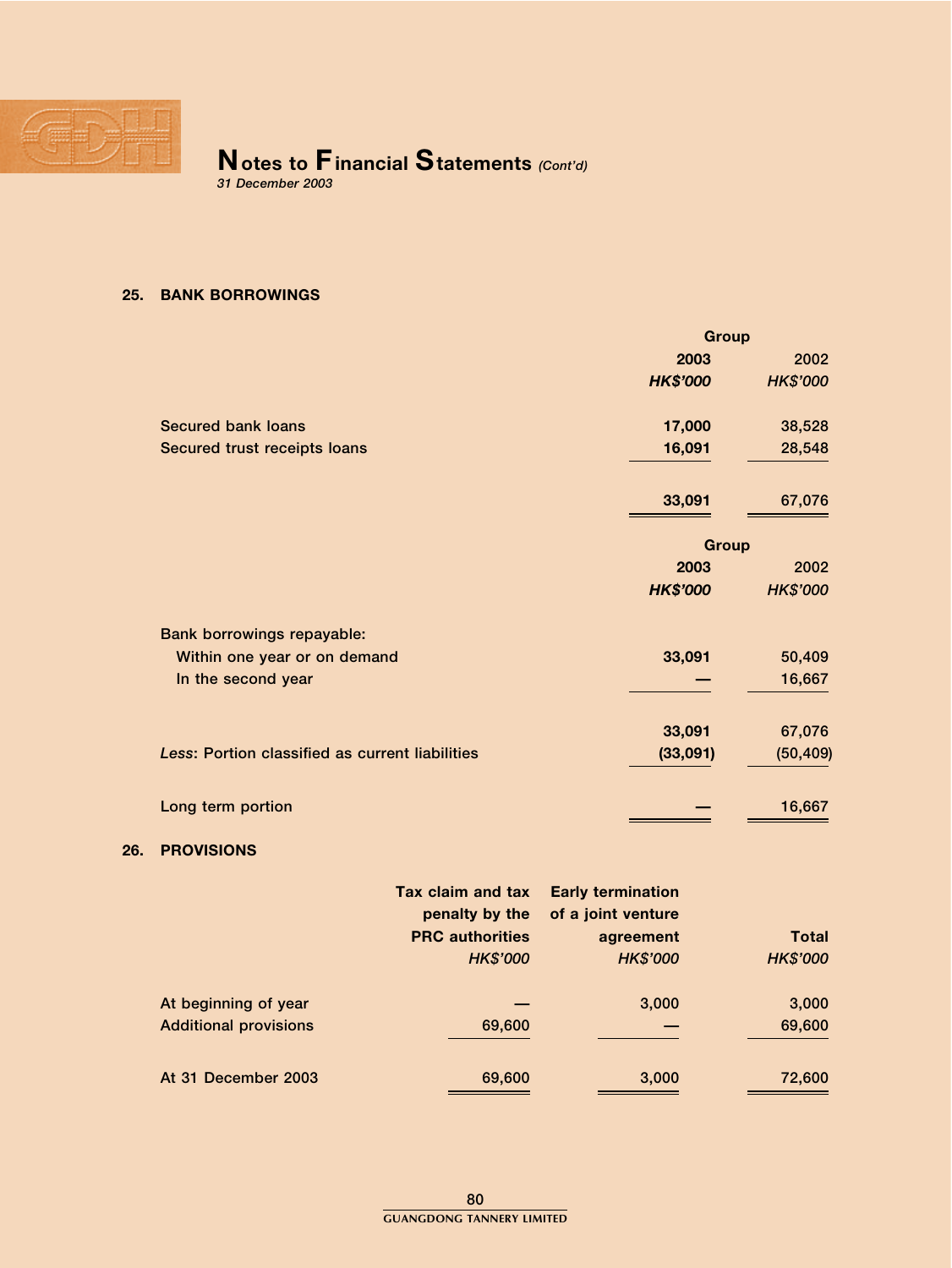

#### 26. PROVISIONS (Cont'd)

#### (a) Tax claim by the PRC authorities

With respect to the tax claim of RMB36,989,000 (equivalent to approximately HK\$34,800,000) made by 廣州海關緝私局 (the Anti-Smuggling Bureau of Guangzhou Customs) (the "Guangzhou Customs") to Nanhai City Tongyuan Tanning Company Limited (''Tongyuan''), a wholly-owned subsidiary of the Company established in Mainland China, provisions of HK\$69,600,000 has been made as at 31 December 2003 for (a) the tax claim of HK\$34,800,000 by the Guangzhou Customs; and (b) the tax penalty of HK\$34,800,000 that may be imposed by the relevant PRC authorities, which has been provided for by the directors with reference to a PRC legal opinion obtained by them. Details of the claim by the Guangzhou Customs are set out in note 34(a) to the financial statements.

#### (b) Provisions for termination of a joint venture agreement

With respect to the Group's decision in August 2001 to curtail the operations of Qingdao Nanhai Tannery Co., Ltd. (''Qingdao Tannery'') due to its continuous losses, provisions of HK\$3,000,000 was made as at 31 December 2001 for (a) staff redundancy payments of HK\$2,000,000; and (b) a compensation of HK\$1,000,000 to the PRC joint venture partner for early termination of the joint venture agreement of Qingdao Tannery. These provisions were determined based on the relevant employment contracts and the terms of the joint venture agreement.

As a result of the arbitration proceedings raised by the Group and the PRC joint venture partner, no payment has yet been made and, accordingly, there was no movement in the provisions during the year. Details of the arbitration proceedings are set out in note 34(b) to the financial statements.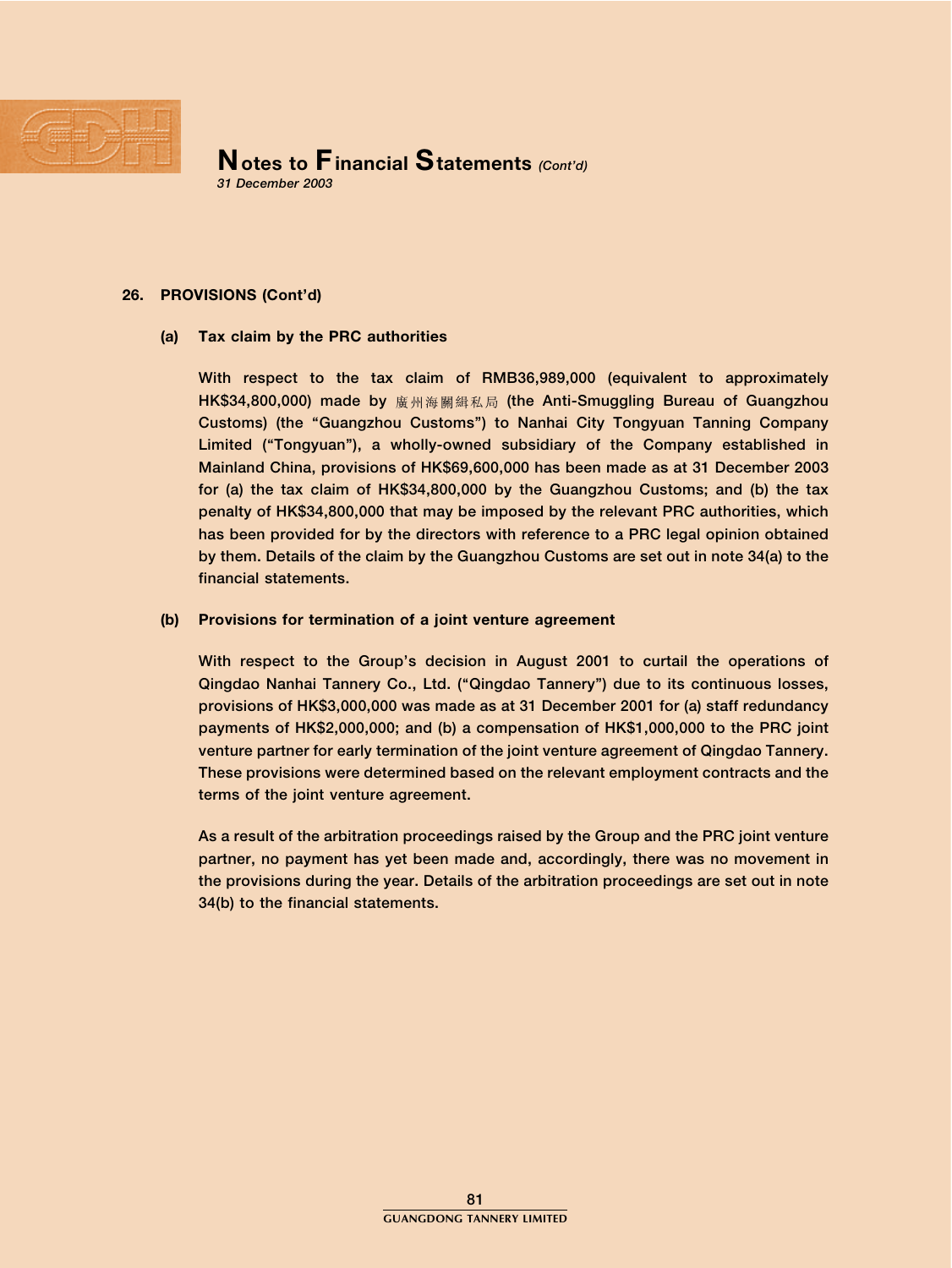

### 27. DEFERRED TAX LIABILITIES

The movements in deferred tax liabilities and assets during the year are as follows:

## Group — 2003

|                                                                                            | <b>Accelerated</b><br>tax<br>depreciation<br><b>HK\$'000</b> | of properties<br><b>HK\$'000</b> | <b>Revaluation Future benefit</b><br>of tax losses<br><b>HK\$'000</b> | <b>Total</b><br><b>HK\$'000</b> |
|--------------------------------------------------------------------------------------------|--------------------------------------------------------------|----------------------------------|-----------------------------------------------------------------------|---------------------------------|
| At 1 January 2003                                                                          |                                                              |                                  |                                                                       |                                 |
| As previously reported                                                                     |                                                              |                                  |                                                                       |                                 |
| Prior year adjustment:<br>SSAP 12 - restatement                                            |                                                              |                                  |                                                                       |                                 |
| of deferred tax                                                                            | 2,641                                                        | 9,793                            | (2,641)                                                               | 9,793                           |
| As restated                                                                                | 2,641                                                        | 9,793                            | (2,641)                                                               | 9,793                           |
| Deferred tax credited to<br>the property revaluation<br>reserve account during<br>the year |                                                              | (960)                            |                                                                       | (960)                           |
| Deferred tax charged/<br>(credited) to the profit<br>and loss account during               |                                                              |                                  |                                                                       |                                 |
| the year                                                                                   | (483)                                                        |                                  | 483                                                                   |                                 |
| Disposal of a subsidiary                                                                   | (1, 107)                                                     |                                  | 1,107                                                                 |                                 |
| Deferred tax liabilities at                                                                |                                                              |                                  |                                                                       |                                 |
| 31 December 2003                                                                           | 1,051                                                        | 8,833                            | (1,051)                                                               | 8,833                           |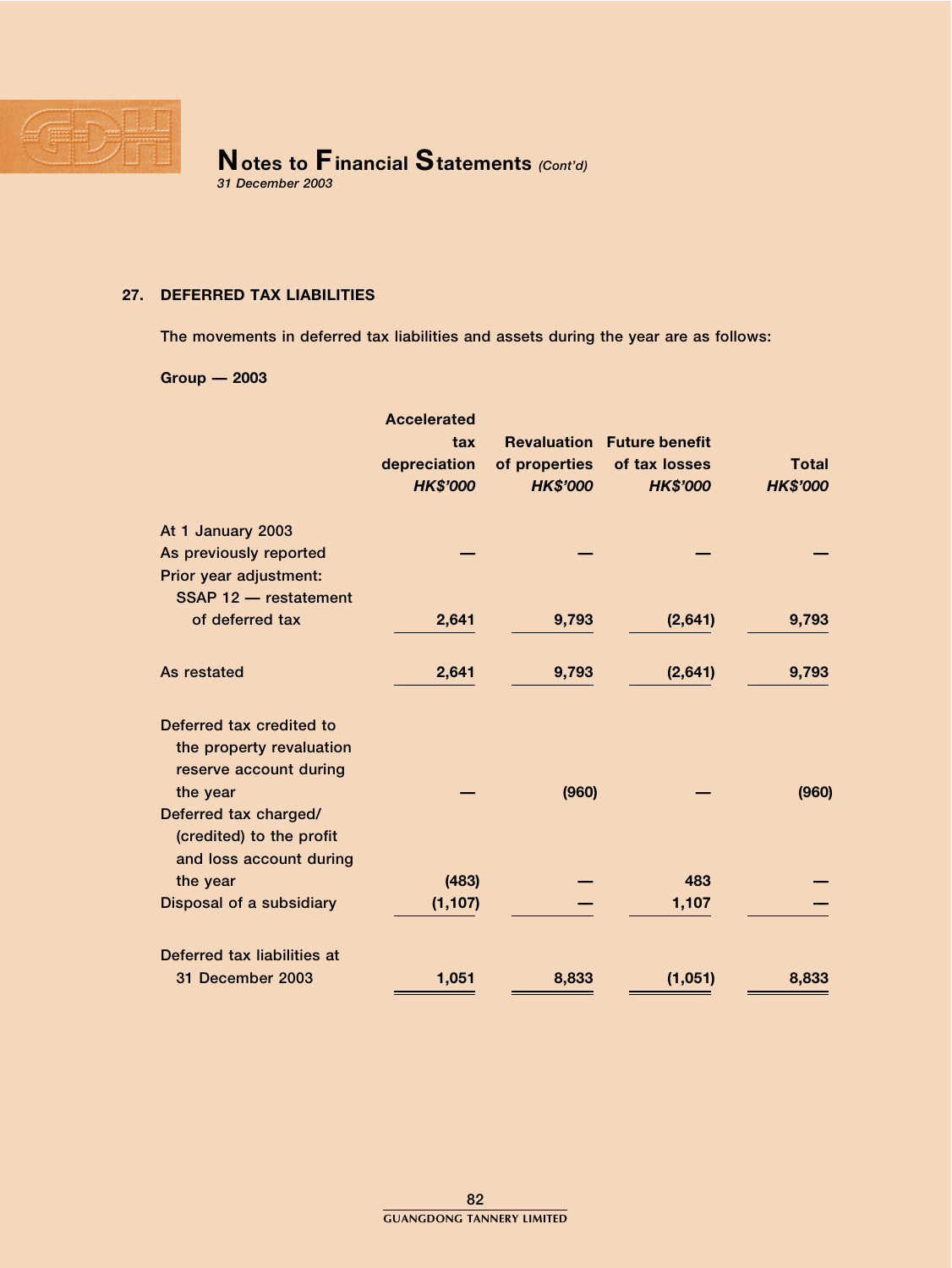

## 27. DEFERRED TAX LIABILITIES (Cont'd)

#### Group — 2002

|                             | Accelerated     |                       |                       |                 |
|-----------------------------|-----------------|-----------------------|-----------------------|-----------------|
|                             | tax             | <b>Revaluation of</b> | <b>Future benefit</b> |                 |
|                             | depreciation    | properties            | of tax losses         | <b>Total</b>    |
|                             | <b>HK\$'000</b> | <b>HK\$'000</b>       | <b>HK\$'000</b>       | <b>HK\$'000</b> |
| At 1 January 2002           |                 |                       |                       |                 |
| As previously reported      |                 |                       |                       |                 |
| Prior year adjustment:      |                 |                       |                       |                 |
| SSAP 12 - restatement       |                 |                       |                       |                 |
| of deferred tax             | 2,670           | 9,549                 | (2,670)               | 9,549           |
|                             |                 |                       |                       |                 |
| As restated                 | 2,670           | 9,549                 | (2,670)               | 9,549           |
|                             |                 |                       |                       |                 |
| Deferred tax charged to     |                 |                       |                       |                 |
| the property revaluation    |                 |                       |                       |                 |
| reserve account during      |                 |                       |                       |                 |
| the year                    |                 | 244                   |                       | 244             |
| Deferred tax charged/       |                 |                       |                       |                 |
| (credited) to the profit    |                 |                       |                       |                 |
| and loss account during     |                 |                       |                       |                 |
| the year                    | (29)            |                       | 29                    |                 |
| Deferred tax liabilities at |                 |                       |                       |                 |
| 31 December 2002            | 2,641           | 9,793                 | (2,641)               | 9,793           |
|                             |                 |                       |                       |                 |

The Group has tax losses arising in Hong Kong of HK\$62,851,000 (2002: HK\$62,159,000) that are available indefinitely for offsetting against future taxable profits of the companies in which the losses arose. Except for an amount of HK\$1,051,000 (2002: HK\$2,641,000) recognised as at 31 December 2003 to the extent of the taxable temporary differences arising from the accelerated tax depreciation of the same amount, deferred tax assets have not been recognised in respect of these losses as they have arisen in subsidiaries that have been lossmaking for some time.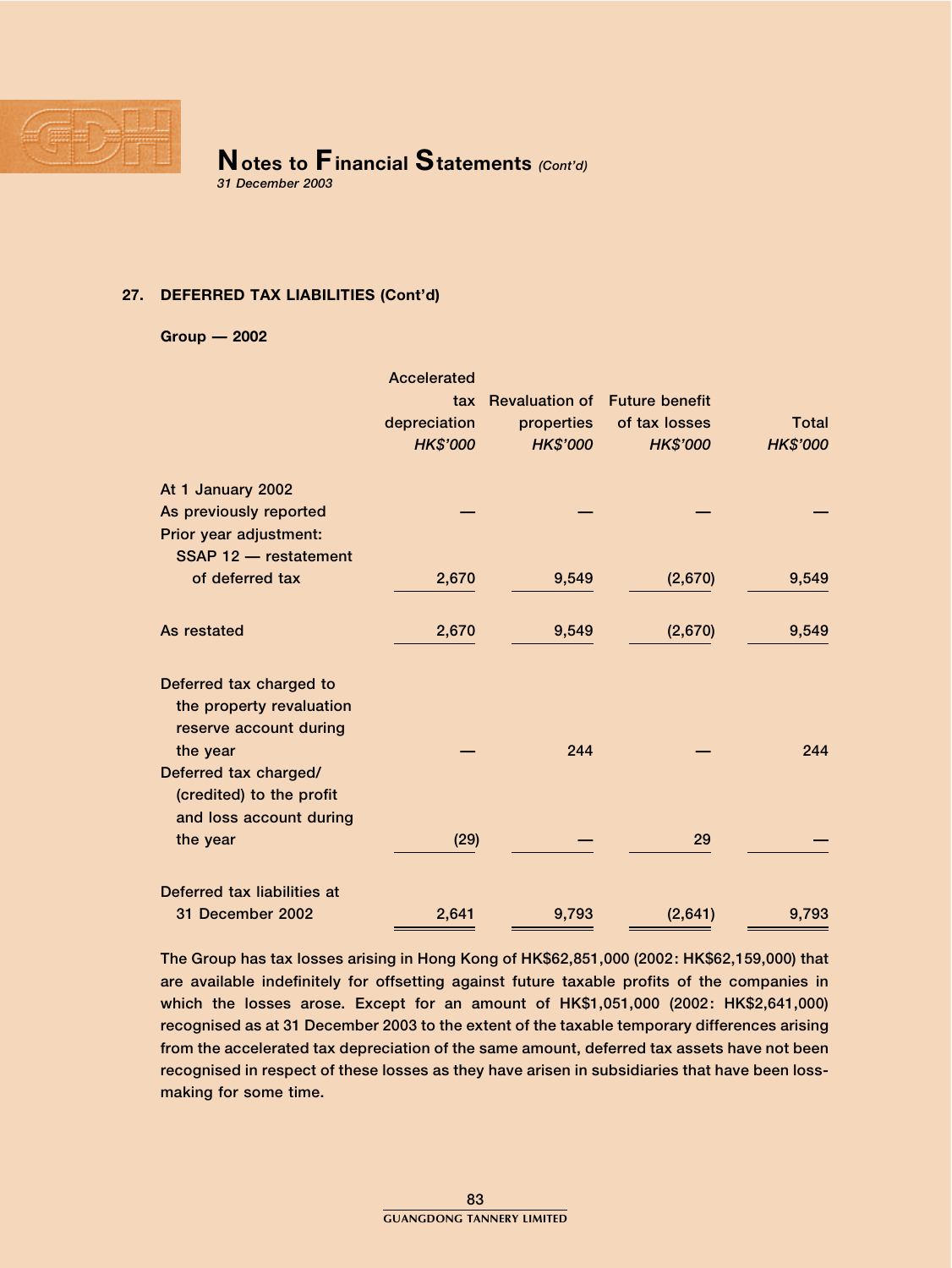

## 27. DEFERRED TAX LIABILITIES (Cont'd)

At 31 December 2003, there is no significant unrecognised deferred tax liability (2002: Nil) for taxes that would be payable on the unremitted earnings of certain of the Group's subsidiaries as the Group has no liability to additional tax should such amounts be remitted.

There are no income tax consequences attaching to the payment of dividends by the Company to its shareholders.

SSAP 12 (Revised) was adopted during the year, as further explained in note 2 to the financial statements. This change in accounting policy has resulted in an increase in the Group's deferred tax liability as at 31 December 2003 and 2002 by HK\$8,833,000 and HK\$9,793,000, respectively. As a consequence, the Group's property revaluation reserve as at 1 January 2003 and 2002 has been reduced by HK\$9,793,000 and HK\$9,549,000, respectively, as detailed in note 30 to the financial statements.

#### 28. SHARE CAPITAL

|                                              | 2003<br><b>HK\$'000</b> | 2002<br><b>HK\$'000</b> |
|----------------------------------------------|-------------------------|-------------------------|
| Authorised:                                  |                         |                         |
| 700,000,000 ordinary shares of HK\$0.10 each | 70,000                  | 70,000                  |
| <b>Issued and fully paid:</b>                |                         |                         |
| 524,154,000 ordinary shares of HK\$0.10 each | 52,415                  | 52,415                  |

There were no changes in the ordinary share capital of the Company during the year.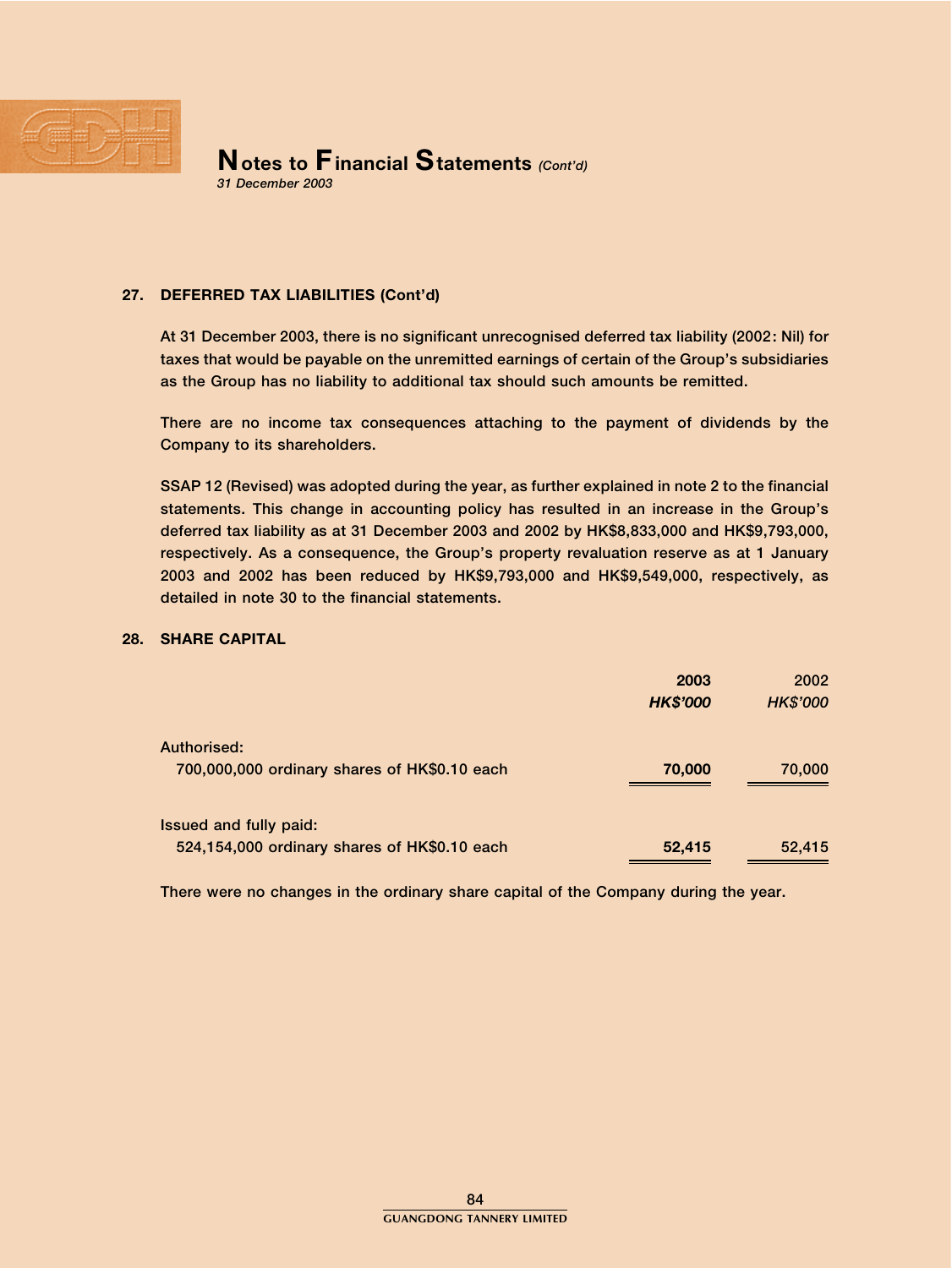

#### 29. SHARE OPTION SCHEME

On 31 May 2002, the Company terminated its then share option scheme dated 26 November 1996 (the "Old Option Scheme") and adopted a new share option scheme (the "Share Option Scheme'').

Pursuant to the Old Option Scheme, the exercise price of the share options, which was determinable by the directors, was a price equal to the higher of the nominal value of the shares and an amount not less than 80% of the average of the closing prices of the shares as stated in the daily quotation sheets of the Stock Exchange for the five business days immediately preceding the date of grant of the option.

In response to the amendments by the Stock Exchange in connection with Chapter 17 (Share Option Schemes) of the Listing Rules, the Company terminated the Old Option Scheme and then adopted the Share Option Scheme on 31 May 2002 as follows:

The purposes of the Share Option Scheme are to provide incentives for the participants to contribute to the Group, to enable the Group to recruit and retain quality employees to serve the Group on a long-term basis, to maintain good relationships with its consultants, professional advisers, suppliers of goods and services and customers, and to attract human resources that are valuable to the Group. Eligible participants of the Share Option Scheme include the Company's directors (including non-executive and independent non-executive directors), employees or executives of the Group, customers of the Group, and substantial shareholders of the Group. The Share Option Scheme, unless otherwise terminated or amended, will remain in force for 10 years from 31 January 2003.

The maximum number of shares which may be issued upon exercise of all outstanding options granted and yet to be granted under the Share Option Scheme and any other schemes of the Company may not exceed 30% of its shares in issue from time to time. The total number of shares which may be issued upon exercise of all options to be granted under the Share Option Scheme and any other schemes of the Company may not in aggregate exceed 10% of the shares of the Company in issue as at the date of adopting the Share Option Scheme, but the Company may seek approval of its shareholders in a general meeting to refresh the 10% limit under the Share Option Scheme.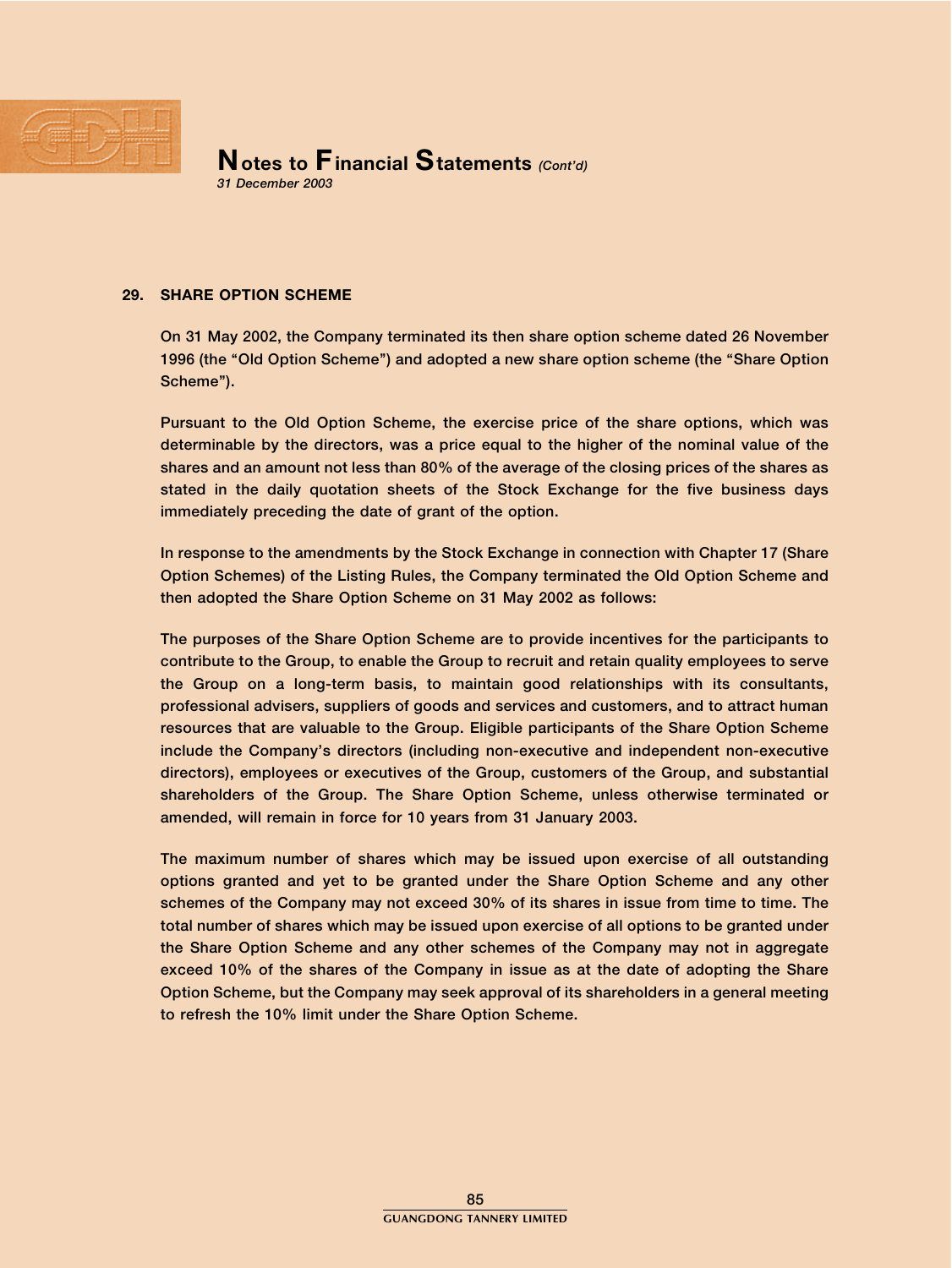

29. SHARE OPTION SCHEME (Cont'd)

The total number of shares issued and to be issued upon exercise of the share options granted and to be granted to each eligible participant (including both exercised and outstanding options) in any 12-month period up to the date of grant may not exceed 1% of the shares in issue at the date of grant. Any further grant of share options in excess of this limit is subject to shareholders' approval in a general meeting of the Company.

Share options granted to a director, chief executive or substantial shareholder of the Company, or to any of their associates, are subject to approval in advance by the independent non-executive directors of the Company. In addition, any share options granted to a substantial shareholder or an independent non-executive director of the Company, or to any of their associates, in excess of 0.1% of the shares of the Company in issue at any time and with an aggregate value (based on the price of the Company's shares at the date of the grant) in excess of HK\$5 million, within any 12-month period, are subject to shareholders' approval in advance in a general meeting.

The offer of a grant of share options may be accepted within 14 days from the date of the offer upon payment of a consideration of HK\$1 by the grantee. The exercise period of the share options granted is determinable by the Directors of the Company, commences after a certain vesting period and ends on a date which is not later than ten years from the date of grant of the share options.

The exercise price of the share options is determinable by the directors, but may not be less than the higher of (i) the closing price of the Company's shares as stated in the Stock Exchange's daily quotation sheet on the date of grant of the share options, which must be a business day; (ii) the average closing price of the Company's shares as stated in the Stock Exchange's daily quotation sheet for the five trading days immediately preceding the date of the offer; and (iii) the nominal value of the Company's shares.

Share options do not confer rights on the holders to dividends or to vote at shareholders' meetings.

There were no share options exercised by the directors of the Company under the Share Option Scheme during the year.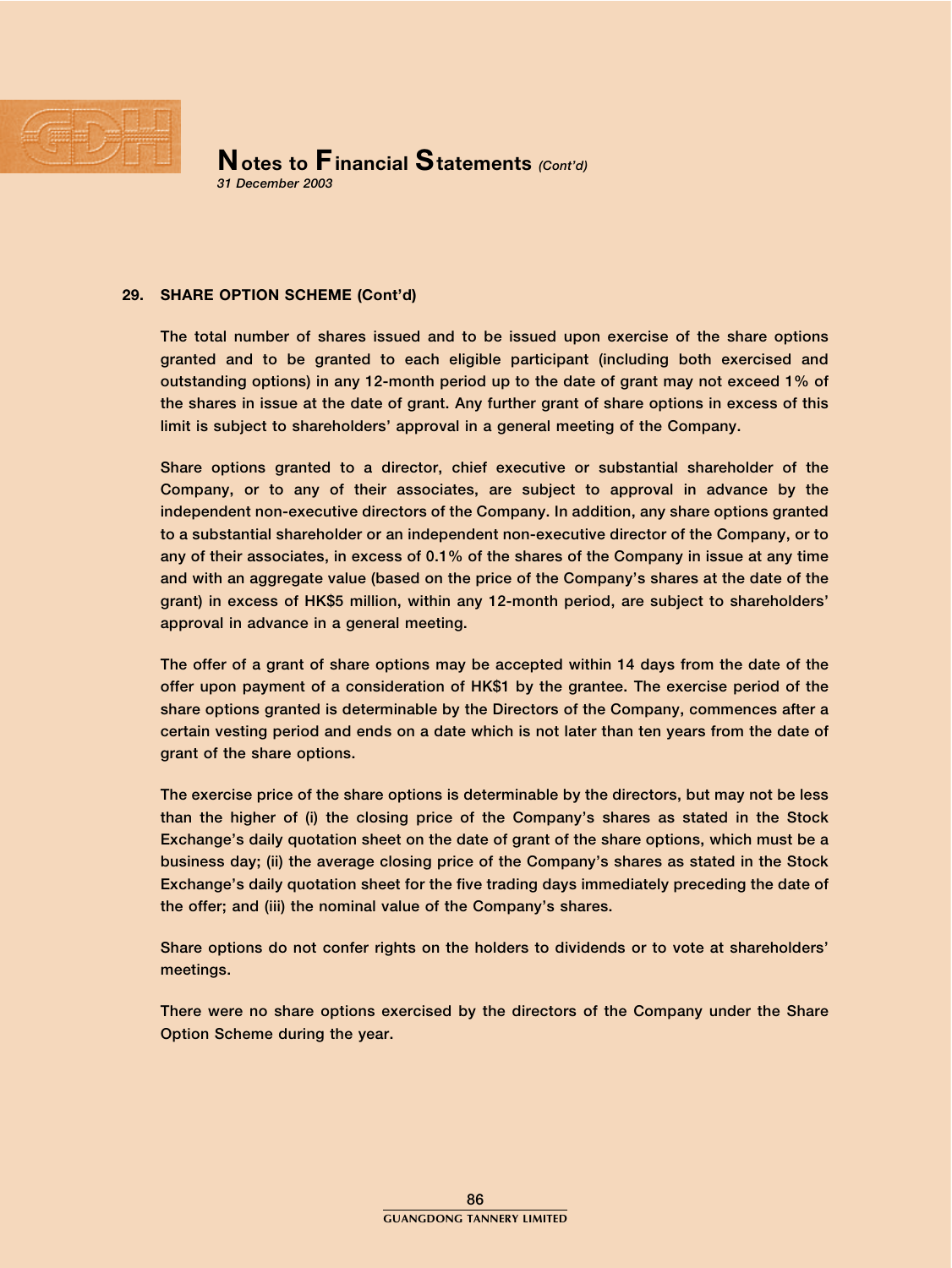

31 December 2003

#### 29. SHARE OPTION SCHEME (Cont'd)

The following share options were outstanding under the Share Option Scheme during the year:

|                                    | <b>Number of share options</b> |                               |                |                                      |                                                       |                                                               | Price of the<br>Company's                              |                                                  |  |
|------------------------------------|--------------------------------|-------------------------------|----------------|--------------------------------------|-------------------------------------------------------|---------------------------------------------------------------|--------------------------------------------------------|--------------------------------------------------|--|
| Name or category of<br>participant | At<br>1 January<br>2003        | Granted<br>during the<br>year | Lapsed<br>year | At<br>during the 31 December<br>2003 | Date of grant<br>of share<br>options*<br>(dd/mm/yyyy) | <b>Exercise</b><br>period of<br>share options<br>(dd/mm/yyyy) | <b>Exercise</b><br>price of share<br>options**<br>HK\$ | shares at<br>grant date of<br>options***<br>HK\$ |  |
| <b>Directors</b>                   |                                |                               |                |                                      |                                                       |                                                               |                                                        |                                                  |  |
| Mr. Xiong Guangyang                |                                | 3,000,000                     |                | 3,000,000                            | 09/06/2003                                            | 10/09/2003 -<br>09/09/2008                                    | 0.22                                                   | 0.22                                             |  |
| Mr. Cheng Hok Lai James            |                                | 300,000                       |                |                                      | 300,000 09/06/2003                                    | 10/09/2003 -<br>09/09/2008                                    | 0.22                                                   | 0.22                                             |  |
| Mr. Fung Lak                       |                                | 300,000                       |                |                                      | 300,000 09/06/2003                                    | $10/09/2003 -$<br>09/09/2008                                  | 0.22                                                   | 0.22                                             |  |
| Mr. Zeng Haipeng <sup>#</sup>      |                                | 3,000,000                     | (3,000,000)    |                                      | 09/06/2003                                            | $10/09/2003 -$<br>09/09/2008                                  | 0.22                                                   | 0.22                                             |  |
|                                    |                                | 6,600,000                     | (3,000,000)    | 3,600,000                            |                                                       |                                                               |                                                        |                                                  |  |
| <b>Other employees</b>             |                                |                               |                |                                      |                                                       |                                                               |                                                        |                                                  |  |
| In aggregate                       |                                | 3,050,000                     |                |                                      | 3,050,000 09/06/2003                                  | $10/09/2003 -$<br>09/09/2008                                  | 0.22                                                   | 0.22                                             |  |
|                                    |                                | 9,650,000                     | (3,000,000)    | 6,650,000                            |                                                       |                                                               |                                                        |                                                  |  |

The vesting period of the share options is from the date of the grant until the commencement of the exercise period.

\*\* The exercise price of the share options is subject to adjustment in the case of rights or bonus issues, or other similar changes in the Company's share capital.

\*\*\* The price of the Company's shares disclosed as at the date of the grant of the share options is the closing price on the Stock Exchange on the trading day on which the options were granted.

# Mr. Zeng Haipeng resigned as a director of the Company on 10 July 2003.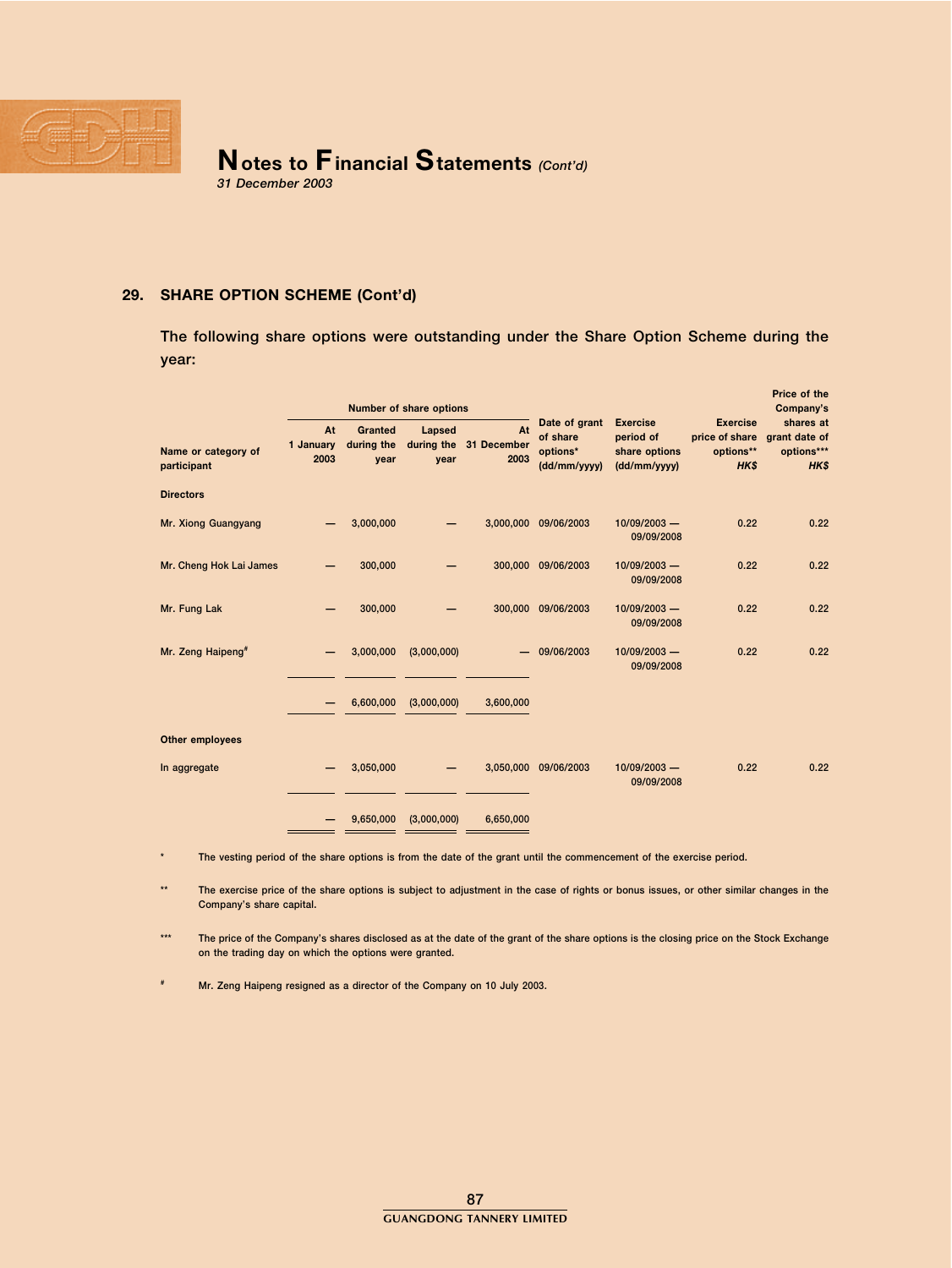

31 December 2003

## 30. RESERVES

# Group

|                                                                               |              |         | Share General               | <b>Capital</b> |                   | Other Exchange  | <b>Property</b> | premium reserve redemption reserve translation revaluation Accumulated |                           |
|-------------------------------------------------------------------------------|--------------|---------|-----------------------------|----------------|-------------------|-----------------|-----------------|------------------------------------------------------------------------|---------------------------|
|                                                                               |              | account | fund                        | reserve        | fund              | reserve         | reserve         | <b>losses</b>                                                          | <b>Total</b>              |
|                                                                               | <b>Notes</b> |         | HK\$'000 HK\$'000<br>(Note) |                | HK\$'000 HK\$'000 | <b>HK\$'000</b> | <b>HK\$'000</b> | HK\$'000 HK\$'000                                                      |                           |
| At 1 January 2002:<br>As previously                                           |              |         |                             |                |                   |                 |                 |                                                                        |                           |
| reported<br>Prior year                                                        |              | 412,116 | 34,397                      | 445            | 553               | 779             | 35,623          | (179,952) 303,961                                                      |                           |
| adjustment                                                                    | 27           |         |                             |                |                   |                 | (9,549)         |                                                                        | (9, 549)                  |
| As restated                                                                   |              | 412,116 | 34,397                      | 445            | 553               | 779             | 26,074          | (179,952) 294,412                                                      |                           |
| Surplus on revaluation<br>of properties<br>Deferred tax charged               | 13           |         |                             |                |                   |                 | 722             |                                                                        | 722                       |
| to the property<br>revaluation reserve                                        |              |         |                             |                |                   |                 |                 |                                                                        |                           |
| account                                                                       | 27           |         |                             |                |                   |                 | (244)           |                                                                        | (244)                     |
| <b>Exchange adjustments</b><br><b>Release of reserves</b><br>upon disposal of |              |         |                             |                |                   | 222             |                 |                                                                        | 222                       |
| subsidiaries<br>Release of goodwill in<br>respect of                          | 31           |         |                             |                | (553)             | (32)            |                 | 553                                                                    | (32)                      |
| impairment of an<br>investment in a                                           |              |         |                             |                |                   |                 |                 |                                                                        |                           |
| subsidiary                                                                    | 14           |         | 133,349                     |                |                   |                 |                 |                                                                        | 133,349                   |
| Net loss for the year                                                         |              |         |                             |                |                   |                 |                 |                                                                        | $(205, 201)$ $(205, 201)$ |
| At 31 December 2002                                                           |              |         | 412,116 167,746             | 445            |                   | 969             | 26,552          | (384,600) 223,228                                                      |                           |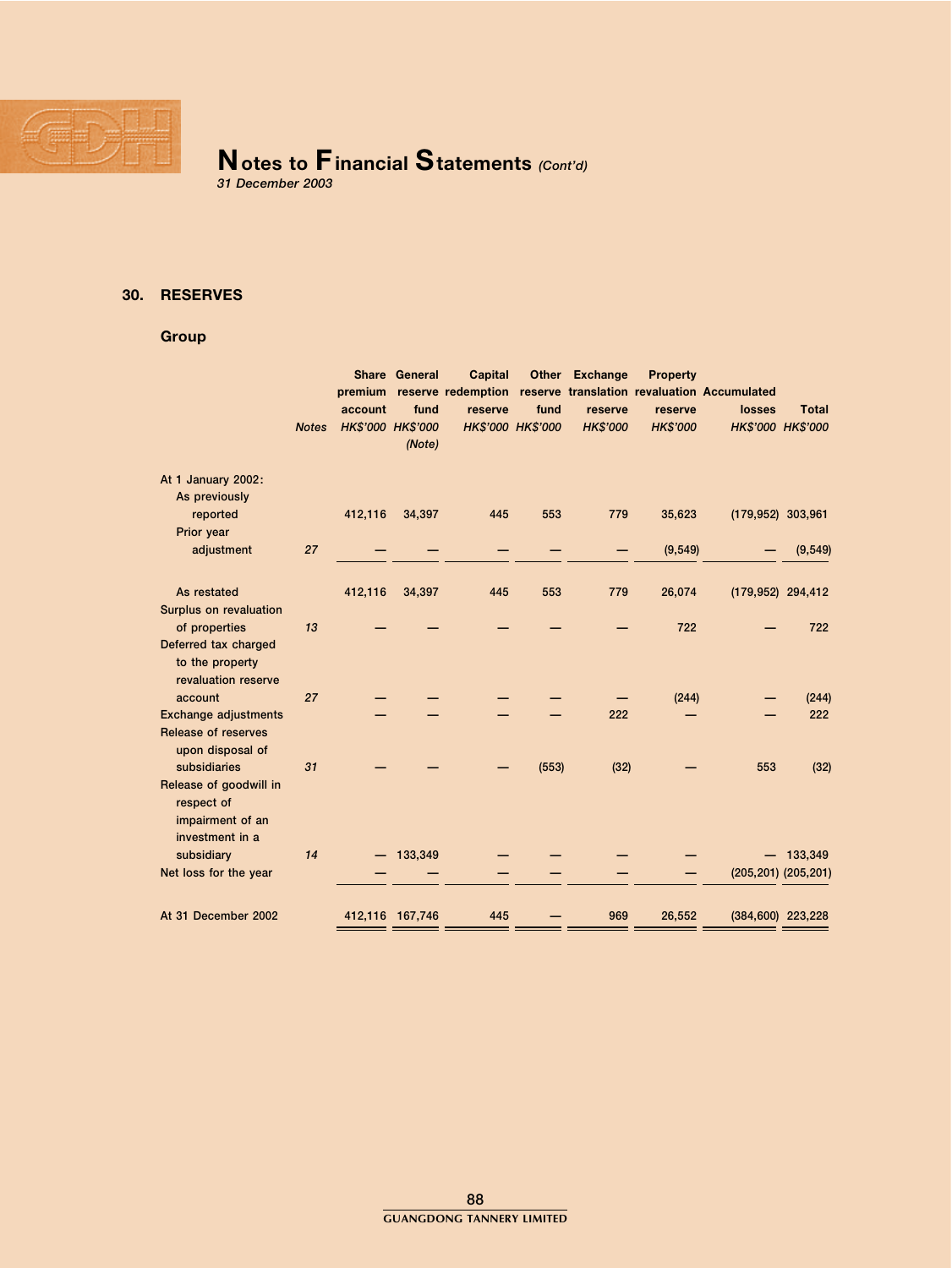

31 December 2003

# 30. RESERVES (Cont'd)

# Group (Cont'd)

|                                                                                  | <b>Notes</b> | premium<br>account<br>HK\$'000 HK\$'000 | Share General<br>fund<br>(Note) | <b>Capital</b><br>reserve redemption<br>reserve | fund<br>HK\$'000 HK\$'000 | Other Exchange<br>reserve<br><b>HK\$'000</b> | <b>Property</b><br>reserve<br><b>HK\$'000</b> | reserve translation revaluation Accumulated<br>losses | <b>Total</b><br>HK\$'000 HK\$'000 |
|----------------------------------------------------------------------------------|--------------|-----------------------------------------|---------------------------------|-------------------------------------------------|---------------------------|----------------------------------------------|-----------------------------------------------|-------------------------------------------------------|-----------------------------------|
| At 1 January 2003:<br>As previously<br>reported                                  |              |                                         | 412,116 167,746                 | 445                                             |                           | 969                                          | 36,345                                        | (384,600) 233,021                                     |                                   |
| Prior year<br>adjustment                                                         | 27           |                                         |                                 |                                                 |                           |                                              | (9,793)                                       |                                                       | (9,793)                           |
| As restated<br>Deficit on revaluation                                            |              |                                         | 412,116 167,746                 | 445                                             |                           | 969                                          | 26,552                                        |                                                       | (384,600) 223,228                 |
| of properties<br>Deferred tax credited<br>to the property<br>revaluation reserve | 13           |                                         |                                 |                                                 |                           |                                              | (4,028)                                       |                                                       | (4,028)                           |
| account<br><b>Exchange adjustments</b><br><b>Release of reserve</b>              | 27           |                                         |                                 |                                                 |                           | (152)                                        | 960                                           |                                                       | 960<br>(152)                      |
| upon disposal of<br>subsidiaries<br>Net loss for the year                        | 31           |                                         |                                 |                                                 |                           | (969)                                        |                                               |                                                       | (969)<br>(101,294) (101,294)      |
| At 31 December 2003                                                              |              |                                         | 412,116 167,746                 | 445                                             |                           | (152)                                        | 23,484                                        |                                                       | (485,894) 117,745                 |
| Reserves retained by<br>Company and                                              |              |                                         |                                 |                                                 |                           |                                              |                                               |                                                       |                                   |
| subsidiaries<br>Associate                                                        |              |                                         | 412,116 167,746                 | 445                                             |                           | (145)<br>(7)                                 | 23,484                                        | (1,617)                                               | (484,277) 119,369<br>(1,624)      |
| At 31 December<br>2003                                                           |              |                                         | 412,116 167,746                 | 445                                             |                           | (152)                                        | 23,484                                        |                                                       | (485,894) 117,745                 |
| Company and<br>subsidiaries<br><b>Associate</b>                                  |              |                                         | 412,116 167,746                 | 445                                             |                           | 976<br>(7)                                   | 26,552                                        | (1,617)                                               | (382,983) 224,852<br>(1,624)      |
| At 31 December<br>2002                                                           |              |                                         | 412,116 167,746                 | 445                                             |                           | 969                                          | 26,552                                        |                                                       | (384,600) 223,228                 |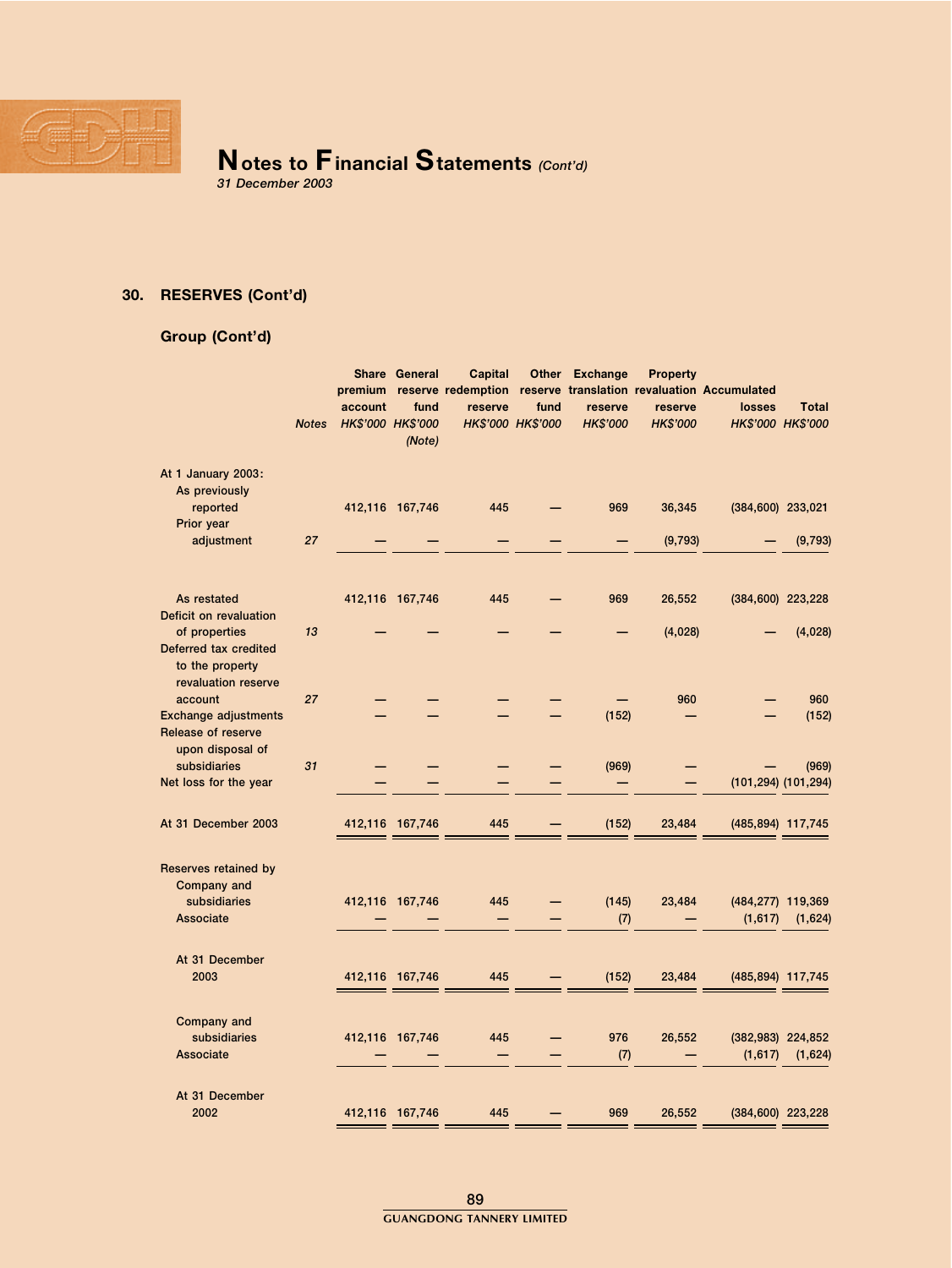

### 30. RESERVES (Cont'd)

#### Company

|                                              | <b>Note</b> | <b>Share</b><br>premium<br>account<br>HK\$'000 | General<br>reserve fund<br>HK\$'000<br>(Note) | <b>Capital</b><br>reserve<br><b>HK\$'000</b> | redemption Accumulated<br><b>losses</b><br>HK\$'000 | <b>Total</b><br><b>HK\$'000</b> |
|----------------------------------------------|-------------|------------------------------------------------|-----------------------------------------------|----------------------------------------------|-----------------------------------------------------|---------------------------------|
| At 1 January 2002<br>Net loss for the year   | 11          | 412,116                                        | 167,746                                       | 445                                          | (147, 515)<br>(456, 633)                            | 432,792<br>(456, 633)           |
| At 31 December 2002<br>and<br>1 January 2003 |             | 412,116                                        | 167,746                                       | 445                                          | (604, 148)                                          | (23, 841)                       |
| Net profit for the year                      | 11          |                                                |                                               |                                              | 49,542                                              | 49,542                          |
| At 31 December 2003                          |             | 412,116                                        | 167,746                                       | 445                                          | (554, 606)                                          | 25,701                          |

Note: The general reserve fund of the Company is an undistributable reserve and may not be treated as realised profits.

On 25 November 1996, a court order confirming the reduction of the share premium account by HK\$133,349,000 was registered by the Registrar of Companies in Hong Kong and the credit arising therefrom was transferred to the general reserve fund against which goodwill arising on the acquisition of a subsidiary company was eliminated in the consolidated financial statements.

Pursuant to a special resolution passed in the Company's extraordinary general meeting held on 23 January 1998 and confirmed by the Order of the High Court of Hong Kong dated 2 March 1998, the share premium account was reduced by the amount of HK\$34,397,000 and, as undertaken by the Company, a general reserve fund was credited in the books of account of the Company in the same amount for the purpose of setting off, in the consolidated accounts of the Company and its subsidiaries, goodwill arising on consolidation in 1997.

In 2002, the release of goodwill of HK\$133,349,000 in respect of impairment of an investment in a subsidiary relates to the goodwill arising from acquisition of that subsidiary in 1996.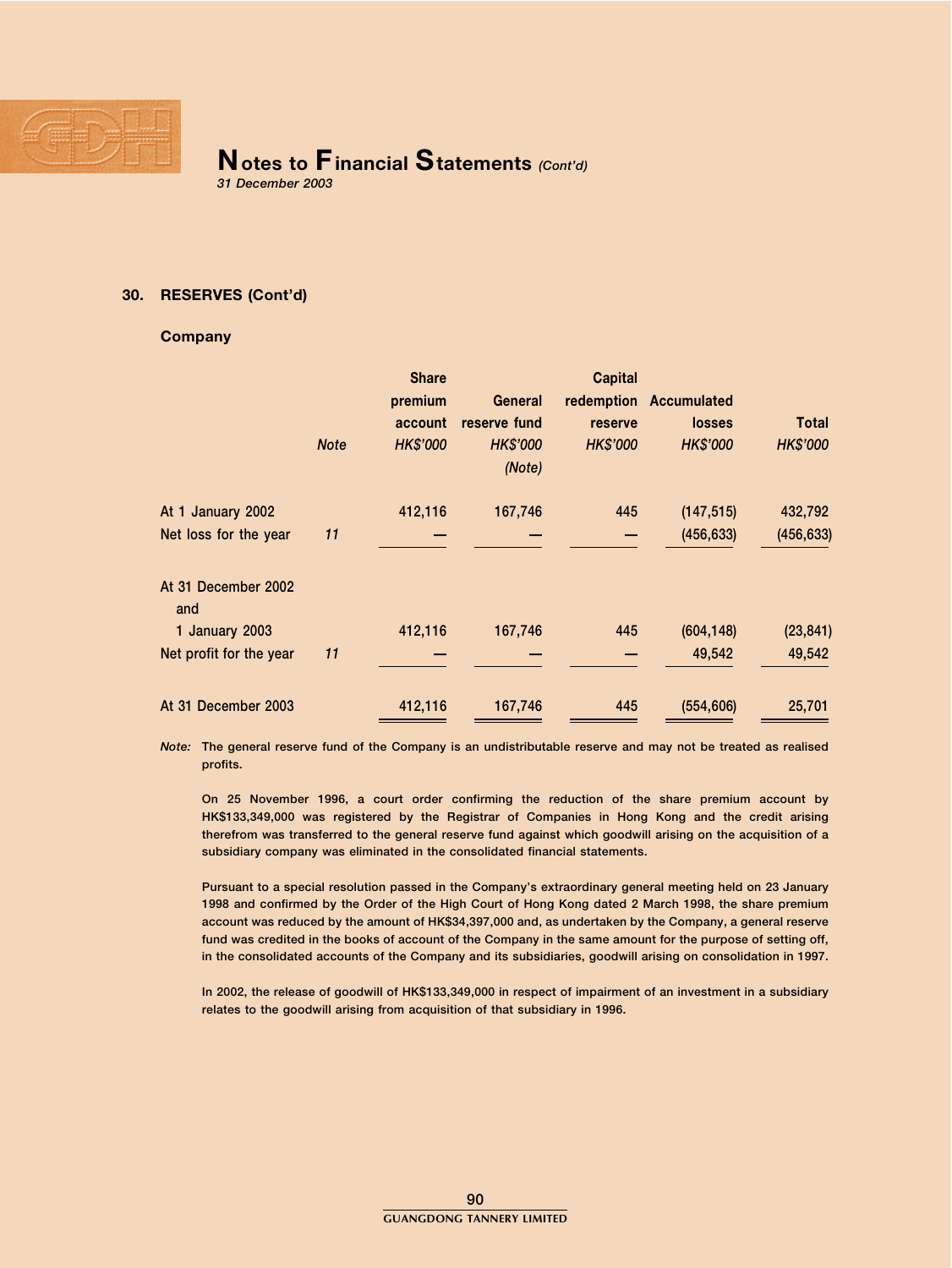

## 31. NOTES TO THE CONSOLIDATED CASH FLOW STATEMENT

## Disposal of subsidiaries

|                                                          | 2003            | 2002            |
|----------------------------------------------------------|-----------------|-----------------|
|                                                          | <b>HK\$'000</b> | <b>HK\$'000</b> |
| Net assets disposed of:                                  |                 |                 |
| <b>Fixed assets</b>                                      | 11,660          | 4,259           |
| <b>Trademarks</b>                                        |                 | 800             |
| <b>Cash and bank balances</b>                            | 6               | 1,945           |
| Receivables, prepayments and deposits                    | 5,291           | 4,409           |
| <b>Inventories</b>                                       | 260             | 4,155           |
| Trade payables, accruals and other payables              | (20, 575)       | (4, 782)        |
| <b>Minority interests</b>                                |                 | (3,994)         |
|                                                          | (3, 358)        | 6,792           |
| Release of exchange translation reserve                  | (969)           | (32)            |
|                                                          | (4, 327)        | 6,760           |
| Gain on disposal of a discontinued operation (note 6(a)) |                 | 636             |
| Gain on disposal of subsidiaries (note 7)                | 16,609          | 550             |
|                                                          | 12,282          | 7,946           |
| <b>Satisfied by:</b>                                     |                 |                 |
| Cash (net of expenses of HK\$233,000)                    | 12,282          | 7,946           |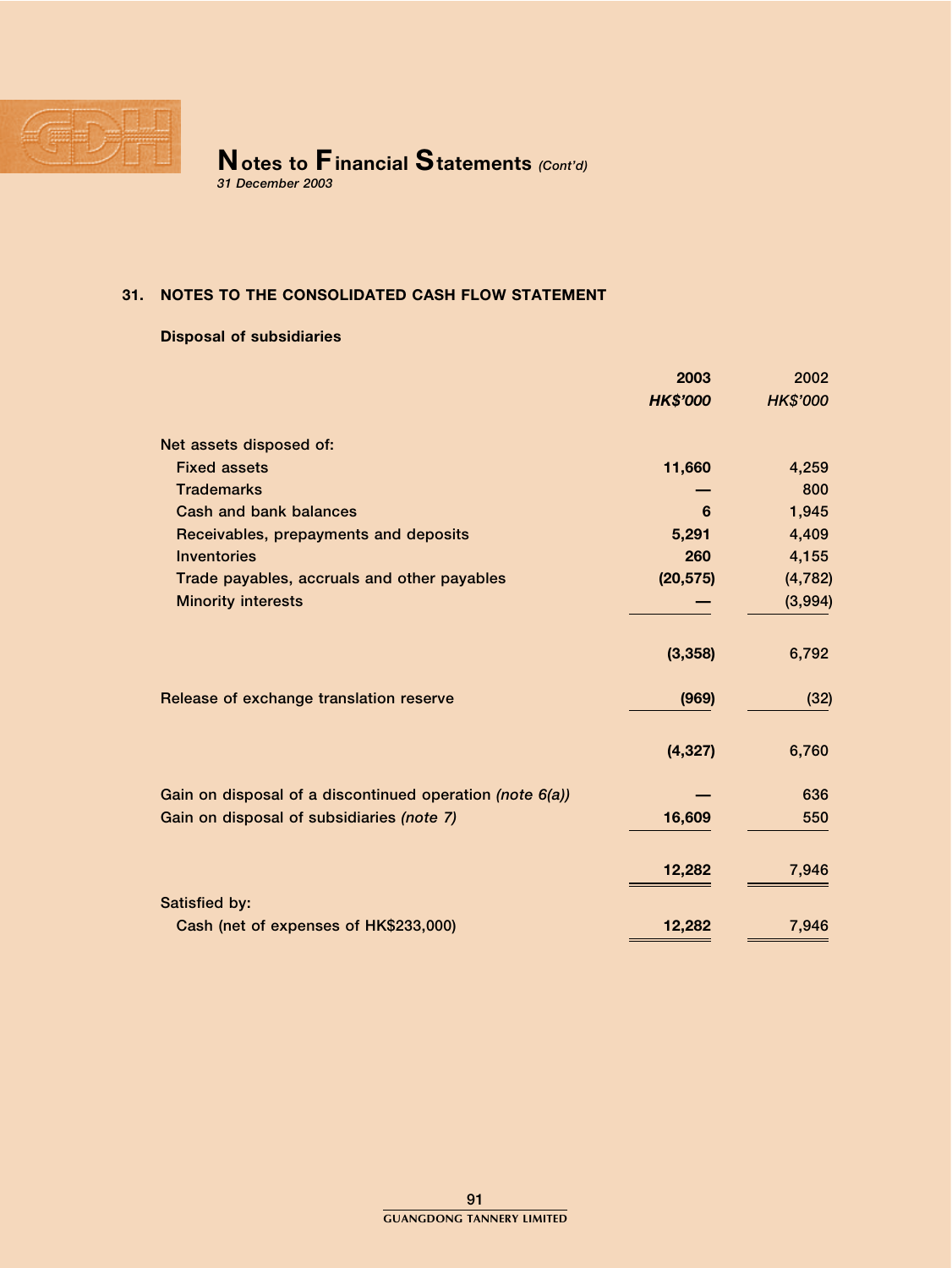

## 31. NOTES TO THE CONSOLIDATED CASH FLOW STATEMENT (Cont'd)

### Disposal of subsidiaries (Cont'd)

An analysis of the net inflow of cash and cash equivalents in respect of the disposal of subsidiaries is as follows:

|                                                           | 2003<br><b>HK\$'000</b> | 2002<br><b>HK\$'000</b> |
|-----------------------------------------------------------|-------------------------|-------------------------|
| Cash consideration (net of expenses of HK\$233,000)       | 12,282                  | 7,946                   |
| Cash and bank balances disposed of                        | (6)                     | (1, 945)                |
| Net inflow of cash and cash equivalents in respect of the |                         |                         |
| disposal of subsidiaries                                  | 12,276                  | 6,001                   |

The results of the subsidiaries disposed of in the year ended 31 December 2003 had no significant impact on the Group's consolidated turnover or loss after tax for that year.

### 32. OPERATING LEASE ARRANGEMENTS

#### (a) As lessor

The Group leases its investment properties and certain plant and machinery under operating lease arrangements, with leases negotiated for terms ranging from 1 to 5 years.

At 31 December 2003, the Group had total future minimum lease receivables under noncancellable operating leases with their lessees falling due as follows:

|                                           | Group           |                 | <b>Company</b>  |                 |  |
|-------------------------------------------|-----------------|-----------------|-----------------|-----------------|--|
|                                           | 2003            | 2002            | 2003            | 2002            |  |
|                                           | <b>HK\$'000</b> | <b>HK\$'000</b> | <b>HK\$'000</b> | <b>HK\$'000</b> |  |
| Within one year<br>In the second to fifth | 1,117           | 1,742           |                 | 239             |  |
| years, inclusive                          | 2,639           | 2,936           |                 |                 |  |
|                                           | 3,756           | 4,678           |                 | 239             |  |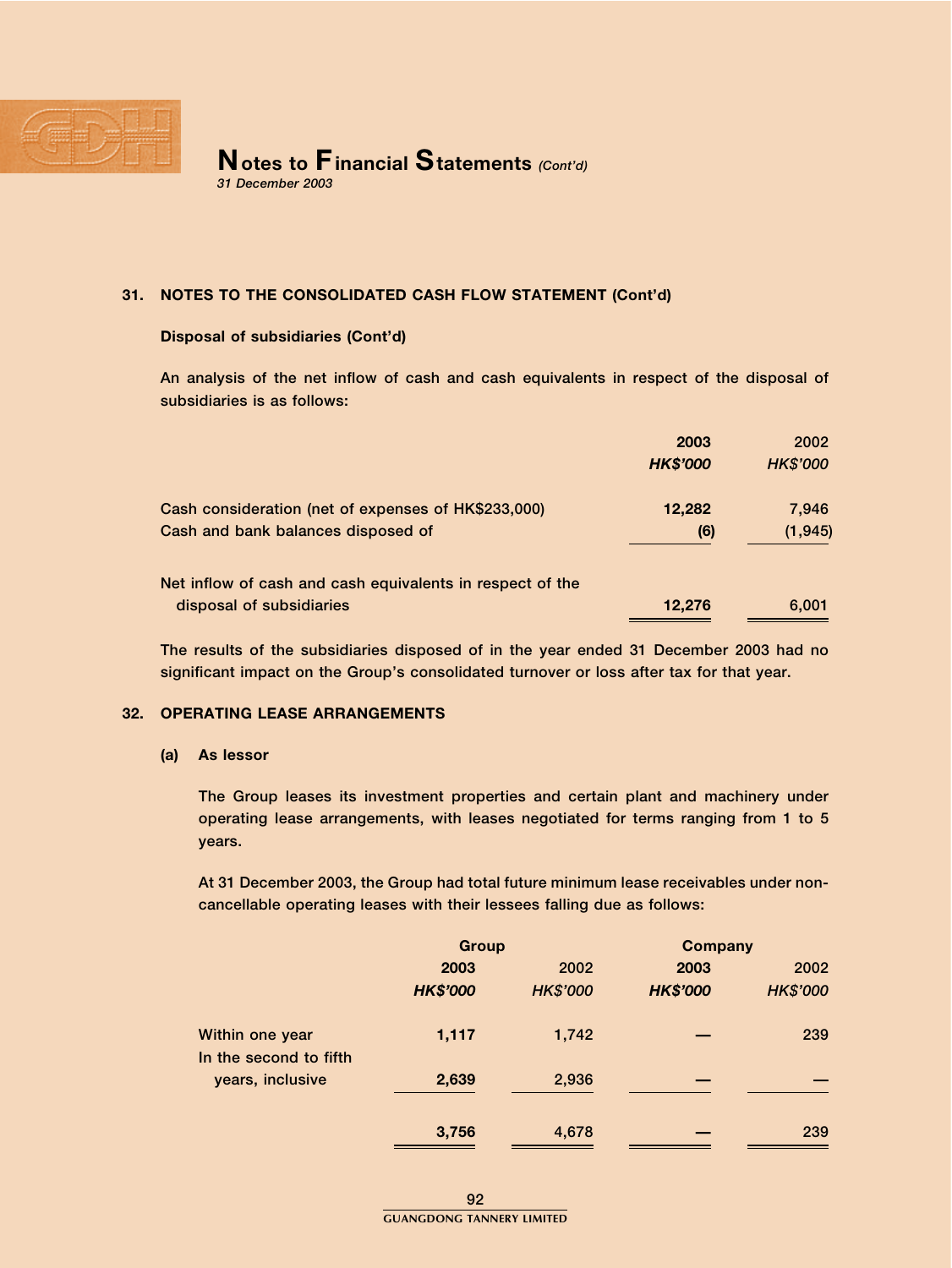

## 32. OPERATING LEASE ARRANGEMENTS (Cont'd)

## (b) As lessee

The Group leases certain of its office properties under operating lease arrangements. Leases for properties are negotiated for terms ranging from 1 to 2 years.

At 31 December 2003, the Group had total future minimum lease payments under noncancellable operating lease falling due as follows:

|                                           | <b>Group</b>    |                 | <b>Company</b>  |                 |  |
|-------------------------------------------|-----------------|-----------------|-----------------|-----------------|--|
|                                           | 2003            | 2002            | 2003            | 2002            |  |
|                                           | <b>HK\$'000</b> | <b>HK\$'000</b> | <b>HK\$'000</b> | <b>HK\$'000</b> |  |
| Within one year<br>In the second to fifth | 145             | 340             |                 | 340             |  |
| years, inclusive                          |                 | 113             |                 | 113             |  |
|                                           | 145             | 453             |                 | 453             |  |

### 33. COMMITMENTS

At the balance sheet date, the Company and the Group did not have any significant capital commitments (2002: Nil).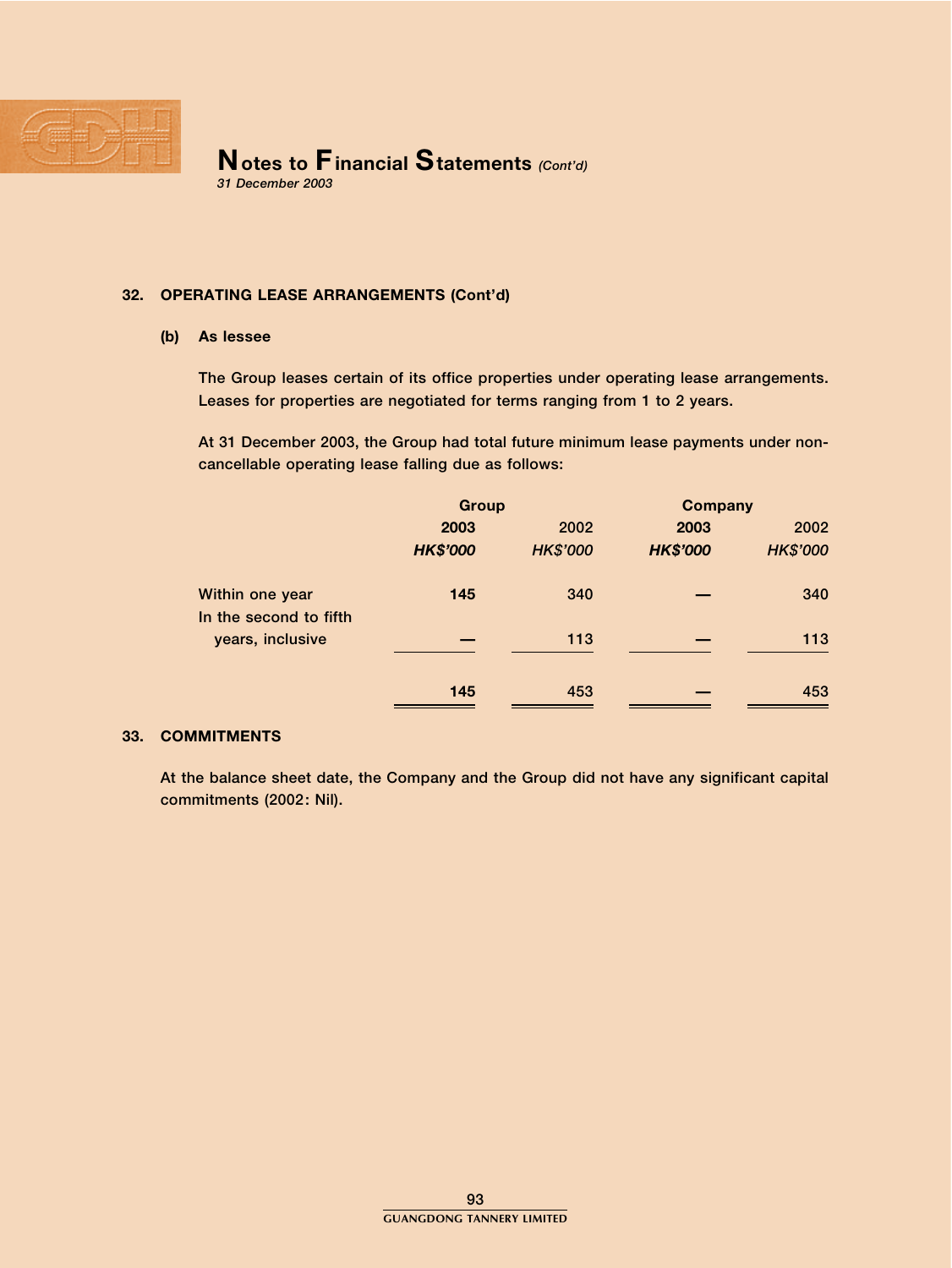

#### 34. CONTINGENT LIABILITIES

At the balance sheet date, the Group had the following significant contingent liabilities:

#### (a) Nanhai Tannery

Following the change in senior management of the Company in June 2002, it was discovered that certain former executives (the "Former Executives") of Nanhai Tannery & Leather Products Co., Ltd. (''Nanhai Tannery'') (one of whom was also a former director of the Company) had been involved in certain irregularities. Nanhai Tannery was a former wholly-owned subsidiary of the Company established in Nanhai, the People's Republic of China (the "PRC").

Upon discovery of the irregularities, an internal audit team of the Company's holding companies, working with the new management, conducted a preliminary investigation of the irregularities. The investigation revealed that the Former Executives apparently operated a business in parallel to the operations of Nanhai Tannery (the "Parallel Operation'') for their own personal gain.

The incident was reported by the Company to the relevant PRC authorities who have detained the Former Executives and seized documents related to the Parallel Operation for investigation. The Company also instructed its auditors and the PRC lawyers to carry out special investigations with a view to ascertaining the effects of the Parallel Operation on the business of Nanhai Tannery and to advise management of the Group's possible recourse against the Former Executives.

Based on the findings of the special investigations and having regard to the professional advice received, the directors of the Company are of the opinion that the Parallel Operation should not be incorporated in the financial statements of the Group and that the Parallel Operation appears to have involved various irregularities in its transactions under the applicable PRC laws and regulations.

Pursuant to a business restructuring plan implemented by the Group, Nanhai City Tongyuan Tanning Company Limited (''Tongyuan'') was established to operate the Group's tannery operations and businesses in the Guangdong province in January 2003. Tongyuan is a wholly-owned subsidiary of the Company which owns and operates a factory and distribution operations in Nanhai, the PRC. Tongyuan had purchased from Nanhai Tannery most of its fixed assets and inventories during the year.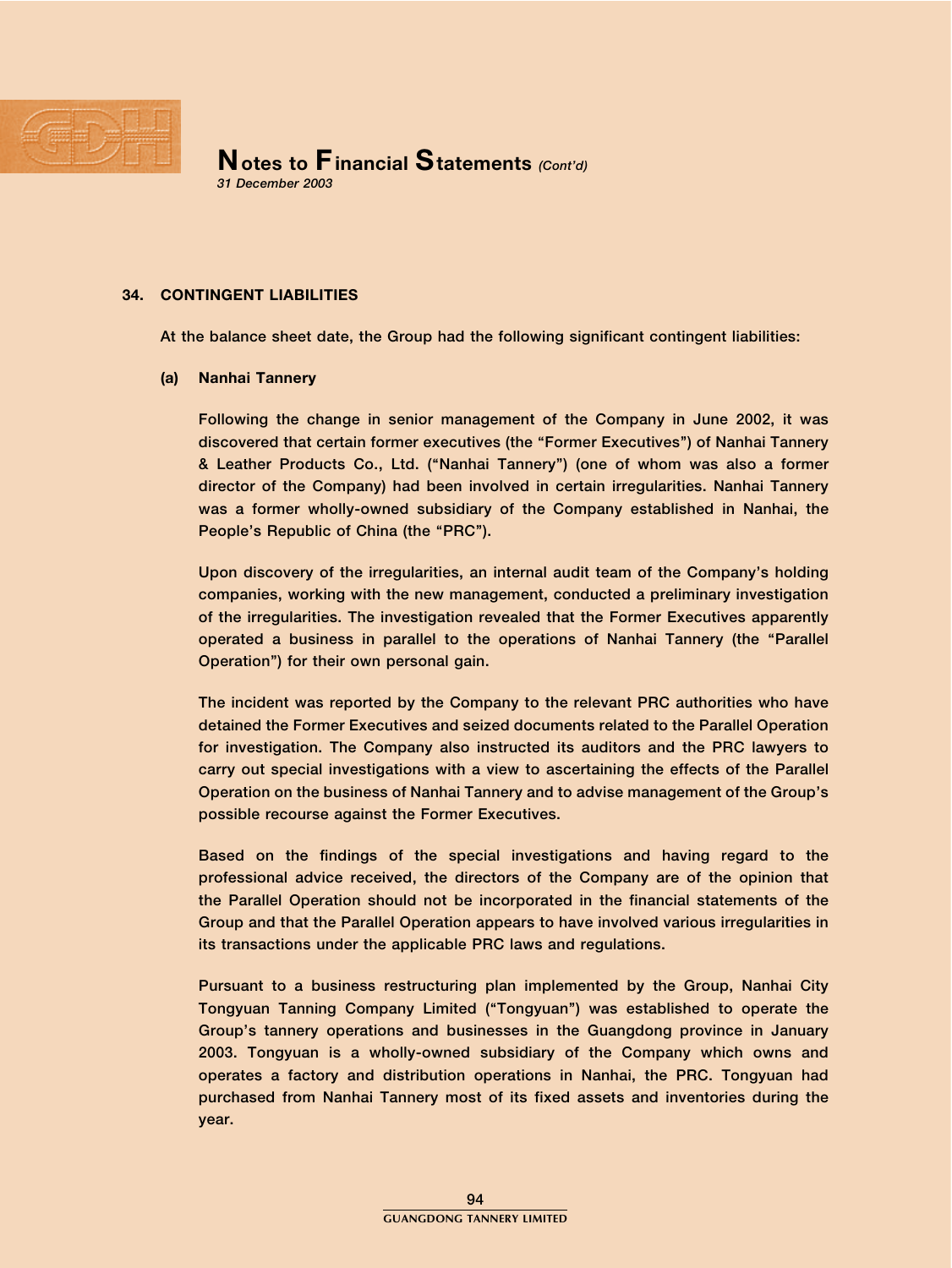

#### 34. CONTINGENT LIABILITIES (Cont'd)

#### (a) Nanhai Tannery (Cont'd)

On 31 December 2003, the Company entered into a conditional sale and purchase agreement with Yong Sheng Limited, a subsidiary of GDH and a fellow subsidiary of the Company, for the disposal of the Company's entire 100% interest in Nanhai Tannery. The transaction was completed on 31 December 2003 and Nanhai Tannery became a wholly-owned subsidiary of GDH and a fellow subsidiary of the Company.

Subsequent to the balance sheet date, in February and March 2004, certain bank accounts of Tongyuan in the PRC containing in total approximately RMB7 million were frozen by 廣州海關緝私局 (the Anti-Smuggling Bureau of Guangzhou Customs) (the ''Guangzhou Customs'').

The directors and management of the Company are satisfied that all the business and operations of Tongyuan have been conducted strictly in accordance with all the applicable PRC laws and regulations, and that there has been no wrongdoing on the part of Tongyuan or any of its management or staff. Therefore, the Company's directors and management concluded that the actions taken by the Guangzhou Customs cannot be related to the business or operations of Tongyuan and must be related to the irregularities of Nanhai Tannery in 2002. Further details of the above are set out in the announcement of the Company dated 17 March 2004.

On 22 March 2004, the Guangzhou Customs has issued a demand letter to Tongyuan/ Nanhai Tannery (i) claiming a tax of RMB36,989,000 (equivalent to approximately HK\$34,800,000) payable within 30 days from the date of the demand letter in relation to the tax evaded by Nanhai Tannery during the period from 2000 to 2002; and (ii) asserting that Tongyuan/Nanhai Tannery failed to notify the Guangzhou Customs of the change from Nanhai Tannery to Tongyuan.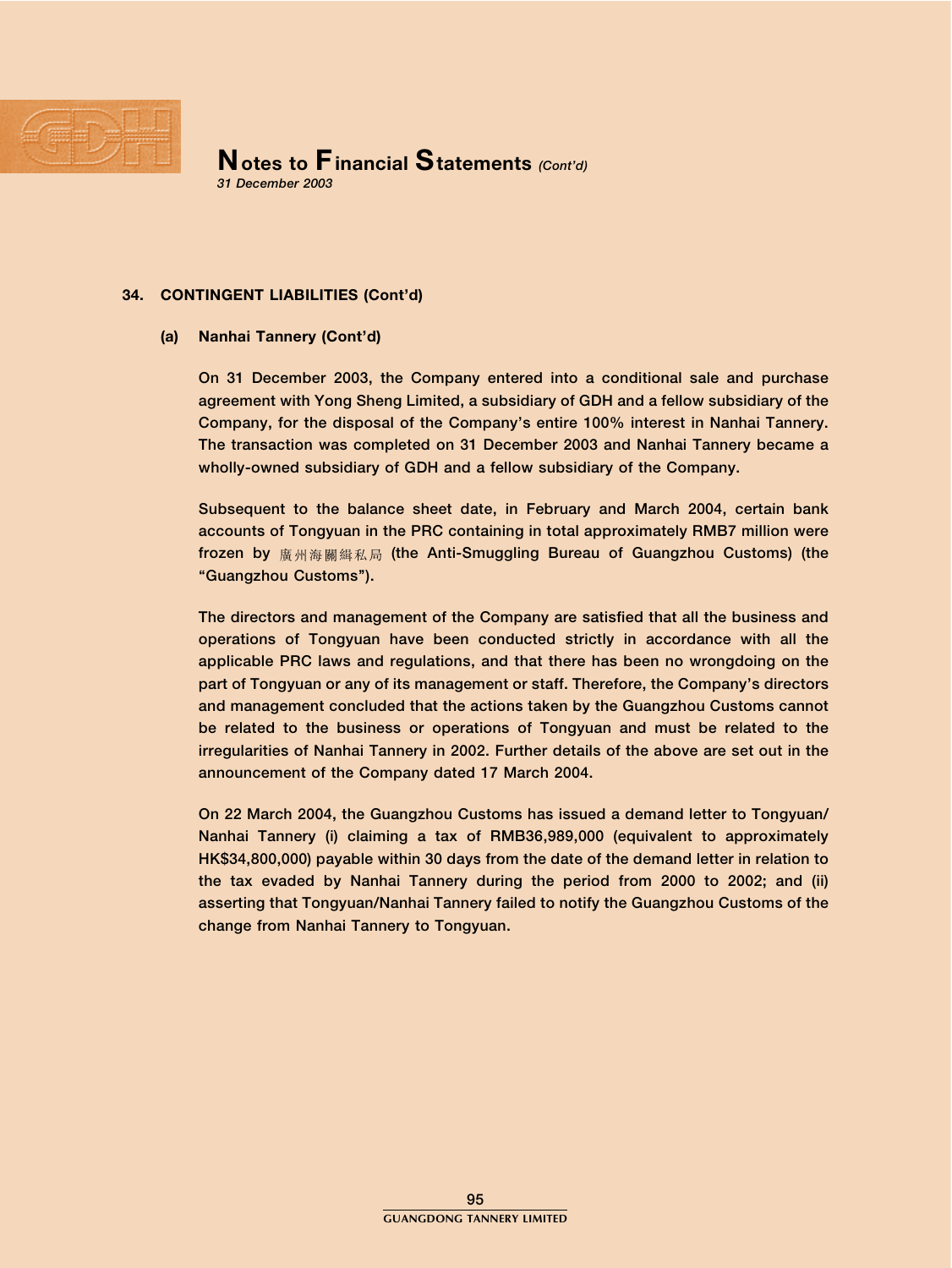

#### 34. CONTINGENT LIABILITIES (Cont'd)

#### (a) Nanhai Tannery (Cont'd)

Although the Group has disposed of its entire interest in Nanhai Tannery to GDH and the tax evasion was related to the Parallel Operation of Nanhai Tannery, it cannot be precluded that the Guangzhou Customs may still claim the tax evaded by Nanhai Tannery against Tongyuan on the ground that Nanhai Tannery had transferred its fixed assets and inventories to Tongyuan after the commencement of the investigations taken by the Guangzhou Customs. The directors have sought PRC legal advice on such matters and consider that Tongyuan will be liable for the tax claim of HK\$34,800,000 from the Guangzhou Customs if the Guangzhou Customs consider that Tongyuan and Nanhai Tannery are one and the same entity. Accordingly, a provision of HK\$34,800,000 has been made as at 31 December 2003.

In addition, based on a PRC legal opinion, under the existing PRC laws and regulations, the relevant PRC authorities may also impose a tax penalty on Tongyuan of an amount equal to 1 to 5 times the tax evaded by the Parallel Operation of Nanhai Tannery, i.e. HK\$34,800,000 to HK\$174,000,000. The directors have sought legal advice on such matters and consider that a provision of HK\$34,800,000 for the tax penalty is appropriate.

As the actions taken by the PRC authorities have not yet been concluded, it is not possible to ascertain with any degree of reasonable certainty the amount of tax penalty which may finally be imposed by the PRC authorities against Tongyuan, which may be in the range of HK\$34,800,000 to HK\$174,000,000, other consequential actions that may be taken by the PRC authorities for the apparent breaches of certain PRC laws and regulations, and the existence or otherwise of any other penalties and claims as a result of the aforesaid irregularities. Should additional tax penalty in excess of the amount provided of HK\$34,800,000 be imposed against Tongyuan, the directors are of the opinion that Tongyuan would have adequate net assets and resources to fulfill such obligation should it arises.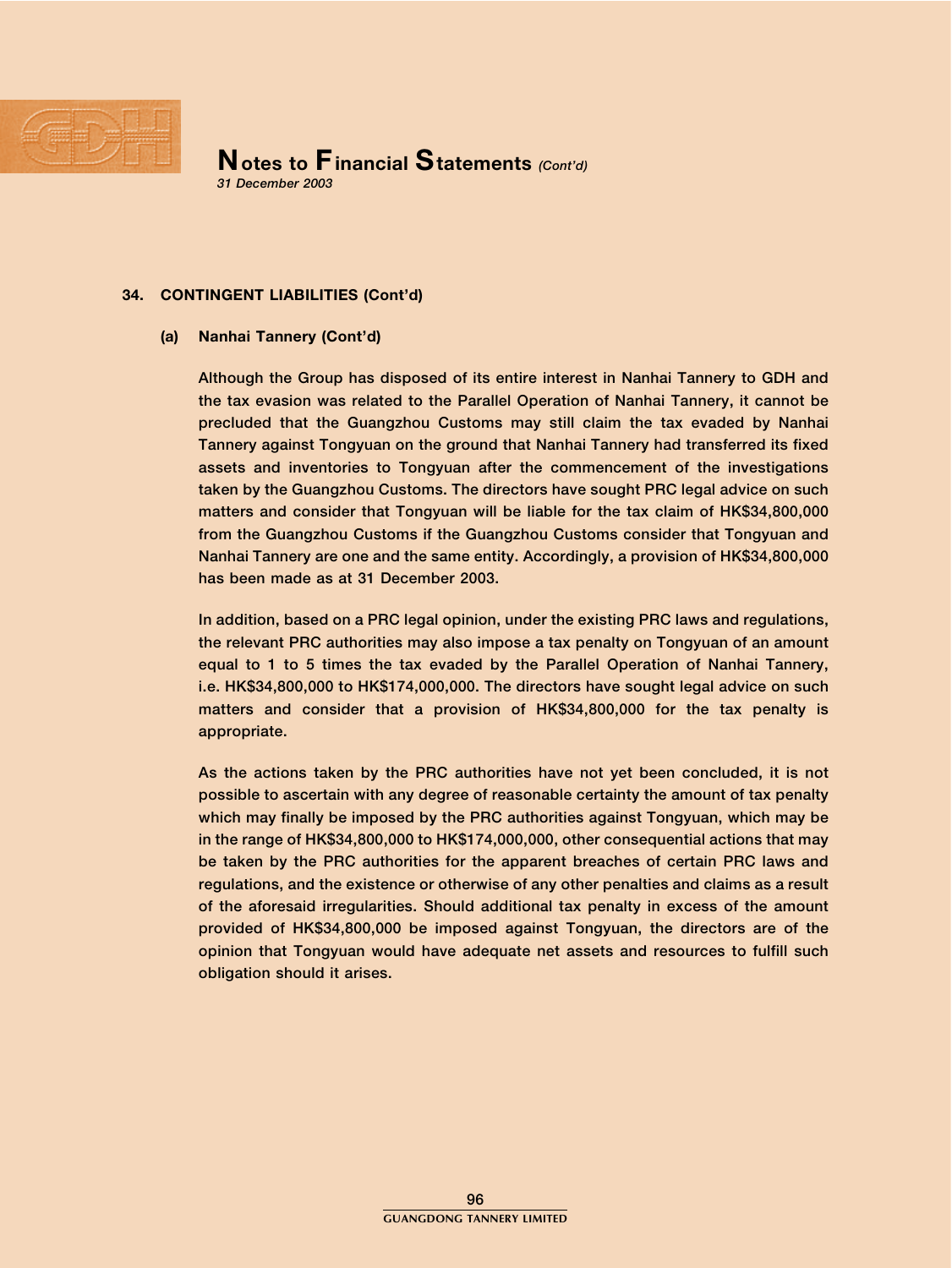

#### 34. CONTINGENT LIABILITIES (Cont'd)

#### (a) Nanhai Tannery (Cont'd)

As of the date of this report, no further action has been taken by the Guangzhou Customs or any other PRC authorities against Tongyuan and there have been no further claims made against Tongyuan. Accordingly, based on the current available information, no further provision for the tax penalty and other claims or liabilities has been made in the financial statements. Further details of the effect of the freezing of certain of Tongyuan's bank accounts is included in note 37 to the financial statements.

#### (b) Qingdao Tannery

In September 2002, the Company submitted a claim to China International Economic and Trade Arbitration Commission (the ''Arbitration Commission'') in Shenzhen, Mainland China against a PRC joint venture partner of Qingdao Tannery seeking, among others, termination of the joint venture agreement of Qingdao Tannery (the ''Qingdao Joint Venture Agreement'') and compensation of losses and damages of approximately RMB24,000,000. However, the PRC joint venture partner also applied to the Arbitration Commission in Beijing against the Company claiming for loss of fixed return under the Qingdao Joint Venture Agreement and damages in an aggregate of RMB15,000,000. The two arbitration proceedings are still in progress.

In the opinion of the directors, based on legal advice, it is too premature to conclude the likely outcome of the two arbitration proceedings. Accordingly, no provision of the claim for loss of fixed return and damages by the PRC joint venture partner of RMB15,000,000 has been made in the financial statements as at 31 December 2003.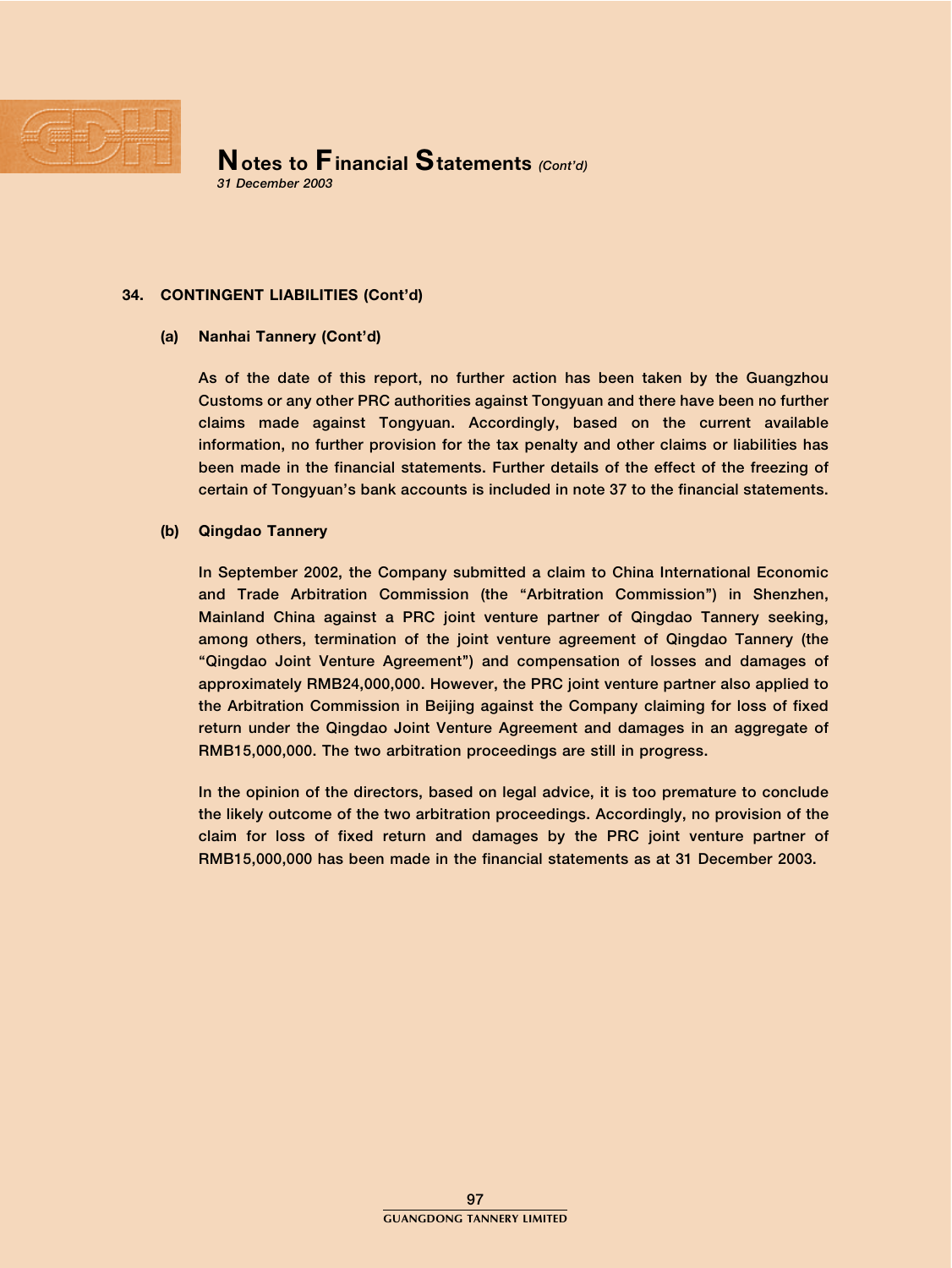

### 35. RELATED PARTY TRANSACTIONS

In addition to the transactions and balances detailed elsewhere in these financial statements, the Group had the following transactions with related parties during the year:

|                                                  | <b>Group</b> |                 |                 |
|--------------------------------------------------|--------------|-----------------|-----------------|
|                                                  |              | 2003            | 2002            |
|                                                  | <b>Notes</b> | <b>HK\$'000</b> | <b>HK\$'000</b> |
| Annual fee paid to a PRC joint venture partner   | (a)          |                 | 183             |
| Office rental paid to a fellow subsidiary        | (b)          | 316             | 518             |
| Computer system maintenance service fees paid    |              |                 |                 |
| to the immediate holding company                 | (c)          | 54              |                 |
| Interest expense to the former immediate holding |              |                 |                 |
| company                                          | (d)          | 434             | 1,462           |
| Interest expense to the immediate holding        |              |                 |                 |
| company                                          | (d)          | 1,343           |                 |
| Interest expense to fellow subsidiaries          | (e)          | 586             | 646             |
| Gain on disposal of subsidiaries, net            | (f)          | (14, 881)       |                 |
| Loss on disposal of a subsidiary                 | (g)          | 15              |                 |

#### Notes:

- (a) The annual fee paid to a PRC joint venture partner was in accordance with the respective Sino-foreign co-operative joint venture agreement.
- (b) The office rental was charged by a fellow subsidiary at HK\$28,000 per month for the first quarter of the year and HK\$26,000 per month for the remainder of the year (HK\$72,000 per month for the first four months of 2002 and HK\$28,000 per month for the remainder of 2002) in accordance with the terms of rental agreements between the Group and the fellow subsidiary. At the balance sheet date, the Company had a rental deposit of HK\$103,000 (2002: HK\$85,000) with the fellow subsidiary.
- (c) The immediate holding company of the Company charged maintenance service fees for the computer system used by the Company commencing from 1 May 2003.
- (d) The interest expense to the former immediate holding company and the immediate holding company of the Company arose from loans advanced from them. Further details of the loans, including the terms, are disclosed in note 23 to the financial statements.
- (e) The interest expense to fellow subsidiaries arose from loans advanced from them. Further details of the loans, including the terms, are disclosed in note 24 to the financial statements.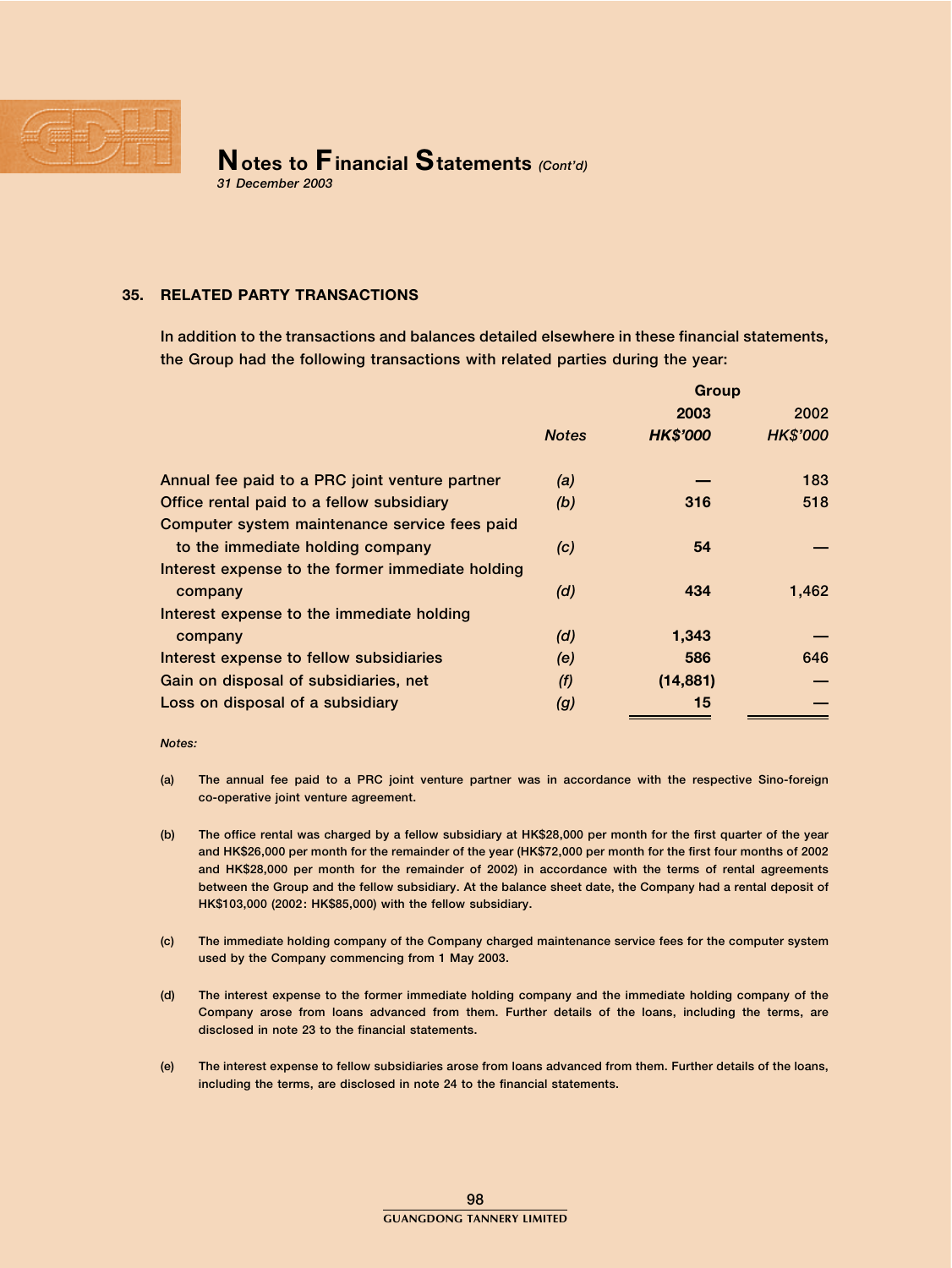

31 December 2003

## 35. RELATED PARTY TRANSACTIONS (Cont'd)

Notes: (Cont'd)

- (f) Pursuant to a conditional sale and purchase agreement entered into between the Company and Yong Sheng Limited, a fellow subsidiary of the Company, the Company disposed of its entire 100% interest in Guangdong Tannery (Nominees) Limited and Nanhai Tannery at a cash consideration of HK\$10,000. The transaction was completed on 31 December 2003.
- (g) Pursuant to a sale and purchase agreement entered into between the Company and Guangdong Assets Management, the Company disposed of its entire 100% interest in Prized Time Limited to Guangdong Assets Management at a cash consideration of HK\$7,998,000 (net of expenses).

In addition to the above, the Group's bank loan of HK\$17,000,000 as at 31 December 2003 was secured by certain bank deposits of the immediate holding company of the Company at nil consideration.

## 36. PLEDGE OF ASSETS

As at 31 December 2003, certain of the Group's leasehold land and buildings, investment properties and bank balances of HK\$3,370,000 (2002: HK\$36,000,000), HK\$4,570,000 (2002: Nil) and HK\$7,355,000 (2002: HK\$12,972,000), respectively, were pledged to secure general banking facilities granted to the Group.

### 37. POST BALANCE SHEET EVENTS

Subsequent to the balance sheet date, in February and March 2004, certain bank accounts of Tongyuan in the PRC containing in total approximately RMB7 million were frozen by the Guangzhou Customs. Details of this are set out in note 34(a) to the financial statements.

The freezing of the bank accounts of Tongyuan has severely affected Tongyuan's operations as Tongyuan has been unable to effect all the cash withdrawals and payments required for the ongoing day to day operation of its business, including the purchase of raw materials for its production. Accordingly, Tongyuan has suspended its operations since 14 March 2004 until the matters with the Guangzhou Customs can be resolved.

In March and April 2004, in order to reduce the operating costs of Tongyuan during the period of suspension of operations, certain workers and staff of Tongyuan were dismissed. The redundancy payment amounting to approximately HK\$7,593,000, in aggregate, will be paid in accordance with the relevant employment contracts and PRC laws and regulations.